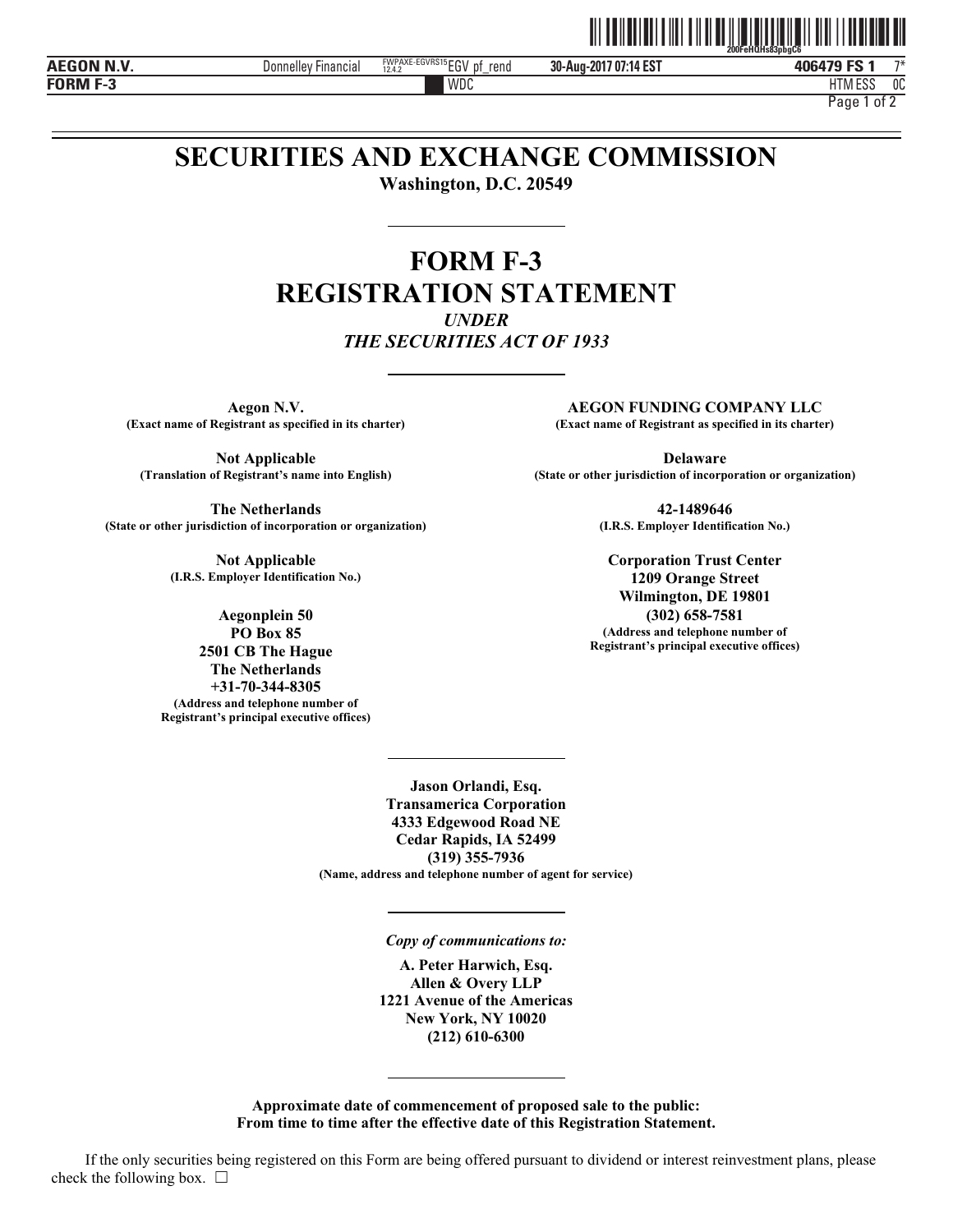|                     |                                      |                                                                    |                                                          | 200FeHQHs83pbgC6         |            |
|---------------------|--------------------------------------|--------------------------------------------------------------------|----------------------------------------------------------|--------------------------|------------|
| . <b>.</b><br>AECO. | <b>Financial</b><br><b>Donnelley</b> | <b>FWPAXE-EGVRS15ECM</b><br>reno<br>D1<br>10A<br>∼<br>12.4.<br>$-$ | $107.14 F^{-1}$<br>ົາດ<br>$-2017$<br>30-Aug-"<br>:14 E.S | $-0.000000000$           | <b>TAL</b> |
| <b>EODME?</b>       |                                      | WDC                                                                |                                                          | 11T11F00<br>∟ບເ<br>l IVI | OC         |

Page 2 of 2

ˆ200FeHQHs83pbgC6ÉŠ

If any of the securities being registered on this Form are to be offered on a delayed or continuous basis pursuant to Rule 415 under the Securities Act of 1933, check the following box.  $\boxtimes$ 

If this Form is filed to register additional securities for an offering pursuant to Rule 462(b) under the Securities Act, please check the following box and list the Securities Act registration statement number of the earlier effective registration statement for the same offering.  $\Box$ 

If this Form is a post-effective amendment filed pursuant to Rule 462(c) under the Securities Act, check the following box and list the Securities Act registration statement number of the earlier effective registration statement for the same offering.  $\Box$ 

If this Form is a registration statement pursuant to General Instruction I.C. or a post-effective amendment thereto that shall become effective upon filing with the Commission pursuant to Rule 462(e) under the Securities Act, check the following box.  $\boxtimes$ 

If this Form is a post-effective amendment to a registration statement filed pursuant to General Instruction I.C. filed to register additional securities or additional classes of securities pursuant to Rule 413(b) under the Securities Act, check the following box.  $\Box$ 

Indicate by check mark whether the registrant is an emerging growth company as defined in Rule 405 of the Securities Act of 1933. ☐

If an emerging growth company that prepares its financial statements in accordance with U.S. GAAP, indicate by check mark if the registrant has elected not to use the extended transition period for complying with any new or revised financial accounting standards† provided pursuant to Section 7(a)(2)(B) of the Securities Act.  $\Box$ 

† The term "new or revised financial accounting standard" refers to any update issued by the Financial Accounting Standards Board to its Accounting Standards Codification after April 5, 2012.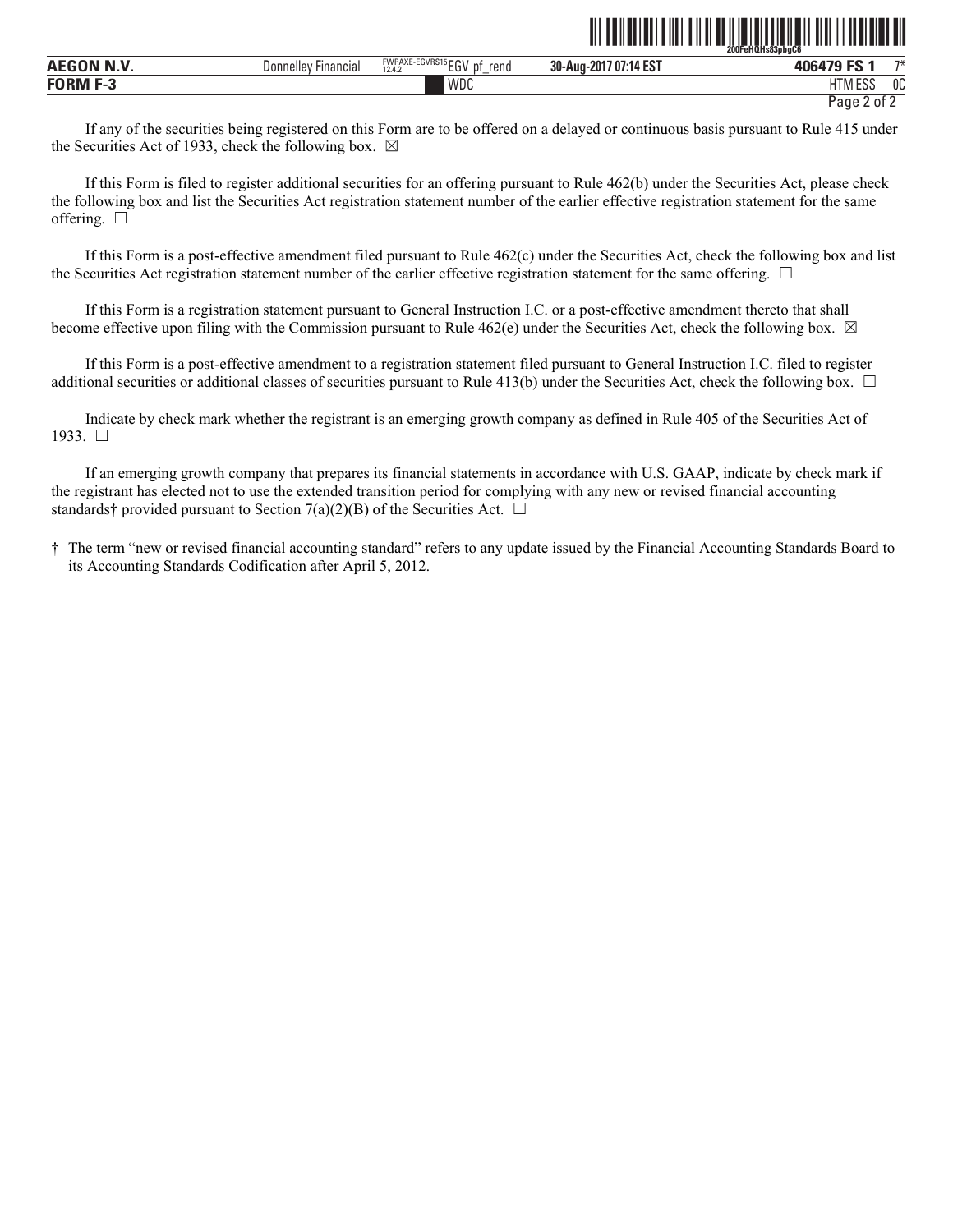|                           |                                      |                                        | ,,,,,,,,,,,,,,,,,,    | ,,,,,,,,,,,,<br>200FeHQHs83pd7v6. |     |
|---------------------------|--------------------------------------|----------------------------------------|-----------------------|-----------------------------------|-----|
| <b>AEGON N.V</b><br>IN.V. | <b>Donnelley</b><br><b>Hinancial</b> | FWPAXE-EGVRS29 $EGV$<br>rend<br>12.4.2 | 30-Aug-2017 07:14 EST | <b>ANGA79 FFF</b>                 | mж. |
| <b>FORM F</b><br>- 3      |                                      | WDC                                    |                       | <b>FOO</b><br>ШT<br>-<br>פפא וווו | 0C  |

<u>oli tehtetisti tiit tiid alliteleitiid velittisti teht</u>

# **CALCULATION OF REGISTRATION FEE**

| Title of each Class of<br><b>Securities to be Registered</b> | Amount to be Registered/<br><b>Proposed Maximum</b><br><b>Offering Price per Unit/</b><br><b>Proposed Maximum</b><br><b>Aggregate Offering Price</b> | Amount of<br><b>Registration Fee</b> |
|--------------------------------------------------------------|------------------------------------------------------------------------------------------------------------------------------------------------------|--------------------------------------|
| Common shares, euro 0.12 par value(3)                        |                                                                                                                                                      |                                      |
| Debt securities(4)                                           |                                                                                                                                                      |                                      |
| Warrants $(5)$                                               | Indeterminate(1)                                                                                                                                     | \$0(2)                               |
| Guarantees $(6)$                                             |                                                                                                                                                      |                                      |
| Purchase contracts(7)                                        |                                                                                                                                                      |                                      |
| Units $(8)$                                                  |                                                                                                                                                      |                                      |

(1) The Registrants, Aegon N.V. and AEGON Funding Company LLC, are registering (i) an indeterminate number of common shares of Aegon N.V., (ii) an indeterminate principal amount of debt securities of Aegon N.V. and AEGON Funding Company LLC, and (iii) an indeterminate number of guarantees for separate consideration, warrants, purchase contracts of Aegon N.V. and AEGON Funding Company LLC, as may from time to time be offered at indeterminate prices. Any securities registered under this Registration Statement may be sold separately or as units with other securities registered under this Registration Statement.

(2) In accordance with Rules  $456(b)$  and  $457(r)$ , the Registrants are deferring payment of all of the registration fee.

- (3) Includes such indeterminate number of common shares of Aegon N.V. as may be sold from time to time by Aegon N.V., including sales upon the exercise of warrants or delivery upon settlement of purchase contracts. Also includes such indeterminate number of common shares as may be issued from time to time upon conversion or exchange of securities registered hereunder that are convertible or exchangeable into common shares, to the extent any of such securities are, by their terms, convertible or exchangeable for common shares. No separate consideration will be received for common shares issuable upon conversion of or in exchange for any securities registered hereunder that provide for conversion or exchange into such securities without separate consideration.
- (4) Including such indeterminate number of debt securities as may be sold from time to time by Aegon N.V. or AEGON Funding Company LLC, including sales upon the exercise of warrants or delivery upon settlement of purchase contracts. Also includes such indeterminate number of debt securities as may be issued from time to time upon conversion or exchange of securities registered hereunder that are convertible or exchangeable into common shares, to the extent any of such securities are, by their terms, convertible or exchangeable for common shares. No separate consideration will be received for common shares issuable upon conversion of or in exchange for any securities registered hereunder that provide for conversion or exchange into such securities without separate consideration. Debt securities issued by AEGON Funding Company LLC will be fully and unconditionally guaranteed by Aegon N.V. No separate consideration will be received from investors for such guarantees.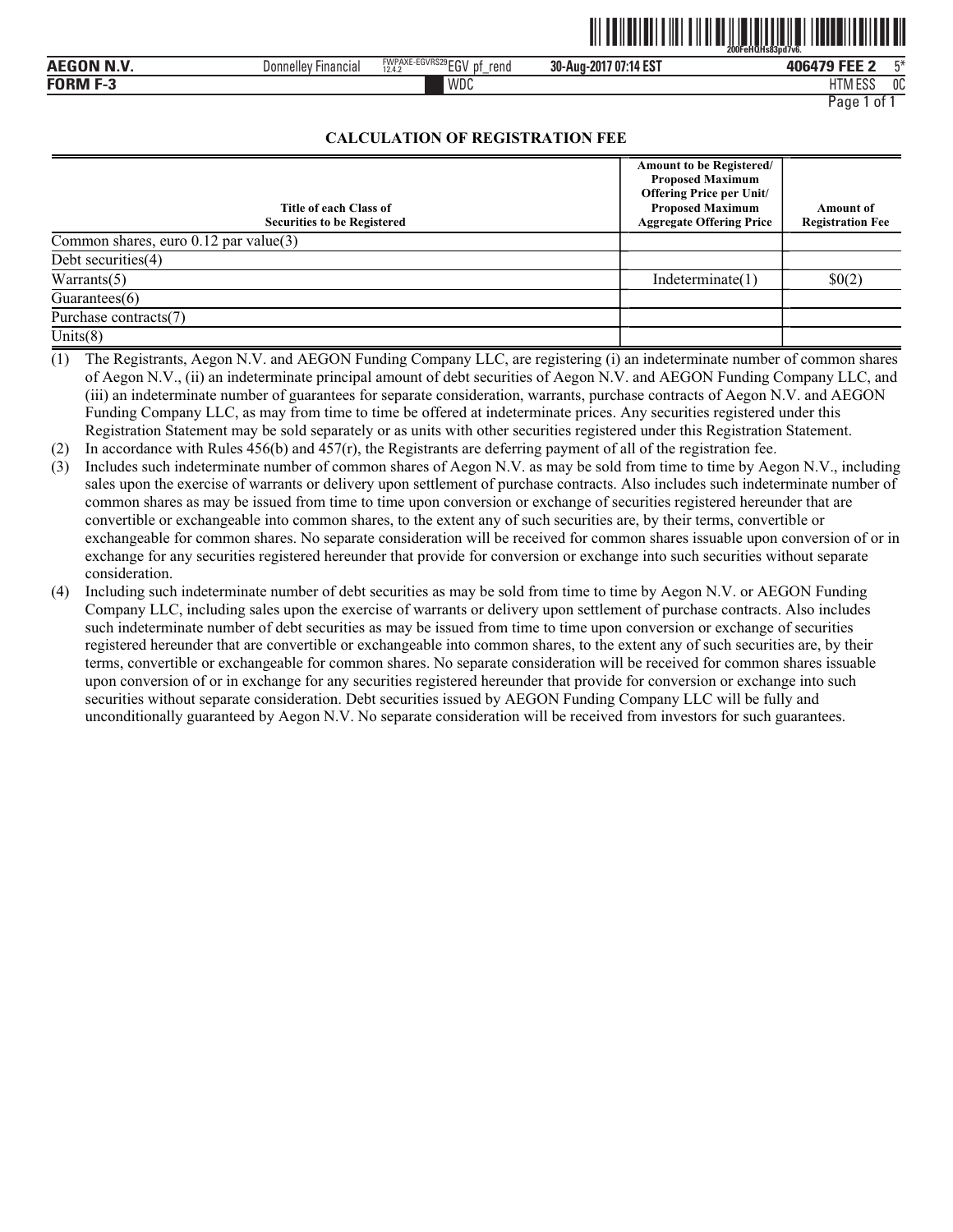|                           |                               |                                                                | 200FeHQHs83pfVN6p                               |                          |    |
|---------------------------|-------------------------------|----------------------------------------------------------------|-------------------------------------------------|--------------------------|----|
| <b>BINS</b><br>AEGON<br>N | Financial<br>Donnelle<br>۱۱۵۷ | <b>FWPAXE-EGVRS29FOV</b><br>rend<br>. .<br>12.4.2<br>IJΙ<br>ັ້ | :14 EST<br>30-Aug-<br>.107 <sup>o</sup><br>-201 | --- -<br>------          | ግ* |
| <b>FORM</b>               |                               | <b>WDC</b>                                                     |                                                 | 1.500<br>11T<br>1 I IV I | 0C |

Page 1 of 1

TITE AND AN INTERFERING THE TELEVISION OF A STATE OF A STATE OF A STATE OF A STATE OF A STATE OF A STATE OF A

- (5) Such indeterminate number of warrants as may be sold from time to time by Aegon N.V. or AEGON Funding Company LLC, representing rights to purchase any other securities. Warrants may be sold separately or with any other securities registered hereunder.
- (6) Guarantees registered hereunder may or may not be issued for separate consideration. With respect to guarantees issued in connection with securities of AEGON Funding Company LLC, no separate consideration will be received from investors for such guarantees.
- (7) Includes an indeterminate number of common shares to be issuable by Aegon N.V. upon settlement of purchase contracts.
- (8) Includes an indeterminate number of securities to be sold as units consisting of more than one type of security registered hereunder.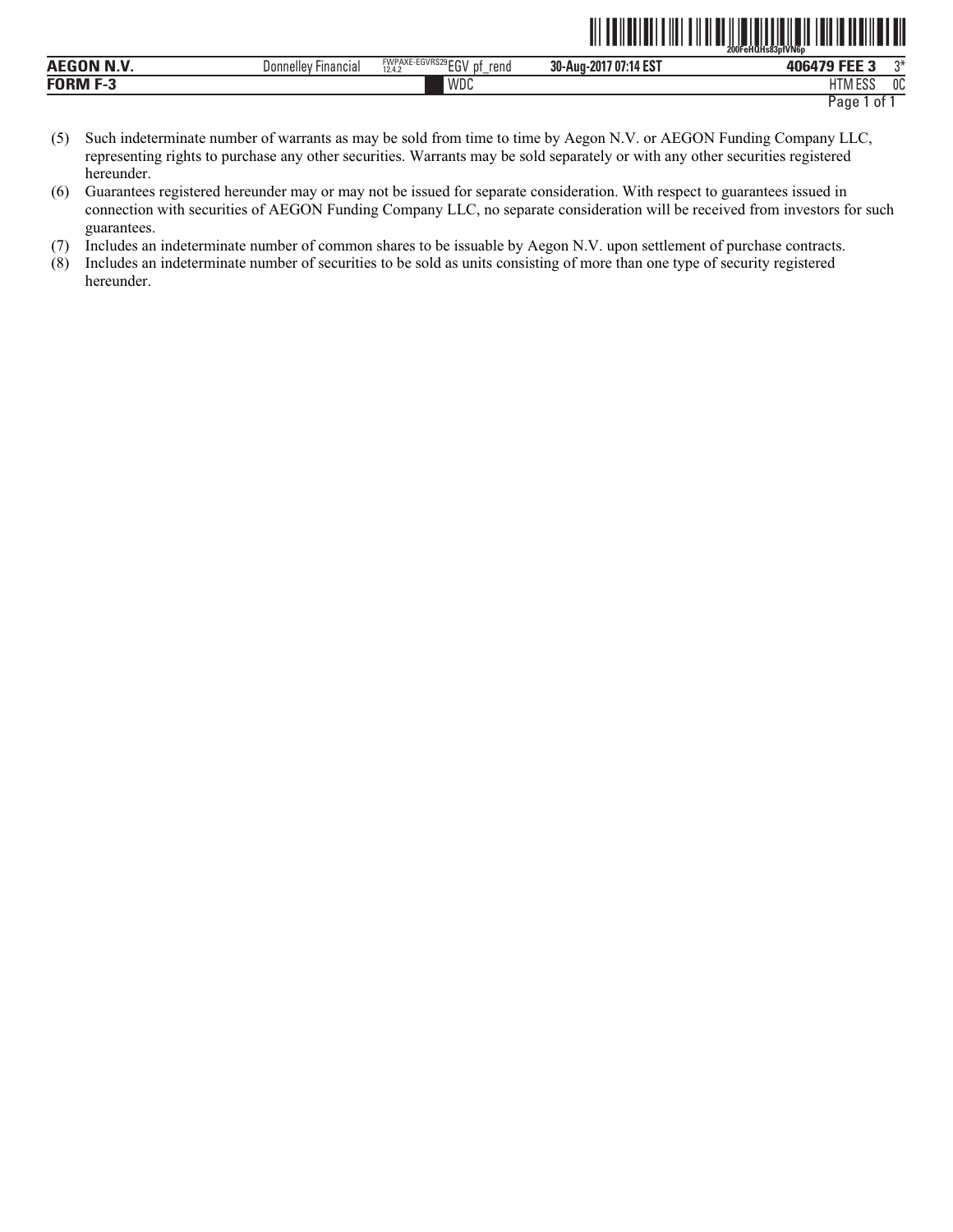|            |                        |                                                        | ║║║                   | 200FeHQHs83uL0a6Y          |  |
|------------|------------------------|--------------------------------------------------------|-----------------------|----------------------------|--|
| AEGON N.V. | Donnellev<br>Financial | FWPAXE-EGVRS33 ECV<br>rend<br>12.4.2<br>∟υ<br>υ<br>$-$ | 30-Aug-2017 07:17 EST | a COV<br>$A - L$<br>406479 |  |

WDC HTM

HTM ESS 0C Page 1 of 1

The annual contract of the United States of the Contract of Contract of Contract of Contract of Contract of Co

**PROSPECTUS** 

**FORM F-3**

# **Aegon N.V.**

**(a Netherlands public company with limited liability)** 

**and** 

# **AEGON Funding Company LLC**

**(a Delaware limited liability company)** 

Aegon N.V. may offer its common shares, senior or subordinated debt securities, including debt securities convertible or exchangeable into other securities described in this prospectus, guarantees, warrants, purchase contracts and units for sale through this prospectus.

AEGON Funding Company LLC may offer senior or subordinated debt securities including debt securities convertible or exchangeable into other securities described in this prospectus, guarantees, warrants, purchase contracts and units, in each case guaranteed by Aegon N.V., for sale through this prospectus.

We may offer these securities from time to time in one or more offerings through this prospectus. We may also offer any combination of these securities.

We will provide the specific terms of the securities that we are offering in supplements to this prospectus. You should read this prospectus, any applicable prospectus supplement and any applicable pricing supplement carefully before you invest. You should also consider carefully the documents incorporated by reference in this prospectus and in any prospectus supplement or any pricing supplement and in the registration statement to which they relate before you invest.

**Investing in these securities involves risks. See "Risk Factors" beginning on page 336 of Aegon N.V.'s annual report on Form 20-F for the year ended December 31, 2016 as well as the risk factors included in the applicable prospectus supplement or pricing supplement.** 

**Neither the Securities and Exchange Commission nor any state securities commission has approved or disapproved of these securities or determined that this prospectus is truthful or complete. Any representation to the contrary is a criminal offense.** 

**The date of this prospectus is August 31, 2017**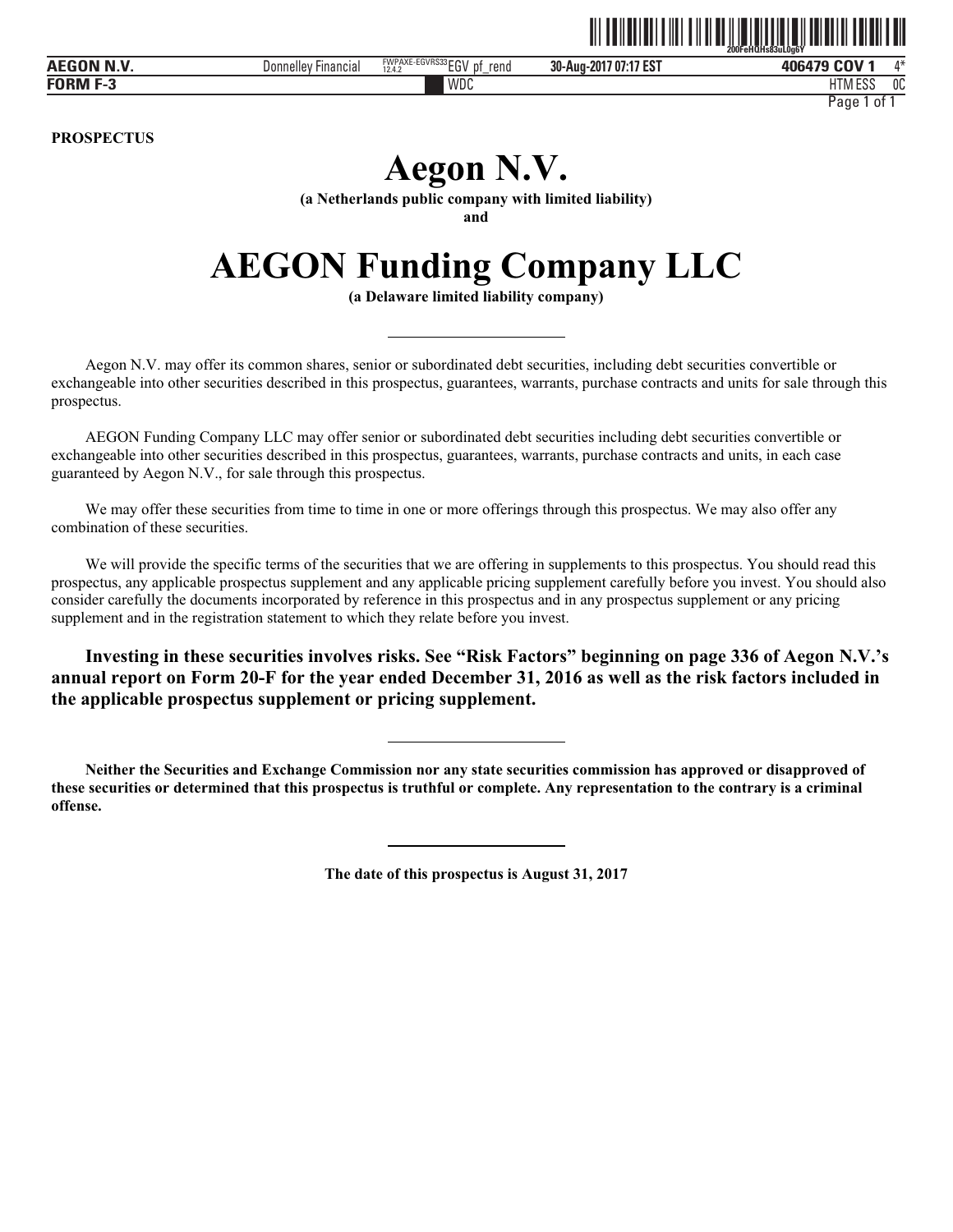

| ACCON NW<br>AEG<br>N<br>m | <b>Financial</b><br>Donnelle | <b>AN2SUP</b><br><b>FWPAXE</b><br>וח"<br>--ElivkSUb<br>рt<br>rend<br>12.4.2<br>cu | 30-Aug-2017 07:13 EST | 406479 TOC                          | mж. |
|---------------------------|------------------------------|-----------------------------------------------------------------------------------|-----------------------|-------------------------------------|-----|
| <b>FORM F-3</b>           |                              | WDC                                                                               |                       | $\cdots$<br>$F^{\alpha}$<br>HIM ESS | 0C  |

# **TABLE OF CONTENTS**

| <b>Forward Looking Statements</b>                                      |    |
|------------------------------------------------------------------------|----|
| <b>About This Prospectus</b>                                           |    |
| Aegon N.V.                                                             |    |
| <b>AEGON Funding Company LLC</b>                                       |    |
| Where You Can Find More Information About Us                           |    |
| Incorporation of Certain Information We File with the SEC              |    |
| <b>Financial Information</b>                                           | 6  |
| <b>Enforcement of Civil Liabilities</b>                                | 6  |
| <b>Use of Proceeds</b>                                                 |    |
| <b>Ratios of Earnings to Fixed Charges</b>                             |    |
| Description of Share Capital and Articles of Association of Aegon N.V. |    |
| <b>Description of Debt Securities</b>                                  | 13 |
| <b>Description of Warrants</b>                                         | 24 |
| <b>Description of Guarantees</b>                                       | 26 |
| <b>Description of Purchase Contracts</b>                               | 27 |
| <b>Description of Units</b>                                            | 28 |
| <b>Taxation in the Netherlands</b>                                     | 28 |
| Common Shares of Aegon N.V.                                            | 30 |
| Debt Securities of Aegon N.V. AND AFC                                  | 35 |
| <b>Taxation in the United States</b>                                   | 38 |
| U.S. Federal Income Tax Consequences to U.S. Holders                   | 39 |
| U.S. Federal Income Tax Consequences to Non-U.S. Holders               | 47 |
| <b>ERISA Considerations</b>                                            | 49 |
| Plan of Distribution                                                   | 50 |
| <b>Legal Matters</b>                                                   | 52 |
| <b>Experts</b>                                                         | 52 |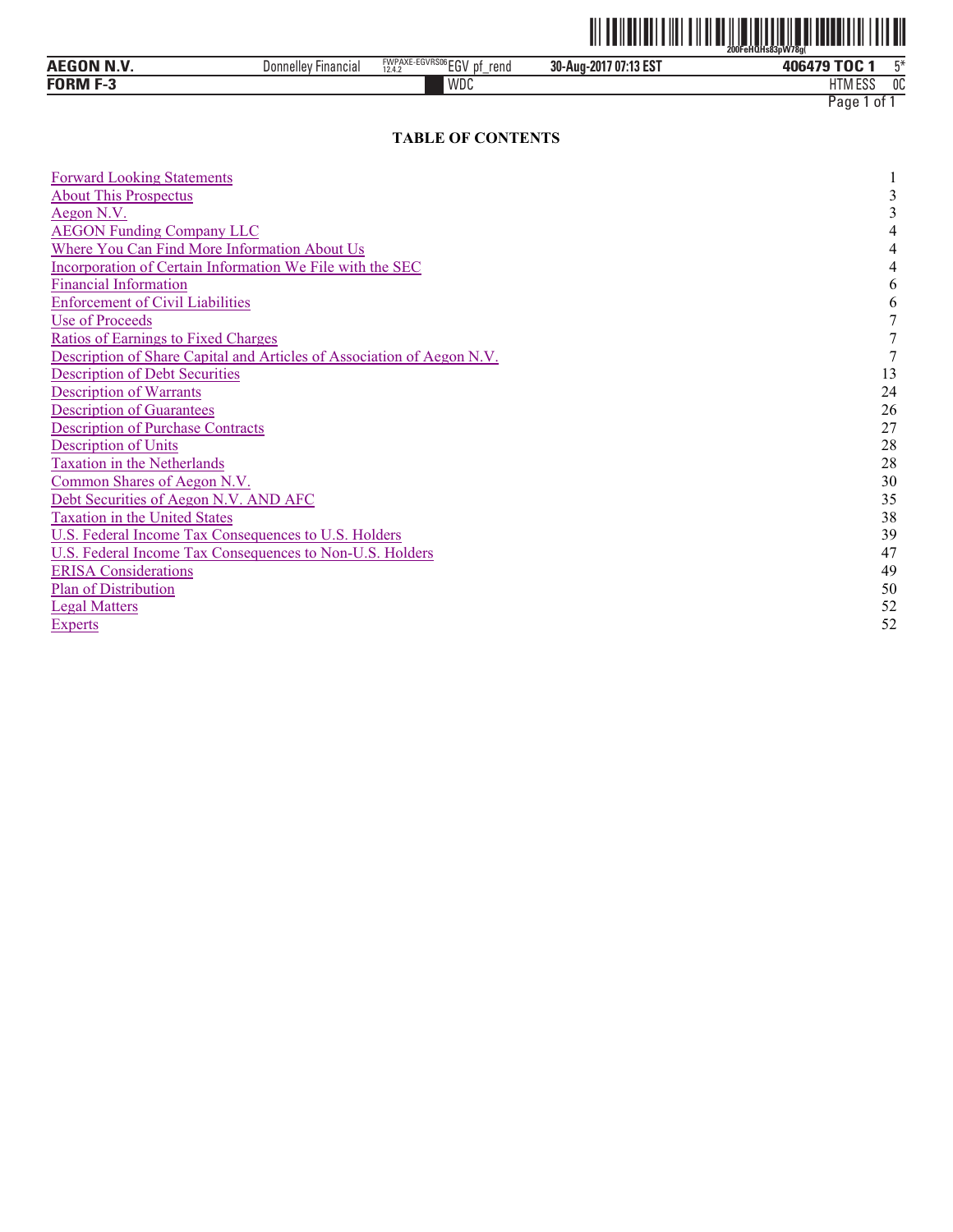| <b>AEGON N.V</b>   | Financial<br>Jonnelle <sup>v</sup> | FWPAXE-EGVRS16<br>∂רה.<br>12.4.2<br>rend<br>∟ບ | 7 07:15 EST<br>30-Aug-2017 | 106479<br>ГV            | $A \Delta$<br>$^{\prime}$ |
|--------------------|------------------------------------|------------------------------------------------|----------------------------|-------------------------|---------------------------|
| <b>FORM</b><br>. . |                                    | WDC                                            |                            | 1.177<br>roc<br>HIM ESS | 0C                        |

# **FORWARD LOOKING STATEMENTS**

The statements contained and incorporated by reference in this prospectus and any accompanying prospectus supplement that are not historical facts are forward-looking statements as defined in the U.S. Private Securities Litigation Reform Act of 1995. The following are words that identify such forward-looking statements: aim, believe, estimate, intend, target, may, expect, anticipate, predict, project, counting on, plan, continue, want, forecast, goal, should, would, is confident, will and similar expressions as they relate to us. These statements are not guarantees of future performance and involve risks, uncertainties and assumptions that are difficult to predict. We undertake no obligation to publicly update or revise any forward-looking statements. Readers are cautioned not to place undue reliance on these forward-looking statements, which merely reflect company expectations at the time of writing. Actual results may differ materially from expectations conveyed in forward-looking statements due to changes caused by various risks and uncertainties. Such risks and uncertainties include but are not limited to the following:

- changes in general economic conditions, particularly in the United States, the Netherlands and the United Kingdom;
- changes in the performance of financial markets, including emerging markets, such as with regard to:
- the frequency and severity of defaults by issuers in our fixed income investment portfolios;
- the effects of corporate bankruptcies and/or accounting restatements on the financial markets and the resulting decline in the value of equity and debt securities we hold; and
- the effects of declining creditworthiness of certain private sector securities and the resulting decline in the value of sovereign exposure that we hold;
- the frequency and severity of insured loss events;
- changes in the performance of our investment portfolio and decline in ratings of our counterparties;
- consequences of a potential (partial) break-up of the euro or the potential independence of Scotland from the United Kingdom;
- consequences of the anticipated exit of the United Kingdom from the European Union;
- changes affecting longevity, mortality, morbidity, persistence and other factors that may impact the profitability of our insurance products;
- reinsurers to whom we have ceded significant underwriting risks may fail to meet their obligations;
- changes affecting interest rate levels and continuing low or rapidly changing interest rate levels;
- changes affecting currency exchange rates, in particular the euro/U.S. dollar and euro/UK pound exchange rates;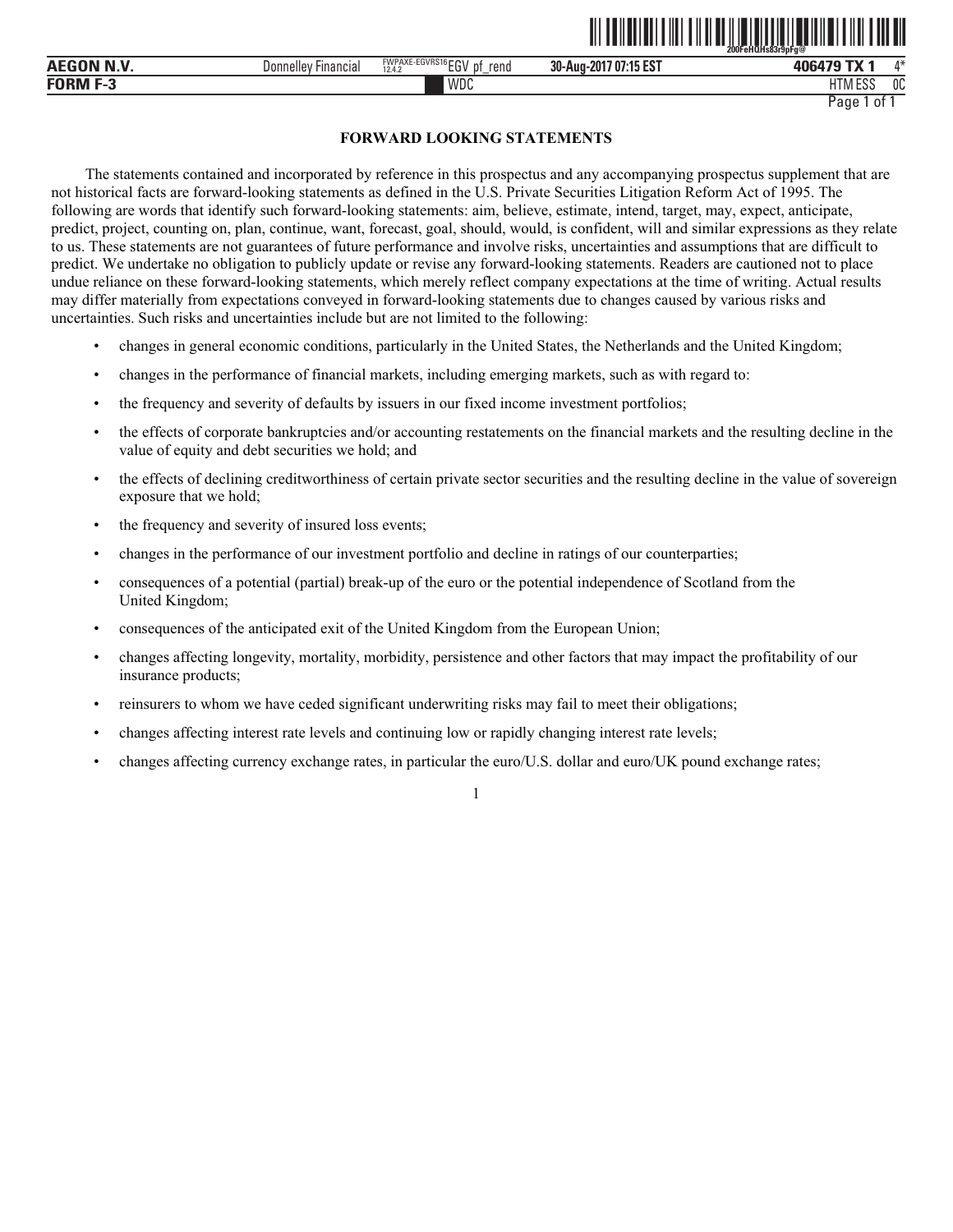|                  |                                      |                                                       |                                                           | 200FeHQHs83rDsba3     |      |
|------------------|--------------------------------------|-------------------------------------------------------|-----------------------------------------------------------|-----------------------|------|
| <b>AEGON N.V</b> | <b>Financial</b><br><b>Donnelley</b> | <b>FWPAXE-EGVRS16rru</b><br>rend<br>D1<br>12.4.2<br>∼ | $1.47 - 0.7$<br>30-Aug-2017<br>107 <sup>o</sup><br>15 E.S | <b>AOCA70</b><br>лп   | $n*$ |
| <b>FORM</b>      |                                      | WDC                                                   |                                                           | 11T11T0C<br>THIVI ESS | 0C   |

<u>oli tuliutiti tiid tiid alueelu tuliuti mit luuli titu tiid al</u>

- changes in the availability of, and costs associated with, liquidity resources such as bank and capital markets funding, as well as conditions in the capital markets in general such as changes in borrower and counterparty creditworthiness;
- increasing levels of competition in the Americas, the Netherlands, the United Kingdom and emerging markets;
- changes in laws and regulations, particularly those affecting our operations' ability to hire and retain key personnel, taxation of us, the products we sell, and the attractiveness of certain products to our consumers;
- regulatory changes relating to the insurance industry in the jurisdictions in which we operate;
- standard setting initiatives of supranational standard setting bodies such as the Financial Stability Board and the International Association of Insurance Supervisors or changes to such standards that may have an impact on regional (such as EU), national or US federal or state level financial regulation or the application thereof to us, including the designation of us by the Financial Stability Board as a Global Systemically Important Insurer ("**G-SII**");
- changes in customer behavior and public opinion in general related to, among other things, the type of products also we sell, including legal, regulatory or commercial necessity to meet changing customer expectations;
- acts of God, acts of terrorism, acts of war and pandemics;
- changes in the policies of central banks and/or governments;
- lowering of one or more of our debt ratings issued by recognized rating organizations and the adverse impact such action may have on our ability to raise capital and on our liquidity and financial condition;
- lowering of one or more of the insurer financial strength ratings of our insurance subsidiaries and the adverse impact such action may have on the premium writings, policy retention, profitability and liquidity of our insurance subsidiaries;
- the effect of the European Union's Solvency II requirements and other regulations in other jurisdictions affecting the capital we are required to maintain;
- litigation or regulatory action that could require us to pay significant damages or change the way we do business;
- as our operations support complex transactions and are highly dependent on the proper functioning of information technology, a computer system failure or security breach may disrupt our business, damage our reputation and adversely affect our results of operations, financial condition and cash flows;
- customer responsiveness to both new products and distribution channels;
- competitive, legal, regulatory, or tax changes that affect profitability, the distribution cost of or demand for our products;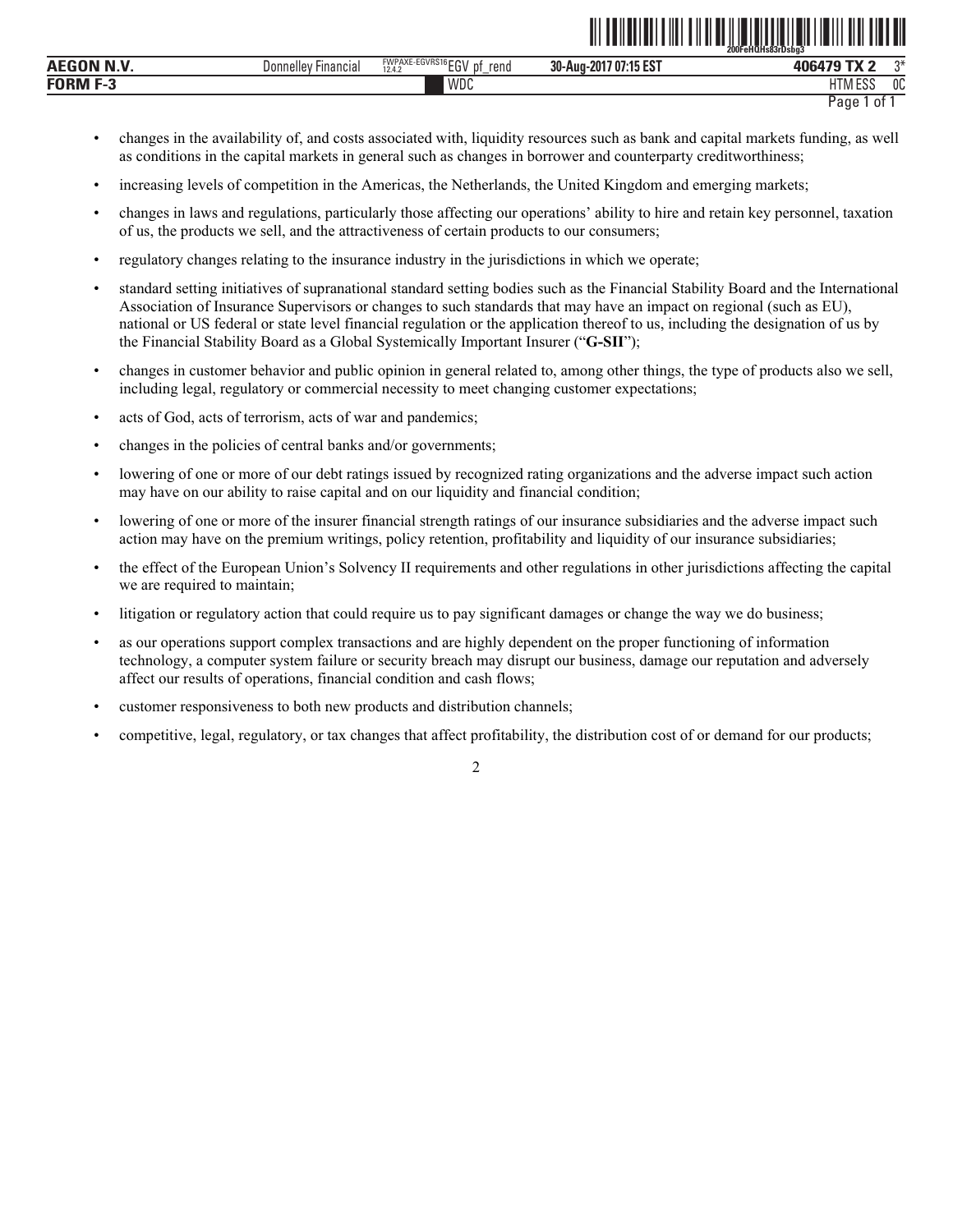|                 |                         |                                                              | ----                      | 200FeHQHs83rJgkg           | --------   |
|-----------------|-------------------------|--------------------------------------------------------------|---------------------------|----------------------------|------------|
| .<br><b>AEC</b> | Financia.<br>Donnelley' | FWPAXE-EGVRS16 FOL<br>eno'<br>12.4.<br><b>UI</b><br>ື<br>$-$ | 707:15 EST<br>30-Aug-2017 | $-11$                      | A M<br>,,, |
| FORM<br>-       |                         | <b>WDC</b>                                                   |                           | 11T11F00<br>i ivi t<br>∟ບເ | 0C         |

<u>od teherleta diri turismi ilgi saturni sus ilgi sultan dell</u>

- changes in accounting regulations and policies or a change by us in applying such regulations and policies, voluntarily or otherwise, may affect our reported results and shareholders' equity;
- our projected results are highly sensitive to complex mathematical models of financial markets, mortality, longevity, and other dynamic systems subject to shocks and unpredictable volatility. Should assumptions to these models later prove incorrect, or should errors in those models escape the controls in place to detect them, future performance will vary from projected results;
- the impact of acquisitions and divestitures, restructurings, product withdrawals and other unusual items, including our ability to integrate acquisitions and to obtain the anticipated results and synergies from acquisitions;
- catastrophic events, either manmade or by nature, could result in material losses and significantly interrupt our business; and
- our failure to achieve anticipated levels of earnings or operational efficiencies as well as other cost saving initiatives.

Further details of potential risks and uncertainties affecting us are described in our filings with the Netherlands Authority for the Financial Markets and the U.S. Securities and Exchange Commission. These forward-looking statements speak only as of the date of this document. Except as required by any applicable law or regulation, we expressly disclaim any obligation or undertaking to release publicly any updates or revisions to any forward-looking statements contained herein to reflect any change in our expectations with regard thereto or any change in events, conditions or circumstances on which any such statement is based.

# **ABOUT THIS PROSPECTUS**

*This prospectus is part of a registration statement that we filed with the U.S. Securities and Exchange Commission utilizing the "shelf" registration process. Under the shelf registration process, we may sell the securities described in this prospectus in one or more offerings.* 

This prospectus provides you with a general description of the securities we may offer. Each time we sell securities, we will provide a prospectus supplement and, if applicable, a pricing supplement that will contain specific information about the terms of the securities. The prospectus supplement and, if applicable, the pricing supplement may add to or update or change information about us contained in this prospectus. You should read this prospectus, any prospectus supplement and any pricing supplement together with the additional information described under "Where You Can Find More Information About Us".

# **AEGON N.V.**

With roots dating back more than 150 years, Aegon N.V., through its member companies, which we collectively refer to as "**Aegon**" or the "**Aegon Group**", is a leading provider of life insurance, pensions and asset management with its headquarters in The Hague, the Netherlands. Our common shares are listed on the Official Segment of the stock market of NYSE Euronext Amsterdam, the principal market for our common shares, on which they trade under the symbol "AGN". Our common shares are also listed on the New York Stock Exchange under the symbol "AEG". Aegon operates in more than 25 countries in the Americas, Europe and Asia, and serves millions of customers. Its main markets are the United States, the Netherlands and the United Kingdom. Aegon encourages product innovation and fosters an entrepreneurial spirit within its businesses. New products and services are developed by local business units with a continuous focus on helping people take responsibility for their financial future. Aegon uses a multi-brand, multichannel distribution approach to meet its customers' needs. Aegon faces

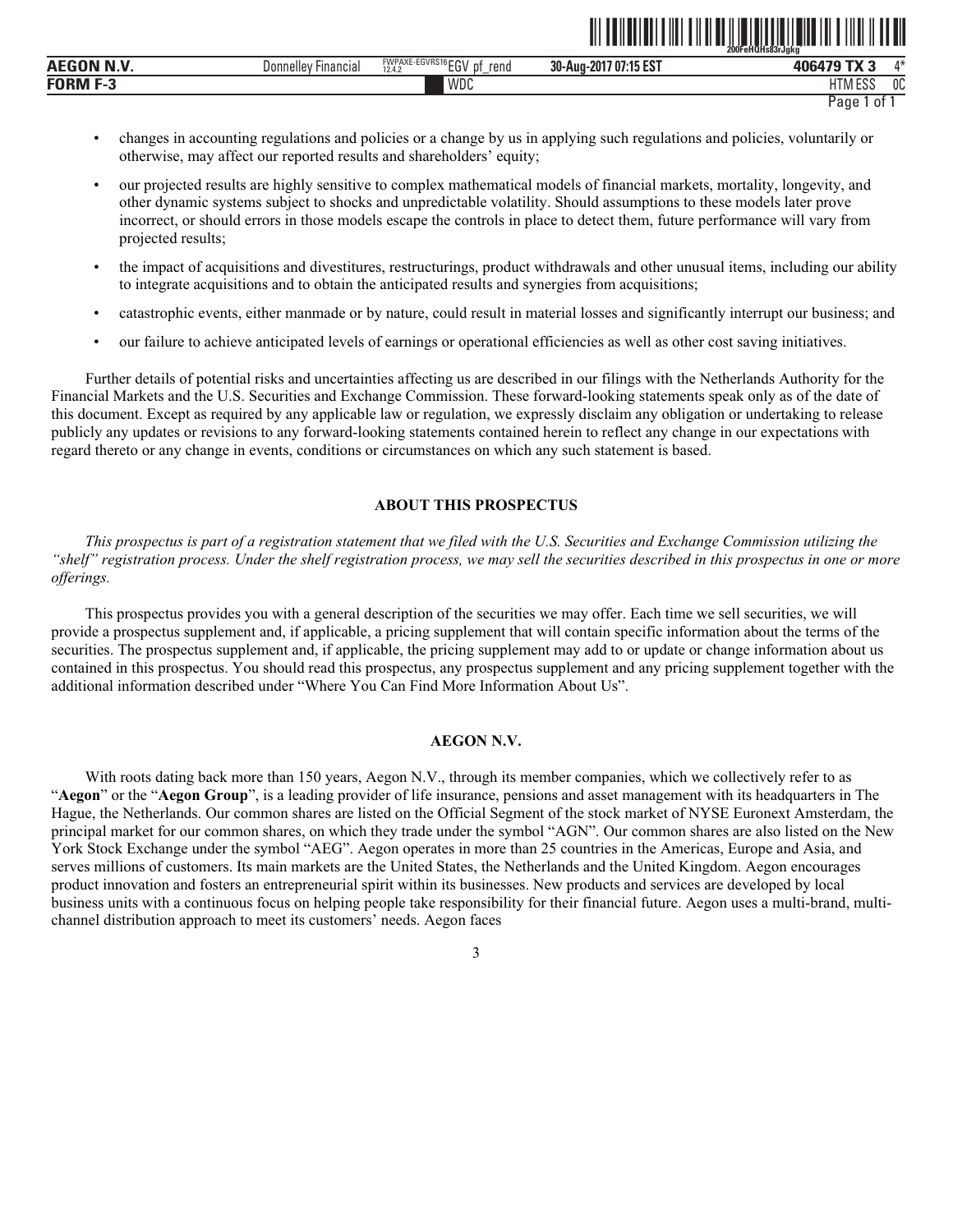|                    |                        |                                       |                                  | 200FeHQHs83rR27a> |               |
|--------------------|------------------------|---------------------------------------|----------------------------------|-------------------|---------------|
| <b>AEGON N.V</b>   | Financial<br>Donnellev | FWPAXE-EGVRS16 $EGV$<br>rend<br>12.4. | <b>707:15 EST</b><br>30-Aug-2017 | $-11$<br>406479   | $A - L$<br>71 |
| <b>FORM</b><br>г-з |                        | WDC                                   |                                  | 1000<br>шт<br>Luc | 0C            |

<u>ot to the the state of the state of the state of the state of the state of the state of the state of the state of the state of the state of the state of the state of the state of the state of the state of the state of the</u>

intense competition from a large number of other insurers, as well as non-insurance financial services companies such as banks, brokerdealers and asset managers, for individual customers, employer and other group customers and agents and other distributors of insurance and investment products.

Aegon N.V. is a holding company. Aegon's businesses focus on life insurance, pensions and asset management. Aegon is also active in accident, supplemental health, and general insurance, and has some limited banking activities. Aegon's operations are conducted through its operating subsidiaries. Aegon's headquarters are located at Aegonplein 50, P.O. Box 85, 2501 CB The Hague, the Netherlands (telephone +31-70-344-8305; internet: *www.aegon.com*).

# **AEGON FUNDING COMPANY LLC**

AEGON Funding Company LLC ("**AFC**") was incorporated on May 21, 1999 under the laws of the State of Delaware under the name AEGON Funding Corp. and was converted from a Delaware corporation to a Delaware limited liability company effective as of April 28, 2008. AFC is an indirect wholly owned subsidiary of Aegon N.V. and has no subsidiaries of its own.

AFC was established as a financing vehicle to be used to raise funds for the U.S. subsidiaries of Aegon. AFC's registered office is at Corporation Trust Center, 1209 Orange Street, Wilmington, Delaware, 19801, and the telephone number of this office is 1-302-658-7581.

# **WHERE YOU CAN FIND MORE INFORMATION ABOUT US**

We file annual reports with and furnish other information to the U.S. Securities and Exchange Commission (the "**SEC**"). You may read and copy any document that we have filed with or furnished to the SEC at the SEC's public reference room at 100 F Street, N.E., Washington, D.C. 20549. Our SEC filings are also available to the public through the SEC's web site at *www.sec.gov*. Please call the SEC at 1-800-SEC-0330 for further information on the public reference room in Washington, D.C. and in other locations.

# **INCORPORATION OF CERTAIN INFORMATION WE FILE WITH THE SEC**

As permitted by the SEC, this prospectus does not contain all the information you can find in our registration statement or the exhibits to the registration statement. The SEC allows us to "incorporate by reference" information into this prospectus, which means that:

- incorporated documents are considered part of this prospectus; and
- we can disclose important information to you by referring you to those documents; and
- information that we file with the SEC after the date of this prospectus that is incorporated by reference in this prospectus automatically updates and supersedes this prospectus; and
- information that is more recent that is included in this prospectus automatically updates and supersedes information in documents incorporated by reference with a date earlier than this prospectus.

We incorporate by reference into this prospectus our documents listed below. Unless otherwise noted, all documents incorporated by reference have the SEC file number 1-10882.

• Annual Report on Form 20-F for the fiscal year ended December 31, 2016;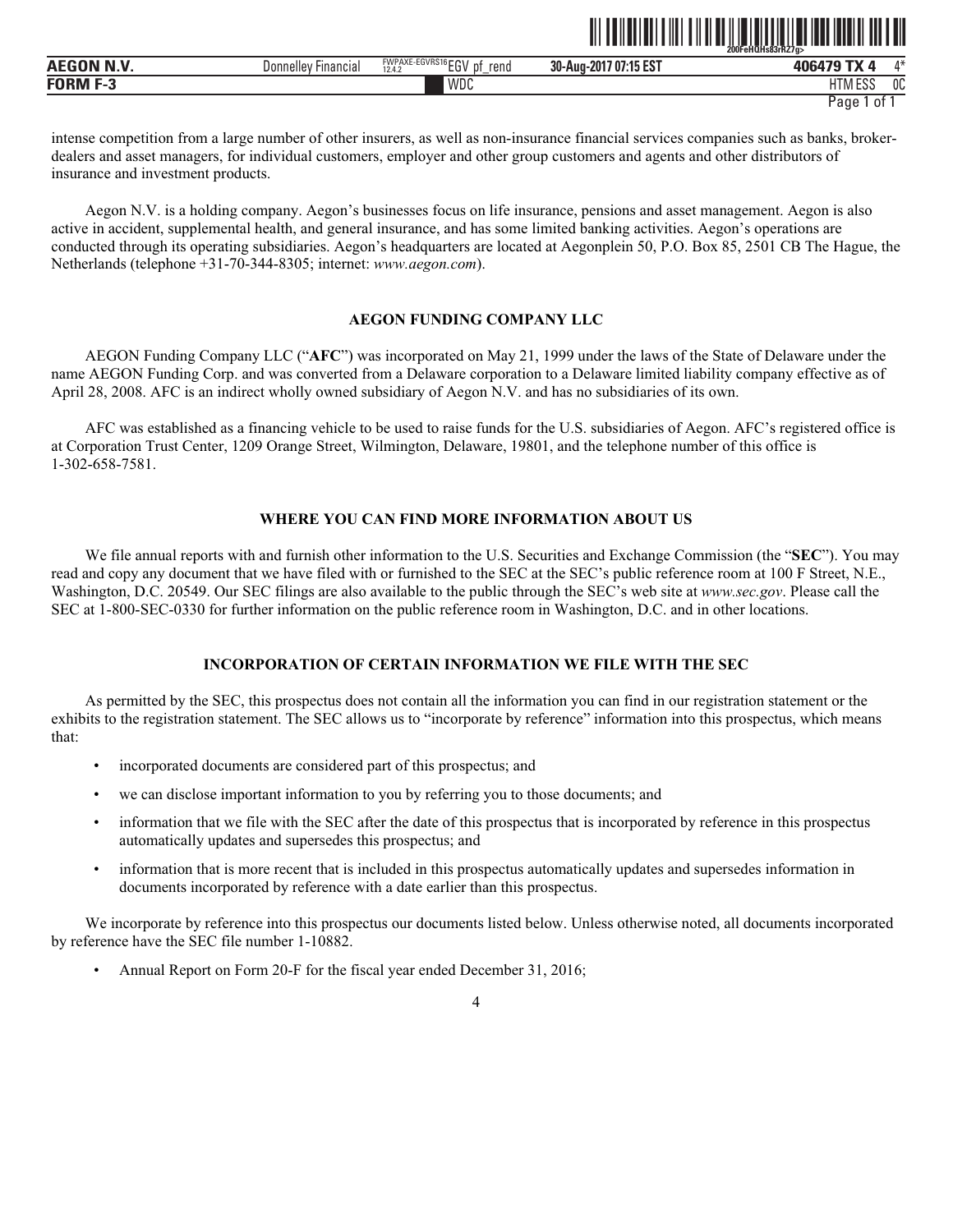|                              |                               |                                                                    | 200FeHQHs87sgdu6;                      |                              |      |
|------------------------------|-------------------------------|--------------------------------------------------------------------|----------------------------------------|------------------------------|------|
| . <b>. .</b><br><b>AEGON</b> | <b>Financial</b><br>Donnellev | W7-PFL<br>$L-1541$<br><b>In</b><br>$-0.$<br>sekadUcb<br><br>12.4.7 | 7 16:28 EST<br>30-Aug-201 <sup>-</sup> | ----<br>וחו<br>rw            | $-x$ |
| <b>FORM</b>                  |                               | 100 <sub>n</sub><br>١٨<br><b>VVUU</b>                              |                                        | 1.500<br>$-$<br>'' IV<br>LUL | 0C   |

<u>oli tehetisti ili tih tehetisti ili tehetisti ili tih element eli</u>

- Report on Form 6-K furnished to the SEC on May 19, 2017, relating to resolutions passed at the annual general meeting of shareholders of Aegon N.V.;
- Report on Form 6-K furnished to the SEC on August 10, 2017, relating to Aegon's half year report;
- Report on Form 6-K furnished to the SEC on August 31, 2017, relating to Aegon's 2016 Solvency and Financial Condition  $Report<sup>1</sup>;$
- each of the following documents that we file with or furnish to the SEC after the date of this prospectus from now until we terminate the offering of securities under this prospectus and the registration statement:
- reports filed under Section 13(a), 13(c) or 15(d) of the Exchange Act; and
- reports filed or furnished on Form 6-K that indicate that they are incorporated by reference in this prospectus.

These documents contain important information about us and our financial condition. You may obtain copies of these documents in the manner described above. You may also request a copy of these filings (excluding exhibits) at no cost by contacting us as follows:

> Investor Relations Aegon N.V. Aegonplein 50 2591 TV The Hague The Netherlands Tel: +31-70-344-8305 Tel: 1-877-548-9668 (US toll-free number) E-mail: ir@aegon.com

No person is authorized to give any information or represent anything not contained in this prospectus. We are only offering the securities in places where sales of those securities are permitted. The information contained in this prospectus, as well as information incorporated by reference, is current only as of the date of that information. Our business, financial condition, results of operations and prospects may have changed since that date.

AFC does not, and will not, file separate reports with the SEC.

<sup>1</sup> The information included in the Solvency and Financial Condition Report as of December 31, 2016 (the "**Solvency Report**") has been prepared by, and is the responsibility of Aegon's management. PricewaterhouseCoopers Accountants N.V. has not audited, reviewed, compiled, or applied agreed-upon procedures with respect to the Solvency Report. Accordingly, PricewaterhouseCoopers Accountants N.V. does not express an opinion or any other form of assurance with respect to the Solvency Report.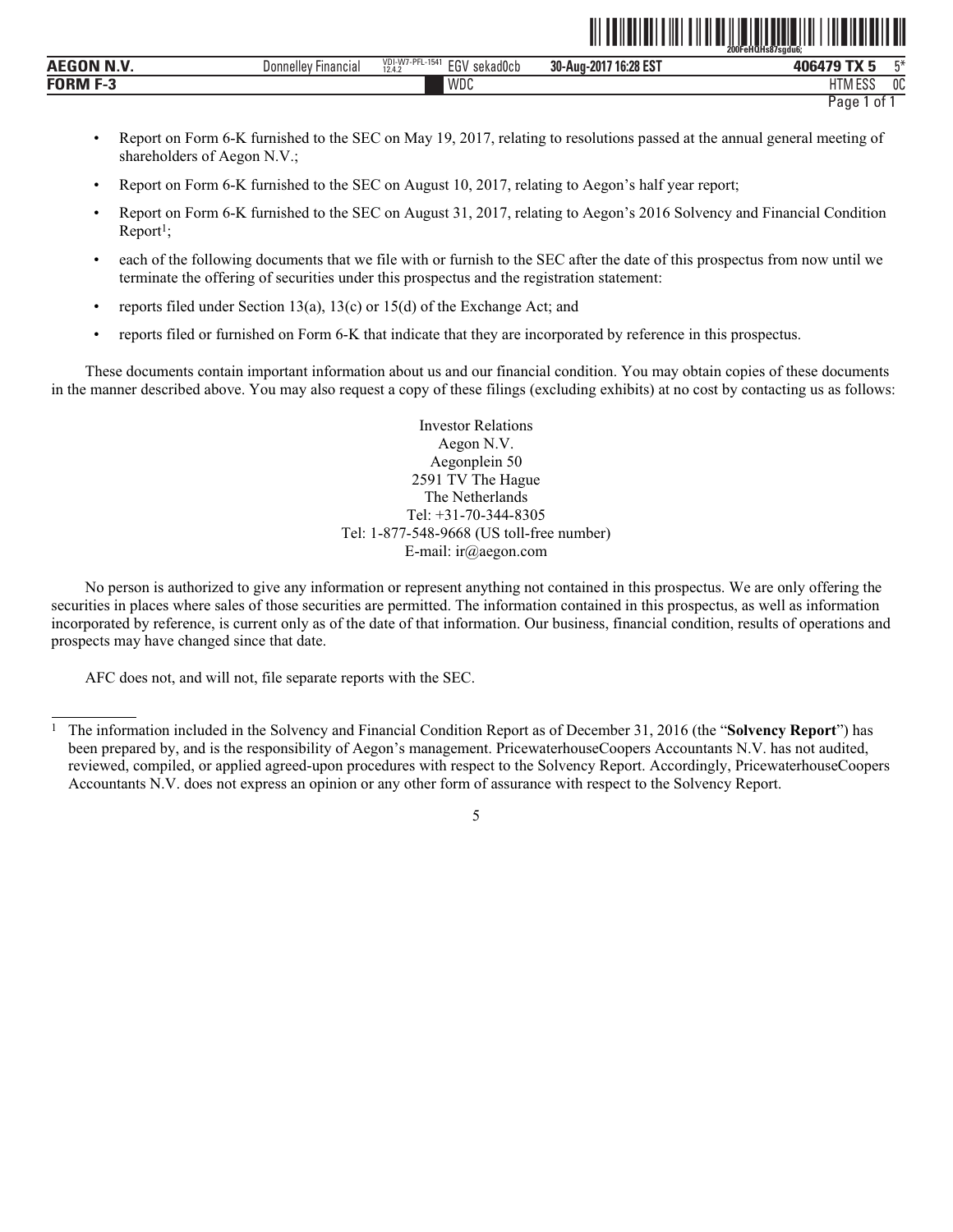|              |                     |                                                                 |                           | .<br>200FeHQHs83raí3gb |            |
|--------------|---------------------|-----------------------------------------------------------------|---------------------------|------------------------|------------|
| N.V<br>AEGON | Donnelley Financial | FWPAXE-EGVRS16<br>$^{\circ}$ CCV<br>рţ<br>rend<br>12.4.<br>∠u v | 707:15 EST<br>30-Aug-2017 | 406479                 | $A \Delta$ |
| FORM         |                     | WDC                                                             |                           | HTM ESა                | 0C         |

ˆ200FeHQHs83rai3gbŠ

# **FINANCIAL INFORMATION**

Except as otherwise noted, we present the financial statement amounts in this prospectus and in the documents incorporated by reference in this prospectus in accordance with International Financial Reporting Standards as adopted by the European Union and International Financial Reporting Standards as issued by the International Accounting Standards Board ("**IFRS**").

We have derived the financial data in this prospectus presenting year-end figures from our audited consolidated financial statements. We have derived all financial data in this prospectus presenting interim figures from unaudited financial statements.

As used in this prospectus, "dollar", "USD" and "\$" refer to the U.S. dollar and "euro," "EUR" and "€" refers to the lawful currency of the member states of the European Monetary Union that have adopted the single currency in accordance with the Treaty establishing the European Community, as amended by the Treaty on European Union.

# **ENFORCEMENT OF CIVIL LIABILITIES**

Aegon N.V. is a Dutch company located in the Netherlands. Many of our directors and officers are residents of the Netherlands or countries other than the United States. In addition, although we have substantial assets in the United States, a large portion of our assets and the assets of our directors and officers are located outside of the United States. As a result, U.S. investors may find it difficult in a lawsuit based on the civil liability provisions of the U.S. Federal securities laws:

- to effect service of process within the United States upon Aegon N.V. and our directors and officers located outside the United States;
- to enforce in U.S. courts or outside the United States judgments obtained against those persons in U.S. courts;
- to enforce in U.S. courts judgments obtained against those persons in courts in jurisdictions outside the United States; and
- to enforce against those persons in the Netherlands, whether in original actions or in actions for the enforcement of judgments of U.S. courts, civil liabilities based solely upon U.S. Federal securities laws.

The United States and the Netherlands do not currently have a treaty providing for reciprocal recognition and enforcement of judgments in civil and commercial matters, except arbitration awards. Therefore, a final judgment for the payment of money rendered by any federal or state court in the United States based on civil liability, whether or not based solely upon the federal securities laws, would not be directly enforceable in the Netherlands. However, if the party in whose favor a final judgment is rendered brings a new suit in a competent court in the Netherlands, such party may submit to the Dutch court the final judgment that has been rendered in the United States. If the Dutch court finds that the jurisdiction of the federal or state court in the United States has been based on grounds that are internationally acceptable and that proper legal procedures have been observed, the court in the Netherlands would, in principle, give binding effect to the final judgment that has been rendered in the United States unless such judgment contravenes Dutch public policy.

A shareholder of a company incorporated under the laws of the Netherlands cannot sue individual members of the supervisory board or executive board derivatively; that is, in the name of and for the benefit of Aegon N.V.

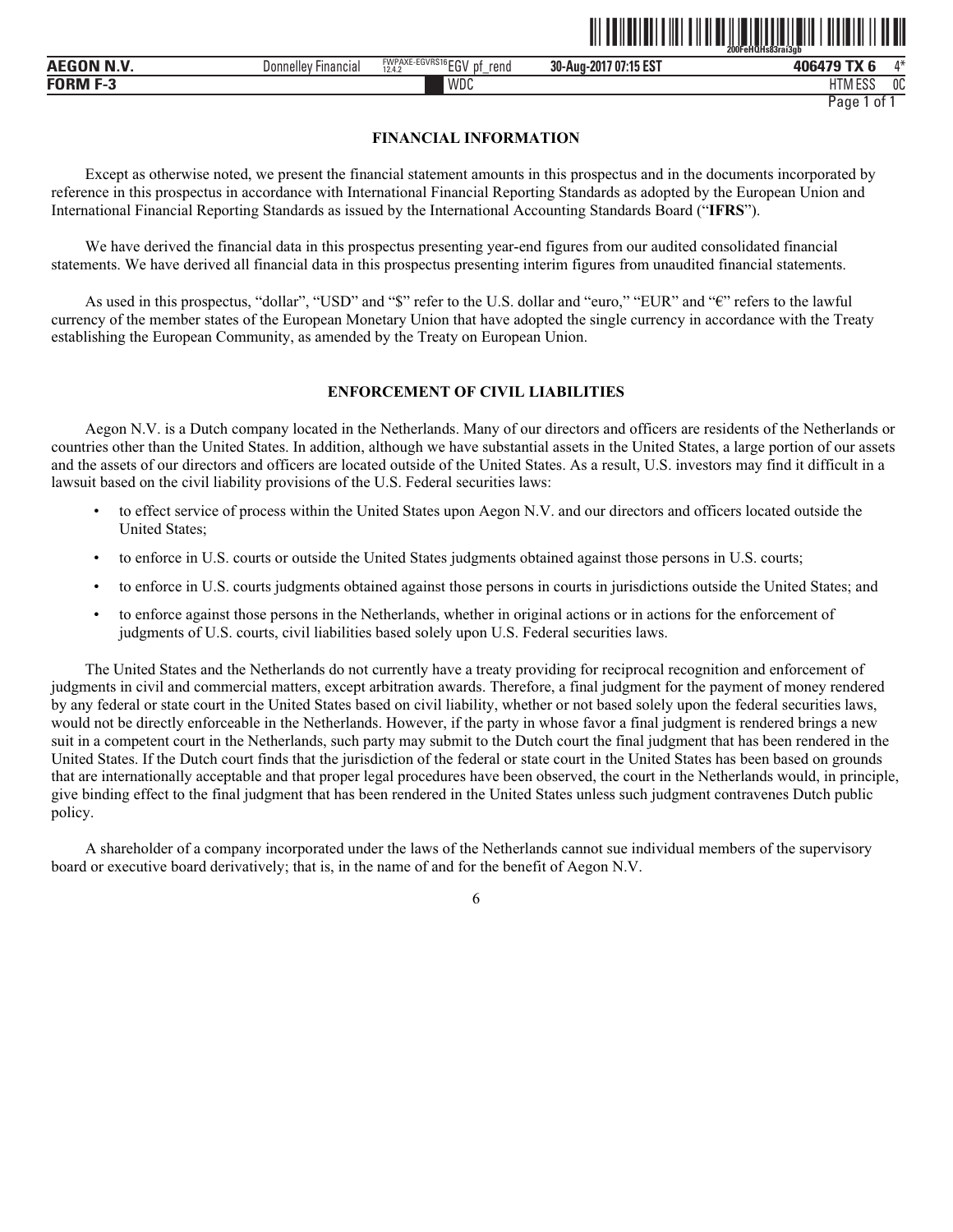|            |                               |                                                         |                             | 200FeHQHs87sS456                 |    |
|------------|-------------------------------|---------------------------------------------------------|-----------------------------|----------------------------------|----|
| AEGON N.V. | Donnelley<br><b>Financial</b> | I-W7-PFL-0572<br><b>VDI</b><br>EGV<br>sanmuOdc<br>12.4. | .7 16:26 EST<br>30-Aug-2017 | 406479                           | n* |
| FORM F-3   |                               | WDC                                                     |                             | <b>ITM FOC</b><br>ועוור<br>، د ن | 0C |

ˆ200FeHQHs87sS456‹Š **200FeHQHs87sS456**

Moreover, under Dutch law, the duties owed by members of the Aegon N.V. Supervisory Board and Aegon N.V. Executive Board are owed primarily to Aegon N.V. and our businesses, not to our shareholders. This may limit the rights of the shareholders of a Dutch company to sue members of its supervisory or executive boards. Although a proposal has been submitted to Parliament, Dutch law does not yet specifically provide for class action suits to claim damages, such as a suit by one shareholder for his benefit and the benefit of others similarly situated against a company or its supervisory or executive directors.

# **USE OF PROCEEDS**

Unless otherwise set forth in the related prospectus supplement or, if applicable, the pricing supplement, we intend to use the proceeds from the sale of securities offered through this prospectus for general corporate purposes, which include financing our operations, debt repayment and refinancing, capital expenditures and acquisitions. The specific purpose of any individual issuance of securities will be described in the related prospectus supplement.

#### **RATIOS OF EARNINGS TO FIXED CHARGES**

The following table sets forth our ratio of earnings to fixed charges for each of the periods indicated using financial information calculated in accordance with IFRS.

|      | <b>Six Months Ended</b><br>June 30. |            |        | <b>Year Ended December 31.</b> |      |                               |
|------|-------------------------------------|------------|--------|--------------------------------|------|-------------------------------|
| 2017 | 2016                                | 2016       | 2015   | 2014                           | 2013 | 2012                          |
| 2.4  | 0.2(1)<br>U <sub>1</sub> L          | <b>1.J</b> | 0.6(2) | $\cdot$ $\cdot$                | .    | $\overline{\phantom{0}}$<br>. |

(1) Earnings of  $E177$  million were inadequate to cover fixed charges of  $E868$  million during the six month period ended June 30, 2016.

(2) Earnings of €1,129 million were inadequate to cover fixed charges of €1,829 million during the year ended December 31, 2015.

For purposes of determining the ratio of earnings to fixed charges, earnings is defined as income before tax *plus* fixed charges *less* dividends on preferred shares and interest on perpetual securities. Fixed charges are calculated by adding (1) interest expensed and capitalized, (2) amortized premiums, discounts and capitalized expenses related to indebtedness, (3) interest on fixed annuities, guaranteed investment contracts and savings accounts, (4) dividends on preferred shares and (5) interest on perpetual securities.

#### **DESCRIPTION OF SHARE CAPITAL AND ARTICLES OF ASSOCIATION OF AEGON N.V.**

The following is a summary of the terms of Aegon N.V.'s share capital, including brief descriptions of provisions contained in Aegon N.V.'s articles of association, as last amended on May 29, 2013. These summaries and descriptions do not purport to be complete statements of these provisions.

# **Share Capital**

Since May 29, 2013, the total authorized share capital of Aegon N.V. consists of 6,000,000,000 common shares, par value EUR 0.12 per share, and 3,000,000,000 common shares B, par value EUR 0.12 per share. As of June 30, 2017, 2,074,548,842 common shares and 585,022,160 common shares B were issued. Of the issued shares, 16,472,321 common shares and 2,303,088 common shares B were held by Aegon N.V. as treasury shares and 1,202,713 common shares were held by its subsidiaries.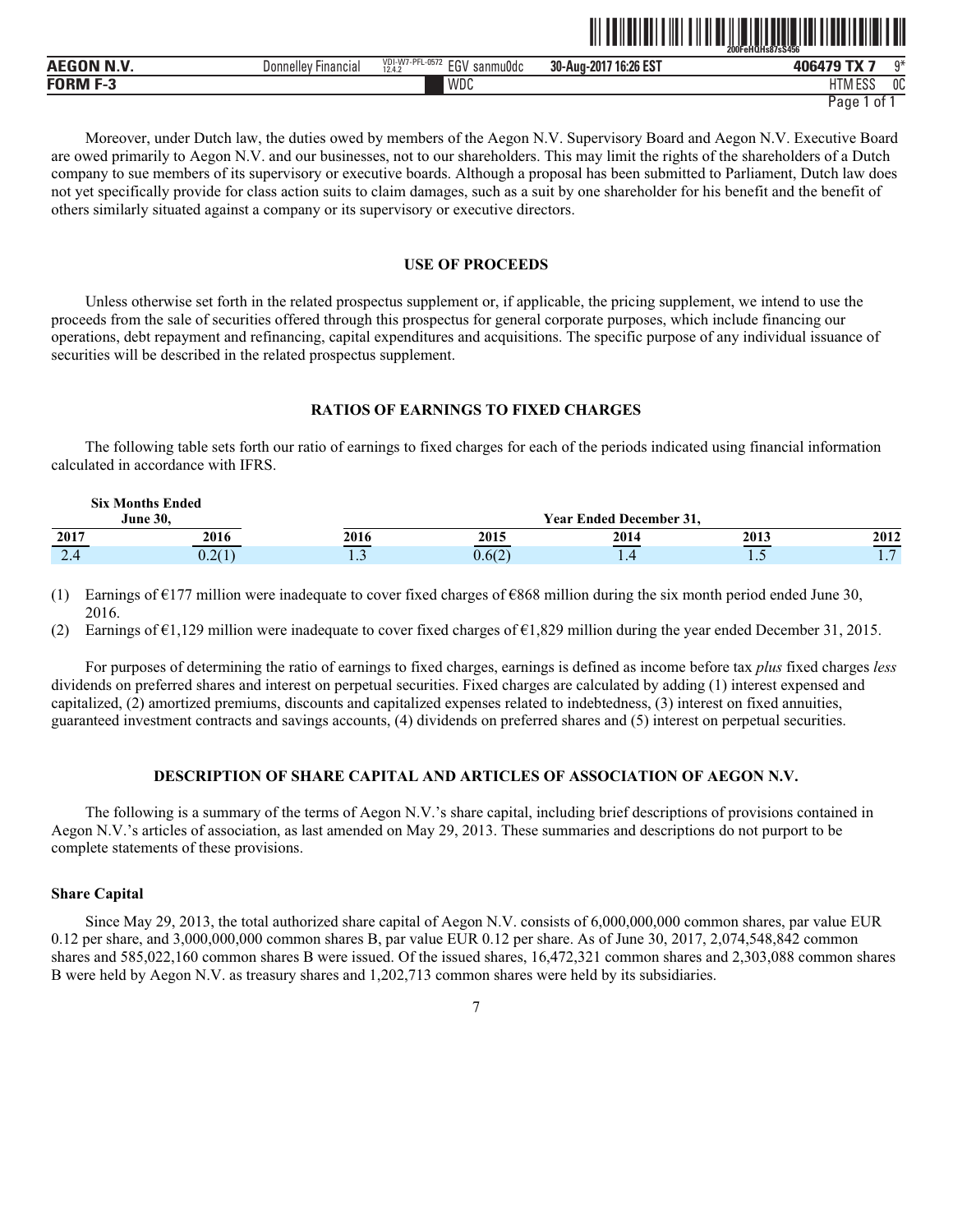|             |                               |                                                         |                            | 200FeHQHs83rmvMai                  |    |
|-------------|-------------------------------|---------------------------------------------------------|----------------------------|------------------------------------|----|
| <b>BUNS</b> | <b>Financial</b><br>Donnelley | FWPAXE-EGVRS16 CCV<br>rend<br>DŤ<br>-.-<br>12.4.2<br>∟u | / 07:15 EST<br>30-Aug-2017 | ------                             | mж |
| FUBM        |                               | WDC                                                     |                            | <b>ITMA</b><br>i roc<br>LI IVI LOJ | OC |

ˆ200FeHQHs83rmvMgiŠ

All of our common shares and common shares B are fully paid and not subject to calls for additional payments of any kind. All of our common shares are registered shares. Holders of shares of New York registry (the "**New York Shares**") hold their common shares in registered form issued by our New York transfer agent on our behalf. New York Shares and shares of Netherlands registry are exchangeable on a one-to-one basis and are entitled to the same rights except that cash dividends on shares of New York registry are usually paid in US dollars.

As of June 30, 2017, 307,884,520 common shares were held in the form of New York Shares. As of June 30, 2017, there were approximately 17,500 record holders resident in the United States, of our New York Shares.

#### **Dividends**

Under Dutch law and Aegon N.V.'s articles of association, holders of Aegon N.V. common shares and common shares B are entitled to dividends paid out of the profits remaining, if any, after the creation of a reserve account. If any dividend is being declared, holders of common shares B are entitled to one-fortieth (1/40) of the dividends paid on common shares. The Aegon N.V. Executive Board may determine the dividend payment date and the dividend record date for the common shares and the common shares B. The Aegon N.V. Executive Board, with the approval of the Aegon N.V. Supervisory Board, may also determine the currency or currencies in which the dividends will be paid. Aegon N.V. may make one or more interim distributions to the holders of common shares and/or common shares B to the extent the level of the capital of Aegon N.V. allows.

If and when Aegon N.V. has paid any dividends in the past, it has traditionally paid interim dividends (usually in September) after the release of its six-month results and final dividends (usually in June) upon adoption of the annual accounts at the annual General Meeting of Shareholders.

In its capital planning and policy, Aegon N.V. aims to pay out a sustainable dividend to allow equity investors to share in its performance, which can grow over time if its performance so allows. Aegon N.V's plans for returning capital to shareholders are based on its actual and expected capital position within the capital management zones, the expected levels of capital generation and the expected allocation of capital to invest in Aegon N.V.'s strategy, in new business, and in the quality of its balance sheet.

After investment in new business to generate organic growth, the expected capital generation in Aegon N.V.'s operating subsidiaries is expected to be made available for distribution to the holding company, while maintaining a capital and liquidity position in the operating subsidiaries in line with Aegon N.V.'s capital management and liquidity risk policies in addition to adhering to local regulatory and statutory requirements and restrictions.

Aegon N.V. uses the cash flows from its operating subsidiaries to pay unallocated holding expenses, including funding costs. The remaining cash flow is available to execute its strategy and to fund dividends on its shares, subject to maintaining the holding company targeted capital and liquidity in line with its capital management and liquidity risk policies. Depending on circumstances, future prospects and other considerations, the Aegon N.V. Executive Board may elect to deviate from the aforementioned capital and liquidity measures. The Aegon N.V. Executive Board will also take capital position, financial flexibility, leverage ratios and strategic considerations into account when declaring or proposing dividends on its shares.

While Aegon N.V. uses dividends as the primary means to distribute capital to Aegon's shareholders, share buy-back programs are also recognized as an appropriate means to return capital.

Under normal circumstances, Aegon N.V. would expect to propose a final dividend at the annual General Meeting of Shareholders for approval and to declare an interim dividend when announcing its second quarter results. Dividends would normally be paid in cash or stock at the election of the shareholder. The relative value of cash and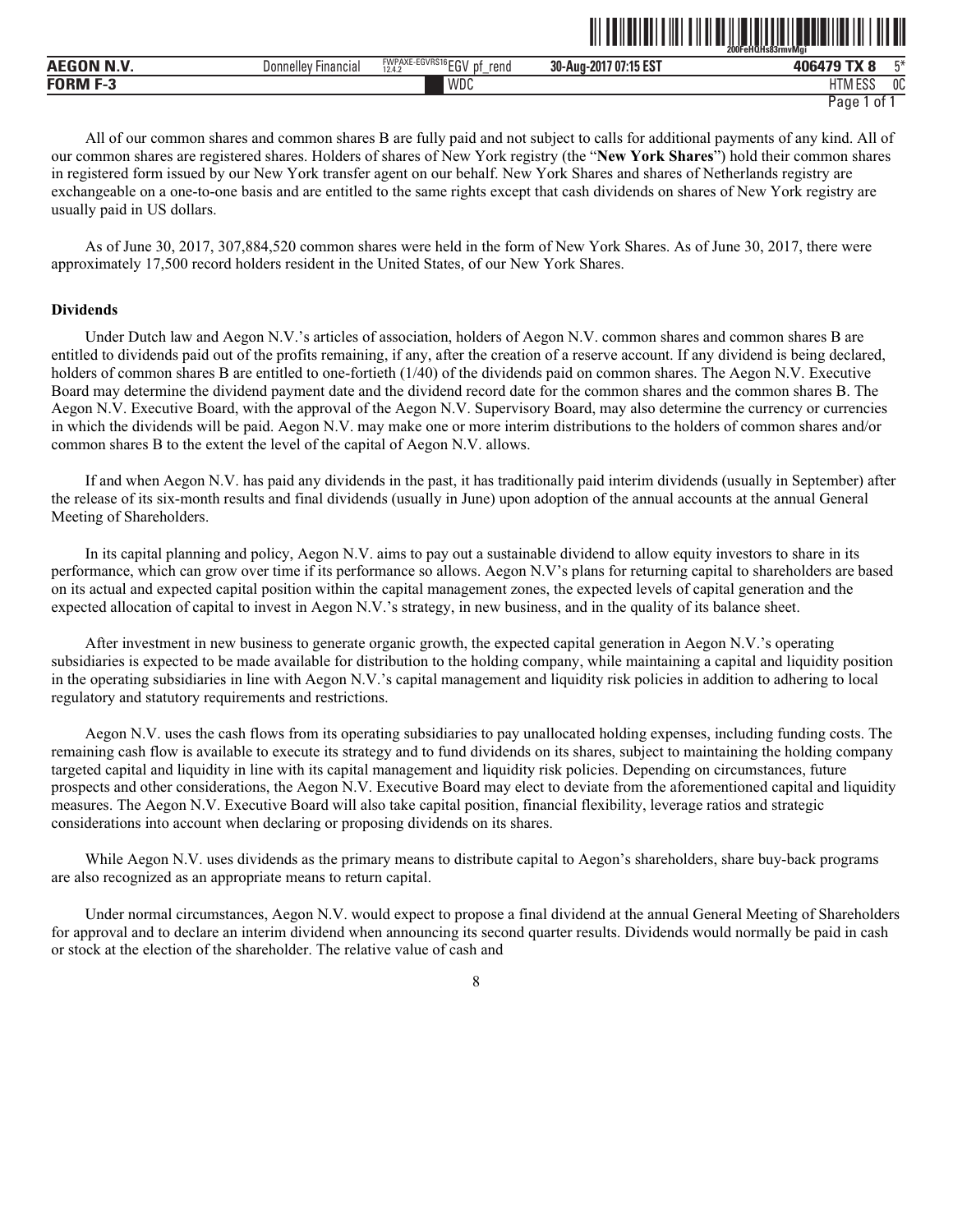|                  |                            |                                                        |                                                        | ------------------------------<br>--------------------------<br>200FeHQHs83rrsm6 |     |  |
|------------------|----------------------------|--------------------------------------------------------|--------------------------------------------------------|----------------------------------------------------------------------------------|-----|--|
| <b>AEGON N.V</b> | ' Financial<br>Donnelley ! | <b>FWPAXE-EGVRS16FOL</b><br>rend<br>рţ<br>12.4.2<br>∟∪ | $-1$ ar rot.<br>nn.<br>7 07:<br>30-Aug-2017<br>:15 E.S | AOCA.7C<br>лn                                                                    | mж. |  |
| <b>FORM</b>      |                            | <b>WDC</b>                                             |                                                        | 11T11F00<br>LIINI E99                                                            | 0C  |  |

ˆ200FeHQHs83rrsm6ÉŠ **200FeHQHs83rrsm6**

stock dividends may vary. The number of shares distributed as stock dividend may be repurchased in the market in order to undo the dilution caused by the distribution of dividend in stock. Depending on circumstances, future prospects and other considerations, the Aegon N.V. Executive Board may choose to deviate from this approach.

When planning and determining whether to declare or propose a dividend, the Aegon N.V. Executive Board has to balance prudence with offering an attractive return to shareholders. This is particularly important during adverse economic and/or financial market conditions. Furthermore, Aegon N.V.'s operating subsidiaries are subject to local insurance regulations that could restrict dividends to be paid to it. There is no requirement or assurance that Aegon N.V. will declare and pay any dividends.

With limited exceptions, holders of common shares historically have been permitted to elect to receive dividends, if any, in cash or in common shares. For dividends, the value of the stock alternative may differ slightly from the value of the cash option. Aegon N.V. pays cash dividends on shares of New York registry in US dollars through Citibank, N.A., its NYSE paying agent, based on the foreign exchange reference rate (WM/Reuters closing spot exchange rate fixed at 5.00 pm Central European Summer Time (CEST)) on the US ex-dividend day.

# **Voting Rights and Appointment of Aegon N.V. Supervisory and Aegon N.V. Executive Boards**

*General Meeting of Shareholders.* All holders of Aegon N.V. common shares and common shares B are entitled to attend personally or by proxy any general meeting of shareholders upon compliance with the procedures described below. As a matter of Dutch corporate law, the shares of both classes offer equal full voting rights, as they have equal nominal values (EUR 0.12). A holder of Aegon N.V. common shares is entitled to one vote for each share held by such holder and represented at the meeting.

The Voting Rights Agreement between Aegon N.V. and Vereniging AEGON provides that under normal circumstances, i.e. except in the event of a "special cause", Vereniging AEGON will not be able to exercise more votes than is proportionate to the financial rights represented by its shares. This means that in the absence of a "special cause" Vereniging AEGON has agreed to cast one vote for every common share it holds and one vote for every 40 common shares B it holds. A "special cause" includes the acquisition of a 15% or more interest in Aegon N.V., a tender offer for Aegon N.V. shares or a proposed business combination by any person or group of persons whether individually or as a group, other than in a transaction approved by the Aegon N.V. Executive Board and the Aegon N.V. Supervisory Board. If, in its sole discretion, Vereniging AEGON determines that a "special cause" exists, Vereniging AEGON will notify the general meeting of shareholders and retain its right to exercise the full voting power of one vote per common share B for a limited period of six months.

A general meeting of shareholders is required to be held not later than May 31 of each year. General meetings of shareholders are called by the Aegon N.V. Supervisory Board or the Aegon N.V. Executive Board and are required to be held in Amsterdam, The Hague, Haarlemmermeer (including Schiphol Airport), Leidschendam, Rijswijk (ZH), Rotterdam or Voorburg, at the choice of the corporate body that calls the meeting. Section 2:119 of the Dutch Civil Code states that the record date of a public limited liability company such as Aegon N.V. is 28 days before the date of the general meeting of shareholders. This record date determines which persons are deemed to be shareholders for the purpose of attending and exercising voting rights at a general meeting of shareholders. Such record date and the manner in which shareholders can register and exercise their rights will be set out in the notice of the meeting which will be published 42 days before the general meeting, as laid down in Section 2:115 of the Dutch Civil Code. Resolutions are adopted at general meetings by an absolute majority of the valid votes cast unless a larger majority is explicitly provided by law or by Aegon N.V.'s articles of association.

Aegon N.V. may not vote shares held by it or its subsidiaries.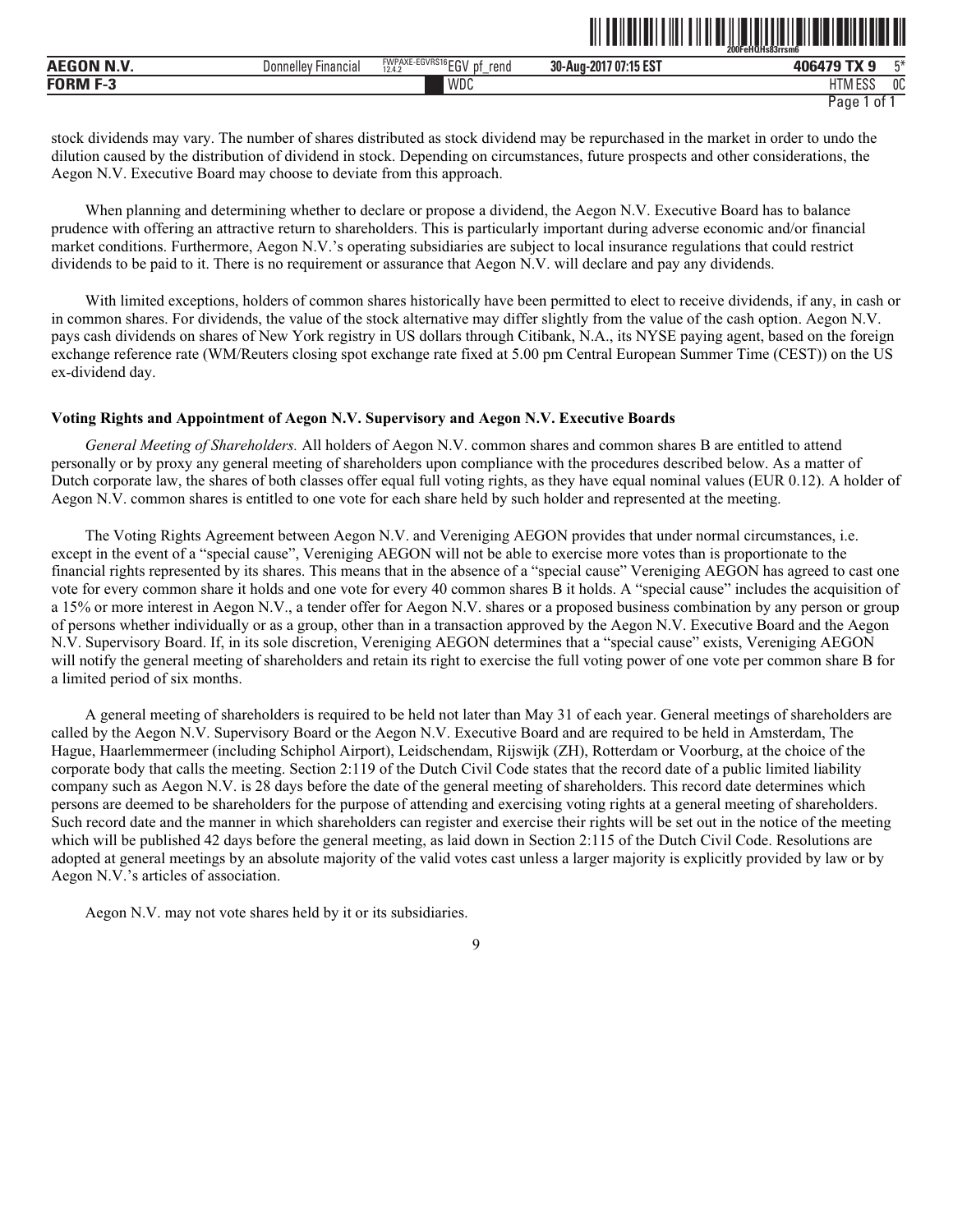|           |                               |                                                                                                   | ------------<br>_ _ . _  . _    .                      | 200FeHQHs87rkkta           |                |
|-----------|-------------------------------|---------------------------------------------------------------------------------------------------|--------------------------------------------------------|----------------------------|----------------|
| AECON N.V | <b>Donnellev</b><br>Financial | VDI-W7-PFL<br>$-1595$<br>$F_{\Omega}$<br>$\ddot{\phantom{1}}$<br>sivamüdc<br>-14<br>12.4.3<br>LU. | $140.00$ $07$<br>30-Aug-<br>$-201$<br>. 16.<br>I.LL LJ | <b>TX 10</b><br>,,,,,,     | 一つ半            |
| FORM      |                               | WDC                                                                                               |                                                        | 11T11F00<br>∟ບເ<br>. . v . | 0 <sup>C</sup> |

<u>oli toimuttuittiin tiin oli oli ole toimuttuu liitiin liitti toim</u>

*Major Shareholders of Aegon N.V.* As of June 30, 2017, Vereniging AEGON held approximately 13.6% of the common shares and 100% of the common shares B of Aegon N.V. These holdings give Vereniging AEGON approximately 14.2% of Aegon N.V.'s voting shares. In the event of a "special cause," as described above, Vereniging AEGON's voting rights will increase to approximately 32.64% for up to six months per "special cause." Vereniging AEGON is a membership association under Dutch law. One of the principal characteristics of a membership association is that it has no share capital. The objective of Vereniging AEGON is the balanced representation of the interests of Aegon N.V. and all of its stockholders, Aegon Group companies, insured parties, employees and other constituencies of the Aegon Group. The table below shows the ownership percentage of Vereniging AEGON as of June 30, 2017.

|                       | <b>Number</b> | Percent of   |
|-----------------------|---------------|--------------|
| <b>Title of Class</b> | Owned         | <b>Class</b> |
| Common Shares         | 279,236,609   | 13.6%        |
| Common Shares B       | 582.719.072   | $100\%$      |

Vereniging AEGON has two administrative bodies: the General Meeting of Members and the Executive Committee. As of the date of this prospectus, the General Meeting of Members consisted of 18 individuals who were elected as members of Vereniging AEGON. The majority of the voting rights is with the 16 members not being employees or former employees of Aegon N.V. or one of the Aegon Group companies, nor current or former members of the Aegon N.V. Supervisory Board or the Aegon N.V. Executive Board. Those members represent a broad cross-section of Dutch society, and are called elected members. The other two members are both elected by the General Meeting of Members of Vereniging AEGON from among the members of the Aegon N.V. Executive Board.

As of the date of this prospectus, the Executive Committee of Vereniging AEGON consisted of eight members. Six of those members, including the chairman and vice-chairman, are not nor have ever been, related to Aegon N.V. The other two members are also members of the Aegon N.V. Executive Board. Resolutions of the Executive Committee, other than with regard to amendment of the articles of association of Vereniging AEGON, require an absolute majority of votes. When a vote in the Executive Committee results in a tie, the General Meeting of Members has the deciding vote. Amendments of the articles of association of Vereniging AEGON require an unanimous proposal from the Executive Committee of Vereniging AEGON (including consent of the two representatives of Aegon N.V.). In case the amendment concerns the number or the authority of the two members of the Vereniging AEGON/the Executive Committee of the Vereniging AEGON who are also members of the Executive Board of Aegon N.V., separate approval of Aegon N.V. is required. These special requirements do not apply in the event of a hostile change of control at the general meeting of shareholders of Aegon N.V., in which event Vereniging AEGON may amend its articles of association without the cooperation of the two members of the Aegon N.V. Executive Board.

*Appointment of the Aegon N.V. Supervisory Board and the Aegon N.V. Executive Board.* Aegon N.V. has a two-tier management system consisting of an executive board and a supervisory board. Members of the Aegon N.V. Supervisory Board are nominated by the Aegon N.V. Supervisory Board and are appointed by the general meeting of shareholders. The number of members of the Aegon N.V. Supervisory Board is determined from time to time by the Aegon N.V. Supervisory Board but may not consist of less than seven members. Members of the Aegon N.V. Executive Board are nominated by the Aegon N.V. Supervisory Board and are appointed by the general meeting of shareholders. The general meeting of shareholders may cancel the binding nature of these nominations with a majority of two-thirds of votes cast, representing at least one half of Aegon N.V.'s issued capital. The general meeting of shareholders may, in addition, bring forward a resolution to appoint someone not nominated by the Aegon N.V. Supervisory Board, such resolution also requires a two-thirds majority of votes cast, representing at least one half of Aegon N.V.'s issued capital. For more information please see "Item 6. Directors, Senior Management and Employees" of Aegon N.V.'s 2016 Annual Report on Form 20-F.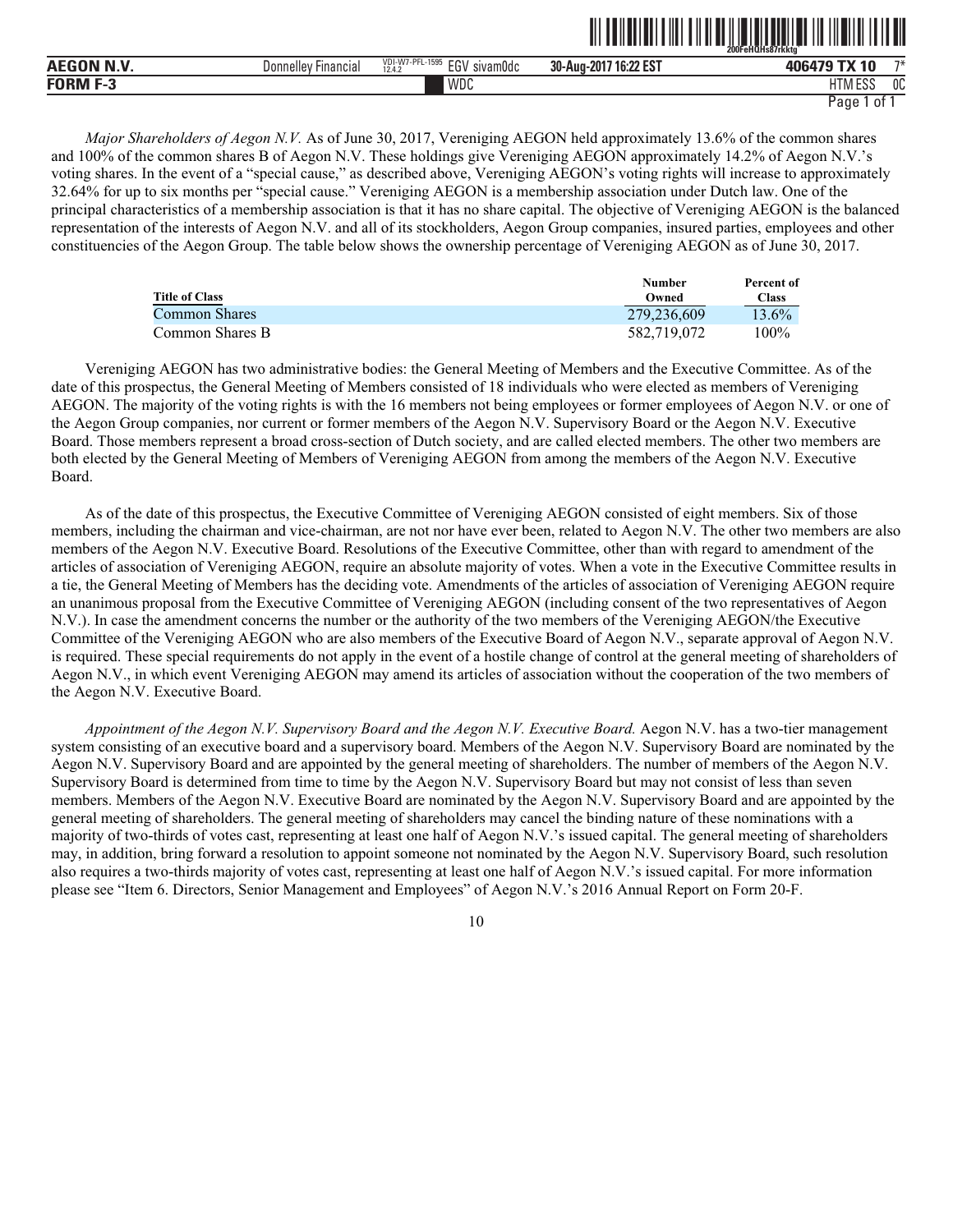|                                     |                                      |                                                        |                                      | ______<br>200FeHQHs83r!eFaa |    |
|-------------------------------------|--------------------------------------|--------------------------------------------------------|--------------------------------------|-----------------------------|----|
| $\sim$ - $\sim$ - $\sim$<br>A'<br>. | <b>Donnellev</b><br><b>Hinancial</b> | $FWPAXE-EGVRS16 FN$<br>. VV F<br>rena<br>12.4.2<br>: ب | 1.47 E2T<br>30-Aug-2017<br>. I J L J | TVIAA<br>0.00000<br>лг      | r* |
| <b>EODM</b>                         |                                      | <b>WDC</b>                                             |                                      | 11T11F00<br>Lu<br>. . v .   | OC |

ˆ200FeHQHs83r!eFgqŠ

*Shareholder Proposals.* Shareholders who, alone or jointly, represent at least one percent (1%) of the issued capital or a block of shares, alone or jointly, worth at least one hundred million euro (EUR 100,000,000) according to the Official Price List of NYSE Euronext Amsterdam (or any publication taking its place), shall have the right to request of the Aegon N.V. Executive Board or the Aegon N.V. Supervisory Board that items be placed on the agenda of the general meeting of shareholders. These requests shall be honored by the Aegon N.V. Executive Board or the Aegon N.V. Supervisory Board under the conditions that (a) important Aegon interests do not dictate otherwise; and (b) the request is received by the chairman of the Aegon N.V. Executive Board or the chairman of the Aegon N.V. Supervisory Board in writing at least sixty (60) days before the date of the general meeting of shareholders.

*Amendment of Articles.* The articles of association of Aegon N.V. may be amended at any general meeting of shareholders by an absolute majority of the votes cast. Any such amendment must have been proposed by the Aegon N.V. Executive Board which proposal must have been approved by the Aegon N.V. Supervisory Board.

*Annual Accounts.* The general meeting of the shareholders adopts annually Aegon N.V.'s annual accounts with respect to the previous calendar year.

# **Liquidation Rights**

In the event of the liquidation of Aegon N.V., the general meeting of shareholders determines the remuneration of the liquidators and of the members of the Aegon N.V. Supervisory Board. The Aegon N.V. Executive Board is responsible for effecting the liquidation, which is to be overseen by the Aegon N.V. Supervisory Board. The assets remaining after payment of all debts, liquidation expenses and taxes are to be distributed to the holders of common shares and common shares B on a *pari passu* basis, with distributions on a common share B being 1/40th of the distribution on a common share.

#### **Issuance of Additional Rights**

Shares of Aegon N.V.'s authorized but unissued capital stock may be issued at such times and on such conditions as may be determined at a general meeting of shareholders or by the Aegon N.V. Executive Board if authorized by the shareholders. At the general meeting of shareholders of Aegon N.V. held on May 19, 2017, the Aegon N.V. Executive Board was designated, for a period of eighteen months effective May 19, 2017, by a resolution approved by the shareholders, as the company body which shall, subject to the approval of the Aegon N.V. Supervisory Board, be authorized to decide upon the issue of shares and to grant rights to acquire shares. The authority granted thereby is limited annually to 10% of the share capital, plus 10% of the share capital if the issuance or the granting of rights occurs on the occasion of the acquisition of an enterprise or a corporation or, if necessary in the opinion of the Executive Board and the Supervisory Board of Aegon N.V., to safeguard or conserve the capital position of Aegon N.V.. For purposes of this paragraph, the term "share capital" means the total par value of the common shares issued at the time this authorization is used for the first time in any calendar year. The authorization described above may only be withdrawn by a resolution of the general meeting of shareholders following a proposal by the Aegon N.V. Executive Board which has been approved by the Aegon N.V. Supervisory Board.

# **Preemptive Rights**

Save for statutory exemptions, the holders of Aegon N.V. shares have preemptive rights on a pro rata basis to purchase the number of Aegon N.V. shares to be issued.

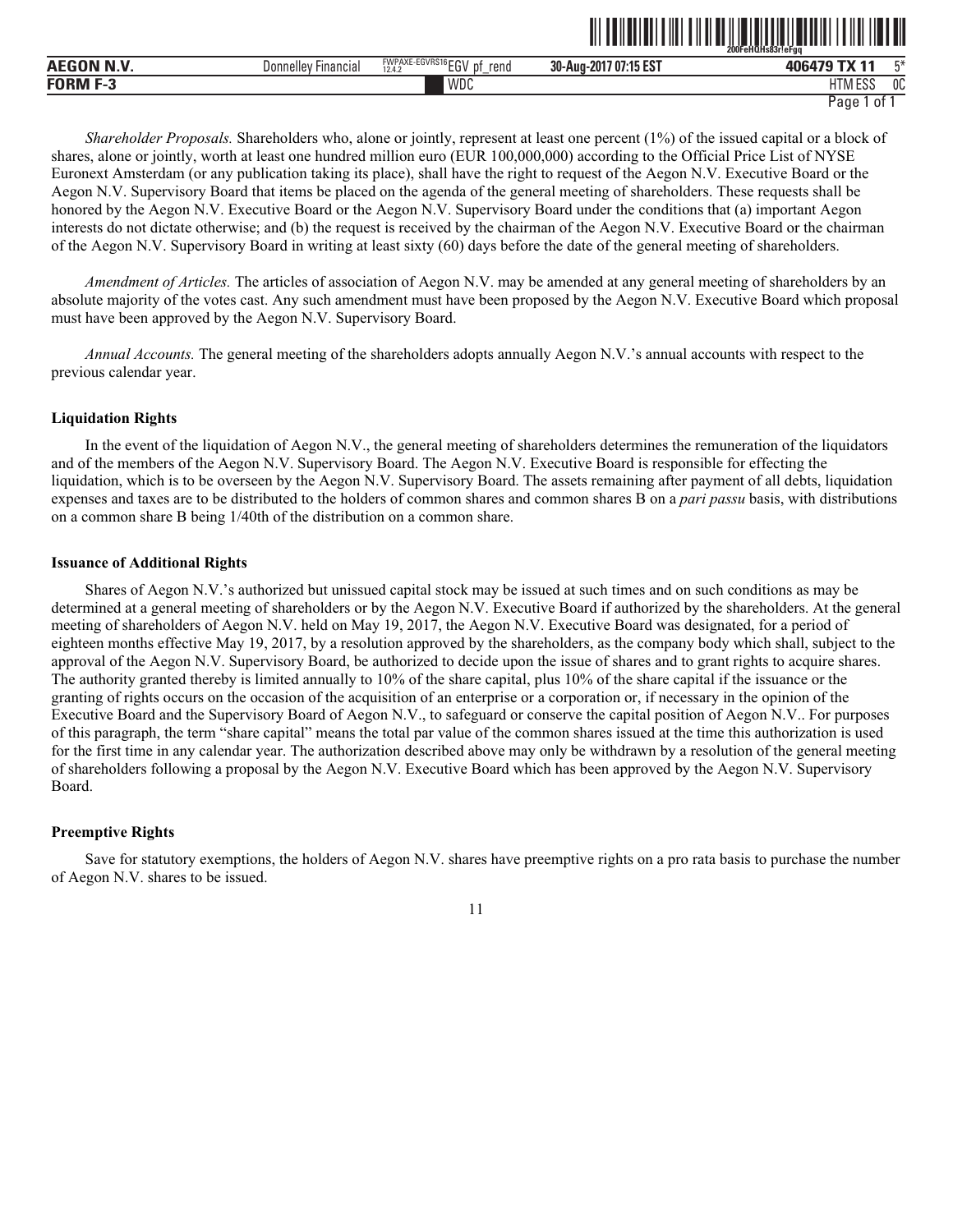|                 |                            |                                             |                       | 200FeHQHs83s0LW6. |       |
|-----------------|----------------------------|---------------------------------------------|-----------------------|-------------------|-------|
| AEGON N.V.      | <b>Donnelley Financial</b> | FWPAXE-EGVRS16EGV<br>' pt<br>rend<br>12.4.7 | 30-Aug-2017 07:15 EST | 406479 TX 12      | $F^*$ |
| <b>FORM F-3</b> |                            | WDC                                         |                       | HTM ESS           | 0C    |

Preemptive rights in respect of Aegon N.V. shares may be restricted or excluded by a resolution passed by the general meeting of shareholders. In the notice of the meeting, the reasons for the proposal to restrict or exclude the preemptive rights in respect of Aegon N.V. shares and the intended issue price must be explained in writing. Preemptive rights may also be restricted or excluded by the Aegon N.V. Executive Board if a resolution is passed by the general meeting of shareholders which confers such power on the Aegon N.V. Executive Board for a maximum of five years. This power may from time to time be extended, but never for a period longer than five years. A resolution of the general meeting that restricts or excludes preemptive rights or that confers this power to the Aegon N.V. Executive Board can only be adopted at the proposal of the Aegon N.V. Executive Board which is approved by the Aegon N.V. Supervisory Board. A resolution of the general meeting to restrict or exclude the preemptive rights or to confer this power to the Aegon N.V. Executive Board shall require a majority of not less than two thirds of the votes cast if less than one half of Aegon N.V.'s issued capital is represented at the meeting. If Aegon N.V. makes a rights offering to the holders of Aegon N.V. shares, the rights of holders of Aegon N.V.'s New York Shares to exercise the rights so offered is subject to a restriction which permits Aegon N.V. to sell such rights in a manner to be determined by the Aegon N.V. Executive Board and to remit the cash proceeds of such sale to such holders if the additional Aegon N.V. common shares are not registered under the Securities Act of 1933, as amended (the "**Securities Act**").

At the general meeting of shareholders of Aegon N.V. held on May 19, 2017, the Aegon N.V. Executive Board was designated, for a period of eighteen months effective May 19, 2017, by a resolution approved by the shareholders, as the company body which shall, subject to the approval of the Aegon N.V. Supervisory Board, be authorized to restrict or exclude the preemptive rights of the shareholders with regard to the issuance of common shares or the granting of rights to subscribe for common shares. In respect of the issuance of common shares without preemptive rights, the authority given thereby shall be limited annually to 10% of the share capital, plus 10% of the share capital if the issuance occurs on the occasion of the acquisition of an enterprise or a corporation or, if necessary in the opinion of the Executive Board and the Supervisory Board of Aegon N.V., to safeguard or conserve the capital position of Aegon N.V.. For purposes of this paragraph, the term "share capital" means the total par value of the common shares issued at the time this authorization is used for the first time in any calendar year.

The authorization described above may only be withdrawn by a resolution of the general meeting of shareholders following a proposal by the Aegon N.V. Executive Board which has been approved by the Aegon N.V. Supervisory Board.

# **Repurchase by Aegon N.V. of its Own Shares**

Subject to certain restrictions contained in the laws of the Netherlands and Aegon N.V.'s articles of association, the Aegon N.V. Executive Board may cause Aegon N.V. to purchase its own fully-paid shares, provided that the total number of Aegon N.V. shares so repurchased, together with shares already held in treasury by Aegon N.V. or held by its subsidiaries, may not exceed, in the aggregate, 50% of the issued share capital. Such purchase may be made only upon authorization by the general meeting of shareholders, which authorization is valid for a maximum of eighteen months and must include the number of shares to be acquired, the way in which they may be acquired and the minimum and maximum purchase price. In addition, the approval of the Aegon N.V. Supervisory Board shall be required for any such acquisition. At the general meeting of shareholders held on May 19, 2017, the shareholders authorized the Aegon N.V. Executive Board for a period of eighteen months to acquire shares not exceeding 10% of Aegon N.V.'s total issued capital at a price not higher than 10% above the actual market value of the shares immediately prior to the acquisition. The actual market value of common shares B will be one-fortieth (1/40) of the actual market value of common shares.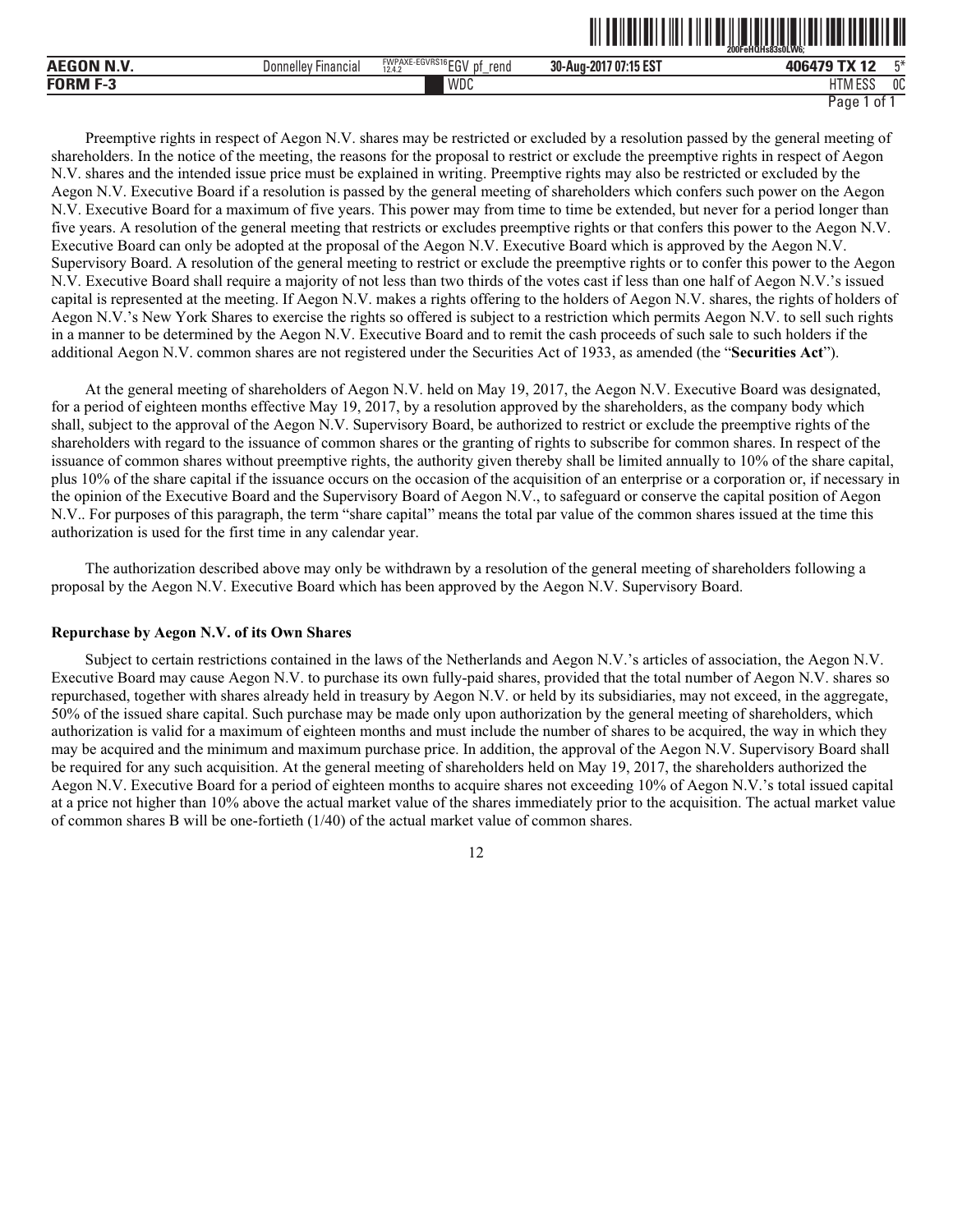| <b>AEGON N.V.</b> | Donnelley Financial | VDI-W7-PFL-0985<br>FOM<br>sanmuOdc<br>-- 1<br>12.4.2<br>LU | 30-Aug-2017 16:22 EST | $^{\sim}$<br>406479 TX 13                              |
|-------------------|---------------------|------------------------------------------------------------|-----------------------|--------------------------------------------------------|
| <b>FORM F-3</b>   |                     | WDC                                                        |                       | $^{\circ}$ PCC $^{\circ}$<br>0C<br><b>HTM</b><br>י בטב |
|                   |                     |                                                            |                       | Page<br>01                                             |

ˆ200FeHQHs87rhh=g<Š

#### **Certificates for Common Stock and their Transfer**

Certificates evidencing Aegon N.V. common shares are issuable, upon a resolution of the Aegon N.V. Executive Board, only in registered form. Certificates issued by the New York registrar are printed in the English language. New York Shares may be held by residents as well as non-residents of the Netherlands. Only New York Shares may be traded on the New York Stock Exchange. New York Shares may be transferred by Aegon N.V.'s New York transfer agent by surrendering the New York Share certificate(s) with a completed Stock Power Medallion Guarantee. Upon surrender, Aegon N.V.'s New York transfer agent, will note the transfer of the surrendered New York Shares and issue a New York Share Certificate registered in the name of the new owner.

# **DESCRIPTION OF DEBT SECURITIES**

The following is a summary of the general terms of the debt securities. If the debt securities are offered as part of a global offering, this prospectus only covers offers and sales initially made in the U.S. and resales into the U.S. Each time that we issue debt securities pursuant to this prospectus we will file with the SEC a prospectus supplement and, if applicable, a pricing supplement, that you should read carefully. The prospectus supplement or, if applicable, the pricing supplement will contain the specific terms applicable to those debt securities. The terms presented here, together with the terms contained in the prospectus supplement and, if applicable, the pricing supplement will be a description of the material terms of the debt securities, but if there is any inconsistency between the terms presented here and those in the prospectus supplement, those in the prospectus supplement will replace those presented here. You should also read the indenture under which we will issue the debt securities, which we have filed with the SEC as an exhibit to the registration statement of which this prospectus is a part. The terms of the debt securities include those stated in the indenture and those made part of the indenture by reference to the Trust Indenture Act of 1939.

#### **General**

The debt securities will be issued by Aegon N.V. or AFC, as the case may be, under an indenture with The Bank of New York Mellon Trust Company, N.A., dated as of October 11, 2001.

Any debt securities issued by AFC will be guaranteed by Aegon N.V. See "DESCRIPTION OF GUARANTEES" below. The total principal amount of debt securities that can be issued under the indenture is unlimited. The indenture does not limit the amount of other debt, secured or unsecured, that we may issue. We may issue the debt securities in one or more series.

The prospectus supplement and, if applicable, the pricing supplement relating to any series of debt securities being offered will include specific terms relating to the offering. These terms will include some or all of the following:

- the issuer of the debt securities, Aegon N.V. or AFC;
- the price of the debt securities offered;
- the title of the debt securities;
- the total principal amount of the debt securities;
- the date or dates, if any, on which the principal of and any premium on the debt securities will be payable;

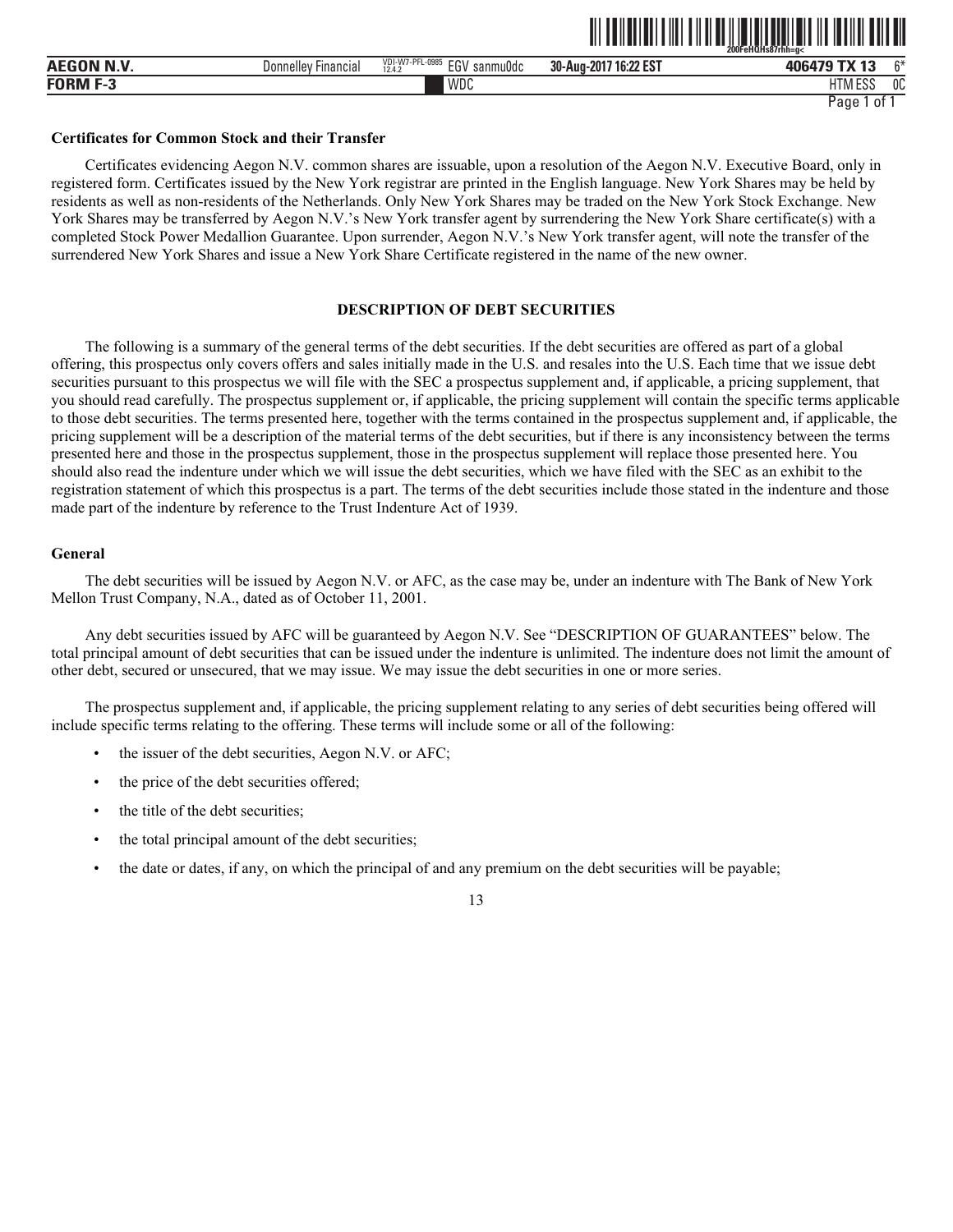|                  |                        |                                                      |                                            | 200FeHQHs83s9urav       |                      |
|------------------|------------------------|------------------------------------------------------|--------------------------------------------|-------------------------|----------------------|
| <b>AEGON N.V</b> | Financial<br>Donnellev | FWPAXE-EGVRS16<br>וחה?<br>rend<br>рţ<br>ĔŪ<br>12.4.2 | AF FOT<br>30-Aug-201<br>/ 0/:15<br>. IJ LJ | <b>AC</b>               | A.3L<br>$\mathbf{u}$ |
| FORM             |                        | WDC                                                  |                                            | 5.550<br>l IVI.<br>.ւ)ւ | 0C                   |

```
Page 1 of 1
```
<u>od tehedalisti surgusti saati mengunakan sebagai sebagai sebagai sebagai sebagai sebagai sebagai sebagai seba</u>

- any interest rate, the date from which interest will accrue, interest payment dates and record dates for interest payments;
- whether the debt securities are senior or subordinated debt securities and, if subordinated, the ranking of such debt securities in relation to other senior or subordinated debt securities and the ability of the issuer to defer or cancel notional and/or interest payments on the subordinated debt securities;
- the tier of the debt securities under the Solvency II Directive;
- the places at which payments of principal and interest are payable;
- the terms of any optional or mandatory redemption, including the price for the redemption;
- any sinking fund provisions;
- the terms of any payments on the debt securities that will be payable in foreign currency or currency units or another form;
- the terms of any payments that will be payable by reference to any index or formula;
- any changes or additions to the events of default or covenants described in this prospectus;
- whether debt securities will be issued as discount securities and the amount of any discount;
- whether the debt securities will be represented by one or more global securities;
- whether the debt securities will be issued in registered or bearer form, and any restrictions that may apply;
- any terms for the conversion or exchange of the debt securities for other securities of Aegon Group companies or any other entity (including any related cash-out option); and
- any other terms of the debt securities.

We have the ability under the indenture to "reopen" a previously issued series of debt securities and issue additional debt securities of that series or establish additional terms of the series. We are also permitted to issue debt securities with the same terms as previously issued debt securities. Unless otherwise indicated in the related prospectus supplement or, if applicable, the pricing supplement, the debt securities will not be listed on any securities exchange.

The senior debt securities will be unsecured, unsubordinated indebtedness and will rank equally with all other unsecured and unsubordinated debt of their issuer. The subordinated debt securities will be unsecured indebtedness and will be subordinated in right of payment to existing and future senior debt of their issuer as set forth in the related prospectus supplement or, if applicable, the relevant pricing supplement. See "Subordination" below.

Some of the debt securities may be sold at a substantial discount below their stated principal amount. These debt securities will either bear no interest or will bear interest at a rate which at the time of issuance is below market rates. U.S. Federal income tax consequences and other special considerations applicable to discounted debt securities are discussed below under "Taxation in the United States" and may be discussed further in the prospectus supplement or, if applicable, the pricing supplement relating to these debt securities.

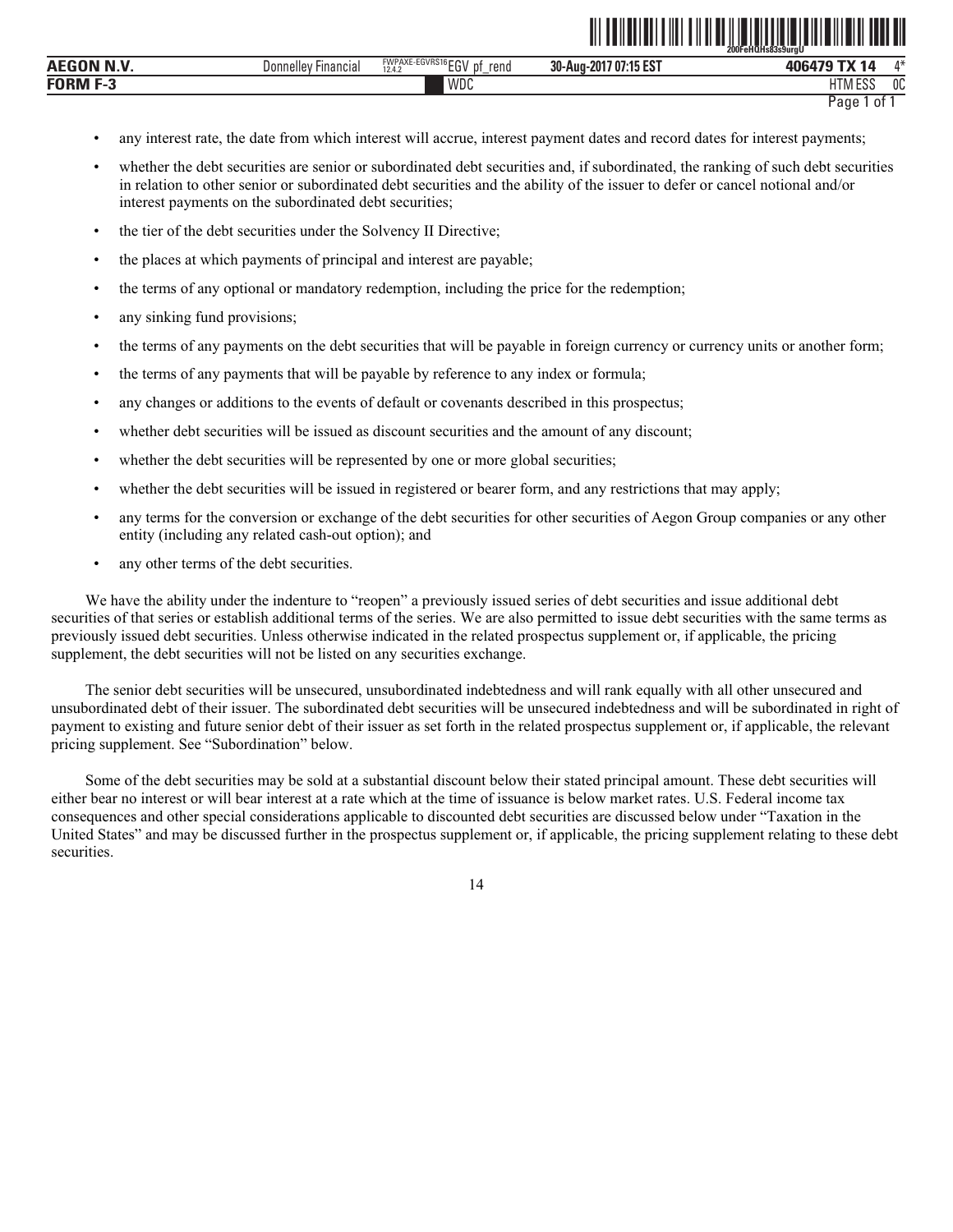|                                        |                               |                                                                    | 200FeHQHs83sHBeg\<br>                           |                                      |      |
|----------------------------------------|-------------------------------|--------------------------------------------------------------------|-------------------------------------------------|--------------------------------------|------|
| $\sim$ - $\sim$ - $\sim$<br><b>AEG</b> | <b>Donnelley</b><br>Financia. | FWPAXE-EGVRS16 FOU<br>rend<br>n1<br>. .<br>12A<br>∼<br>12.4.4<br>- | AF FOT<br>30-Aug-2<br>-201<br>7:15 ES.<br>1 U L | ------                               | A.3L |
| FORM                                   |                               | WDC                                                                |                                                 | 1.000<br>$1 - 1$<br>∟ບ<br><b>IVI</b> | 0C   |

<u>al tehelti ilmi tili med isko sha</u>

If AFC issues the debt securities, Aegon N.V. will fully and unconditionally guarantee the due and punctual payment of the principal of, any premium and any interest on those debt securities, when and as these payments become due and payable, whether at maturity, upon redemption or declaration of acceleration, or otherwise. See "DESCRIPTION OF GUARANTEES".

On June 30, 2017, Aegon N.V. had outstanding EUR 3.1 billion of capital securities, EUR 1.6 billion of subordinated debt securities and EUR 1.8 billion of senior debt securities related to insurance activities. Aegon N.V. had no secured debt. AFC had outstanding USD 0.5 billion in aggregate principal amount of senior debt securities and no secured or subordinated debt securities. AFC does not have any subsidiaries.

#### **Paying Agent and Transfer Agent**

Unless otherwise specified in the relevant prospectus supplement, or, if applicable, the relevant pricing supplement, Citibank, N.A. will be the registrar, paying agent, transfer agent and calculation agent for the debt securities.

#### **Governing Law**

Except as may otherwise be provided in the related prospectus supplement or, if applicable, the relevant pricing supplement, the indenture and the guarantees will be governed by and construed in accordance with the laws of the State of New York, except that the subordination provisions of the subordinated notes and the indenture will be governed by and construed in accordance with the laws of the Netherlands. The laws of the State of New York would not require the trustee to pursue or exhaust its legal and equitable remedies against AFC, as the case may be, prior to exercising its rights under the guarantee relating to guaranteed debt securities issued by AFC. We cannot assure you that a Netherlands court would give effect to this provision. However, Aegon N.V. will waive any right to require a proceeding against AFC before its obligations under the guarantees of debt securities of AFC shall become effective. There are no limitations under the laws of the Netherlands or the articles of association of Aegon N.V. on the right of non-residents of the Netherlands to hold the debt securities issued by Aegon N.V.

#### **Form, Exchange and Transfer**

Unless otherwise specified in the related prospectus supplement or, if applicable, the related pricing supplement, the debt securities of each series will be issuable in fully registered form, without coupons, in denominations of \$1,000 and integral multiples thereof.

Unless otherwise specified in the related prospectus supplement, or, if applicable, the related pricing supplement, any payments of principal, interest and premium on registered debt securities will be payable and, subject to the terms of the indenture and the limitations applicable to global securities, debt securities may be transferred or exchanged, at any office or agency we maintain for such purpose, without the payment of any service charge except for any applicable tax or governmental charge.

#### **Global Securities**

The debt securities of a series may be issued in the form of one or more global certificates that will be deposited with a depositary identified in a prospectus supplement or, if applicable, the related pricing supplement. Unless a global certificate is exchanged in whole or in part for debt securities in definitive form, a global certificate may generally be transferred only as a whole and only to the depositary or to a nominee of the depositary or to a successor depositary or its nominee.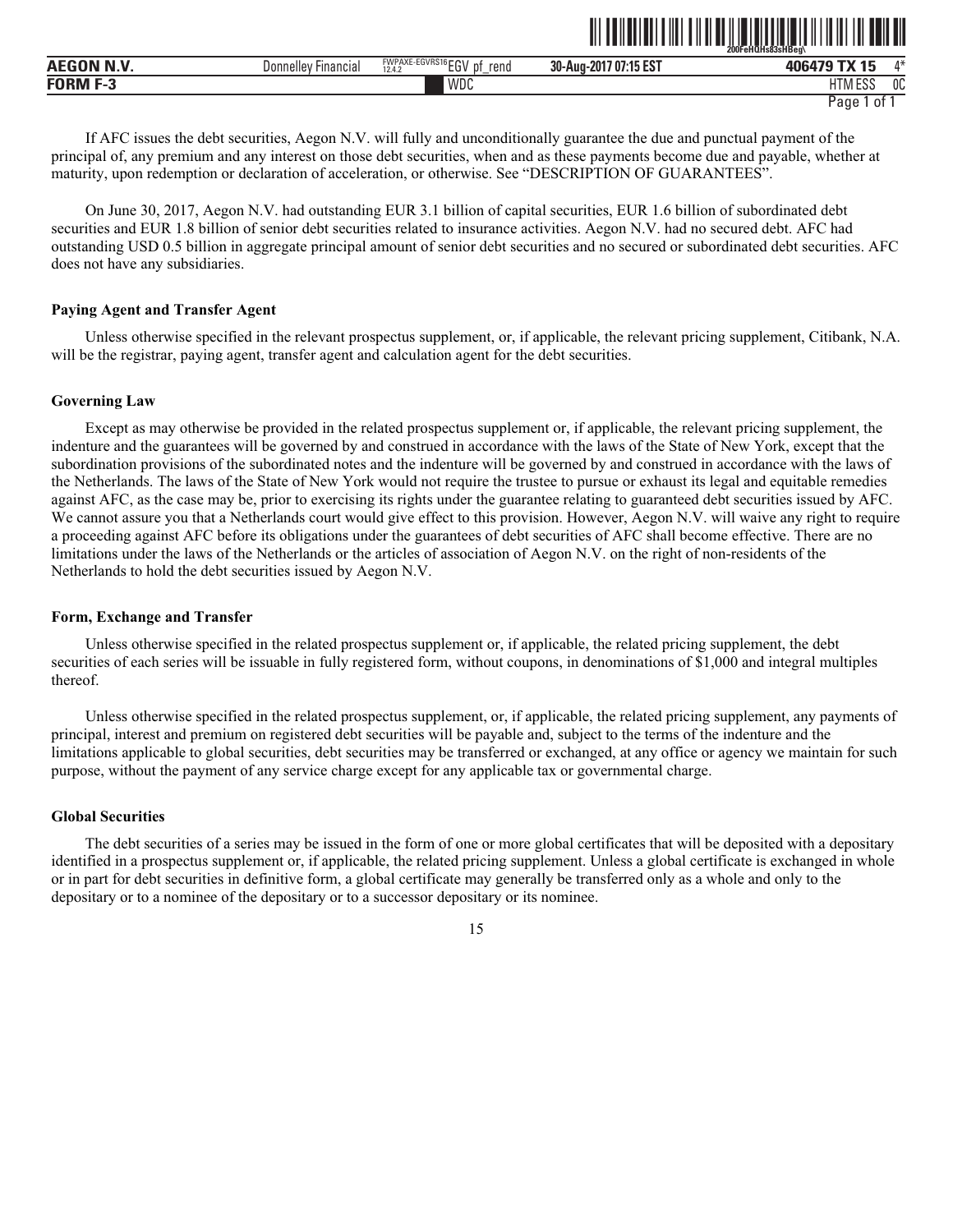|                 |                        |                                                                                      | ------------                | zuureHQHs83sMpcg2<br>--------    |         |
|-----------------|------------------------|--------------------------------------------------------------------------------------|-----------------------------|----------------------------------|---------|
| <b>AEG</b>      | Financia.<br>Donnelley | EGVRS16rrv<br><b>FIAID AVE</b><br><b>WPAAL</b><br>rend<br>рţ<br>10.11<br>∟ບ<br>12.4. | 17 07:15 EST<br>30-Aug-2017 | $\overline{a}$<br>406479<br>$-1$ | $A - L$ |
| <b>FORM F-3</b> |                        | WDC                                                                                  |                             | TTABF00<br>1 I IVI<br>∟ບເ        | OC      |

<u>od tehedalisti oli tahun sahiji sebagai ke</u>hada dan sebagai sebagai sebagai sebagai sebagai sebagai sebagai se

Unless your prospectus supplement provides otherwise, the securities will initially be issued to investors only in book-entry form. We will issue and register in the name of one or more financial institutions or clearing systems or their nominees, one or more fully registered global certificates, representing the total aggregate number of securities. A financial institution or clearing system that we select for the purpose is called the "depositary" for that security. A security will usually have only one depositary, but it may have more.

Each series of securities will have one or more of the following as the depositaries:

- DTC;
- Euroclear;
- a financial institution holding the securities on behalf of Clearstream, Luxembourg; or
- any other clearing system or financial institution named in the applicable prospectus supplement.

The depositaries named above may also be participants in one another's systems. Thus, for example, if DTC is the depositary for a global security, investors may hold beneficial interests in that security through Euroclear or Clearstream, Luxembourg as DTC participants. The depositary or depositaries for your securities will be named in your prospectus supplement; if none is named, the depositary will be DTC.

DTC has provided us the following information, and we take no responsibility for its accuracy. DTC is a limited-purpose trust company organized under the New York Banking Law, a "banking organization" within the meaning of the New York Banking Law, a member of the Federal Reserve System, a "clearing corporation" within the meaning of the New York Uniform Commercial Code, and a "clearing agency" registered pursuant to the provisions of Section 17A of the Exchange Act. DTC holds securities that its participants deposit with DTC. DTC also facilitates the settlement among its participants of securities transactions, such as transfers and pledges, in deposited securities through electronic computerized book-entry changes in its participants' accounts, eliminating the need for physical movement of securities certificates. Participants in DTC include Clearstream, Luxembourg and Euroclear, securities brokers and dealers, banks, trust companies, clearing corporations and certain other organizations. Certain of those participants (or their representatives), together with other entities, own DTC. Access to the DTC system is also available to others such as securities brokers and dealers, banks and trust companies that clear through or maintain a custodial relationship with a DTC participant, either directly or indirectly. The rules applicable to DTC and its participants are on file with the SEC.

Pursuant to DTC's procedures, upon the sale of debt securities represented by a global certificate to underwriters, DTC will credit the accounts of the participants designated by the underwriters with the principal amount of the debt securities purchased by the underwriters. Ownership of beneficial interests in a global certificate will be shown on DTC's records (with respect to participants), by the participants (with respect to indirect participants and certain beneficial owners) and by the indirect participants (with respect to all other beneficial owners). The laws of some states require that certain persons take physical delivery in definitive form of the securities that they own. Consequently, the ability to transfer beneficial interests in a global certificate may be limited.

We will wire to DTC's nominee principal and interest payments with respect to global certificates. We and the trustees under the indenture will treat DTC's nominee as the owner of the global certificates for all purposes. Accordingly, we, the trustee and the paying agent will have no direct responsibility or liability to pay amounts due on the global certificates to owners of beneficial interests in the global certificates.

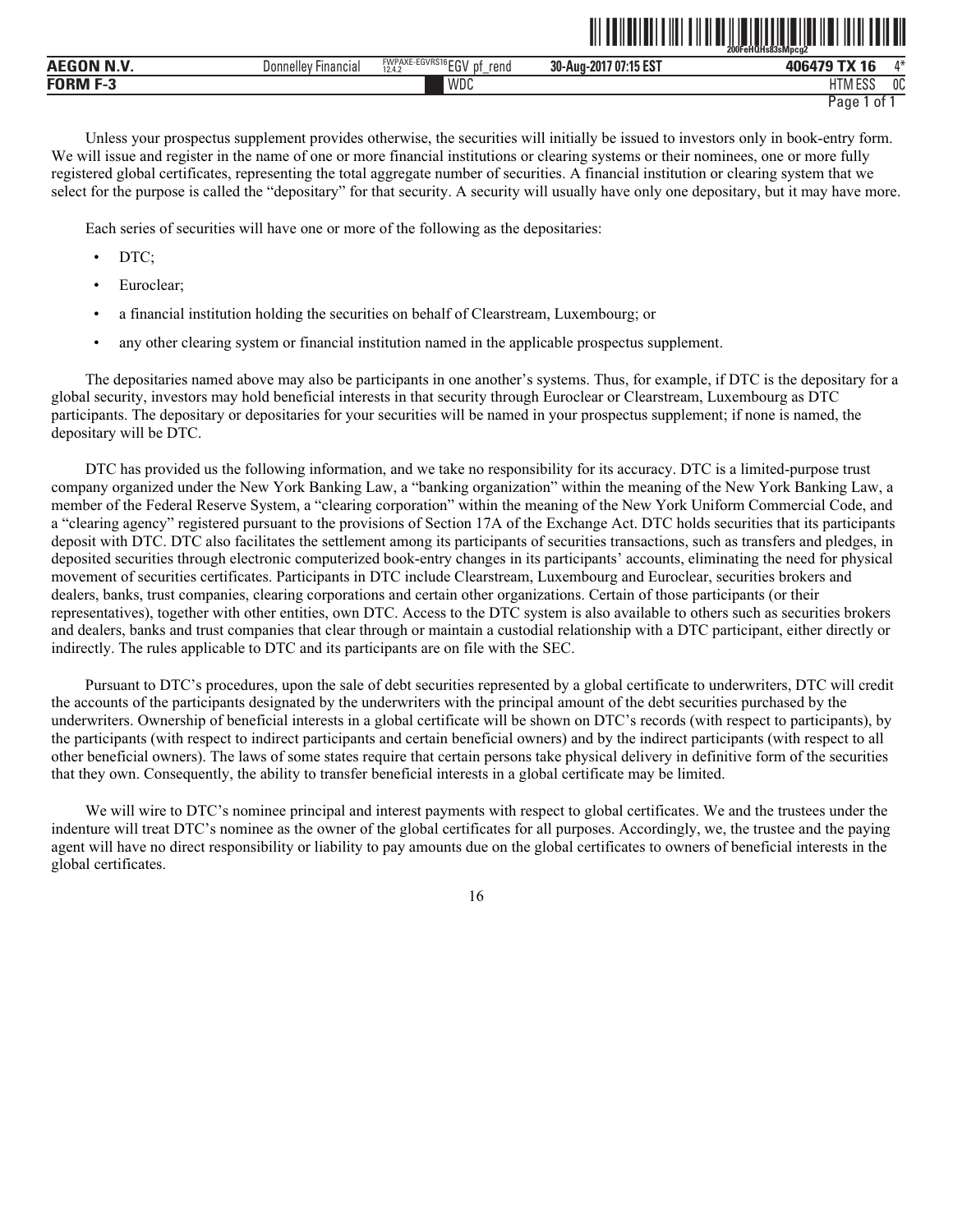|                                             |                                 |                                                                        | ____________________            | ∠00FeHQHs83sQswa              |      |
|---------------------------------------------|---------------------------------|------------------------------------------------------------------------|---------------------------------|-------------------------------|------|
| $\mathbf{r}$ and $\mathbf{r}$<br><b>AEG</b> | : Financial<br><b>Donnelley</b> | <b>EGVRS16</b><br><b>FWPAXE-E</b><br>$-0$<br>rend<br>D1<br>12.4.2<br>∼ | <b>707:15 EST</b><br>30-Aug-201 |                               | A.3L |
| <b>FORM</b>                                 |                                 | WDC                                                                    |                                 | 11T11F0C<br>LU.<br><b>IVI</b> | 0C   |

```
Page 1 of 1
```
ˆ200FeHQHs83sQswgÀŠ

It is DTC's current practice, upon receipt of any payment of principal or interest, to credit participants' accounts on the payment date according to their beneficial interests in the global certificates as shown on DTC's records. Payments by participants to owners of beneficial interests in the global certificates will be governed by standing instructions and customary practices between the participants and the owners of beneficial interests in the global certificates, as is the case with securities held for the account of customers registered in "street name". However, payments will be the responsibility of the participants and not of DTC, the trustee or us.

Debt securities of any series represented by a global certificate will be exchangeable for debt securities in definitive form with the same terms in authorized denominations only if:

- DTC notifies us that it is unwilling or unable to continue as depositary, or DTC is no longer eligible to act as depositary, and we do not appoint a successor depositary within 90 days; or
- we determine not to have the debt securities of a series represented by global certificates and notify the trustee of our decision.

So long as DTC or its nominee is the registered owner and holder of the global notes, DTC or its nominee, as the case may be, will be considered the sole owner or holder of the notes represented by the global notes for all purposes under the indenture. Except as provided below, you, as the beneficial owner of interests in the global notes, will not be entitled to have notes registered in your name, will not receive or be entitled to receive physical delivery of notes in definitive form and will not be considered the owner or holder thereof under the indenture. Accordingly, you, as the beneficial owner, must rely on the procedures of DTC and, if you are not a DTC participant, on the procedures of the DTC participants through which you own your interest, to exercise any rights of a holder under the indenture.

Neither we, the trustee, nor any other agent of ours or agent of the trustee will have any responsibility or liability for any aspect of the records relating to, or payments made on account of, beneficial ownership interests in global notes or for maintaining, supervising or reviewing any records relating to the beneficial ownership interests. DTC's practice is to credit the accounts of DTC's direct participants with payment in amounts proportionate to their respective holdings in principal amount of beneficial interest in a security as shown on the records of DTC, unless DTC has reason to believe that it will not receive payment on the payment date. The underwriters will initially designate the accounts to be credited. Beneficial owners may experience delays in receiving distributions on their notes because distributions will initially be made to DTC and they must be transferred through the chain of intermediaries to the beneficial owner's account. Payments by DTC participants to you will be the responsibility of the DTC participant and not of DTC, the trustee or us. Accordingly, we and any paying agent will have no responsibility or liability for: any aspect of DTC's records relating to, or payments made on account of, beneficial ownership interests in notes represented by a global securities certificate; any other aspect of the relationship between DTC and its participants or the relationship between those participants and the owners of beneficial interests in a global securities certificate held through those participants; or the maintenance, supervision or review of any of DTC's records relating to those beneficial ownership interests.

Conveyance of notices and other communications by DTC to direct participants, by direct participants to indirect participants, and by direct participants and indirect participants to beneficial owners will be governed by arrangements among them, subject to any statutory or regulatory requirements as may be in effect from time to time.

We have been informed that, under DTC's existing practices, if we request any action of holders of notes, or an owner of a beneficial interest in a global security such as you desires to take any action which a holder of notes

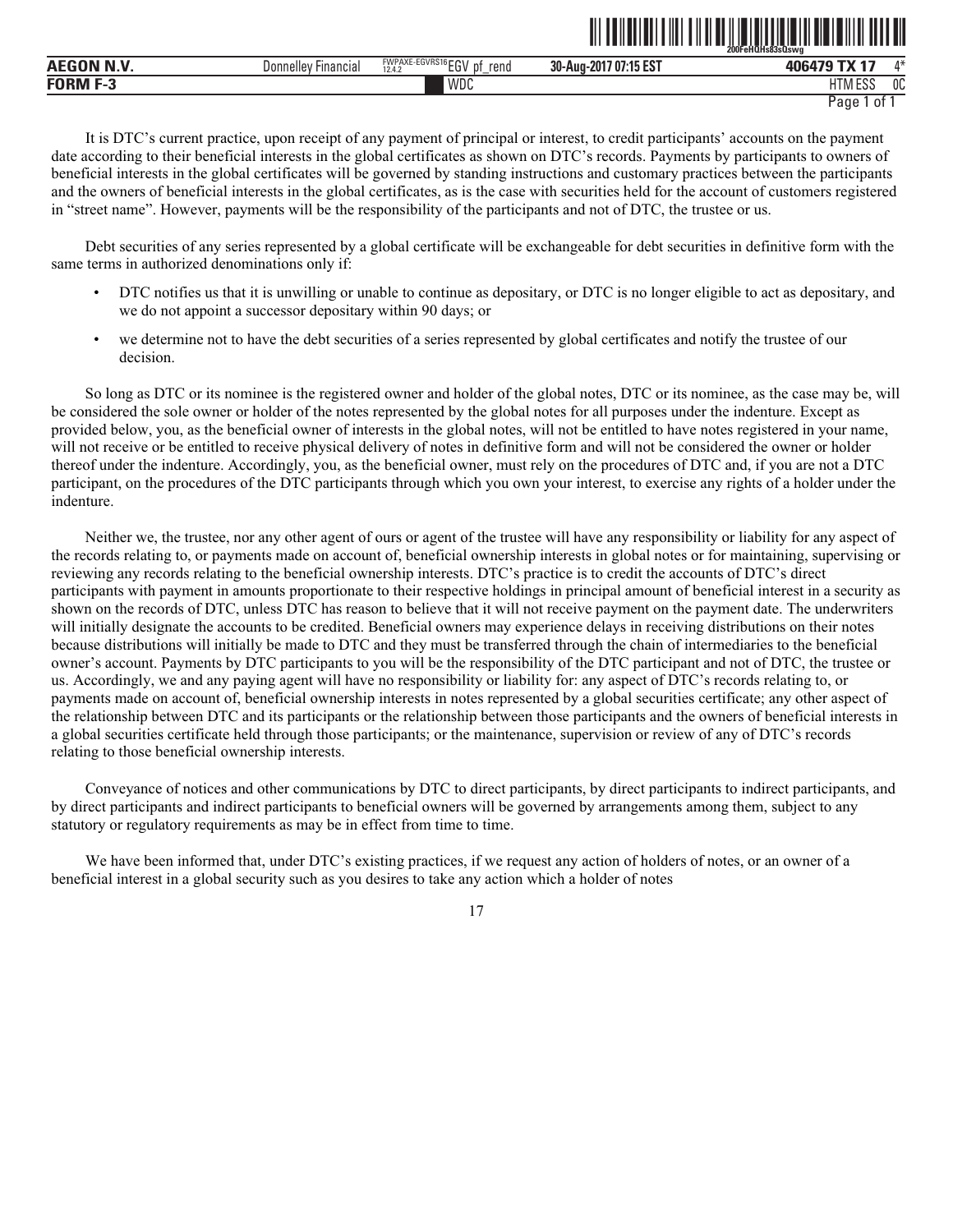|                  |                        |                                                                                     | 200FeHQHs83sX8ia                            |                              |                |
|------------------|------------------------|-------------------------------------------------------------------------------------|---------------------------------------------|------------------------------|----------------|
| <b>AEGON N.V</b> | Financia.<br>Donnelley | $E-EGVRS16$ $F$ $N$<br><b>DAIDAVE</b><br><b>WPAXE</b><br>rend<br>DŤ<br>12.4.2<br>∟ບ | <b>AF FOT</b><br>30-Aug-2017<br>' U/:15 ES. | $-1$<br>-46<br>0.00000       | A.3L<br>,,     |
| <b>CODME?</b>    |                        | WDC                                                                                 |                                             | 1.711700<br>IIIVI LOC<br>___ | <sub>0</sub> C |

<u>oli toimittui tiiti tiiti oli liittitui min tuliti tiiti mon oli</u>

is entitled to take under the indenture, DTC would authorize the direct participants holding the relevant beneficial interests to take such action, and those direct participants and any indirect participants would authorize beneficial owners owning through those direct and indirect participants to take such action or would otherwise act upon the instructions of beneficial owners owning through them.

#### Clearstream, Luxembourg has advised us as follows:

Clearstream, Luxembourg is incorporated under the laws of Luxembourg as a bank and is subject to regulation by the Luxembourg Commission for the Supervision of the Financial Sector (Commission de Surveillance du Secteur Financier). Clearstream, Luxembourg holds securities for its customers and facilitates the clearance and settlement of securities transactions among them through electronic book-entry transfers between their accounts, thereby eliminating the need for physical movement of securities. Clearstream, Luxembourg provides other services to its customers, including safekeeping, administration, clearance and settlement of internationally traded securities and securities lending and borrowing. Clearstream, Luxembourg interfaces with domestic securities markets in over 30 countries through established depositary and custodial relationships. Clearstream, Luxembourg's customers are worldwide financial institutions, including underwriters, securities brokers and dealers, banks, trust companies and clearing corporations. Clearstream's U.S. customers are limited to securities brokers and dealers and banks. Indirect access to Clearstream, Luxembourg is also available to other institutions such as banks, brokers, dealers and trust companies that clear through or maintain a custodial relationship with a Clearstream, Luxembourg customer. Clearstream, Luxembourg has established an electronic link with Euroclear to facilitate settlement of trades between Clearstream, Luxembourg and Euroclear.

# Euroclear has advised us as follows:

Euroclear is incorporated under the laws of Belgium as a bank and is subject to regulation by the Belgian Banking, Finance and Insurance Commission and the National Bank of Belgium. Euroclear holds securities for its participants and facilitates the clearance and settlement of securities transactions among them. It does so through simultaneous electronic book-entry delivery against payment, thereby eliminating the need for physical movement of certificates and any risk from lack of simultaneous transfers of securities and cash. Euroclear provides various other services, including credit, custody, lending and borrowing of securities and tri-party collateral management. It interfaces with domestic markets in several countries. Euroclear participants include banks, including central banks, securities brokers and dealers and other professional financial intermediaries. Indirect access to Euroclear is also available to other firms that clear through or maintain a custodial relationship with a Euroclear participant, either directly or indirectly. All securities in Euroclear are held on a fungible basis. This means that specific certificates are not matched to specific securities clearance accounts.

#### **Payments of Additional Amounts**

The provisions of this section "Payment of Additional Amounts" apply to the debt securities except as may otherwise be provided for in the related prospectus supplement or, if applicable, the relevant pricing supplement:

All payments (whether in respect of principal, redemption amount, interest or otherwise) in respect of the debt securities will be made free and clear of, and without withholding or deduction for or on account of any present or future taxes, duties, assessments or governmental charges of whatever nature imposed or levied by or on behalf of The Netherlands, in the case of payments by Aegon N.V., or the United States, in the case of payments by AFC, or any political subdivision thereof or any authority or agency therein or thereof having power to tax, unless the withholding or deduction of such taxes, duties, assessments or governmental charges is required by law. In that event, we will pay such additional amounts as may be necessary in order that the net amounts receivable by the holder of any debt securities after such withholding or deduction will equal the respective amounts that would have been receivable by such holder in the absence of such withholding or deduction; except that no such additional amounts will be payable in relation to any payment in respect of any debt securities presented for payment:

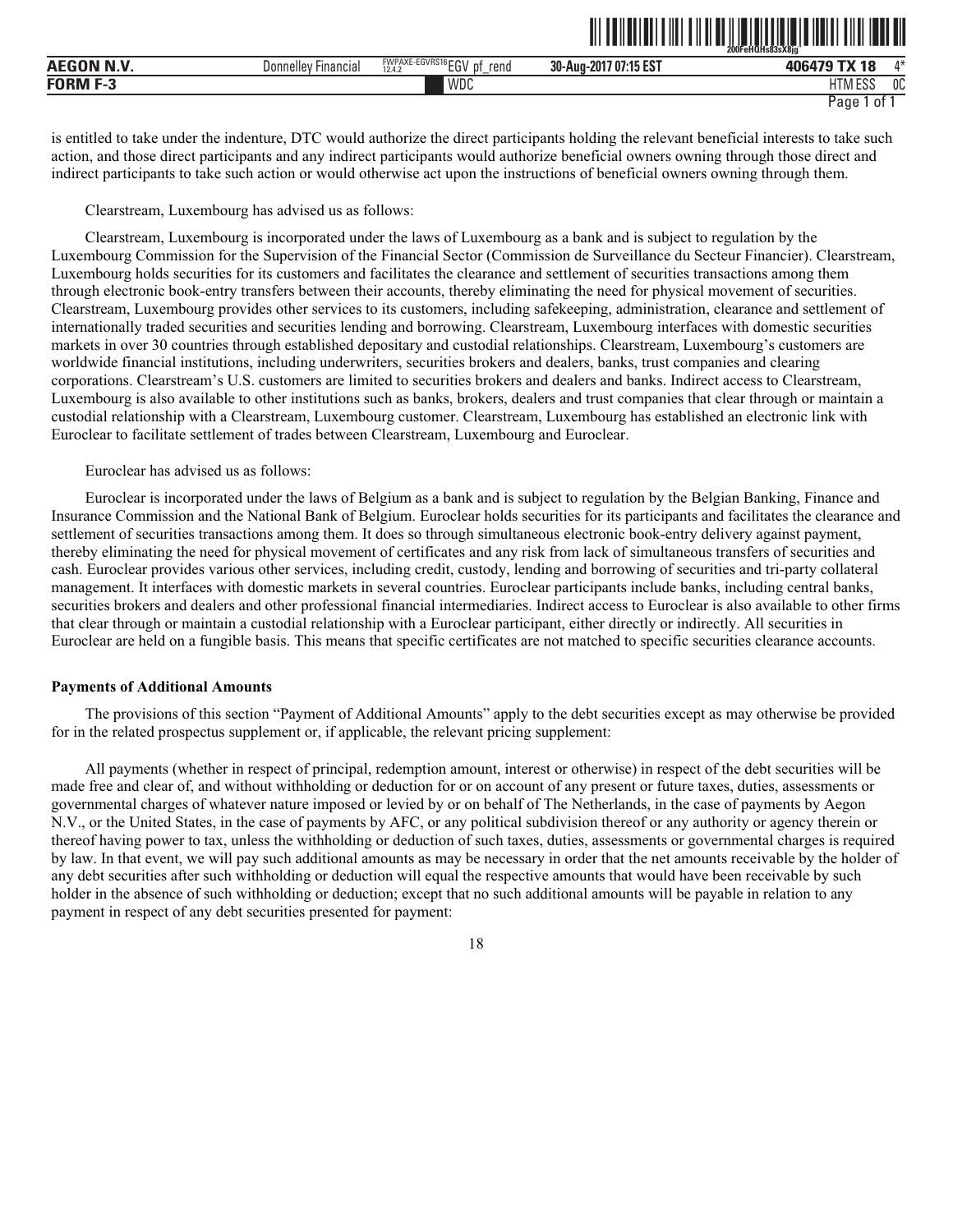| <b>AEGON N.V</b> | Donnelley<br><b>Hinancial</b> | FWPAXE-EGVRS16 ECV<br>рţ<br>rend<br>12.4.2<br>cυ<br>- | 707:15 EST<br>30-Aug-2017 | <b>406479 TY 19</b>        | л* |
|------------------|-------------------------------|-------------------------------------------------------|---------------------------|----------------------------|----|
| FORM<br>- 5      |                               | WDC                                                   |                           | <b>ITALCO</b><br>1 I M ESS | 0C |
|                  |                               |                                                       |                           | Page<br>0t                 |    |

<u>oli taliatiani titi tila tali istoriala ishla tili ilal tart oli</u>

- in the case of payments by Aegon N.V., by or on behalf of, a holder of the debt securities who is liable for such taxes, duties, assessments or governmental charges in respect of such debt securities by reason of his having some connection with the Netherlands by which such taxes, duties, assessments or governmental charges have been imposed, levied, collected, withheld or assessed other than the mere holding of such debt securities;
- in the case of payments by AFC, by or on behalf of, a holder of the debt securities who is liable for such taxes, duties, assessments or governmental charges in respect of such debt securities by reason of his having some connection with the United States by which such taxes, duties, assessments or governmental charges have been imposed, levied, collected, withheld or assessed other than the mere holding of such debt securities;
- (where presentation is required) more than 30 days after the later of (1) the due date for such payment or (2) the date we provide funds to make such payment to the trustee, except to the extent that the relevant holder would have been entitled to such additional amounts on presenting the same for payment on the expiry of such period of 30 days;
- in respect of any estate, inheritance, gift, sales, transfer, wealth, personal property or similar tax, assessment or other governmental charge;
- in respect of any tax, assessment or other governmental charge that would not have been imposed but for a failure to comply with any applicable certification, information, identification, documentation or other reporting requirements concerning the nationality, residence, identity of the holder or beneficial owner of a Subordinates Note if such compliance is required as a precondition to relief or exemption from such tax, assessment or other governmental charge;
- in the case of payments by AFC, with respect to United States taxes, any tax imposed by reason of the holder's past or present status as a tax-exempt organization with respect to the United States or as a corporation which accumulates earnings to avoid United States Federal income tax;
- by or on behalf of a holder who would have been able to avoid such withholding or deduction by presenting the relevant debt securities to another paying agent;
- in the case of payments by AFC, in respect of any tax, assessment or other governmental charge imposed as a result of a person's actual or constructive holding of 10% or more of the total combined voting power of all classes of stock of the Issuer entitled to vote or as the result of the receipt of interest by a bank on an extension of credit made pursuant to a loan agreement entered into in the ordinary course of its trade or business;
- in respect of any tax, assessment or other governmental charge imposed under Sections 1471 through 1474 of the United States Internal Revenue Code of 1986, as amended, (the "**Code**"), any regulations or agreements thereunder, official interpretations thereof, or any law implementing an intergovernmental approach thereto ("**FATCA**");
- in respect of any withholding or deduction required pursuant to Section 871(m) of the Code ("**871(m) Withholding**") (in addition, in determining the amount of 871(m) Withholding imposed with respect to any amounts to be paid on the securities, the Issuer shall be entitled to withhold on any "dividend equivalent" (as defined for purposes of Section 871(m) of the Code) at the highest rate applicable to such payments regardless of any exemption from, or reduction in, such withholding otherwise available under applicable law); or
- any combination of items above,

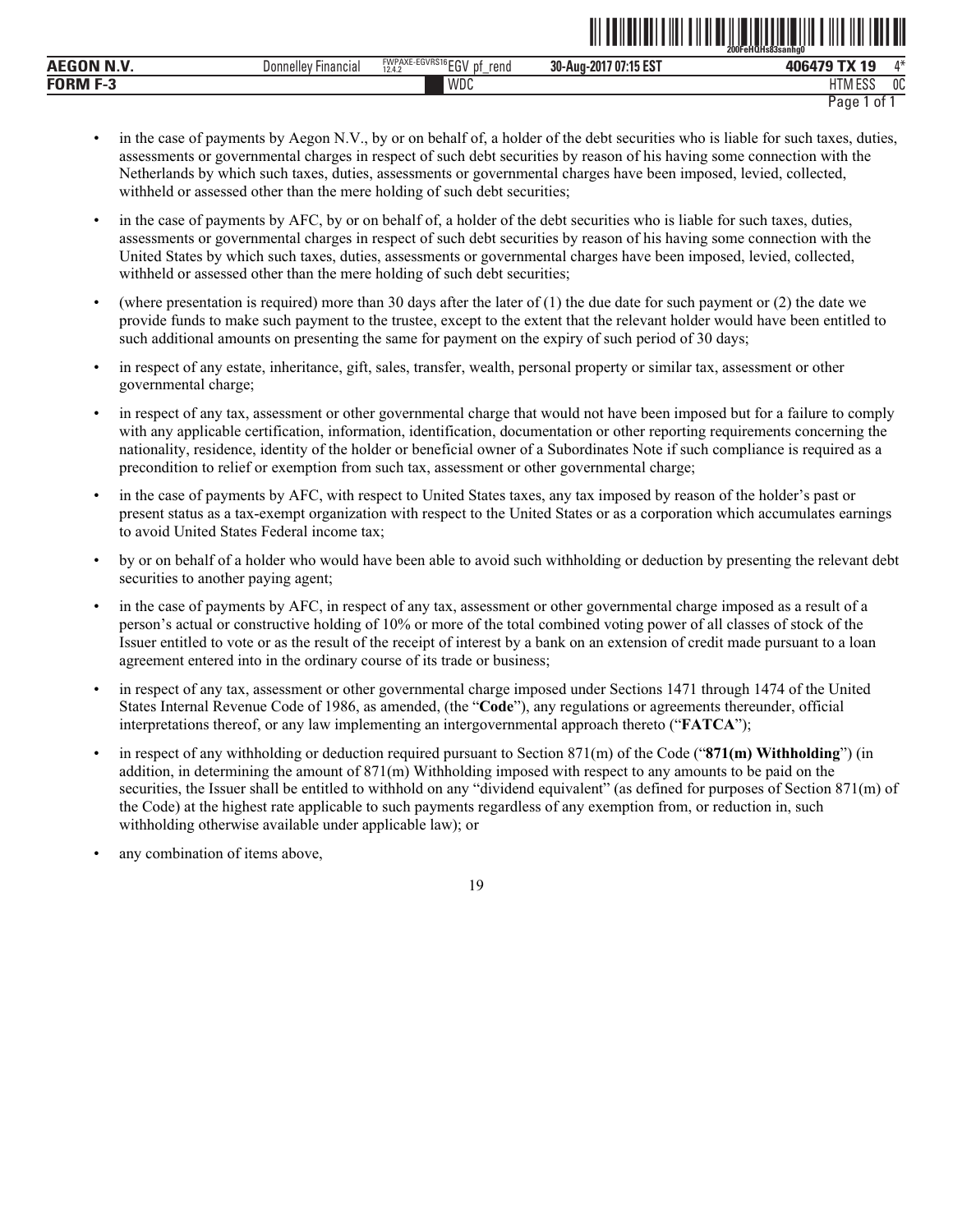|                        |                          |                                                                    |                                      | 200FeHQHs83sfl06m                  |              |
|------------------------|--------------------------|--------------------------------------------------------------------|--------------------------------------|------------------------------------|--------------|
| 200011111<br>$A^{\mu}$ | -<br>Donnelley Financial | <sup>E-EGVRS16</sup> EGV<br><b>FWPAXE-</b><br>rend<br>DŤ<br>12.4.2 | $.107:15 FS^{-}$<br>30-Aug-201<br>EЭ | <b>ANGAZA TY 20</b>                | $A - L$      |
| <b>CODME</b> -         |                          | WDC                                                                |                                      | шті<br>$F^{\alpha}$<br>ועור<br>LUC | $\sim$<br>υu |

ˆ200FeHQHs83sfl06mŠ **200FeHQHs83sfl06m**

nor shall additional amounts be paid with respect to any payment of the principal of, premium, if any, or any interest on any debt security to any holder who is a fiduciary, a partnership or a beneficial owner and who is other than the sole beneficial owner of the payment to the extent the fiduciary or a member of the partnership or a beneficial owner would not have been entitled to any additional amount had it been the holder of the debt security.

#### **Tax Redemption**

Except as may otherwise be provided for in the related prospectus supplement or, if applicable, the relevant pricing supplement, if, as a result of any change in the laws or regulations of the Netherlands, in the case of payments by Aegon N.V., or the United States, in the case of payments by AFC, or of any political subdivision thereof or any authority or agency therein or thereof having power to tax or in the interpretation or administration of any such laws or regulations that becomes effective on or after the date of issuance of the series of debt securities:

(1) we would be required to pay any additional amounts as provided above under "Payments of Additional Amounts" or

(2) there is more than an insubstantial risk that we would not obtain full or substantially full deductibility for the purposes of Dutch corporation tax for any payment of interest, and we cannot avoid this risk or requirement by taking reasonable measures (each such event, a "**Tax Event**"),

and the occurrence of a Tax Event is evidenced by the delivery by us to the trustee of a certificate signed by an authorized officer of us stating that a Tax Event has occurred and is continuing, and describing the facts leading thereto, and an opinion of independent legal or tax advisers of recognized standing with respect to tax matters to the effect that a Tax Event has occurred and is continuing, we may, at our option, subject to our having received the prior approval of the relevant regulator supervising us in respect of our compliance with the capital adequacy regulations, and having given at least 30 days', but not more than 60 days', notice, redeem the debt securities in whole (but not in part), at the aggregate principal amount of the debt securities, together with any accrued but unpaid interest (including any additional amounts).

#### **Conversion or Exchange**

The terms, if any, upon which debt securities of any series are convertible into or exchangeable for other securities will be set forth in the related prospectus supplement. These terms may include the conversion price, the conversion period, provisions as to whether conversion or exchange will be at the option of the holders of that series of debt securities or at our option, any events requiring an adjustment of the conversion price, provisions affecting conversion in the event of the redemption of such series of debt securities and other relevant provisions relating to those securities.

# **Events of Default**

Except as may otherwise be provided for in the related prospectus supplement or, if applicable, the relevant pricing supplement, the following are defined as events of default with respect to senior debt securities of any series outstanding under the indenture:

(a) failure to pay principal or premium, if any, on any debt security of that series when due, and continuance of such a default beyond any applicable grace period;

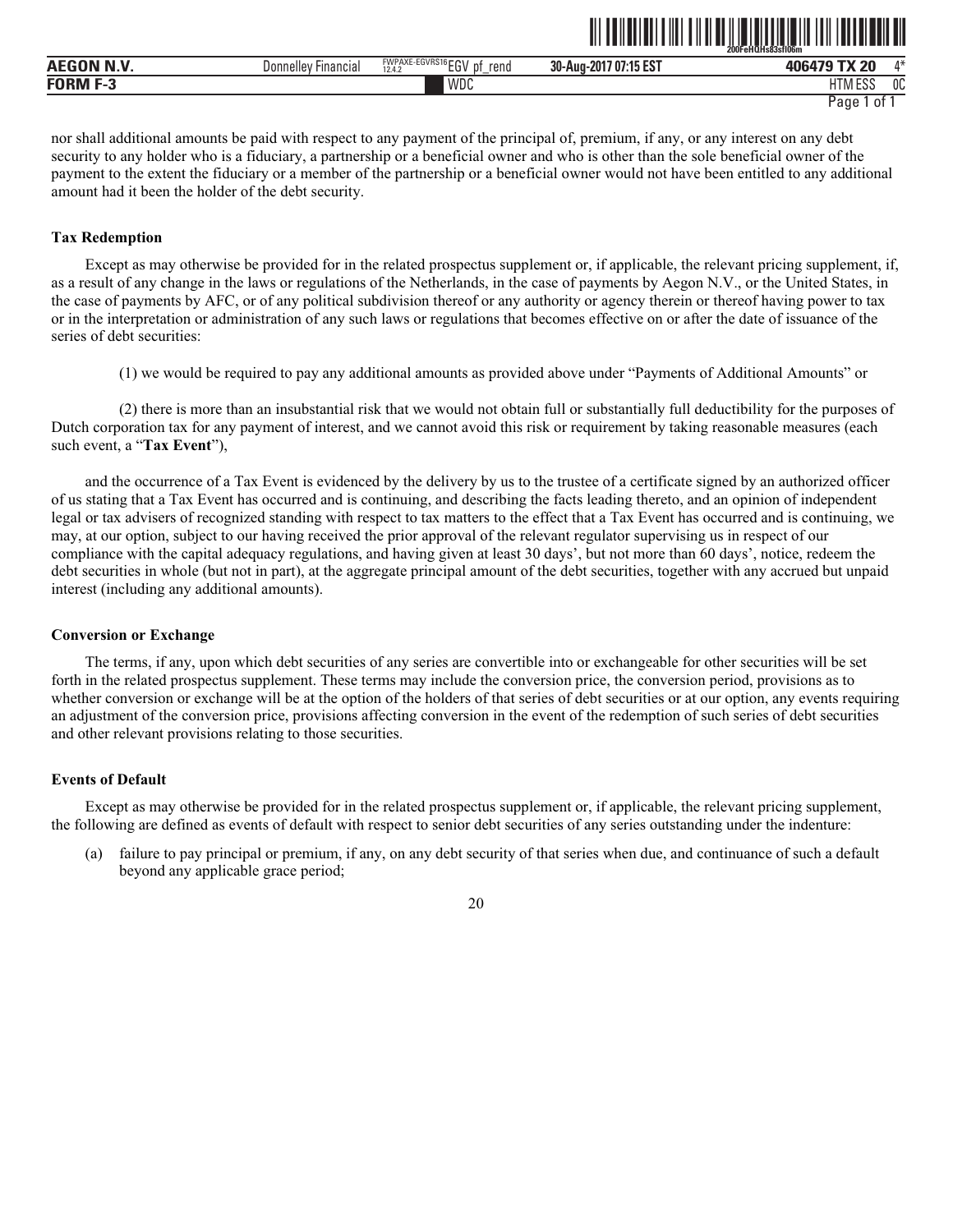|                   |                     |                                            | ∭                     | <u>TII II TII JAJAJA JA T</u><br>I I III I III<br>200FeHQHs83r8f%6J |             |
|-------------------|---------------------|--------------------------------------------|-----------------------|---------------------------------------------------------------------|-------------|
| <b>AEGON N.V.</b> | Donnelley Financial | FWPAXE-EGVRS13EGV<br>rend<br>12.4.2<br>IJΙ | 30-Aug-2017 07:15 EST | 406479 TX 21                                                        | $\Lambda^*$ |
| <b>FORM F-3</b>   |                     | WDC                                        |                       | <b>HTM ESS</b>                                                      | 0C          |

```
Page 1 of 1
```
- (b) failure to pay any interest on any debt security of that series when due, and continuance of such a default for a period of 30 days beyond any applicable grace period;
- (c) failure to deposit any sinking fund payment, when due and continuance of such a default beyond any applicable grace period, on any debt security of that series;
- (d) failure to perform any of our other covenants or the breach of any of the warranties in the indenture after being given written notice and continuance of such a default for a period of 90 days beyond any applicable grace period; and
- (e) certain events in bankruptcy, insolvency or reorganization of Aegon N.V. or AFC.

The events of default in respect of subordinated debt securities will be set out in the related prospectus supplement or, if applicable, the relevant pricing supplement.

If an event of default for any series of debt securities occurs and continues, the trustee or the holders of at least 25% in aggregate principal amount of the outstanding debt securities of that series may accelerate the maturity of the debt securities of that series (or, such portion of the principal amount of such debt securities as may be specified in a prospectus supplement). If an acceleration occurs, subject to specified conditions, the holders of a majority of the aggregate principal amount of the outstanding debt securities of that series may rescind and annul such acceleration. Because each series of debt securities will be independent of each other series, a default in respect of one series will not necessarily in itself result in a default or acceleration of the maturity of a different series of debt securities.

Other than its duties in case of an event of default, the trustee is not obligated to exercise any of its rights or powers under the indenture at the request or direction of any of the holders, unless the holders offer the trustee reasonable indemnity. Subject to the indemnification of the trustee, the holders of a majority in aggregate principal amount of the outstanding debt securities of any series may direct the time, method and place of conducting any proceeding for any remedy available to the trustee or exercising any trust or power conferred on the trustee with respect to the debt securities of that series.

A holder of debt securities of any series will not have any right to institute any proceeding with respect to the indenture unless:

- the holder previously gave written notice to the trustee of an event of default;
- the holders of at least 25% in aggregate principal amount of the outstanding debt securities of that series have made written request, and have offered reasonable indemnity to the trustee to institute such proceeding as trustee; and
- the trustee fails to institute such proceeding, and has not received from the holders of a majority in aggregate principal amount of the outstanding debt securities of that series a direction inconsistent with such request, within 60 days after such notice, request and offer.

The limitations described above do not apply to a suit instituted by a holder of a debt security for the enforcement of payment of the principal, interest or premium on that debt security on or after the applicable due date specified in that debt security, unless otherwise described in a prospectus supplement for subordinated debt.

We will be required to furnish to each trustee annually a statement by our officers as to whether or not we are in default in the performance of any of the terms of the indenture.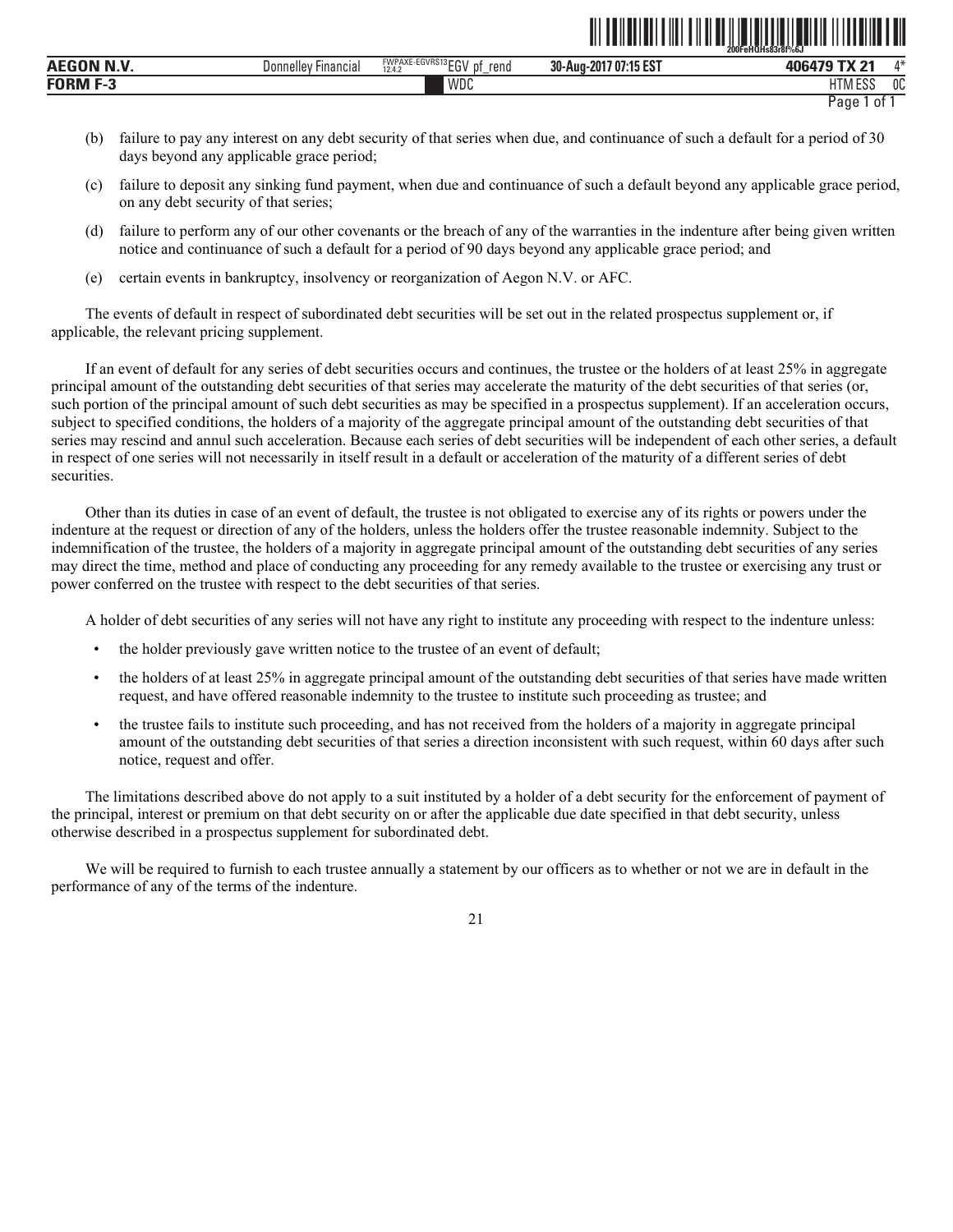|                        |                         |                                          |                           | ---<br>200FeHQHs83rF@r67       |         |
|------------------------|-------------------------|------------------------------------------|---------------------------|--------------------------------|---------|
| <b>AEGON N.V</b>       | Donnelley'<br>Financia, | FWPAXE-EGVRS13EGV<br>rend<br>12.4.2<br>u | 707:15 EST<br>30-Aug-2017 | ני עד הדו <i>ח</i> מ<br>71 I I | $A - L$ |
| <b>FORM F-3</b><br>--- |                         | WDC                                      |                           | 1.500<br><b>ו דו</b><br>LOC    | 0C      |

ˆ200FeHQHs83rF@r67Š **200FeHQHs83rF@r67**

# **Subordination**

The indebtedness evidenced by the subordinated debt securities will, to the extent provided pursuant to the indenture with respect to each series of subordinated debt securities, be subordinate in right of payment to the prior payment in full of all of our senior debt, as defined, including any senior debt securities and any subordinated debt securities that are defined as senior debt for purposes of a particular series of subordinated debt securities. The prospectus supplement or, if applicable, the pricing supplement relating to any subordinated debt securities will summarize the subordination provisions of the indenture applicable to that series including:

- the applicability and effect of such provisions upon any payment or distribution of our assets to creditors upon any bankruptcy, winding-up moratorium or emergency regulations being applied to us;
- the applicability and effect of such provisions in the event of specified defaults with respect to senior debt, including the circumstances under which and the periods in which we will be prohibited from making payments on the subordinated debt securities; and
- the definition of senior debt applicable to the subordinated debt securities of that series including whether and to what extent the subordinated debt of that series shall be subordinated to other subordinated debt of their issuer.

In the event and during the continuation of any default in the payment of any senior debt continuing beyond any applicable grace period specified in the instrument evidencing that senior debt (unless and until the default shall have been cured or waived or shall have ceased to exist), no payments on account of principal, premium, if any, or interest, if any, on the subordinated debt securities or sums payable with respect to the conversion or exchange, if applicable, of the subordinated debt securities may be made pursuant to, and in accordance with, the terms of the subordinated debt securities.

Upon payment or distribution of our assets to creditors in the event of our winding-up (*vereffening na ontbinding*), bankruptcy (*faillissement*) or emergency regulations being applied to us (*noodregeling*) if that constitutes a liquidation, the holders of our senior debt will be entitled to receive payment in full of all amounts due on the senior debt before any payment is made by us on account of principal, premium, if any, or interest, if any, on the subordinated debt securities.

By reason of this subordination, in the event of our winding-up (*vereffening na ontbinding*), bankruptcy (*faillissement*) or emergency regulations being applied to us (*noodregeling*) if that constitutes a liquidation, holders of subordinated debt securities may recover less, ratably, and holders of senior debt may recover more, ratably, than our other creditors. The indenture does not limit the amount of senior debt that we may issue.

# **Limitation on Liens**

Unless otherwise specified in a prospectus supplement or, if applicable, the pricing supplement relating to a series of debt securities, so long as any of the debt securities of that series remain outstanding, the issuer and its subsidiaries may not secure any indebtedness in respect of borrowed moneys having an original maturity of more than two years by granting security upon any of their present or future assets or revenues unless they effectively provide that the same or equal and ratable security (or other security acceptable to the trustee) is accorded to all debt securities of that series for so long as the secured indebtedness is so secured. This limitation does not apply to:

• security created over any shares in or any securities owned by any subsidiaries that are not principally engaged in the business of insurance and that do not contribute more than 10% of Aegon's total aggregate consolidated gross premium income as reflected in its most recent annual profit and loss account;

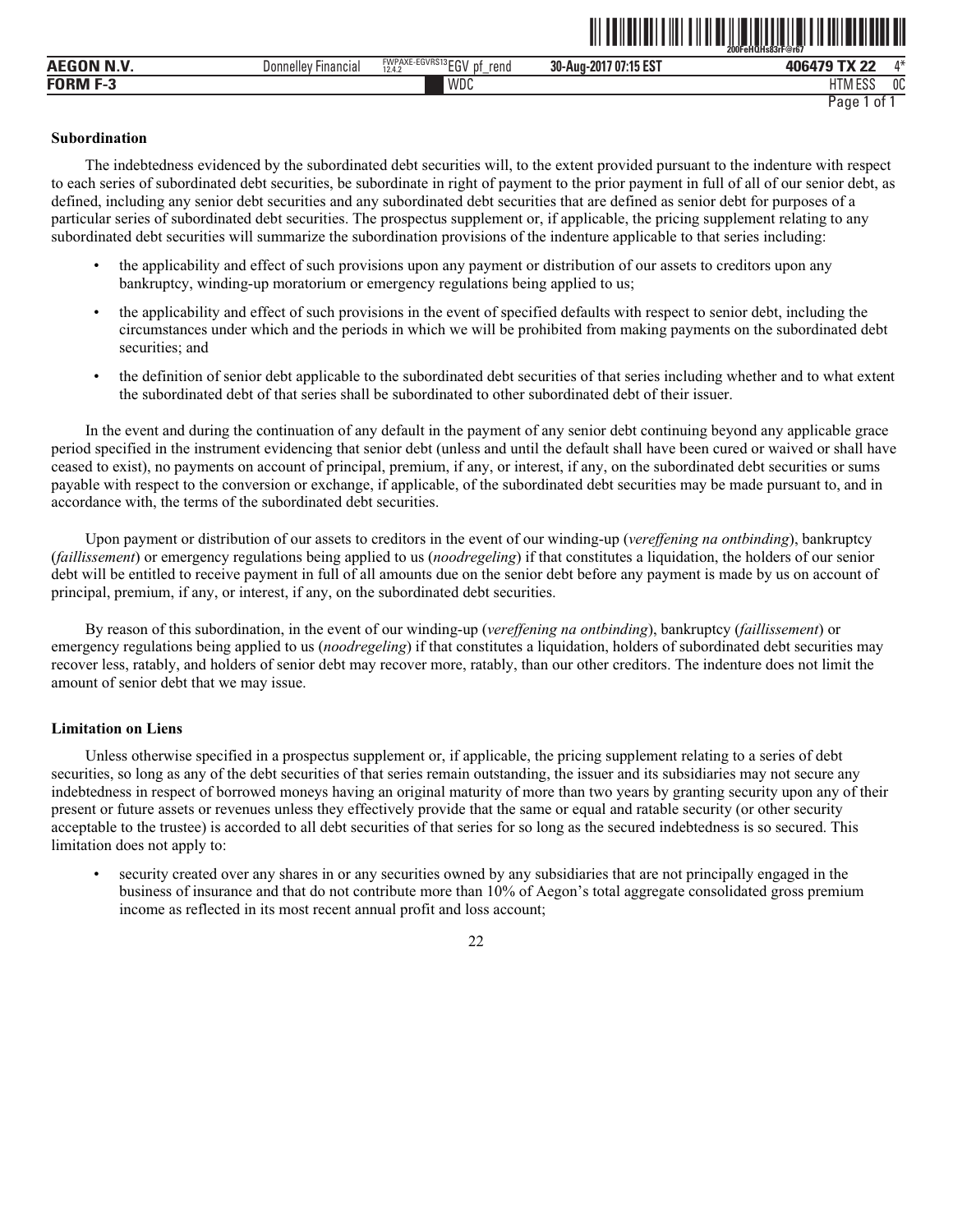|                                          |                               |                                                             | _______<br>-------                 | 200FeHOHs83rL8Na                          | ______       |
|------------------------------------------|-------------------------------|-------------------------------------------------------------|------------------------------------|-------------------------------------------|--------------|
| $\sim$ - $\sim$ - $\sim$<br>$A E^{\sim}$ | <b>Financial</b><br>Jonnellev | <b>FWPAXE-EGVRS13FOV</b><br>rend<br>рt<br>--<br>12.4.<br>∟u | $1107:15 Fo-$<br>30-Aug-201<br>ົ∟ບ | T11.05<br>40 <sup>c</sup>                 | $A - L$      |
| FORM                                     |                               | <b>IMDC</b><br>VVUU                                         |                                    | <b>FOO</b><br><b>IT</b><br>. I IVI<br>LUL | $\sim$<br>υu |

```
Page 1 of 1
```
<u>ni tehelu ili tili tili tehelu ili tehelu ili tehelu ili tehelu </u>

- security created in the normal course of the insurance business carried on in a manner consistent with generally accepted insurance practice for that insurance business;
- security created in the normal course of the asset management business carried on in a manner consistent with generally accepted practices for that asset management business;
- security or preference arising by operation of any law;
- security over real property to secure borrowings to finance the purchase or improvement of that real property;
- security over assets existing at the time of the acquisition of those assets; and
- security not otherwise permitted by the above that secures borrowed money in an aggregate principal amount not exceeding 50% of Aegon's total aggregate consolidated indebtedness with an original maturity of more than two years.

#### **Defeasance**

Unless otherwise indicated in the related prospectus supplement or, if applicable, the pricing supplement, we may elect, at our option at any time, to have the provisions of the indenture relating (a) to defeasance and discharge of indebtedness or (b) to defeasance of certain restrictive covenants apply to the debt securities of any series, or to any specified part of a series.

In order to exercise either option, we must irrevocably deposit, in trust for the benefit of the holders of those debt securities, money or U.S. government securities, or both, which, through the payment of principal and interest in accordance with their terms, will provide amounts sufficient to pay the principal of and any premium and interest on those debt securities on the respective stated maturities in accordance with the terms of the indenture and those debt securities and we must deliver to the trustee an opinion of counsel confirming that the beneficial owners of those debt securities will not recognize gain or loss for U.S. Federal income tax purposes as a result of such defeasance and will be subject to U.S. Federal income tax on the same amounts, in the same manner and at the same times as would have been the case if such defeasance had not occurred, provided in the case of a defeasance and discharge, such opinion of counsel shall be based on a ruling received from, or published by, the U.S. Internal Revenue Service or a change in the applicable U.S. Federal income tax law occurring after the date of original issue of those debt securities. Any additional conditions to exercising these options with respect to a series of debt securities will be described in a related prospectus supplement.

If we meet all the conditions to clause (a) above and elect to do so, we will be discharged from all our obligations with respect to the applicable debt securities and if those debt securities are subordinated debt securities, the provisions relating to subordination will cease to be effective (other than obligations to register transfer of debt securities, to replace lost, stolen or mutilated certificates and to maintain paying agencies). We shall be deemed to have paid and discharged the entire indebtedness represented by the applicable debt securities and to have satisfied all of our obligations under the debt securities and the indenture relating to those debt securities.

If we meet all the conditions to clause (b) above and elect to do so, we may omit to comply with and shall have no liability in respect of certain restrictive covenants as described in the related prospectus supplement and, if those debt securities are subordinated debt securities, the provisions of the indenture relating to subordination will cease to be effective, in each case with respect to those debt securities.

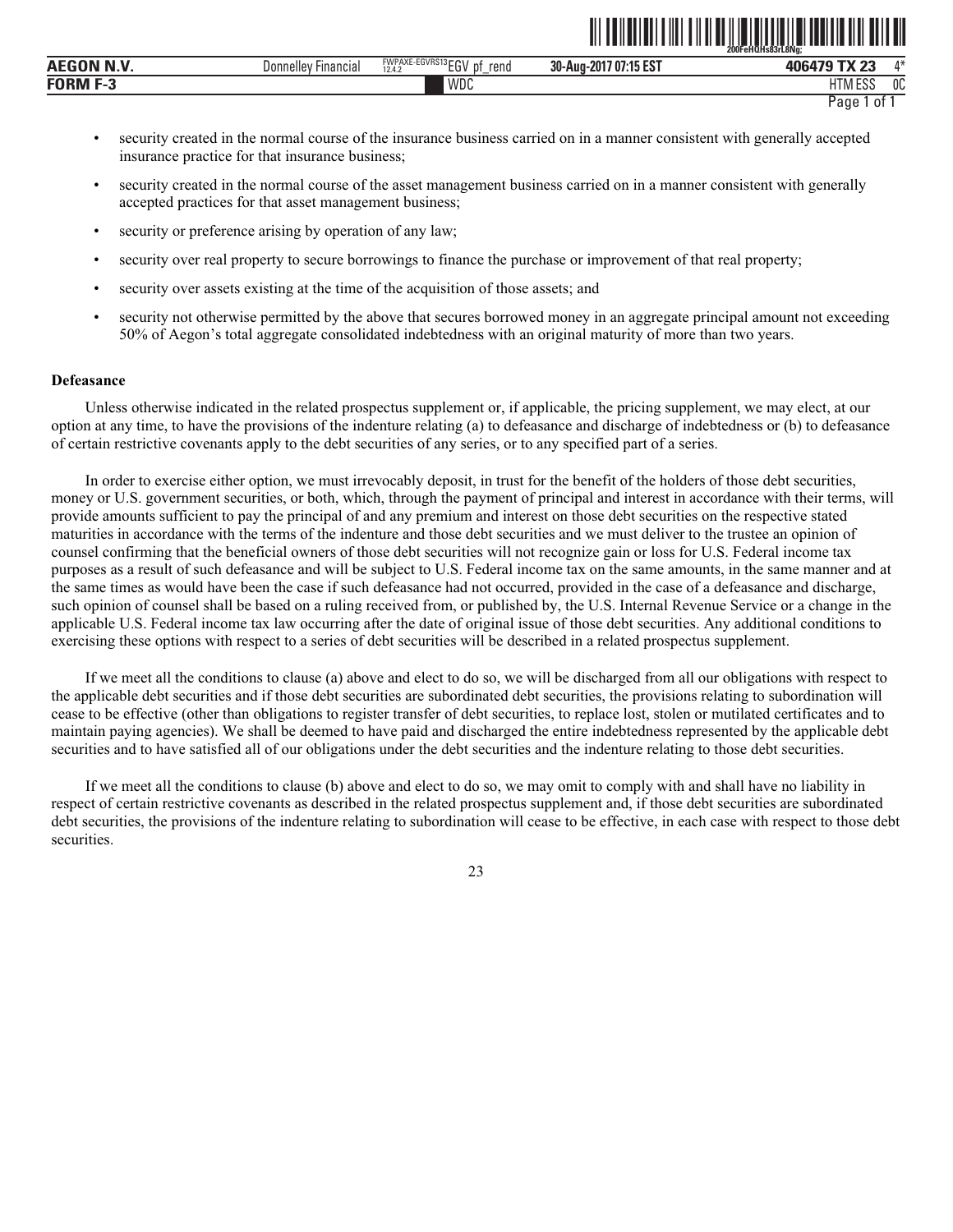|              |                     |                                                               |                                                                              | 200FeHQHs83rTagad |      |
|--------------|---------------------|---------------------------------------------------------------|------------------------------------------------------------------------------|-------------------|------|
| <b>AEGON</b> | Donnellev Financial | EGVRS13rrw<br><b>FWPAXE-EG</b><br>rend<br>$-1$<br>12.4.2<br>∼ | 37.45,027<br>30-Aug-2017<br>. 1 0 T<br>27.1 <sub>h</sub><br>7 U I<br>. IJ EJ | TV OL<br>0.000000 | A.3L |
| <b>FORM</b>  |                     | WDC                                                           |                                                                              | 11T11F00<br>یں ب  | 0C   |

<u>oli tuliutiti tiid tiid situs valtuudi tuliuti ile saa</u>

#### **Modification of the Indenture**

Under the indenture, our rights and obligations and the rights of holders may be modified with the consent of the holders holding not less than a majority of the aggregate principal amount of the outstanding debt securities of each series affected by the modification. No modification of the principal or interest payment terms, and no modification reducing the percentage required for modifications or altering the provisions relating to the waiver of any past default, is effective against any holder without its consent. We and the trustee may also amend the indenture or any supplement to the indenture without the consent of the holders of any debt securities to evidence the succession or addition of another corporation to Aegon N.V. or AFC, as the case may be, to evidence the replacement of the trustee with respect to one or more series of debt securities and for certain other purposes.

# **Consolidation, Merger or Disposition of Assets of Aegon N.V. or AFC**

We may not consolidate with or merge into, or sell or lease substantially all of our assets to any person unless:

- the successor person expressly assumes our obligations on the debt securities and under the indenture;
- immediately after giving effect to the transaction, no event of default, and no event which, after notice or lapse of time or both, would become an event of default, shall have occurred and be continuing; and
- any other conditions specified in the related prospectus supplement or, if applicable, the pricing supplement are met.

#### **Concerning the Trustee**

We and certain of our affiliates and subsidiaries may maintain deposit account and lines of credit and have other customary banking relationship with the trustee and its affiliates in the ordinary course of our and their respective businesses.

Pursuant to the Trust Indenture Act, should a default occur with respect to the debt securities constituting our senior debt securities or subordinated debt securities, the trustee would be required to resign as trustee with respect to the debt securities constituting either the senior debt securities or the subordinated debt securities under the indenture within 90 days of the default unless the default were cured, duly waived or otherwise eliminated or unless only senior debt securities or subordinated debt securities are outstanding under the indenture at the time of the default.

# **DESCRIPTION OF WARRANTS**

We may issue warrants, including warrants to purchase debt securities, common shares or the equity or debt of issuers unaffiliated with us. If we issue warrants to purchase securities of issuers unaffiliated with us, the warrants will not be exercisable within one year of the date of sale of the warrants. We may issue warrants independently or together with any other securities, and they may be attached to or separate from those securities. We will issue the warrants under warrant agreements between us and a bank or trust company, as warrant agent. A description of the warrant agreement will be included in the prospectus supplement or, if applicable, the pricing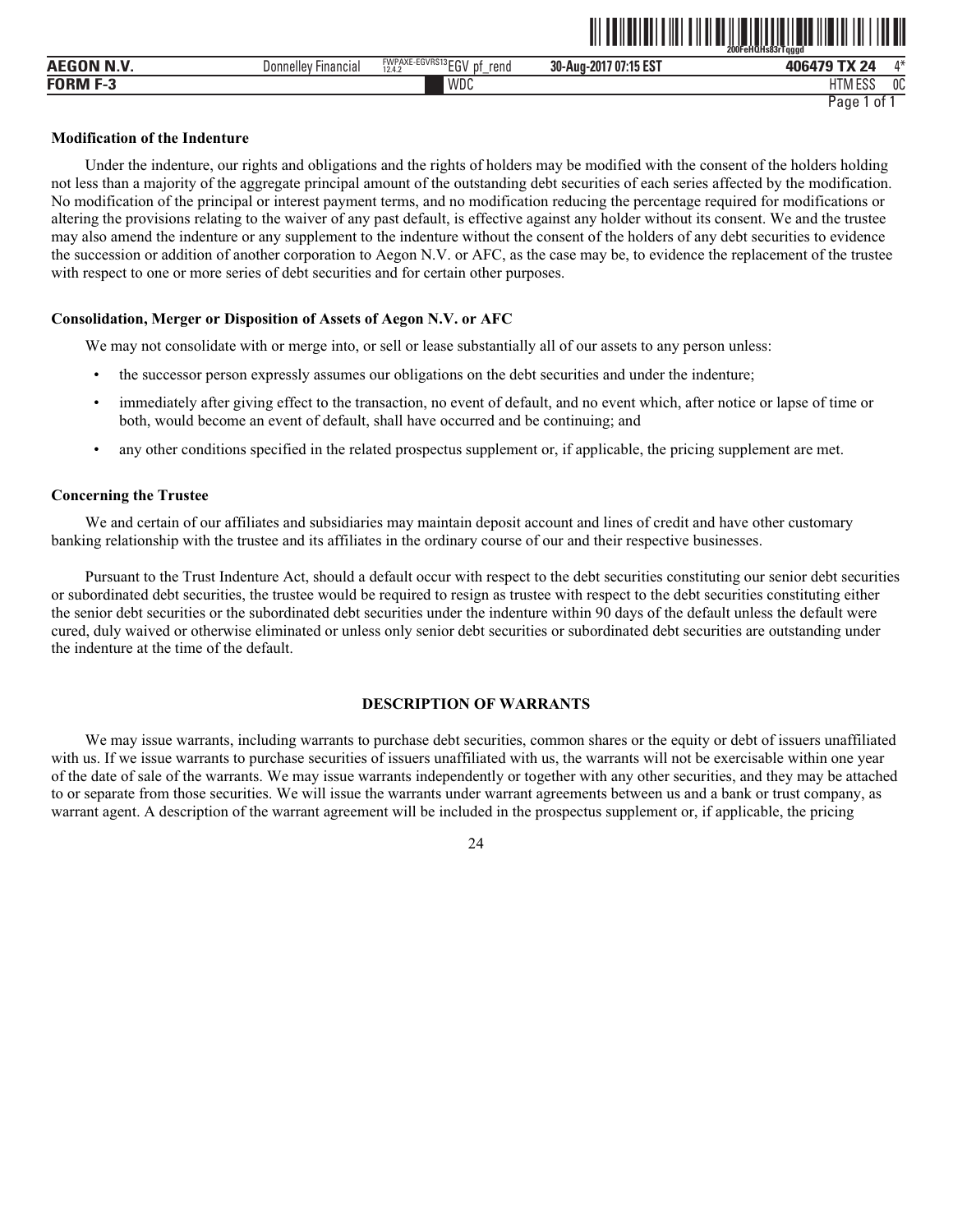|              |                               |                                                             |                           | 200FeHQHs83rZPeab         |         |
|--------------|-------------------------------|-------------------------------------------------------------|---------------------------|---------------------------|---------|
|              | Financial<br><b>Jonnelley</b> | <b>FWPAXE-EGVRS</b><br>S13F01<br>rend<br>DŤ<br>12.4.2<br>∟ບ | /07:15 EST<br>30-Aug-2017 | $TV$ or                   | $A - A$ |
| <b>TODM.</b> |                               | WDC                                                         |                           | <b>FOO</b><br>הכם ועו ו ח | 0C      |

<u>al teherleti ili salah sama sebagai penduduk seba</u>

supplement relating to the warrants that we offer. The warrant agent will act solely as our agent in connection with the warrants of such series and will not assume any obligation or relationship of agency for or with holders or beneficial owners of warrants.

The following is a summary of the general terms of the warrants. Each time that we issue warrants pursuant to this prospectus we will file with the SEC a prospectus supplement, and, if applicable, a pricing supplement, that you should read carefully. The prospectus supplement and, if applicable, the pricing supplement will contain the specific terms applicable to those warrants. The terms presented here, together with the specific terms contained in the applicable prospectus supplement and, if applicable, the pricing supplement will be a description of the material terms of the warrants.

# **General**

We will describe in the related prospectus supplement or, if applicable, the pricing supplement the terms of each series of warrants to purchase securities, which may include debt securities, common shares or the equity or debt of issuers unaffiliated with us, the warrant agreement relating to the warrants offered and the warrant certificates representing the warrants offered. These terms will include some or all of the following:

- the title of the warrants offered:
- the securities, which may include debt securities, common shares or the equity or debt of issuers unaffiliated with us, for which you may exercise the warrants;
- the aggregate number of the warrants;
- the number of securities that you may purchase upon exercise of each warrant, and the price or prices at which we will issue the warrants;
- the currency or currencies investors may use to pay for the warrants;
- the procedures and conditions relating to the exercise of the warrants;
- the designation and terms of any related securities issued with the warrants, and the number of warrants issued with each security;
- the date, if any, from which you may separately transfer the warrants and the related securities;
- the date on which your right to exercise the warrants commences, and the date on which your right expires;
- whether we will issue the warrants or the underlying securities in registered form or bearer form;
- information with respect to book-entry procedures, if any;
- the maximum or minimum number of warrants which you may exercise at any time;
- if applicable, a discussion of material United States federal income tax considerations;
- a description of your rights to institute and maintain any suit, action or proceeding to enforce your rights to exercise and receive the securities purchasable upon exercise of your warrants;

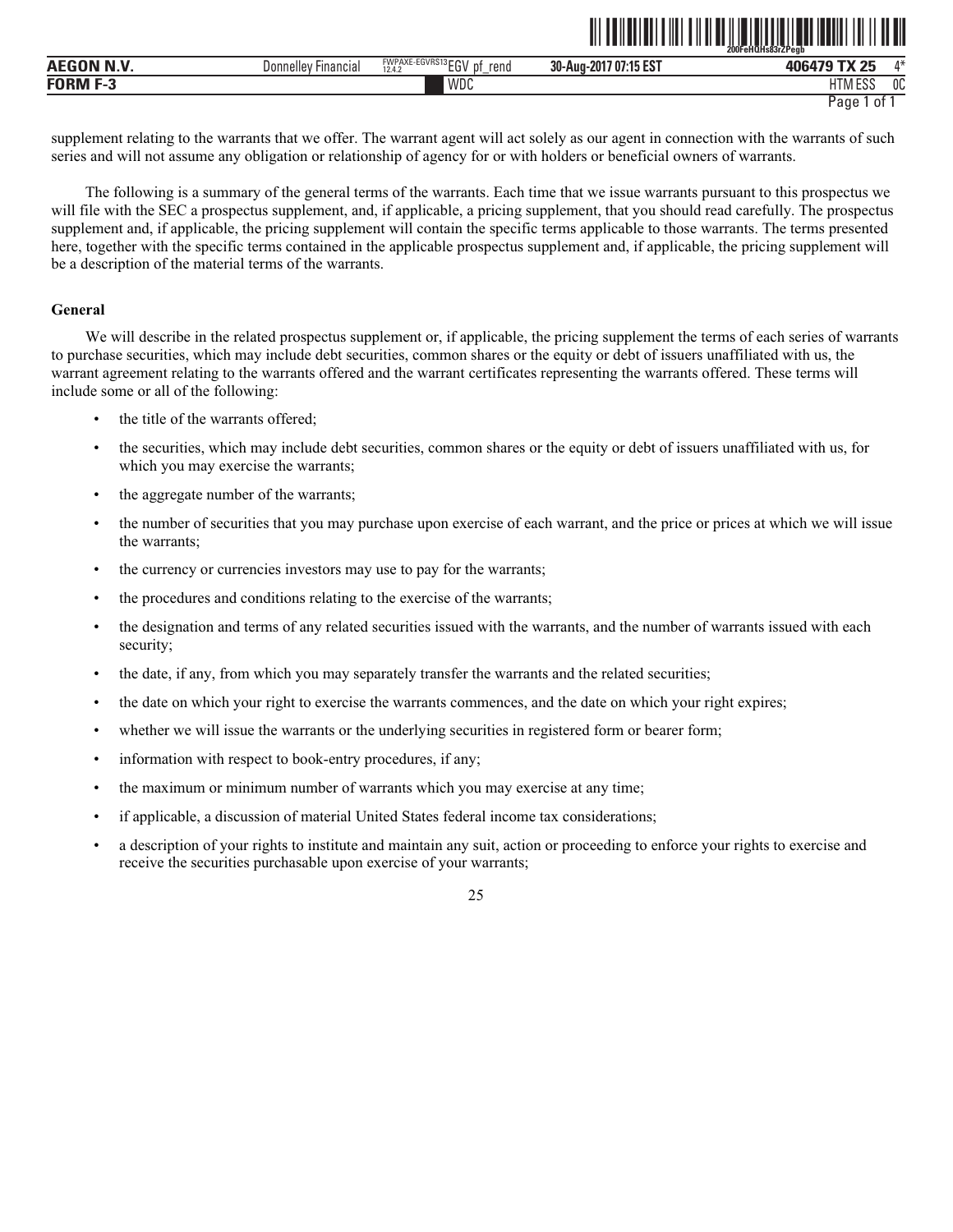|                                                          |                               |                                                          |                                              | 200FeHQHs83rbrM61            |         |
|----------------------------------------------------------|-------------------------------|----------------------------------------------------------|----------------------------------------------|------------------------------|---------|
| $\sim$ $\sim$ $\sim$<br><b>BU 34</b><br>AEG <sup>r</sup> | <b>Financial</b><br>Jonnellev | FWPAXE-EGVRS13 ECV<br>rend<br>рţ<br>LU'<br>12.4.2<br>$-$ | AF FOT<br>30-Aug-201<br>/ 07:15 '<br>. IJ LO | <b>TV OC</b><br>406479       | $A - L$ |
| <b>FORM</b>                                              |                               | WDC                                                      |                                              | <b>FOC</b><br>טם י<br>טורי - | 0C      |

ˆ200FeHQHs83rbrM61Š **200FeHQHs83rbrM61**

- a description of any antidilution provisions applicable to the warrants that would require adjustment of the number of securities purchasable or the exercise price of your warrants, or both;
- the identity of the warrant agent; and
- any other terms of the warrants, including terms, procedures and limitations relating to your exchange and exercise of the warrants.

We will also describe in the related prospectus supplement or, if applicable, the pricing supplement any provisions for a change in the exercise price or the expiration date of the warrants and the kind, frequency and timing of any notice to be given. You may exchange warrant certificates for new warrant certificates of different denominations and may exercise warrants at the corporate trust office of the warrant agent or any other office that we indicate in the related prospectus supplement or, if applicable, the pricing supplement. Prior to the exercise of your warrants, you will not have any of the rights of holders of the underlying securities purchasable upon exercise of the warrants and will not be entitled to dividend, interest or any other payments, if any, or voting rights of the underlying securities purchasable upon such exercise.

# **Enforceability of Rights; Governing Law**

Each issue of warrants and the applicable warrant agreement will be governed by the laws of the State of New York.

# **DESCRIPTION OF GUARANTEES**

In addition to guarantees in connection with debt securities issued by AFC, we may issue guarantees pursuant to this prospectus in a variety of circumstances including in connection with one or more securities described in this prospectus, in connection with the obligations of any present or future subsidiary in addition to AFC, or in connection with other transactions to be described in one or more prospectus supplements and, if applicable, pricing supplements. Guarantees may be issued for consideration or without consideration. Guarantees may be subordinated or unsubordinated and may be contingent or non-contingent.

The following is a summary of the general terms of the guarantees. Each time that we issue guarantees pursuant to this prospectus, we will file with the SEC a prospectus supplement and, if applicable, a pricing supplement, that you should read carefully. The prospectus supplement and, if applicable, a pricing supplement will contain the specific terms applicable to those guarantees. The terms presented here, together with the terms contained in the prospectus supplement and, if applicable, a pricing supplement will be a description of the material terms of the guarantees. When we refer in this summary to guaranteed securities, we mean the securities to which the guarantee relates. When we refer in this summary to the issuer, we mean the issuer of the relevant guaranteed securities.

#### **Guarantees of Debt Securities of AFC**

If AFC issues debt securities, Aegon N.V. will fully and unconditionally guarantee the due and punctual payment of the principal of, any premium and any interest on those senior debt securities, when and as these payments become due and payable, whether at maturity, upon redemption or declaration of acceleration, or otherwise. The guarantees of senior debt securities will constitute an unsecured, unsubordinated obligation of Aegon N.V. and will rank equally with all other unsecured and unsubordinated obligations of Aegon N.V. The guarantees of subordinated debt securities will constitute an unsecured obligation of Aegon N.V. and will be subordinated in right of payment to all senior indebtedness of Aegon N.V. as defined for purposes of each series of subordinated debt securities.

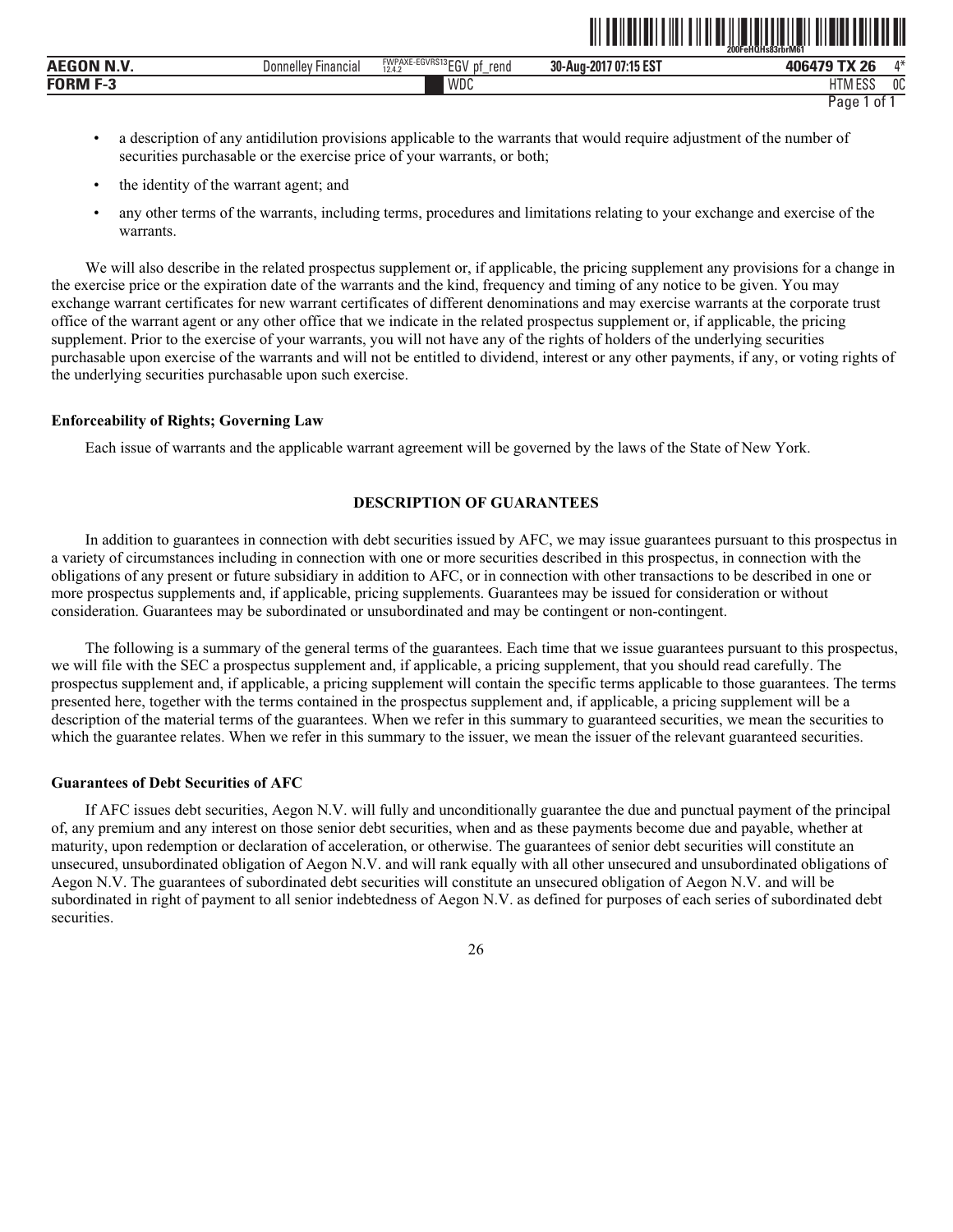|               |                        |                                                                    |                                                            | ------------<br>200FeHQHs83raQK6"<br>---------- |              |  |
|---------------|------------------------|--------------------------------------------------------------------|------------------------------------------------------------|-------------------------------------------------|--------------|--|
| P<br>л.<br>n  | Financial<br>Donnelley | E-EGVRS13rru<br><b>FWPAXE-</b><br>rend<br>DŤ<br>EU.<br>12.4.2<br>- | <b>LAP POT</b><br>30-Aug-<br>$-201$<br>7 07 15<br>. 13 E.S | $-$ TV $-$<br><b>406479 T</b>                   | $A - L$      |  |
| <b>CODME?</b> |                        | WDC                                                                |                                                            | 1.500<br>1.1778<br>ננס ווווח                    | $\sim$<br>υu |  |

```
Page 1 of 1
```
<u>oli toimittui tuli tuli oli valtitui tuli tuli tuli tuli tuli tul</u>

Aegon N.V. will (i) agree that its obligations under the guarantees will be as principal obligor and not merely as surety, and will be enforceable irrespective of any invalidity, irregularity or unenforceability of the guaranteed debt securities or the indenture and (ii) waive any right to require a proceeding against AFC, as the case may be, before its obligations under the guarantees shall become effective. See "Enforcement of Civil Liabilities".

#### **Other Guarantees**

We may offer guarantees pursuant to this prospectus in a variety of circumstances that will be described in prospectus supplements and, if applicable, pricing supplements. For example, we may offer guarantees to holders of one or more series of debt securities of one or more of our direct or indirect subsidiaries as consideration for obtaining consent to amend or waive certain covenants and other terms of those securities and the indenture or indentures governing them. The relevant prospectus supplement and, if applicable, the pricing supplement will contain a description of the specific terms of the guarantees we may offer including the following:

- the title and issuer of the obligations to which the guarantee relates;
- whether and to what extent the obligations under the guarantee are contingent;
- any obligations to which the guarantee may be subordinated;
- to what extent the guarantee is issued in connection with an indenture or other instrument and the terms of any supplemental indenture or other instrument entered into in connection with the issuance of the guarantee;
- the principal amount of our obligation under the guarantee;
- any limits on assignment of the guarantee;
- any consideration to be received for the guarantee;
- any events of default under the guarantee; and
- any other terms or conditions associated with the guarantee.

The guarantee does not limit the amount of secured or unsecured debt that we may incur. We expect from time to time to incur additional debt that is senior to guarantees in right of payment.

# **DESCRIPTION OF PURCHASE CONTRACTS**

We may issue purchase contracts, including contracts obligating you to purchase from us, and us to sell to you, a specific number of common shares or other securities at a future date or dates. The price of common shares or other securities may be fixed at the time the purchase contracts are issued or may be determined by reference to a specific formula described in the purchase contracts. We may issue purchase contracts separately or as a part of units each consisting of a purchase contract and other securities, including debt or equity issued by us or debt obligations of third parties, including United States Treasury securities. The purchase contracts may require us to make periodic payments to you or vice versa and the payments may be unsecured or pre-funded on some basis. The purchase contracts may require you to secure your obligations in a specified manner including by depositing cash or securities forming a component of units issued by us or otherwise.

Each time that we issue purchase contracts pursuant to this prospectus we will file with the SEC a prospectus supplement and, if applicable, a pricing supplement, that you should read carefully. The prospectus

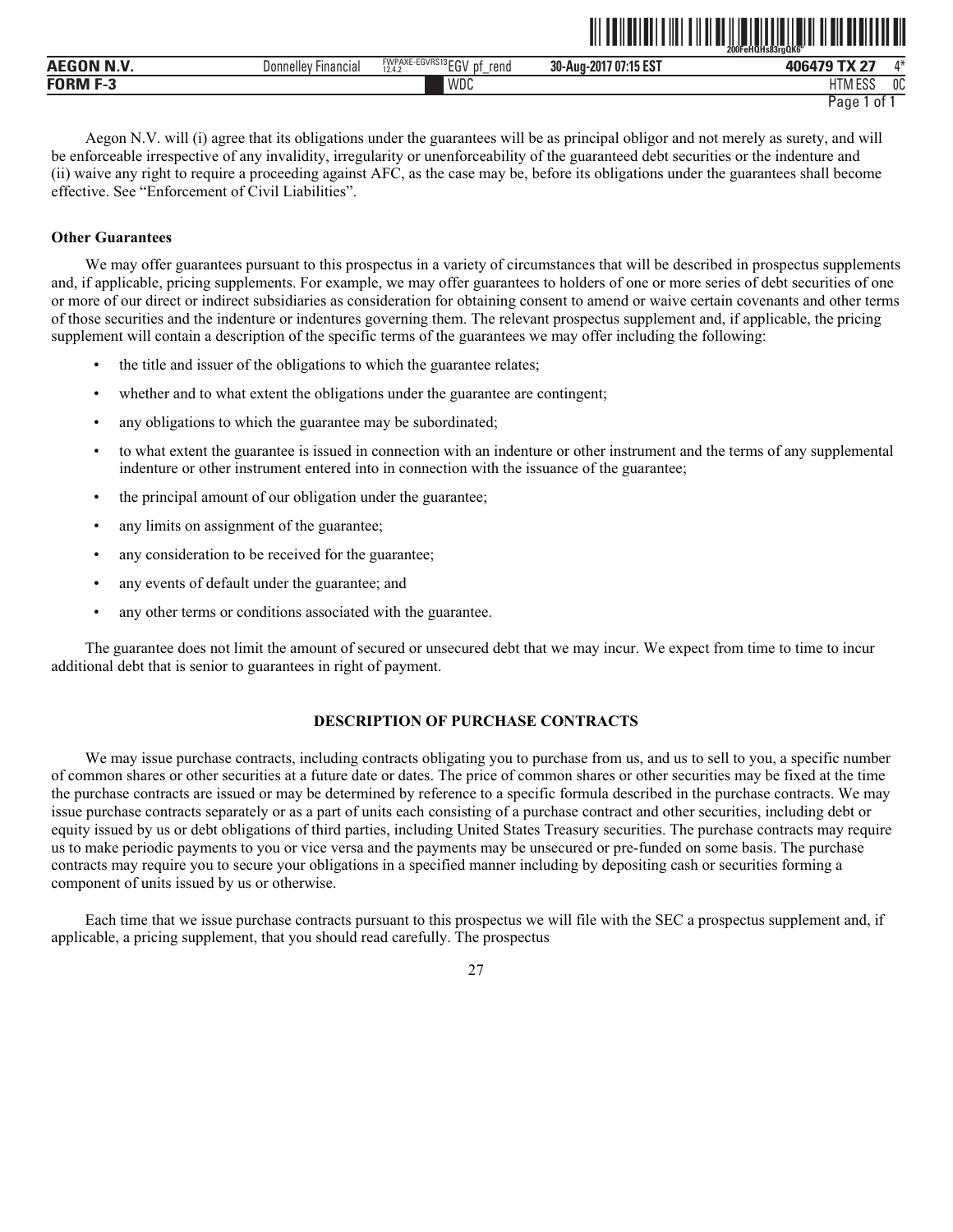|                                  |                        | 200FeHQHs83rn%d6Z                                                |                           |                                        |               |  |
|----------------------------------|------------------------|------------------------------------------------------------------|---------------------------|----------------------------------------|---------------|--|
| AEGON N.V.<br><sup>-1</sup> N.V. | Financial<br>Donnellev | FWPAXE-EGVRS13 FOU<br>rena<br>- pt<br>. .<br>12.4.2<br>∟ບ<br>$-$ | 707:15 EST<br>30-Aug-2017 | າດ<br>$-1$<br>,00070                   | $A +$         |  |
| FORM                             |                        | WDC                                                              |                           | 1.500<br><b>LITE</b><br>1 I IVI<br>LUU | $\sim$<br>็บเ |  |

<u>ali to ilo li bili tali ta katika da katika da katika da katika da katika da katika da katika da katika da kati</u>

supplement and, if applicable, the pricing supplement will contain the specific terms of those purchase contracts. The terms presented here, together with the specific terms contained in the prospectus supplement and, if applicable, the pricing supplement will be a description of the material terms of the purchase contracts. The preceding description and any description of purchase contracts in the related prospectus supplement or, if applicable, the pricing supplement do not purport to be complete and are subject to and are qualified in their entirety by reference to the purchase contract agreement and, if applicable, collateral arrangements and depositary arrangements relating to such purchase contracts.

# **DESCRIPTION OF UNITS**

We may issue units comprised of one or more of the other securities described in this prospectus in any combination. Unless otherwise specified in the related prospectus supplement and, if applicable, the pricing supplement, each unit will be issued so that the holder of the unit is also the holder of each security included in the unit. Thus, the holder of a unit will have the rights and obligations of a holder of each included security. The unit agreement under which a unit is issued may provide that the securities included in the unit may or may not be held or transferred separately, at any time or at any time before a specified date. The related prospectus supplement and, if applicable, the related pricing supplement, may describe:

- the designation and terms of the units and of the securities comprising the units, including whether and under what circumstances those securities may be held or transferred separately;
- any provisions for the issuance, payment, settlement, transfer or exchange of the units or of the securities comprising the units;
- whether the units will be callable by the issuer;
- any conversion rights, penalties and restrictions;
- any antidilution, mandatory conversion or tax call provisions;
- whether the units will be issued in fully registered or global form; and
- any other terms of the units.

Each time that we issue units pursuant to this prospectus we will file with the SEC a prospectus supplement and, if applicable, a pricing supplement, that you should read carefully. The prospectus supplement and, if applicable, the pricing supplement will contain the terms of those units. The terms presented here, together with the specific terms contained in the prospectus supplement and, if applicable, the pricing supplement will be a description of the material terms of the units.

The preceding description and any description of units in the related prospectus supplement and, if applicable, the pricing supplement do not purport to be complete and are subject to and are qualified in their entirety by reference to the unit agreement and, if applicable, collateral arrangements and depositary arrangements relating to such units.

# **TAXATION IN THE NETHERLANDS**

The following summary outlines certain material Dutch tax consequences of the acquisition, holding, redemption and disposal of common shares in Aegon N.V. or an interest in debt securities issued by Aegon N.V. and/or AFC, but does not purport to be a comprehensive description of all Dutch tax considerations that may be

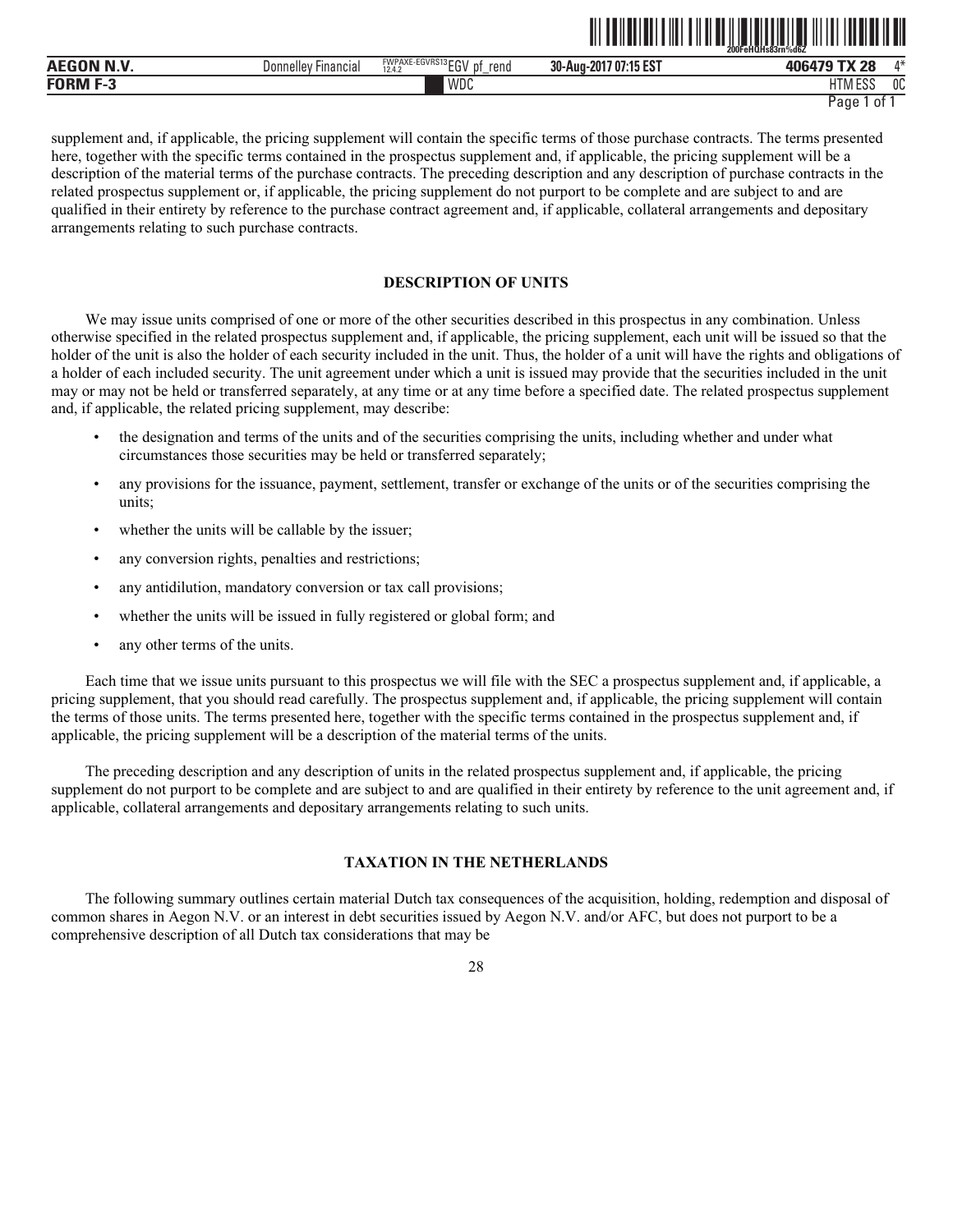|                  |                       |                                                                                            | 200FeHQHs83rtNQ6-                                |                                                 |              |
|------------------|-----------------------|--------------------------------------------------------------------------------------------|--------------------------------------------------|-------------------------------------------------|--------------|
| <b>AEGON N.V</b> | Donnelle<br>Financia. | $F \cap H \cap A \cap A$<br><b>FWPAXE-EGVRS</b><br>513 F.O.I<br>rend<br>рţ<br>12.4.2<br>∟u | <b>AF FOT</b><br>07:15<br>30-Aug-2017<br>. IJ LJ | ാറ<br>40 <sub>f</sub>                           | $A \Delta$   |
| <b>CODME</b> -   |                       | <b>WDC</b>                                                                                 |                                                  | - ^ ^<br>$\overline{\phantom{a}}$<br>LI IVI LOO | $\sim$<br>UU |

ˆ200FeHQHs83rtNQ6-Š **200FeHQHs83rtNQ6-**

relevant. This summary is intended as general information only and each prospective investor should consult a professional tax adviser with respect to the tax consequences of an investment in common shares and/or debt securities.

This summary is based on tax legislation, published case law, treaties, regulations and published policy, in each case as in force as of the date of this prospectus, and does not take into account any developments or amendments thereof after that date whether or not such developments or amendments have retroactive effect.

A discussion of any material Dutch tax consequences associated with investing in warrants, units, purchase contracts or any other debt securities will be included in the related prospectus supplement or pricing supplement.

For the purposes of this summary we have assumed that AFC is not a resident, nor deemed to be a resident, of the Netherlands for Dutch tax purposes.

This summary does not address the Dutch corporate and individual income tax consequences for:

- (A) investment institutions (*fiscale beleggingsinstellingen*);
- (B) pension funds, exempt investment institutions (*vrijgestelde beleggingsinstellingen*) or other entities that are not subject to or exempt from Dutch corporate income tax;
- (C) holders of common shares and/or debt securities holding a substantial interest (*aanmerkelijk belang*) or deemed substantial interest (*fictief aanmerkelijk belang*) in Aegon N.V. and holders of common shares and/or debt securities of whom a certain related person holds a substantial interest in Aegon N.V. Generally speaking, a substantial interest in Aegon N.V. arises if a person, alone or, where such person is an individual, together with his or her partner (statutory defined term), directly or indirectly, holds or is deemed to hold (i) an interest of 5% or more of the total of capital issued by Aegon N.V. or of 5% or more of the issued capital of a certain class of shares of Aegon N.V., (ii) rights to acquire, directly or indirectly, such interest or (iii) certain profit sharing rights in Aegon N.V.;
- (D) corporate holders of common shares, the shareholding of which qualifies for the participation exemption (*deelnemingsvrijstelling*) of the Netherlands Corporate Income Tax Act 1969 (*Wet op de vennootschapsbelasting 1969*) or would qualify for the participation exemption had the corporate holders of the common shares been resident in the Netherlands and holders of debt securities for whom the benefits from the debt instruments qualify for the participation exemption within the meaning of article 13 of the Dutch Corporate Income Tax Act 1969 (*Wet op de vennootschapsbelasting 1969*). Generally speaking, a shareholding is considered to qualify as a participation for the participation exemption if it represents an interest of 5% or more of the nominal paid-up share capital;
- (E) persons to whom the common shares and the income from the common shares are attributed based on the separated private assets (*afgezonderd particulier vermogen*) provisions of the Dutch Income Tax Act 2001 (*Wet inkomstenbelasting 2001*) and the Dutch Gift and Inheritance Tax Act 1956 (*Successiewet 1956*);
- (F) entities which are a resident of Aruba, Curacao or Saint Maarten that have an enterprise which is carried on through a permanent establishment or a permanent representative on Bonaire, Saint Eustatius or Saba and the common shares are attributable to such permanent establishment or permanent representative;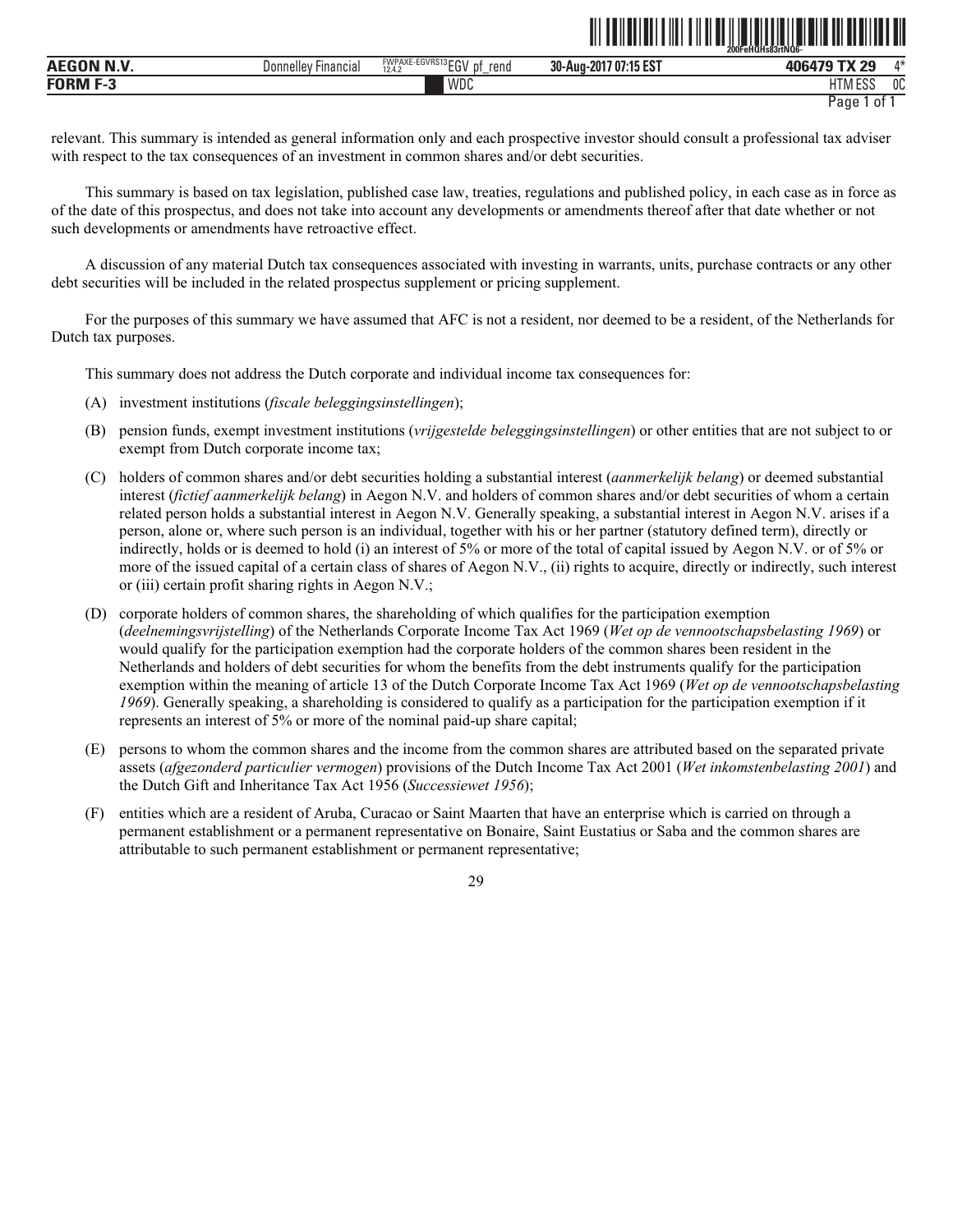|                 |                        |                                                                            | 200FeHQHs83rxazgr                                     |                                                     |      |
|-----------------|------------------------|----------------------------------------------------------------------------|-------------------------------------------------------|-----------------------------------------------------|------|
| .<br><b>AEG</b> | Financia.<br>Donnelley | $EGVRS13$ $F''$<br><b>FWPAXE</b><br>reno<br>D1<br>.<br>12A<br>--<br>12.4.2 | $A$ ar rom.<br>--<br>07:1<br>30-Aug-201<br>נטו<br>. . | $\sim$<br>---<br>$\sim$ $\sim$ $\sim$ $\sim$ $\sim$ | $-x$ |
| - -<br>E∩D      |                        | WDC                                                                        |                                                       | 1.500<br><b>IT</b><br>- U I 1                       | 0C   |

ˆ200FeHQHs83rxazgrŠ

- (G) holders of common shares which are not considered the beneficial owner (*uiteindelijk gerechtigde*) of these common shares or the benefits derived from or realized in respect of these common shares; and
- (H) individuals to whom common shares or the income there from are attributable to employment activities which are taxed as employment income in the Netherlands.

A holder that acquires an interest in excess of the thresholds mentioned above is strongly recommended to consult a professional tax adviser with respect to the Dutch tax consequences of an investment in the common shares or debt instruments.

Where this summary refers to the Netherlands, such reference is restricted to the part of the Kingdom of the Netherlands that is situated in Europe and the legislation applicable in that part of the Kingdom.

# **COMMON SHARES OF AEGON N.V.**

# **Withholding tax**

Aegon N.V. is required to withhold 15% Dutch dividend withholding tax in respect of dividends paid on the common shares. Dutch dividend withholding tax will be withheld from the gross dividends paid on the common shares. Under the Dutch Dividend Withholding Tax Act of 1965 (*Wet op de dividendbelasting 1965*), dividends are defined as the proceeds from shares, which include:

- (i) direct or indirect distributions of profit, regardless of their name or form;
- (ii) liquidation proceeds, proceeds on redemption of the common shares and, as a rule, the consideration for the repurchase of the common shares by Aegon N.V. in excess of the average paid-in capital recognized for Dutch dividend withholding tax purposes, unless a particular statutory exemption applies;
- (iii) the nominal value of new common shares issued to a holder of the common shares or an increase of the nominal value of the common shares, except insofar as the (increase in the) nominal value of the common shares is funded out of Aegon N.V.'s paid-in capital as recognized for Dutch dividend withholding tax purposes; and
- (iv) partial repayments of paid-in capital recognized for Dutch dividend withholding tax purposes, if and to the extent there are qualifying profits (*zuivere winst*), unless the general meeting of the shareholders of Aegon N.V. has resolved in advance to make such repayment and provided that the nominal value of the common shares concerned has been reduced by an equal amount by way of an amendment of the articles of association. The term "qualifying profits" includes anticipated profits that have yet to be realized.

# *Residents of the Netherlands*

If a holder of the common shares is a resident, or deemed to be a resident of the Netherlands for Netherlands corporate or individual income tax purposes, Dutch dividend withholding tax which is withheld with respect to proceeds from the common shares will generally be creditable for Dutch corporate income tax or Dutch income tax purposes if the holder is the beneficial owner (as described below) thereof.

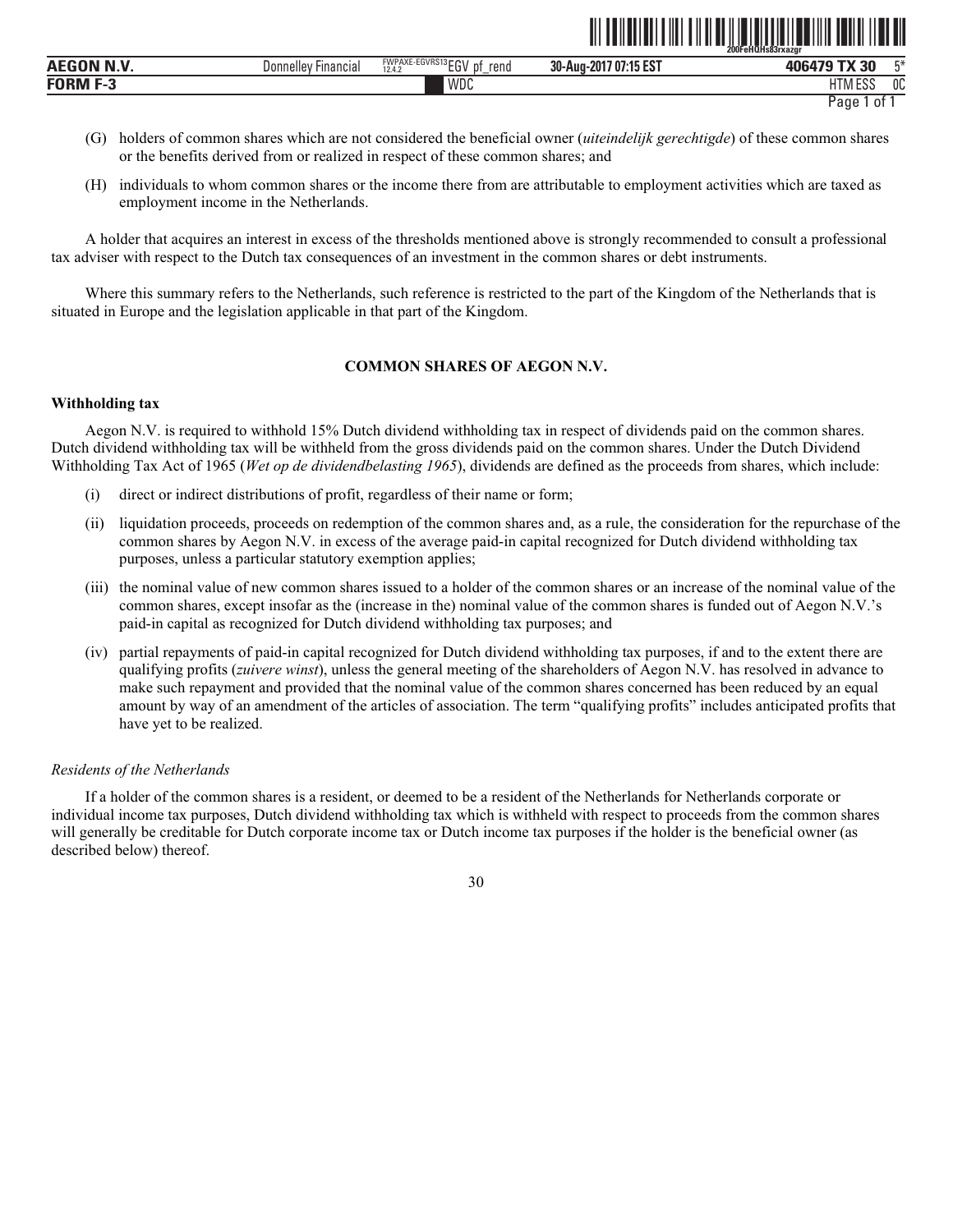|                 |                     |                                                                                                        | - - -  -- . -- . -    -                           | 200FeHQHs83r#5xar          |           |
|-----------------|---------------------|--------------------------------------------------------------------------------------------------------|---------------------------------------------------|----------------------------|-----------|
| AE <sup>r</sup> | Financial<br>Donnel | ECVDC12<br><b><i>EMPAVE</i></b><br>$3 - 0.5$<br>FWPAXE<br>≔⊏uvnai<br>rend<br>D1<br>10.15<br>12.4.<br>∼ | $A$ ar row<br>30-Aug-201<br>.7 U/:15 °<br>. IJ LJ | <b>TV OF</b><br>$-0.01$    | A M<br>,, |
| <b>CODME?</b>   |                     | WDC                                                                                                    |                                                   | 1.500<br>u m<br>11 IVI LOC | 0C        |

<u>oli toiluttuut oli tulittuut oli toimaan kuningasta saarin oli tulittuut oli t</u>

## *Non-residents of the Netherlands*

If a holder of the common shares is a resident of a country other than the Netherlands and if a treaty for the avoidance of double taxation with respect to taxes on income is in effect between the Netherlands and that country, and such holder is the beneficial owner (as described below) of the proceeds from the common shares and a resident for the purposes of such treaty, such holder may, depending on the terms of that particular treaty, qualify for full or partial relief at source or for a refund in whole or in part of the Dutch dividend withholding tax. A refund of the Dutch withholding dividend tax is available to an entity resident in another EU member state, Norway, Iceland, or Liechtenstein if (i) this entity is not subject to corporate income tax there and (ii) this entity would not be subject to Dutch corporate income tax, if this entity would be tax resident in the Netherlands for corporate income tax purposes and (iii) this entity is not comparable to an investment institution (*fiscale beleggingsinstellingen*) or exempt investment institution (*vrijgestelde beleggingsinstellingen*). Furthermore, a similar refund of Dutch dividend withholding tax may be available to an entity resident in another country, under the additional conditions that (i) the common shares are considered portfolio investments for purposes of article 63 (taking into account article 64) of the treaty on the functioning of the European Union and (ii) the Netherlands can exchange information with this other country in line with the international standards for the exchange of information.

A (partial) refund of Netherlands dividend withholding tax is available to a holder of common shares resident in another EU member state, Norway, Iceland or Liechtenstein if (i) this holder of common shares is not subject to Netherlands individual income tax or Netherlands corporate income tax with respect to the income from the common shares and (ii) such Netherlands dividend withholding tax is higher than the Netherlands individual income tax or Netherlands corporate income tax would have been had this holder of common shares been tax resident in the Netherlands, after taking into account a possible refund based on the Netherlands Dividend Withholding Tax Act 1965 (*Wet op de dividendbelasting 1965*) or a refund based on a treaty for the avoidance of double taxation with respect to taxes on income, and (iii) no credit based on a treaty for the avoidance of double taxation with respect to taxes on income is granted in the state in which the holder of common shares is tax resident, for the full amount of Netherlands dividend withholding tax withheld. Furthermore, a similar refund of Netherlands dividend withholding tax may be available to a holder of common shares resident in another country, under the additional conditions that (i) the common shares are considered portfolio investments for purposes of article 63 (taking into account article 64) of the Treaty on the functioning of the European Union and (ii) the Netherlands can exchange information with this other country in line with the international standards for the exchange of information.

## *US-residents*

Residents of the United States that qualify for, and comply with the procedures for claiming benefits under, the Convention between the Kingdom of the Netherlands and the United States of America for the avoidance of double taxation and the prevention of fiscal evasion with respect to taxes on income 1992 (the US/NL Income Tax Treaty) may, under various specified conditions, be eligible for a reduction of the Dutch dividend withholding tax rate from 15% to 5% if the resident of the United States is a company which holds directly at least 10% voting power in Aegon N.V. The US/NL Income Tax Treaty provides, subject to certain conditions, for a complete exemption from, or refund of, Dutch dividend withholding tax for dividends received by exempt pension trusts and exempt organizations, as defined therein.

## *Beneficial Owner*

A recipient of proceeds from the common shares will not be entitled to any exemption, reduction, refund or credit of Dutch dividend withholding tax if such recipient is not considered to be the beneficial owner of such proceeds. The recipient will not be considered the beneficial owner of these proceeds, if, in connection with such proceeds, the recipient has paid a consideration as part of a series of transactions in respect of which it is likely:

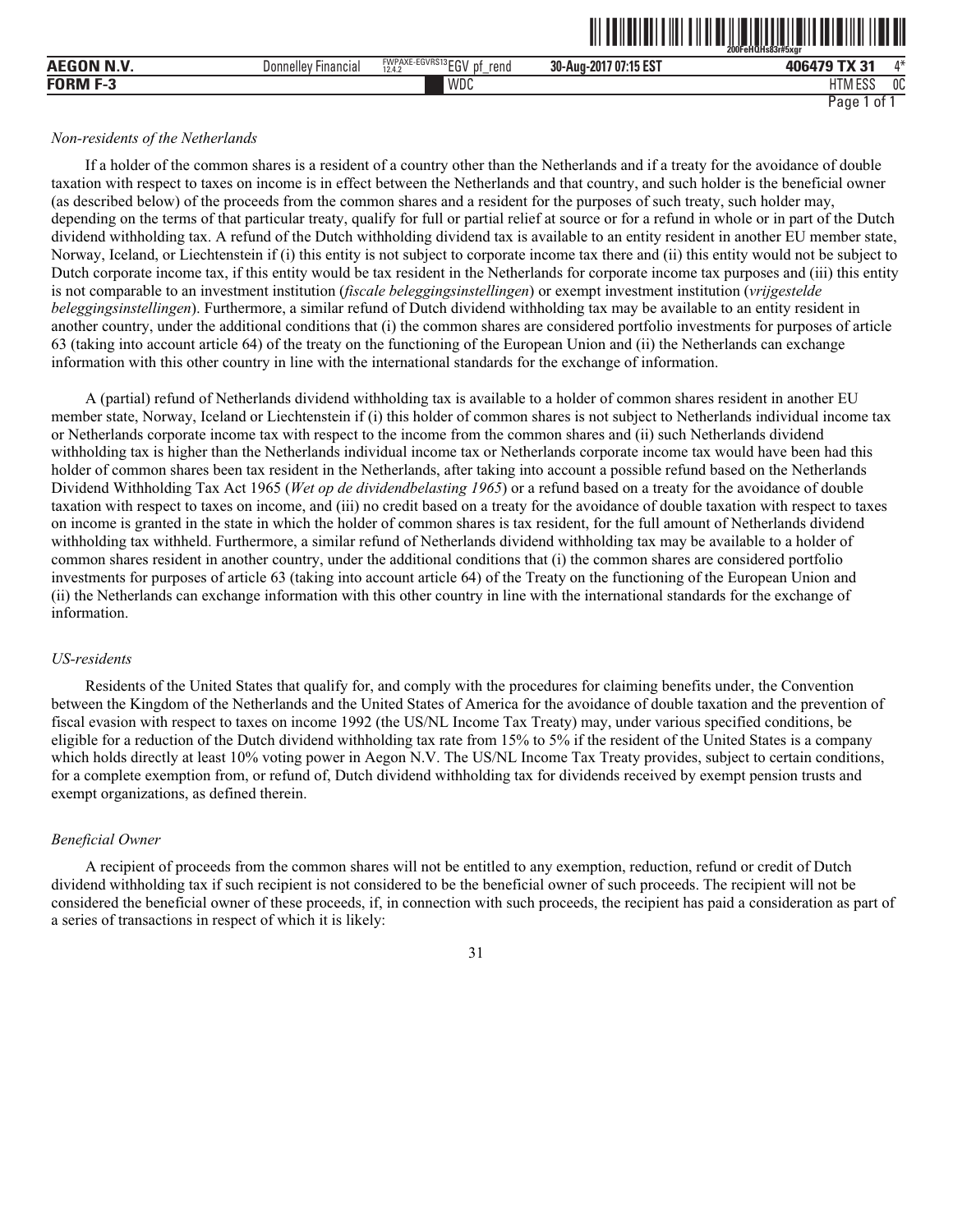|                                               |                               |                                            |                                           | 200FeHQHs83s1u56!                          |              |
|-----------------------------------------------|-------------------------------|--------------------------------------------|-------------------------------------------|--------------------------------------------|--------------|
| .<br><b>AEGON</b>                             | Financial<br><b>Donnelley</b> | FWPAXE-EGVRS13 $EGV_{h}$<br>rend<br>$\sim$ | <b>70715FST</b><br>30-Aug-2017<br>. IJ LJ | 1001707V00                                 | $A - L$      |
| <b>FORM</b><br>$\overline{\phantom{a}}$<br>۰. |                               | WDC                                        |                                           | $F^{\alpha}$<br><b>IT</b><br><b>INIEOO</b> | $\sim$<br>υu |

Page 1 of 1

ˆ200FeHQHs83s1u56!Š **200FeHQHs83s1u56!**

- (a) that the proceeds have in whole or in part accumulated, directly or indirectly, to a person or legal entity that would:
	- (i) as opposed to the recipient paying the consideration, not be entitled to an exemption from dividend withholding tax; or
	- (ii) in comparison to the recipient paying the consideration, to a lesser extent be entitled to a reduction or refund of dividend withholding tax; and
- (b) that such person or legal entity has, directly or indirectly, retained or acquired an interest in common shares or in profitsharing certificates or loans, comparable to the interest it had in similar instruments prior to the series of transactions being initiated.

# *Reduction of Dutch Withholding Tax upon Redistribution of Foreign Dividends*

Aegon N.V. must pay to the Dutch tax authorities all Dutch dividend withholding tax it withholds on dividends it distributed with respect to the common shares. Provided certain conditions are met, Aegon N.V. may apply a reduction with respect to the dividend withholding tax that it has to pay over to the Dutch tax authorities. This reduction can be applied if Aegon N.V. distributes dividends that stem from dividends Aegon N.V. itself has received from certain qualifying non-Dutch subsidiaries, provided these dividends received by Aegon N.V. are exempt from Dutch corporate income tax and were subject to a withholding tax of at least 5% upon distribution to Aegon N.V. The reduction is equal to the lesser of

- (i) 3% of the amount of the dividends distributed by Aegon N.V. that are subject to Dutch dividend withholding tax; and
- (ii) 3% of the gross amount of the dividends received during a certain period from the qualifying non-Dutch subsidiaries.

The reduction is applied to the Dutch dividend withholding tax that Aegon N.V. must pay to the Dutch tax authorities and not to the amount of the Dutch dividend withholding tax that Aegon N.V. must withhold.

# **Corporate and Individual Income Tax**

# *Residents of the Netherlands*

If a holder is a resident or deemed to be a resident of the Netherlands for Dutch corporate income tax purposes and is fully subject to Dutch corporate income tax or is only subject to Dutch corporate income tax in respect of an enterprise to which the common shares are attributable, income derived from the common shares and gains realized upon the redemption or disposal of the common shares are generally taxable in the Netherlands (at up to a maximum rate of 25%) under the Dutch Corporate Income Tax Act 1969 (*Wet op de vennootschapsbelasting 1969*).

If an individual is a resident or deemed to be a resident of the Netherlands for Dutch individual income tax purposes, income derived from the common shares and gains realized upon the redemption or disposal of the common shares are taxable at the progressive rates (at up to a maximum rate of 52%) under the Dutch Income Tax Act 2001 (*Wet inkomstenbelasting 2001*), if:

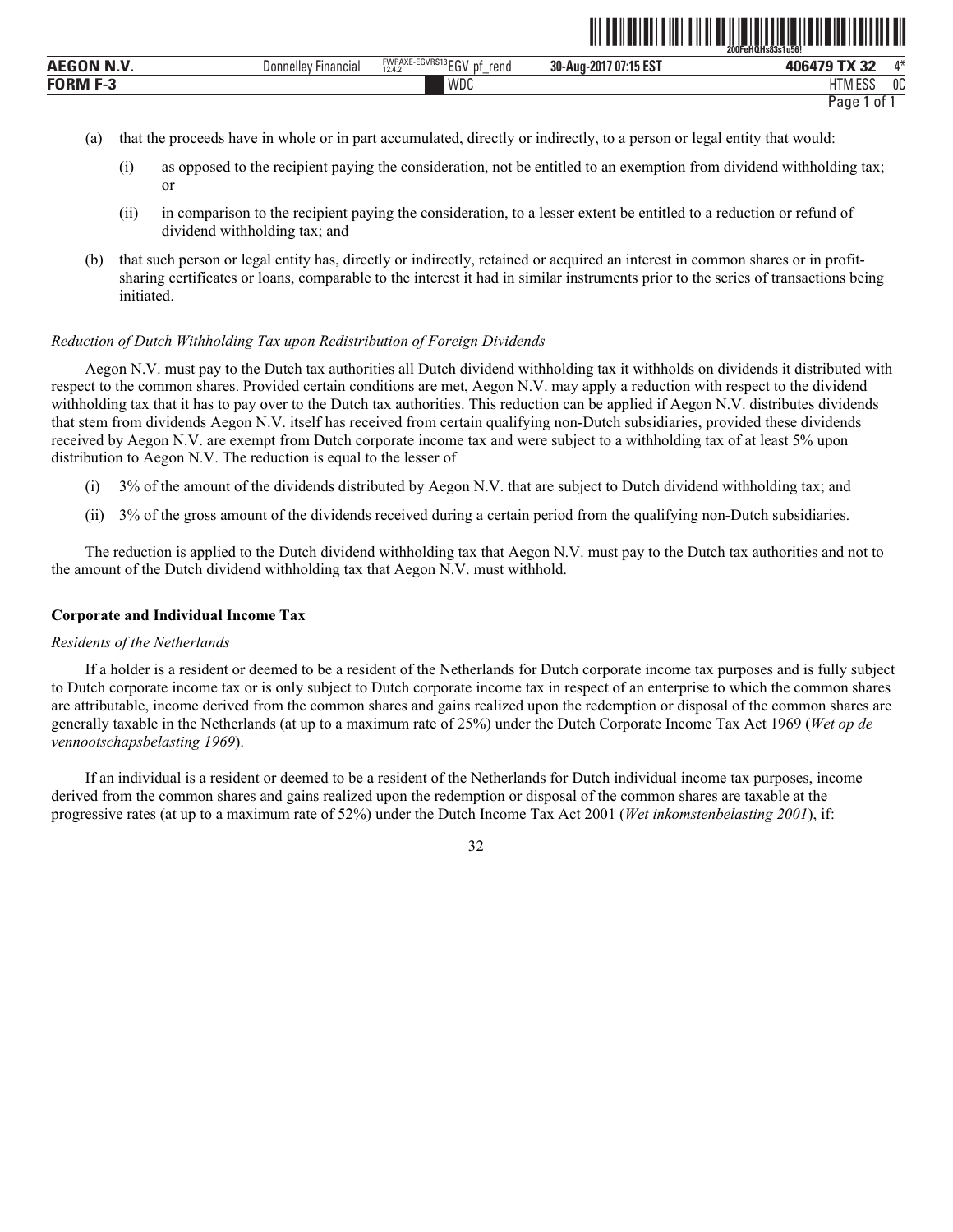|                               |                          |                                                            | $-11 - 20 - 11 - 11 = -11 - 11 - 11 = -2000$  | 200FeHOHs83s7cLa=               |     |
|-------------------------------|--------------------------|------------------------------------------------------------|-----------------------------------------------|---------------------------------|-----|
| <b>OBL BLAZ</b><br><b>AEC</b> | Donnelley !<br>Financia, | FWPAXE-EGVRS13 FOU<br>rena<br>ŋt<br><br>12.4.<br>--<br>$-$ | <b>JAF FOT</b><br>$1707:15$ ES.<br>30-Aug-201 | $\mathbf{r}$<br>406470<br>-     | A M |
| <b>FORM F-3</b>               |                          | WDC                                                        |                                               | 1.500<br><b>ITM</b><br>טם ואווח | 0C  |

<u>oli toimuttuut oli tiid oli toimuttuut valtaan liittuut oli tiid</u>

- (i) the individual is an entrepreneur (*ondernemer*) and has an enterprise to which the common shares are attributable or the individual has, other than as a shareholder, a co-entitlement to the net worth of an enterprise (*medegerechtigde*), to which enterprise the common shares are attributable; or
- (ii) such income or gains qualify as income from miscellaneous activities (*resultaat uit overige werkzaamheden*), which include but are not limited to activities with respect to the common shares that exceed regular, active portfolio management (*normaal, actief vermogensbeheer*).

If neither condition (i) nor condition (ii) above applies to the holder of the common shares, taxable income with regard to the common shares must be determined on the basis of a deemed return on income from savings and investments (*sparen en beleggen*), rather than on the basis of income actually received or gains actually realized. This deemed return on income from savings and investments is fixed at a percentage of the individual's yield basis (*rendementsgrondslag*) at the beginning of the calendar year (January 1), insofar as the individual's yield basis exceeds a certain threshold (*heffingsvrij vermogen*). The individual's yield basis is determined as the fair market value of certain qualifying assets held by the holder of the common shares less the fair market value of certain qualifying liabilities on 1 January. The fair market value of the common shares will be included as an asset in the individual's yield basis. The deemed return percentage to be applied to the yield basis increases progressively depending on the amount of the yield basis. The deemed return on income from savings and investments is taxed at a rate of 30%.

# *Non-residents of the Netherlands*

If a person is not a resident nor is deemed to be a resident of the Netherlands for Dutch corporate or individual income tax purposes, such person is not subject to Dutch income tax in respect of income derived from the common shares and gains realized upon the redemption or disposal of the common shares, unless:

(i) the person is not an individual and (1) has an enterprise that is, in whole or in part, carried on through a permanent establishment or a permanent representative in the Netherlands to which permanent establishment or a permanent representative the common shares are attributable, or (2) is (other than by way of securities) entitled to a share in the profits of an enterprise or a co-entitlement to the net worth of an enterprise, which is effectively managed in the Netherlands and to which enterprise the common shares are attributable.

This income and these gains are subject to Dutch corporate income tax at up to a maximum rate of 25%.

(ii) the person is an individual that (1) has an enterprise or an interest in an enterprise that is, in whole or in part, carried on through a permanent establishment or a permanent representative in the Netherlands to which permanent establishment or permanent representative the common shares are attributable, or (2) realizes income or gains with respect to the common shares that qualify as income from miscellaneous activities (*resultaat uit overige werkzaamheden*) in the Netherlands which include activities with respect to the common shares that exceed regular, active portfolio management (*normaal, actief vermogensbeheer*), or (3) is (other than by way of securities) entitled to a share in the profits of an enterprise which is effectively managed in the Netherlands and to which enterprise the common shares are attributable.

Income and gains derived from the common shares as specified under (1) and (2) by an individual are subject to individual income tax at up to a maximum rate of 52%. Income derived from a share in the profits of an enterprise as specified under (3) that is not already included under (1) or (2) will be taxed on the basis of a deemed return on income from savings and investments (as

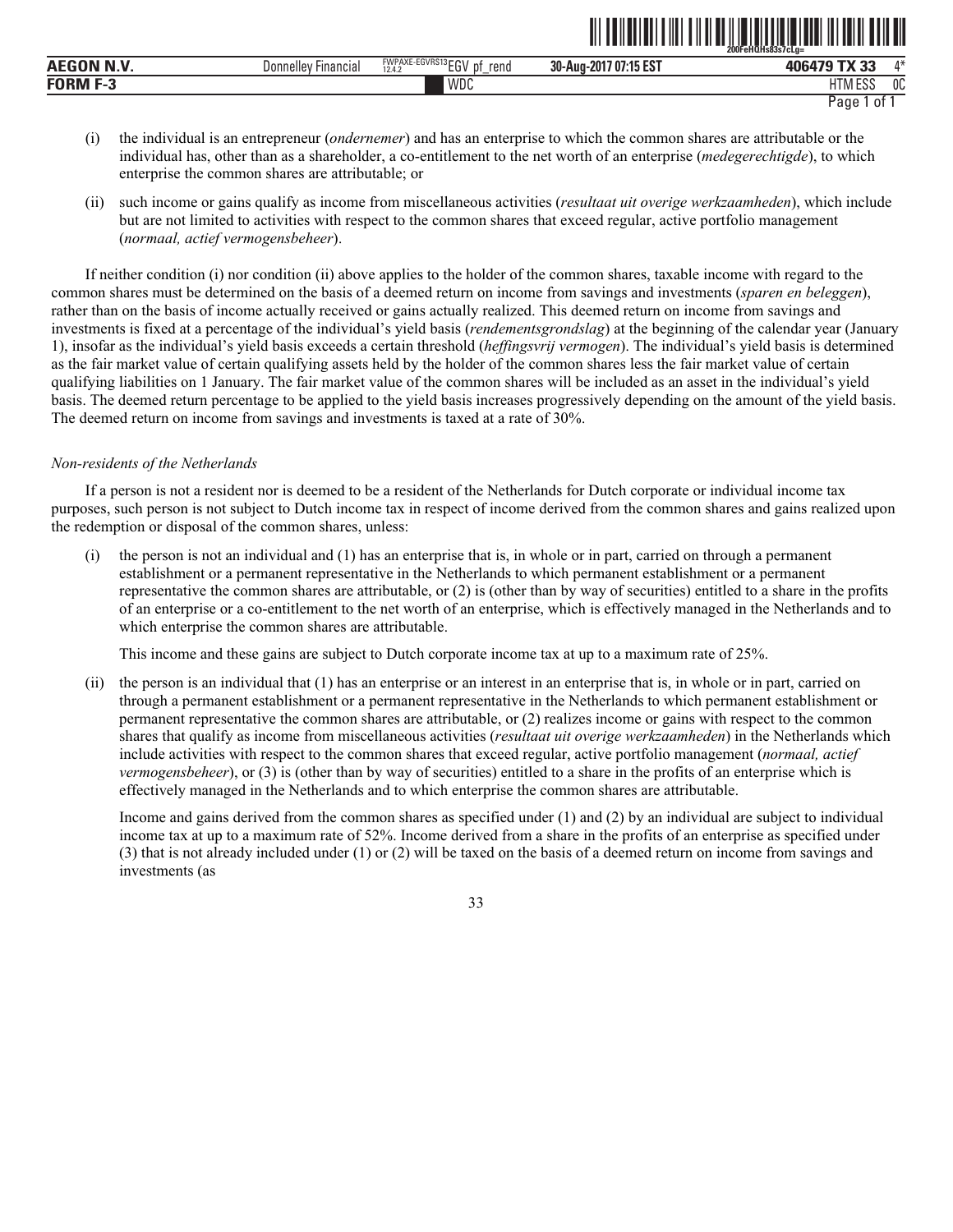|                    |                     |                                           |                       | 200FeHQHs83sB%16h      |    |
|--------------------|---------------------|-------------------------------------------|-----------------------|------------------------|----|
| <b>AEGON N.V.</b>  | Donnelley Financial | FWPAXE-EGVRS13EGV<br>rend<br>D1<br>12.4.2 | 30-Aug-2017 07:15 EST | <b>TX 34</b><br>406479 | A* |
| <b>FORM</b><br>- - |                     | WDC                                       |                       | <b>HTM ESS</b>         | 0C |
|                    |                     |                                           |                       | Page<br>0t             |    |

described above under "Residents of the Netherlands"). The fair market value of the share in the profits of the enterprise (which includes the common shares) will be part of the individual's Dutch yield basis.

<u>an an ini an ama an ama an ama an ama an ama an ama an ama an ama an ama an ama an ama an ama an ama an ama an </u>

#### **Gift and Inheritance Tax**

#### *Residents of the Netherlands*

Gift tax (*schenkbelasting*) or inheritance tax (*erfbelasting*) will be due in the Netherlands in respect of the acquisition of common shares by way of a gift by, or on behalf of, or on the death of, a holder of the common shares that is a resident or deemed to be a resident of the Netherlands for the purposes of the Netherlands Gift and Inheritance Tax Act 1956 (*Successiewet 1956*) at the time of the gift or his or her death. A gift made under a condition precedent is for the purposes of the Netherlands Gift and Inheritance Tax Act 1956 deemed to be made at the time the condition precedent is fulfilled and is subject to gift tax if the donor is, or is deemed to be, a resident of the Netherlands at that time.

A holder of Netherlands nationality is deemed to be a resident of the Netherlands for the purposes of the Netherlands Gift and Inheritance Tax Act 1956 if he or she has been resident in the Netherlands and dies or makes a gift within ten years after leaving the Netherlands. A holder of any other nationality is deemed to be a resident of the Netherlands for the purposes of the Netherlands Gift and Inheritance Tax Act 1956 if he or she has been resident in the Netherlands and makes a gift within a twelve-month period after leaving the Netherlands. The same twelve-month rule may apply to entities that have transferred their seat of residence out of the Netherlands

#### *Non-residents of the Netherlands*

No gift or inheritance tax will arise in the Netherlands in respect of the acquisition of common shares by way of a gift by, or as a result of the death of, a holder that is neither a resident nor deemed to be a resident of the Netherlands for the purposes of the Netherlands Gift and Inheritance Tax Act 1956, However, inheritance tax will be due in the case of a gift of common shares by, or on behalf of, a holder who at the date of the gift was neither a resident nor deemed to be a resident of the Netherlands for the purposes of the Netherlands Gift and Inheritance Tax Act 1956, but such holder dies within 180 days after the date of the gift, and at the time of his or her death is a resident or deemed to be a resident of the Netherlands for the purposes of the Netherlands Gift and Inheritance Tax Act 1956. A gift made under a condition precedent is deemed to be made at the time the condition precedent is fulfilled.

## **Value added tax**

In general, no value added tax will arise in respect of payments in consideration for the issue of the common shares or in respect of a cash payment made under the common shares, or in respect of a transfer of common shares.

# **Other taxes and duties**

No registration tax, customs duty, transfer tax, stamp duty, capital tax or any other similar documentary tax or duty will be payable in the Netherlands by a holder of the common shares in respect of or in connection with the subscription, issue, placement, allotment, delivery or transfer of the common shares.

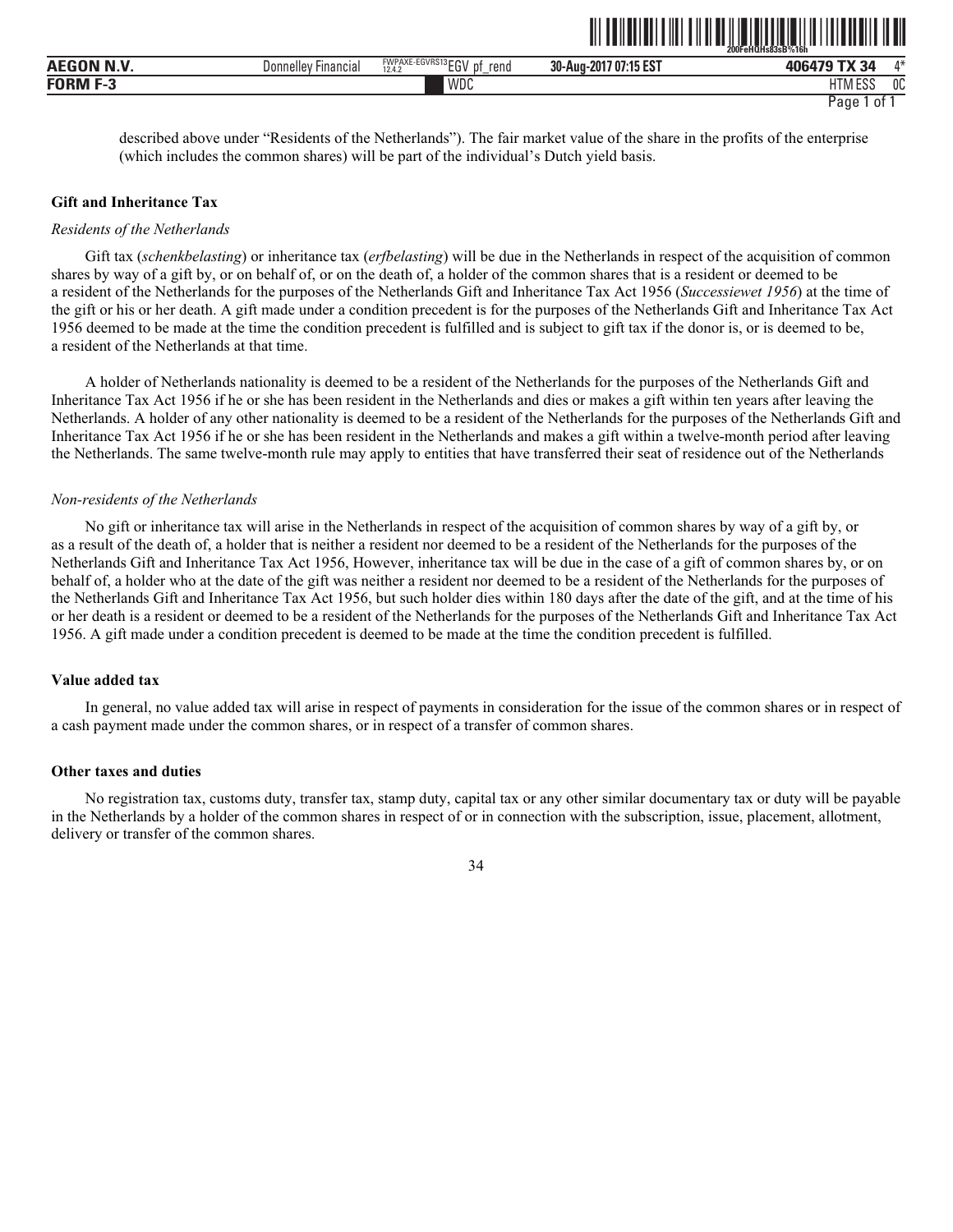|                |                              |                                                             | --- - - - - - - - -<br>--------------- | $ 2005$<br>FeHQHs83sG1P6Q<br>ZUUF    |                |
|----------------|------------------------------|-------------------------------------------------------------|----------------------------------------|--------------------------------------|----------------|
| <br><b>AEG</b> | <b>Financia</b><br>Donnelley | <b>FWPAXE-EGVRS13 ECU</b><br>rend<br>DŤ<br>cu<br>12.4.<br>- | 30-Aug-2017 07:15 EST                  | FV AF                                | $A \Delta$     |
| FUBM<br>--     |                              | WDC                                                         |                                        | $F^{\alpha}$<br>பா<br>−<br>LIINI LƏƏ | 0 <sup>C</sup> |

ˆ200FeHQHs83sG1P6QŠ **200FeHQHs83sG1P6Q**

# **The proposed financial transactions tax ("FTT")**

The European Commission has published a proposal for a Directive for a common FTT in Belgium, Germany, Estonia, Greece, Spain, France, Italy, Austria, Portugal, Slovenia and Slovakia (the participating Member States). However, Estonia has stated that it will not participate.

The proposed FTT has very broad scope and could, if introduced in its current form, apply to certain dealings in the common shares (including secondary market transactions) in certain circumstances.

Under current proposals the FTT could apply in certain circumstances to persons both within and outside of the participating Member States. Generally, it would apply to certain dealings in the common shares where at least one party is a financial institution, and at least one party is established in a participating Member State. A financial institution may be, or be deemed to be, "established" in a participating Member State in a broad range of circumstances, including (a) by transacting with a person established in a participating Member State or (b) where the financial instrument which is subject to the dealings is issued in a participating Member State.

The FTT proposal remains subject to negotiation between the participating Member States and is the subject of legal challenge. It may therefore be altered prior to any implementation, the timing of which remains unclear. Additional EU Member States may decide to participate. Prospective holders of the common shares are advised to seek their own professional advice in relation to the FTT.

# **DEBT SECURITIES OF AEGON N.V. AND AFC**

# **Withholding tax**

All payments made by Aegon N.V. under the debt securities may be made free of withholding or deduction for any taxes of whatsoever nature imposed, levied, withheld or assessed by the Netherlands or any political subdivision or taxing authority thereof or therein, provided that the debt securities do not in fact function as equity of Aegon N.V. within the meaning of article 10, paragraph 1, under d of the Dutch Corporate Income Tax Act 1969 (*Wet op de vennootschapsbelasting 1969*).

All payments made by AFC under the debt securities may be made free of withholding or deduction for any taxes of whatsoever nature imposed, levied, withheld or assessed by the Netherlands or any political subdivision or taxing authority thereof or therein.

## **Corporate and individual income tax**

## *Residents of the Netherlands*

If a holder is a resident or deemed to be a resident of the Netherlands for Dutch tax purposes and is fully subject to Dutch corporate income tax or is only subject to Dutch corporate income tax in respect of an enterprise to which the debt securities are attributable, income derived from the debt securities and gains realized upon the redemption, settlement or disposal of the debt securities are generally taxable in the Netherlands (at up to a maximum rate of 25%).

If an individual is a resident or deemed to be a resident of the Netherlands for Dutch tax purposes, income derived from the debt securities and gains realized upon the redemption, settlement or disposal of the debt securities are taxable at the progressive rates (at up to a maximum rate of 52%) under the Dutch income tax act 2001 (*Wet inkomstenbelasting 2001*), if:

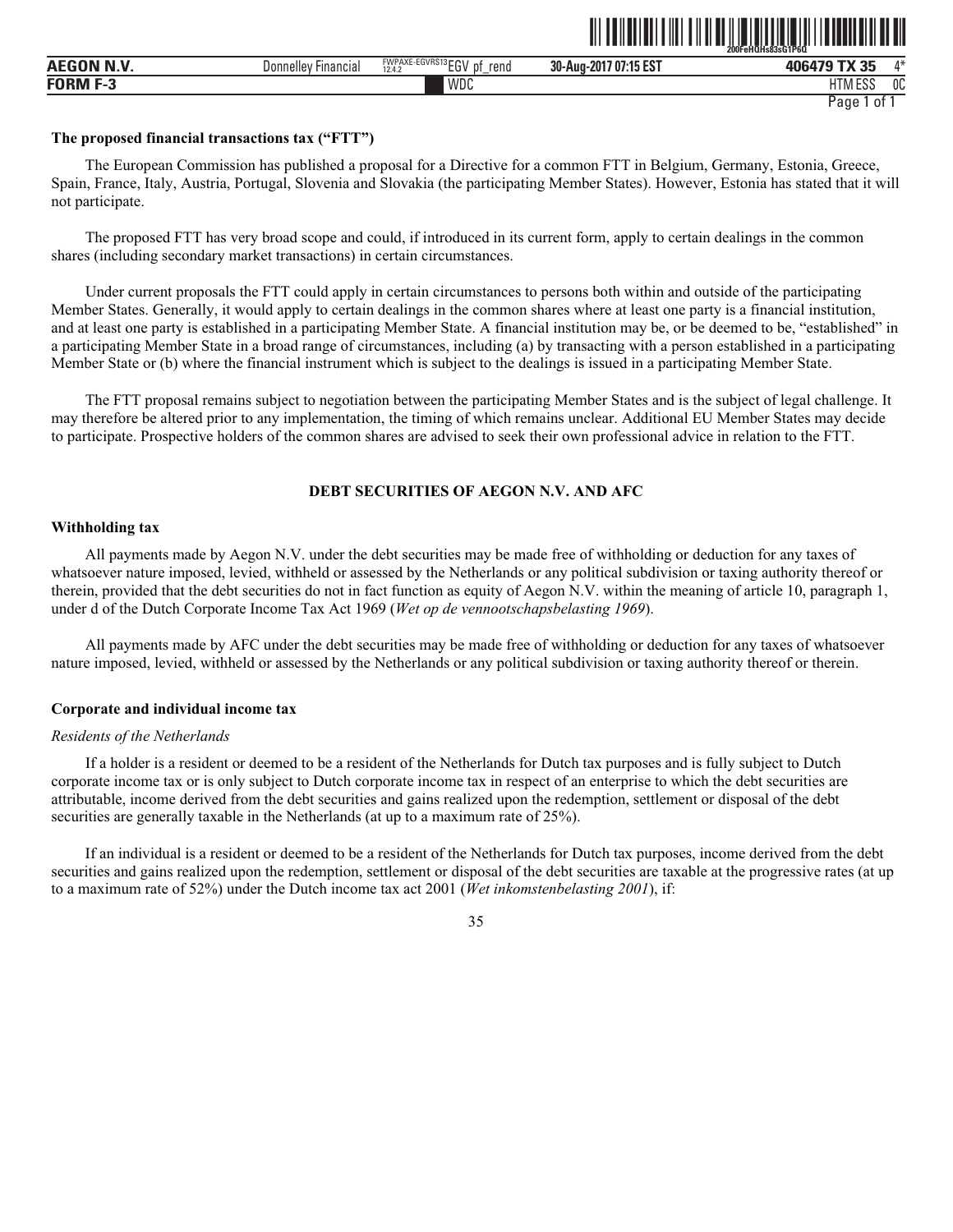| <b>Jonnelle</b><br><b>Hinancial</b> | <b>FWPAXE-EGVRS13r</b><br>$3 - 01$<br>rend<br>ŋt<br>.<br>12.4.7<br>-- | 707:15 EST<br>30-Aug-201 | $\sim$ TV oc          | $A \Delta$                                             |
|-------------------------------------|-----------------------------------------------------------------------|--------------------------|-----------------------|--------------------------------------------------------|
|                                     | WDC                                                                   |                          | $B = 0.50$<br>I M ESS | $\sim$<br>υu                                           |
|                                     |                                                                       |                          |                       | 200FeHOHs83sLaM6<br>__<br>and the contract of the con- |

<u>oli toimuttuut oli tuli tuli tuli toimuttuut oli tuli tuli tuli tul</u>

- (i) the individual is an entrepreneur (*ondernemer*) and has an enterprise to which the debt securities are attributable or the individual has, other than as a shareholder, a co-entitlement to the net worth of an enterprise (*medegerechtigde*), to which enterprise the debt securities are attributable; or
- (ii) such income or gains qualify as income from miscellaneous activities (*resultaat uit overige werkzaamheden*), which include the performance by the individual of activities with respect to the debt securities that exceed regular, active portfolio management (*normaal, actief vermogensbeheer*).

If neither condition (i) nor condition (ii) above applies to the holder of the debt securities, taxable income with regard to the debt securities must be determined on the basis of a deemed return on income from savings and investments (*sparen en beleggen*), rather than on the basis of income actually received or gains actually realized. This deemed return on income from savings and investments is fixed at a percentage of the individual's yield basis (*rendementsgrondslag*) at the beginning of the calendar year (1 January), insofar as the individual's yield basis exceeds a certain threshold (*heffingvrij vermogen*). The individual's yield basis is determined as the fair market value of certain qualifying assets held by the individual less the fair market value of certain qualifying liabilities on 1 January. The fair market value of the debt securities will be included as an asset in the individual's yield basis. The deemed return percentage to be applied to the yield basis increases progressively depending on the amount of the yield basis. The deemed return on income from savings and investments is taxed at a rate of 30%.

## *Non-residents of the Netherlands*

If a person is not a resident nor is deemed to be a resident of the Netherlands for Dutch tax purposes, such person is not liable to Dutch income tax in respect of income derived from the debt securities and gains realized upon the settlement, redemption or disposal of the debt securities, unless:

(i) the person is not an individual and such person (1) has an enterprise that is, in whole or in part, carried on through a permanent establishment or a permanent representative in the Netherlands to which permanent establishment or permanent representative the debt securities are attributable, or (2) is (other than by way of securities) entitled to a share in the profits of an enterprise or a co-entitlement to the net worth of an enterprise, which is effectively managed in the Netherlands and to which enterprise the debt securities are attributable.

This income and these gains are subject to Dutch corporate income tax at up to a maximum rate of 25%.

(ii) the person is an individual and such person (1) has an enterprise or an interest in an enterprise that is, in whole or in part, carried on through a permanent establishment or a permanent representative in the Netherlands to which permanent establishment or permanent representative the debt securities are attributable, or (2) realizes income or gains with respect to the debt securities that qualify as income from miscellaneous activities (*resultaat uit overige werkzaamheden*) in the Netherlands, which activities include the performance of activities in the Netherlands with respect to the debt securities that exceed regular, active portfolio management (*normaal, actief vermogensbeheer*), or (3) is (other than by way of securities) entitled to a share in the profits of an enterprise which is effectively managed in the Netherlands and to which enterprise the debt securities are attributable.

Income derived from the debt securities as specified under (1) and (2) is subject to individual income tax at up to a maximum rate of 52%. Income derived from a share in the profits as specified under (3) that is not already included under (1) or (2) will be taxed on the basis of a

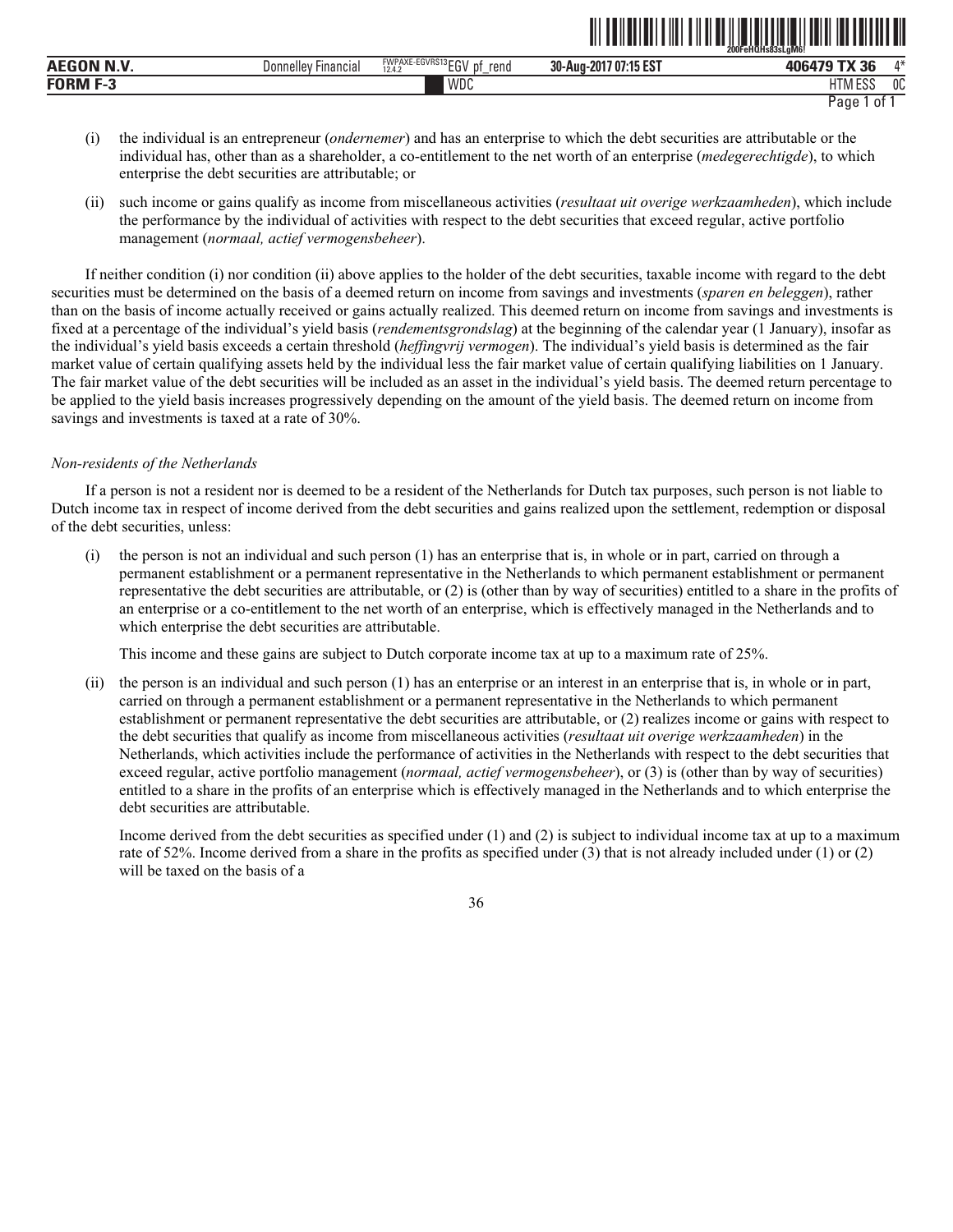|             |                        |                                                                      | ------------                     | 200FeHQHs83sT5Pa<<br>---------- | ------------ |
|-------------|------------------------|----------------------------------------------------------------------|----------------------------------|---------------------------------|--------------|
| P<br>ЛH<br> | ⊦ınancıal<br>Donnelley | `-EGVRS13 <b>EC\</b><br><b>FWPAXE-</b><br>rena<br>D1<br>12.4.2<br>-- | 707:15 EST<br>30-Aug-201<br>nna: | $-11 - 1$<br>------<br>- 1      | $A - L$      |
| EODM E      |                        | WDC                                                                  |                                  | 1.500<br><b>ITN</b><br>۔ تاب    | 0C           |

<u>oli toiluttuut oli tila oli toiluttuut loituut oli tulettiin oli </u>

deemed return on income from savings and investments (as described above under "Residents of the Netherlands"). The fair market value of the share in the profits of the enterprise (which includes the debt instruments) will be part of the individual's Dutch yield basis.

#### **Gift and Inheritance taxes**

#### *Residents of the Netherlands*

Generally, gift and inheritance tax will be due in the Netherlands in respect of the acquisition of the debt securities by way of a gift by, or on behalf of, or on the death of, a holder of the debt securities that is a resident or deemed to be a resident of the Netherlands for the purposes of Netherlands gift and inheritance tax at the time of the gift or his or her death. A gift made under a condition precedent is deemed to be a made at the time the condition precedent is fulfilled and is subject to Netherlands gift and inheritance tax if the donor is, or is deemed to be a resident of the Netherlands at that time.

A holder of the debt securities of Netherlands nationality is deemed to be a resident of the Netherlands for the purposes of the Netherlands gift and inheritance tax if he or she has been resident in the Netherlands and dies or makes a gift within ten years after leaving the Netherlands. A holder of the debt securities of any other nationality is deemed to be a resident of the Netherlands for the purposes of the Netherlands gift tax if he or she has been resident in the Netherlands and makes a gift within a twelve months period after leaving the Netherlands. The same twelve-month rule may apply to entities that have transferred their seat of residence out of the Netherlands.

#### *Non-residents of the Netherlands*

No gift or inheritance taxes will arise in the Netherlands in respect of the acquisition of the debt securities by way of a gift by, or as a result of, the death of a holder of the debt securities that is neither a resident nor deemed to be a resident of the Netherlands for the purposes of Netherlands gift and inheritance tax, unless in the case of a gift of the debt securities by, or on behalf of, a holder of the debt securities who at the date of the gift was neither a resident nor deemed to be a resident of the Netherlands, such holder of the debt securities dies within 180 days after the date of the gift, and at the time of his or her death is a resident or deemed to be a resident of the Netherlands. A gift made under a condition precedent is deemed to be made at the time the condition precedent is fulfilled.

## **Value added tax**

In general, no value added tax will arise in respect of payments in consideration for the issue of the debt securities or in respect of the cash payment made under the debt securities, or in respect of a transfer of debt securities.

### **Other taxes and duties**

No registration tax, customs duty, transfer tax, stamp duty or any other similar documentary tax or duty, will be payable in the Netherlands by a holder in respect of or in connection with the subscription, issue, placement, allotment, delivery or transfer of the debt securities.

#### **The proposed financial transactions tax ("FTT")**

The European Commission has published a proposal for a Directive for a common FTT in Belgium, Germany, Estonia, Greece, Spain, France, Italy, Austria, Portugal, Slovenia and Slovakia (the participating Member States). However, Estonia has stated that it will not participate.

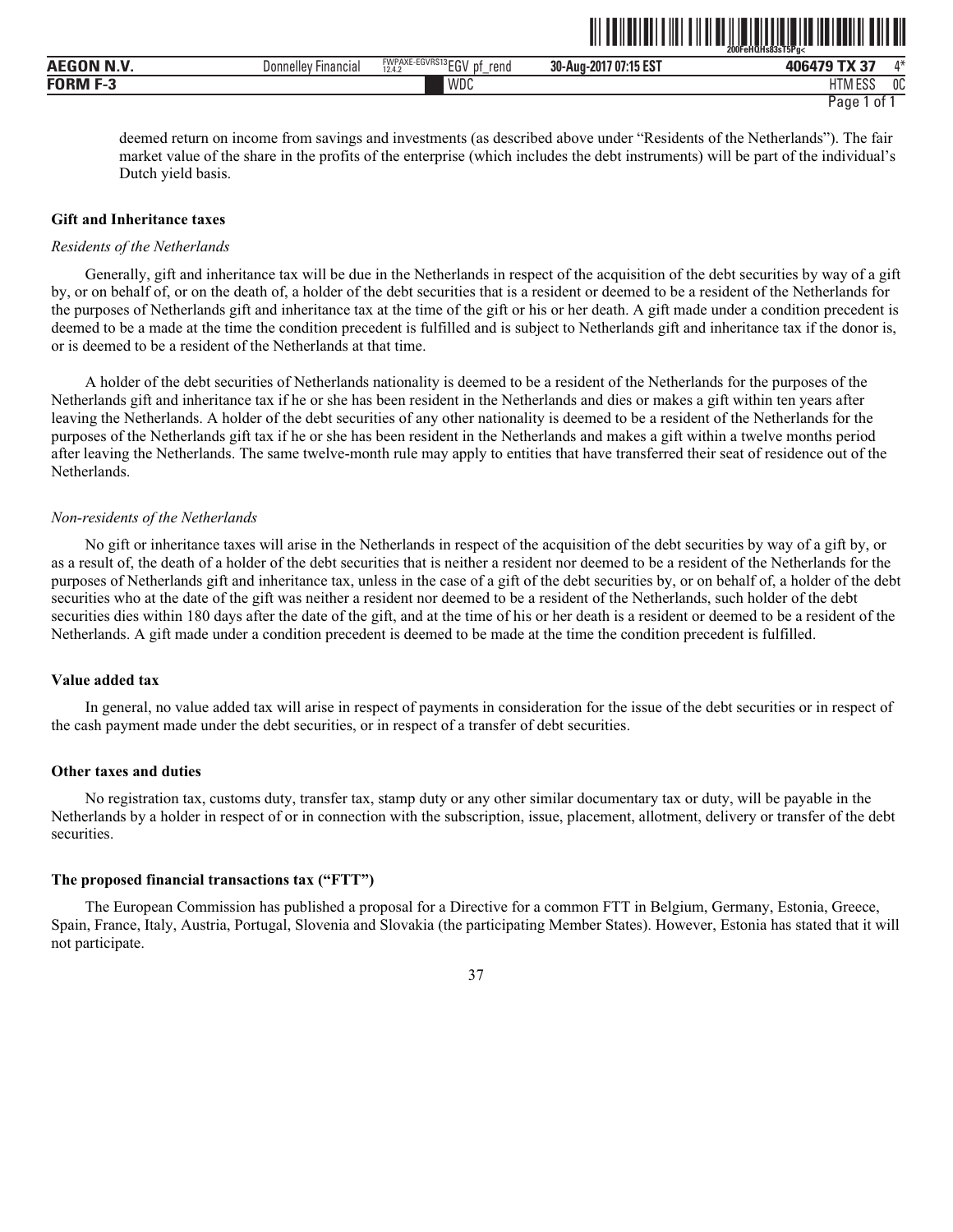|                  |                         |                                                                |                       | 200FeHQHs83sYKz6I            |              |
|------------------|-------------------------|----------------------------------------------------------------|-----------------------|------------------------------|--------------|
| <b>AEGON N.V</b> | '-ınancıaı<br>Donnelley | FWPAXE-EGVRS13 EC11<br>.nt<br>rena<br>-14<br>12.4.2<br>LU<br>– | 30-Aug-2017 07:15 EST | T1100<br>406479              | $A - L$      |
| <b>FORM F-3</b>  |                         | WDC                                                            |                       | 1000<br>דו ו<br>ועוור<br>LUL | $\sim$<br>υu |

ˆ200FeHQHs83sYKz6IŠ **200FeHQHs83sYKz6I**

The proposed FTT has very broad scope and could, if introduced in its current form, apply to certain dealings in the debt securities (including secondary market transactions) in certain circumstances.

Under current proposals the FTT could apply in certain circumstances to persons both within and outside of the participating Member States. Generally, it would apply to certain dealings in the debt securities where at least one party is a financial institution, and at least one party is established in a participating Member State. A financial institution may be, or be deemed to be, "established" in a participating Member State in a broad range of circumstances, including (a) by transacting with a person established in a participating Member State or (b) where the financial instrument which is subject to the dealings is issued in a participating Member State.

The FTT proposal remains subject to negotiation between the participating Member States and is the subject of legal challenge. It may therefore be altered prior to any implementation, the timing of which remains unclear. Additional EU Member States may decide to participate. Prospective holders of the debt securities are advised to seek their own professional advice in relation to the FTT.

# **TAXATION IN THE UNITED STATES**

This discussion is the opinion of Allen & Overy LLP insofar as it relates to matters of U.S. federal income tax law and describes certain material U.S. federal income tax consequences to beneficial holders of securities. This section addresses only the U.S. federal income tax considerations for holders that acquire the securities at their original issuance and hold the securities as capital assets. This section does not address all U.S. federal income tax matters that may be relevant to a particular prospective holder. **Each prospective investor should consult a professional tax advisor with respect to the tax consequences of an investment in the securities.** This section does not address tax considerations applicable to a holder of securities that may be subject to special tax rules including, without limitation, the following:

- financial institutions;
- insurance companies;
- dealers or traders in securities or currencies;
- tax-exempt entities;
- regulated investment companies;
- persons that will hold the securities as part of a "hedging" or "conversion" transaction or as a position in a "straddle" for U.S. federal income tax purposes;
- persons who hold the securities through partnerships or other pass-through entities;
- holders that own (or are deemed to own) 10% or more of the voting shares of the relevant issuer or guarantor; and
- U.S. holders (as defined below) that have a "functional currency" other than the U.S. dollar.

Further, this section does not address alternative minimum tax consequences, the Medicare tax on net investment income, or the indirect effects on the holders of equity interests in a holder of securities.

This discussion does not cover every type of security, such as warrants, units or purchase contracts that may be issued under this prospectus. If we intend to issue a security of a type not described in this section, or if there are otherwise special tax consequences with respect to the security that are not covered herein, additional tax information will be provided in the prospectus supplement or pricing supplement for the applicable security.

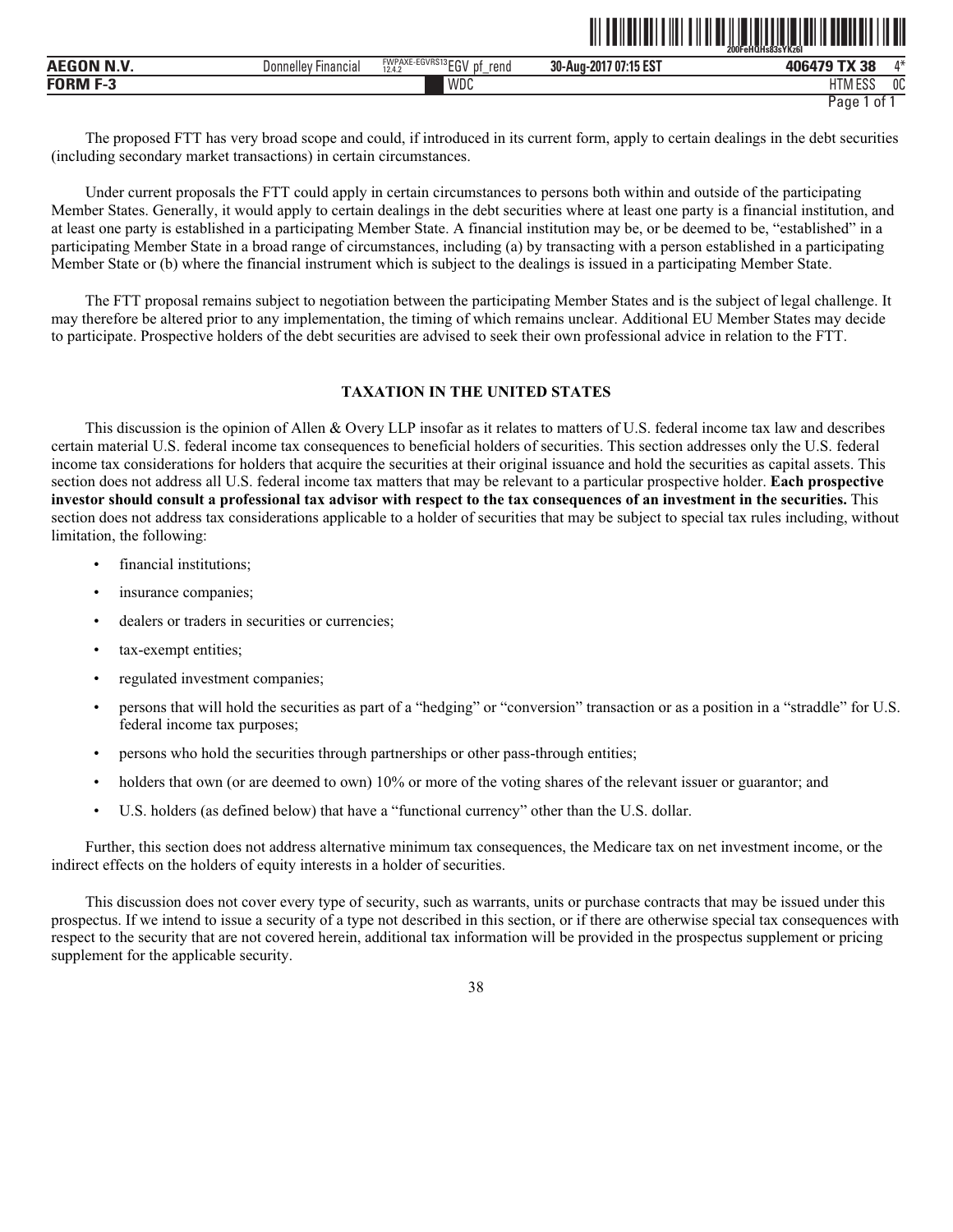|                   |                               |                                         |                       | 200FeHQHs83sd06qu    |
|-------------------|-------------------------------|-----------------------------------------|-----------------------|----------------------|
| <b>AEGON N.V.</b> | Donnelley<br><b>Hinancial</b> | FWPAXE-EGVRS13 EGV pf<br>rend<br>12.4.2 | 30-Aug-2017 07:15 EST | 406479 TX 39<br>Г*   |
| <b>FORM F-3</b>   |                               | WDC                                     |                       | <b>HTM ESS</b><br>0C |

```
Page 1 of 1
```
This section is based on the U.S. Internal Revenue Code of 1986, as amended (the "**Code**"), U.S. Treasury regulations (the "**Treasury regulations**") and judicial and administrative interpretations thereof, in each case as in effect and available on the date of this prospectus. All of the foregoing are subject to change, which change could apply retroactively and could affect the tax consequences described below.

Each prospective investor should consult its own tax advisor with respect to the U.S. federal, state, local and foreign tax consequences of acquiring, owning or disposing of the securities.

For the purposes of this section, a "**U.S. holder**" is a beneficial owner of securities that is, for U.S. federal income tax purposes:

- a citizen or resident of the United States;
- a corporation created or organized in or under the laws of the United States or any state of the United States (including the District of Columbia);
- an estate, the income of which is subject to U.S. federal income taxation regardless of its source; or
- a trust, if a court within the United States is able to exercise primary supervision over its administration and one or more U.S. persons have the authority to control all of the substantial decisions of such trust.

If a partnership holds securities, the tax treatment of a partner will generally depend upon the status of the partner and upon the activities of the partnership. Partners of partnerships holding securities should consult their tax advisor. A "**non-U.S. holder**" is a beneficial owner of securities that is neither a U.S. holder nor a partnership.

# **U.S. FEDERAL INCOME TAX CONSEQUENCES TO U.S. HOLDERS**

This discussion assumes that Aegon N.V. is not, and will not become a passive foreign investment company (a "**PFIC**"), as discussed below under "Passive Foreign Investment Company Considerations."

#### **Common Shares of Aegon N.V.**

*Distributions.* The gross amount of any distribution (including any amounts withheld in respect of Dutch withholding tax) actually or constructively received by a U.S. holder with respect to common shares will be taxable to the U.S. holder as a dividend to the extent of Aegon N.V.'s current or accumulated earnings and profits as determined under U.S. federal income tax principles. The U.S. holder will not be eligible for any dividends received deduction in respect of the dividend otherwise allowable to corporations. Distributions in excess of earnings and profits will be non-taxable to the U.S. holder to the extent of, and will be applied against and reduce, the U.S. holder's adjusted tax basis in the common shares. Distributions in excess of earnings and profits and such adjusted tax basis will generally be taxable to the U.S. holder as capital gain from the sale or exchange of property. Aegon N.V. does not maintain calculations of its earnings and profits under U.S. federal income tax principles. If Aegon N.V. does not report to a U.S. holder the portion of a distribution that exceeds earnings and profits, the distribution will generally be taxable as a dividend even if that distribution would otherwise be treated as a non-taxable return of capital or as capital gain under the rules described above. The amount of any distribution of property other than cash will be the fair market value of that property on the date of distribution.

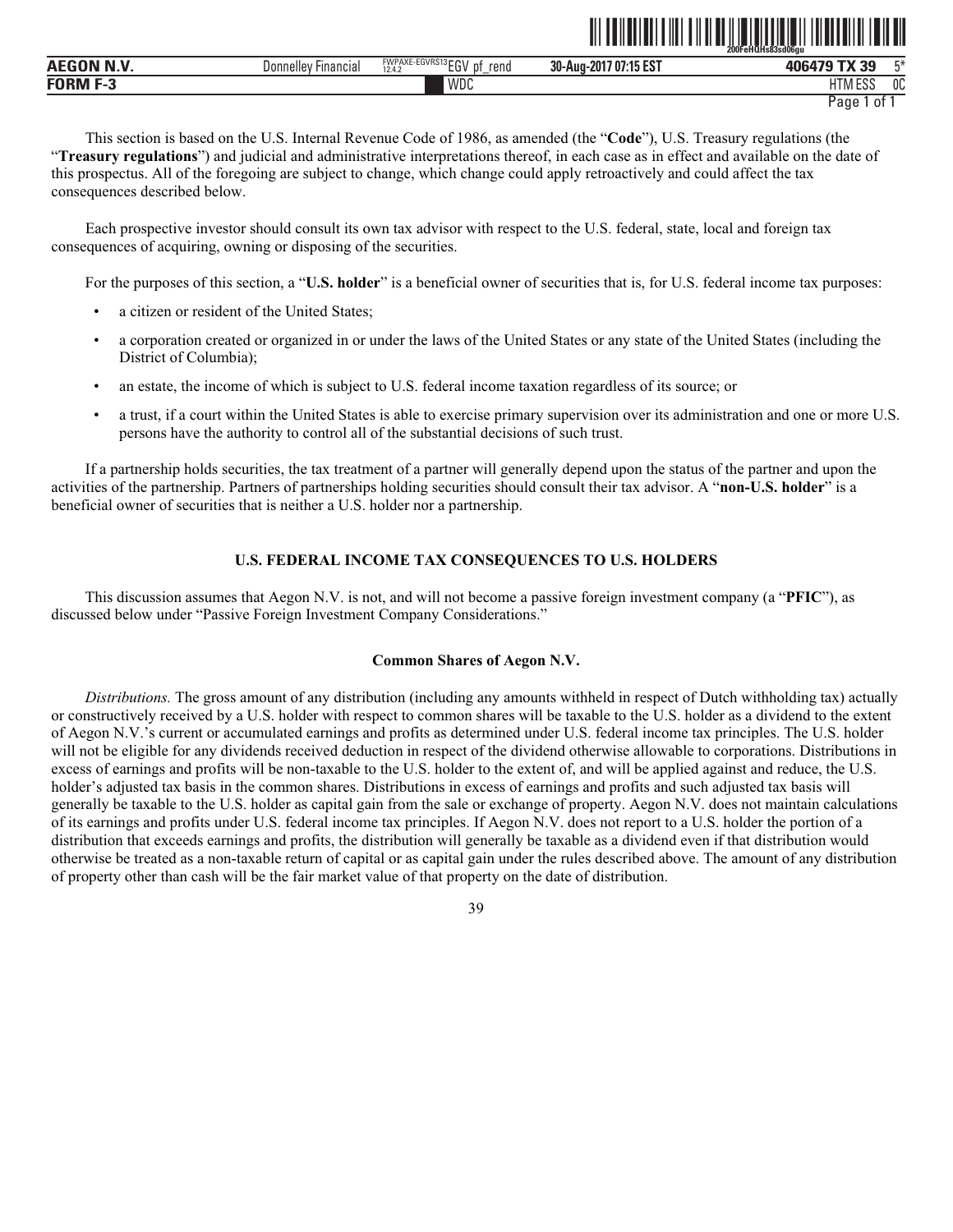|                 |                        |                                                             | - - -  -- . -- . -   .                         | 200FeHQHs83sauHa5   |          |
|-----------------|------------------------|-------------------------------------------------------------|------------------------------------------------|---------------------|----------|
| <b>AEC</b>      | Financia.<br>Donnelley | <b>FWPAXE-EGVRS13FOV</b><br>reno<br>D1<br>10A<br>∟ບ<br>12.4 | 4FFAT<br>30-Aug-<br>-201<br>. <b>''15 E</b> ა. | ΛO<br>1በፎ<br>. .    | $A - A$  |
| <b>FORM F-7</b> |                        | WDC                                                         |                                                | $-0o$<br>טסם ועו רח | በቦ<br>UU |

<u>oli toimittui tiiti tiid oli ilmintituomitti loitii toimittii tii</u>

Certain dividends received by noncorporate U.S. holders generally will be subject to a maximum income tax rate of 20%. This reduced income tax rate is only applicable to dividends paid by "qualified corporations" and only with respect to shares held by certain noncorporate U.S. holders for a minimum holding period (generally, 61 days during the 120-day period beginning 60 days before the ex-dividend date). Aegon N.V. believes it will be considered a qualified corporation for this purpose. Accordingly, dividends paid by Aegon N.V. to individual U.S. holders on shares held for the minimum holding period will generally be eligible for a reduced income tax rate. **Each prospective noncorporate U.S. investor should consult its own tax advisor regarding the availability of the reduced rate.**

The amount of any distribution paid in a currency other than U.S. dollars (a "**foreign currency**") including the amount of any withholding tax thereon, will be included in the gross income of a U.S. holder in an amount equal to the U.S. dollar value of the foreign currency calculated by reference to the exchange rate in effect on the date of receipt, regardless of whether the foreign currency is converted into U.S. dollars. If the foreign currency is converted into U.S. dollars on the date of receipt, a U.S. holder generally should not be required to recognize foreign currency gain or loss in respect of the dividend. If the foreign currency received in the distribution is not converted into U.S. dollars on the date of receipt, a U.S. holder will have a basis in the foreign currency equal to its U.S. dollar value on the date of receipt. Any gain or loss on a subsequent conversion or other disposition of the foreign currency will be treated as ordinary income or loss.

Dividends received by a U.S. holder with respect to common shares will be treated as foreign source income for the purposes of calculating that holder's foreign tax credit limitation. Subject to certain conditions and limitations, and subject to the discussion in the next paragraph, any Dutch income tax withheld on dividends may be deducted from taxable income or credited against a U.S. holder's U.S. federal income tax liability. The limitation on foreign taxes eligible for the U.S. foreign tax credit is calculated separately with respect to specific classes of income. In certain circumstances, a U.S. holder may be unable to claim foreign tax credits for foreign taxes, if any, imposed on a dividend. The rules relating to foreign tax credits are complex. **Each prospective investor should consult its own tax advisor regarding the availability of foreign tax credits.**

In general, upon making a distribution to shareholders, Aegon N.V. is required to remit all amounts withheld as Dutch dividend withholding tax to the Dutch tax authorities and, in such circumstances, the full amount of the taxes so withheld would generally (subject to certain limitations and conditions) be eligible for the U.S. holder's foreign tax deduction or credit as described above. The Dutch dividend withholding tax may not be creditable against a U.S. holder's U.S. federal income tax liability, however, to the extent that Aegon N.V. is allowed to reduce the amount of dividend withholding tax paid to the Dutch tax authorities by crediting withholding tax imposed on certain dividends paid to Aegon N.V. Currently, Aegon N.V. may, with respect to dividends received from qualifying non-Dutch subsidiaries, credit taxes withheld from those dividends against the Dutch withholding tax imposed on a dividend paid by Aegon N.V. up to a certain maximum amount. The credit reduces the amount of dividend withholding tax that Aegon N.V. is required to pay to the Dutch taxing authorities but does not reduce the amount of tax Aegon N.V. is required to withhold from dividends paid to U.S. holders. For more detail, see "Taxation in the Netherlands—Common Shares of Aegon N.V.—Withholding tax—Reduction of Dutch Withholding Tax upon Redistribution of Foreign Dividends" above. In these circumstances, it is likely that the portion of taxes that Aegon N.V. is not required to pay to the Dutch tax authorities with respect to dividends paid to U.S. holders would not qualify as a creditable tax for U.S. foreign tax credit purposes. **Investors are urged to consult their tax advisers regarding the general creditability or deductibility of Dutch withholding taxes.**

A distribution of additional common shares to U.S. holders with respect to their common shares that is made as part of a pro rata distribution to all shareholders generally will not be subject to U.S. federal income tax unless U.S. holders can elect that the distribution be payable in either additional common shares or cash. Aegon N.V. expects that U.S. holders would have this option upon each distribution. Accordingly, a distribution of additional common shares to U.S. holders with respect to their common shares where U.S. holders may elect that distribution be payable in additional common shares or cash will be taxable under the rules described above.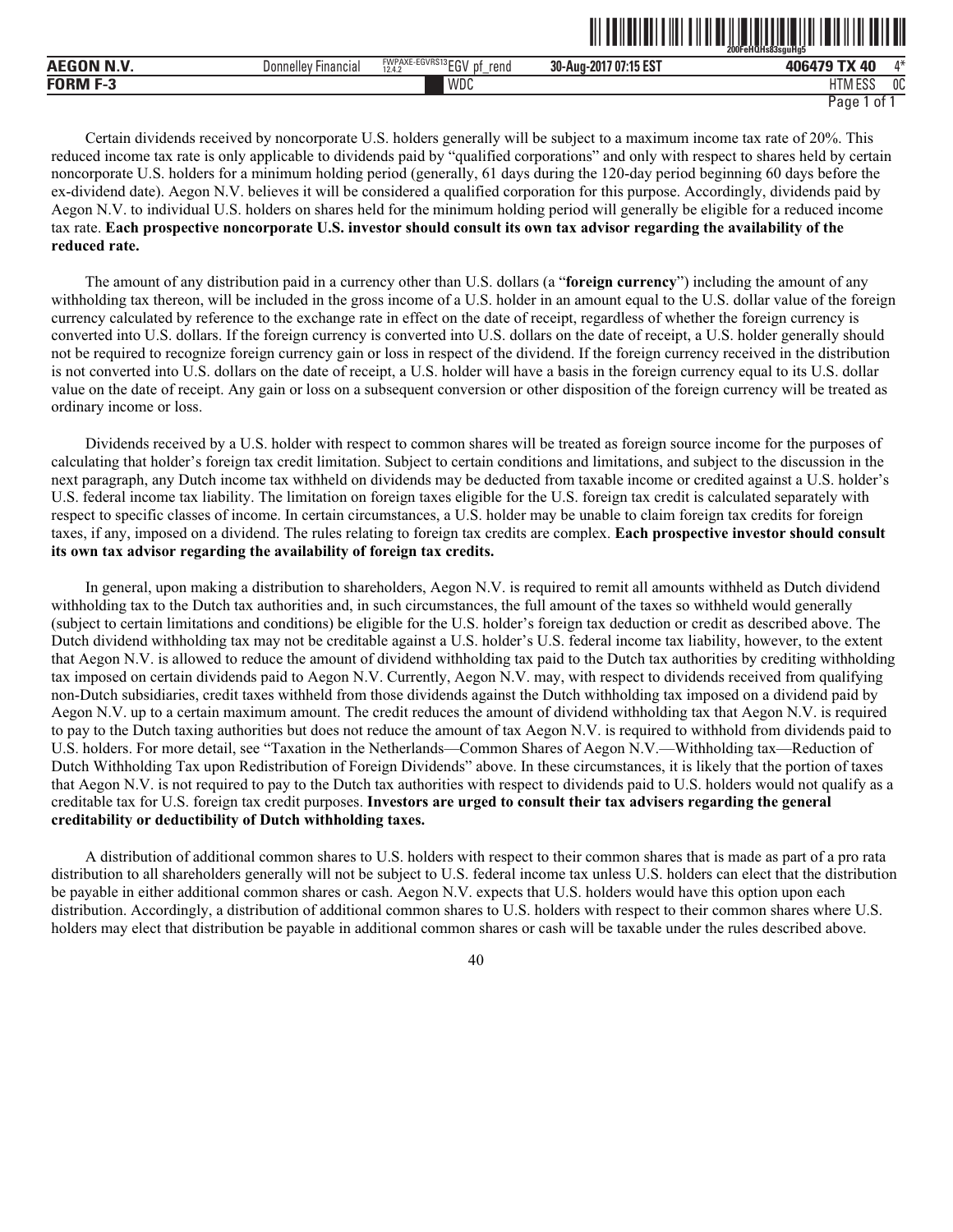|                     |                        |                                                                   |                       | 200FeHQHs83rCJxaa                        |    |
|---------------------|------------------------|-------------------------------------------------------------------|-----------------------|------------------------------------------|----|
| N.V<br><b>AEGON</b> | Financial<br>Donnelley | <b>FWPAXE-EGVRS18FOLL</b><br>rend<br>n1<br>12.4.2<br>u<br>∟ບ<br>- | 30-Aug-2017 07:15 EST | $-71$<br>406479                          | 口米 |
| <b>FORM</b>         |                        | WDC                                                               |                       | <b>I ITA A FOO</b><br>. E99<br>1 I IVI 1 | 0C |

ˆ200FeHQHs83rCJxggŠ

*Sale or Other Disposition of Shares.* A U.S. holder will generally recognize gain or loss for U.S. federal income tax purposes upon the sale or exchange of common shares in an amount equal to the difference between the U.S. dollar value of the amount realized from such sale or exchange and the U.S. holder's tax basis for those common shares. This gain or loss will be a capital gain or loss and will generally be treated as from sources within the United States. **Prospective investors should consult their own tax advisors with respect to the treatment of capital gains (which may be taxed at lower rates than ordinary income for taxpayers who are individuals, trusts or estates that have held the common shares for more than one year) and capital losses (the deductibility of which is subject to limitations).**

If a U.S. holder receives foreign currency upon a sale or exchange of common shares, gain or loss, if any, recognized on the subsequent sale, conversion or disposition of such foreign currency will be ordinary income or loss, and will generally be income or loss from sources within the United States for foreign tax credit limitation purposes. However, if such foreign currency is converted into U.S. dollars on the date received by the U.S. holder, the U.S. holder generally should not be required to recognize any gain or loss on such conversion.

*Passive Foreign Investment Company Considerations.* A corporation organized outside the United States generally will be classified as a PFIC for U.S. federal income tax purposes in any taxable year in which either: (1) at least 75% of its gross income is passive income, or (2) on average at least 50% of the gross value of its assets is attributable to assets that produce passive income or are held for the production of passive income. In arriving at this calculation, Aegon N.V. must also include a pro rata portion of the income and assets of each corporation in which it owns, directly or indirectly, at least a 25% interest. Passive income for this purpose generally includes dividends, interest, royalties, rents and gains from commodities and securities transactions, but excludes any income derived in the active conduct of an insurance business by a corporation which is predominantly engaged in an insurance business. Based on Aegon N.V.'s estimated gross income, the average value of Aegon N.V.'s gross assets and the nature of Aegon N.V.'s active insurance business, Aegon N.V. does not believe that it will be classified as a PFIC in the current taxable year or for the foreseeable future. Aegon N.V.'s status in any taxable year will depend on its assets and activities in each year and because this is a factual determination made annually at the end of each taxable year, there can be no assurance that Aegon N.V. will not be considered a PFIC for any future taxable year. If Aegon N.V. were treated as a PFIC in any year during which a U.S. holder owns common shares, certain adverse tax consequences could apply. **Investors should consult their own tax advisors with respect to any PFIC considerations.**

# **Debt Securities of Aegon N.V. and AFC**

*Interest.* Interest paid on the debt securities, other than interest on a discount note that is not qualified stated interest (each as defined below under "*Original Issue Discount*"), will be taxable to a U.S. holder as ordinary interest income at the time it is received or accrued, depending on the U.S. holder's method of accounting for U.S. federal income tax purposes.

A U.S. holder utilizing the cash method of accounting for U.S. federal income tax purposes that receives an interest payment denominated in a foreign currency will be required to include in income the U.S. dollar value of that interest payment, based on the exchange rate in effect on the date of receipt, regardless of whether the payment is in fact converted into U.S. dollars.

If interest on a debt security is payable in a foreign currency, an accrual basis U.S. holder is required to include in income the U.S. dollar value of the amount of interest income accrued on a debt security during the accrual period. An accrual basis U.S. holder may determine the amount of the interest income to be recognized in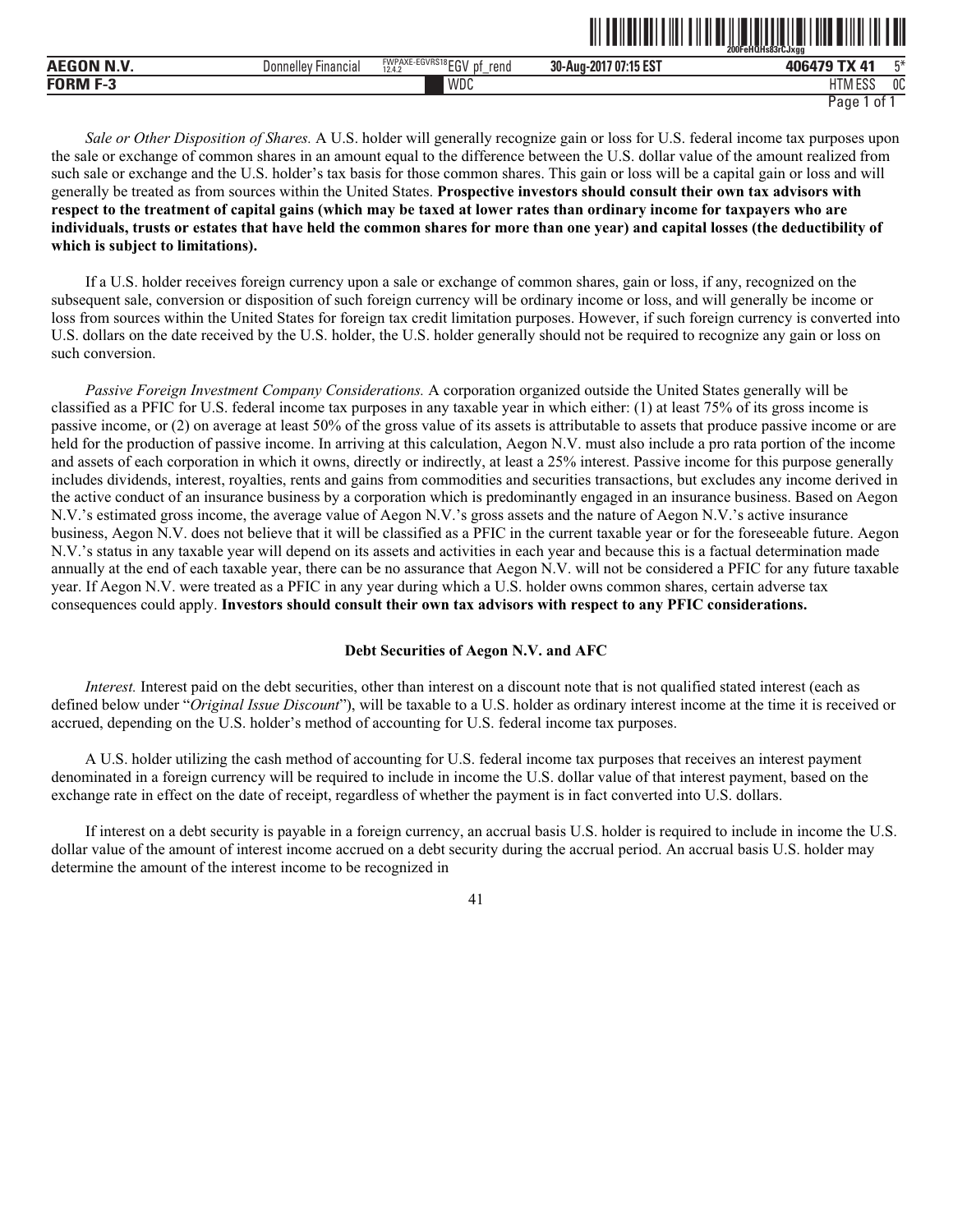|          |                                 |                                                                    |                                              | 200FeHQHs83rHYW6         |              |
|----------|---------------------------------|--------------------------------------------------------------------|----------------------------------------------|--------------------------|--------------|
| м<br>. . | <br>⊦ınancıal<br>Jor<br>inellev | FWPAXE-EGVRS18 ECN<br>rend<br>D.<br>10A<br>∼<br>12.4 <sub>14</sub> | AF FOT<br>nn.<br>30-Aug-2017<br>'N<br>15 E.S | --<br>10G170             | $A - L$      |
| END      |                                 | WDC                                                                |                                              | 1.000<br>דו ו<br>1 I IVI | $\sim$<br>uu |

ˆ200FeHQHs83rHYW6ÅŠ **200FeHQHs83rHYW6¯**

accordance with either of two methods. Under the first accrual method, the amount of income accrued will be based on the average exchange rate in effect during the interest accrual period or, with respect to an accrual period that spans two taxable years, the part of the period within the taxable year. Under the second accrual method, the U.S. holder may elect to determine the amount of income accrued on the basis of the exchange rate in effect on the last day of the accrual period or, in the case of an accrual period that spans two taxable years, the exchange rate in effect on the last day of the part of the period within the taxable year. If the last day of the accrual period is within five business days of the date the interest payment is actually received, an electing accrual basis U.S. holder may instead translate that interest expense at the exchange rate in effect on the day of actual receipt. Any election to use the second accrual method will apply to all debt instruments held by the U.S. holder at the beginning of the first taxable year to which the election applies or thereafter acquired by the U.S. holder and will be irrevocable without the consent of the IRS.

A U.S. holder utilizing either of the foregoing two accrual methods will recognize ordinary income or loss with respect to accrued interest income on the date of receipt of the interest payment (including a payment attributable to accrued but unpaid interest upon the sale or retirement of a debt security). The amount of ordinary income or loss will equal the difference between the U.S. dollar value of the interest payment received (determined on the date the payment is received) in respect of the accrual period and the U.S. dollar value of interest income that has accrued during that accrual period (as determined under the accrual method utilized by the U.S. holder).

Foreign currency received as interest on the debt securities will have a tax basis equal to its U.S. dollar value at the time the interest payment is received. Gain or loss, if any, realized by a U.S. holder on a sale or other disposition of that foreign currency will be ordinary income or loss and will generally be income from sources within the United States for foreign tax credit limitation purposes.

Interest on the debt securities issued by Aegon N.V. received by a U.S. holder will be treated as foreign source income for the purposes of calculating that holder's foreign tax credit limitation. The limitation on foreign taxes, if any, eligible for the U.S. foreign tax credit is calculated separately with respect to specific classes of income. The rules relating to foreign tax credits are complex. **Each prospective investor should consult its own tax advisor regarding the availability of foreign tax credits**.

*Original Issue Discount.* A debt security, other than a debt security with a term of one year or less (a "**short-term note**"), will be treated as issued at an original issue discount ("**OID**", and a debt security issued with OID, a "**discount note**") for U.S. federal income tax purposes if the excess of the sum of all payments provided under the debt security, other than "qualified stated interest" payments (as defined below), over the issue price of the debt security is more than a "*de minimis* amount" (as defined below). "Qualified stated interest" is generally interest paid on a debt security that is unconditionally payable at least annually at a single fixed rate. The issue price of the debt securities will be the first price at which a substantial amount of the debt securities are sold to persons other than bond houses, brokers, or similar persons or organizations acting in the capacity of underwriters, placement agents, or wholesalers.

In general, if the excess of the sum of all payments provided under the debt security other than qualified stated interest payments (the "**stated redemption price at maturity**") over its issue price is less than 0.25% of the debt security's stated redemption price at maturity multiplied by the number of complete years to its maturity (the "*de minimis* **amount**"), then such excess, if any, constitutes "*de minimis* **OID**" and the debt security is not a discount note. Unless the election described below under "*Election to Treat All Interest as OID*" is made, a U.S. holder of a debt security with *de minimis* OID must include such *de minimis* OID in income as stated principal payments on the debt security are made. The includable amount with respect to each such payment will equal the product of the total amount of the debt security's *de minimis* OID and a fraction, the numerator of which is the amount of the principal payment made and the denominator of which is the stated principal amount of the debt security.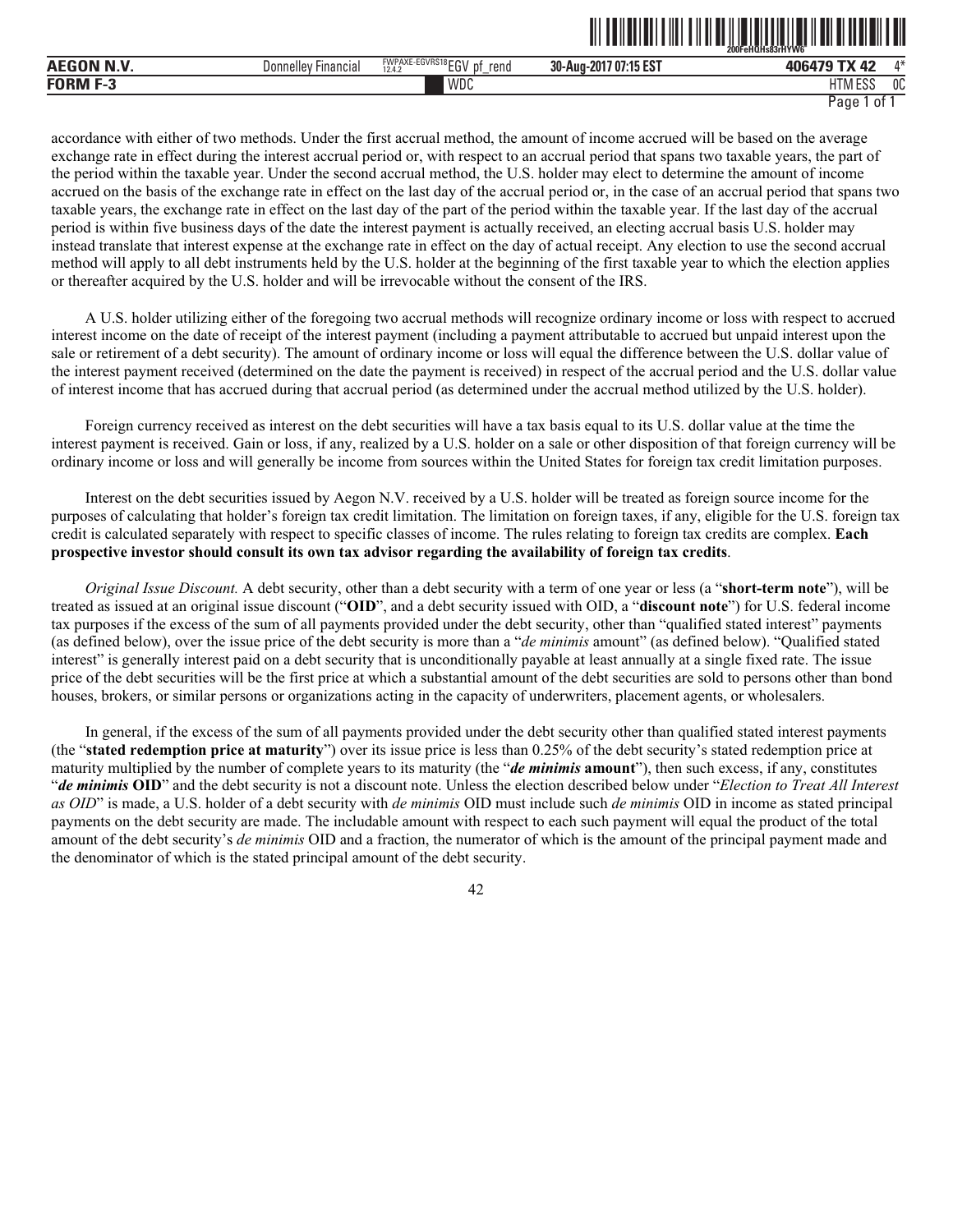|            |                                    |                                                                                                                                            | --------------<br>200FeHQHs83rVzw6x |                                               |    |
|------------|------------------------------------|--------------------------------------------------------------------------------------------------------------------------------------------|-------------------------------------|-----------------------------------------------|----|
| <b>AEC</b> | Financia.<br>Donnelle <sup>,</sup> | $-21$<br>$\sqrt{R}$ S <sub>18</sub> $\sqrt{R}$<br><b><i>FIAIDAVE</i></b><br>EGVRS 181<br><b>WPAAL</b><br>rend<br>рţ<br>10.11<br>∼<br>12.4. | 17 07:15 EST<br>30-Aug-2017         | $\mathbf{a}$<br>406479<br>$\sim$ 700 $\times$ | 口米 |
| FORM F-?   |                                    | WDC                                                                                                                                        |                                     | TTABF00<br>1 I IVI<br>LUL                     | OC |

ˆ200FeHQHs83rVzw6xŠ **200FeHQHs83rVzw6x**

A U.S. holder will be required to include OID on a discount note in income for U.S. federal income tax purposes as it accrues, calculated on a constant-yield method, before the actual receipt of cash attributable to that income, regardless of the U.S. holder's method of accounting for U.S. federal income tax purposes. Under this method, U.S. holders generally will be required to include in income increasingly greater amounts of OID over the life of the discount notes. **Investors should consult their own tax advisors to determine the U.S. federal income tax implications of the constant-yield method and regarding the accrual of OID generally.**

OID for any accrual period on a discount note that is denominated in, or determined by reference to, a foreign currency will be determined in that foreign currency and then translated into U.S. dollars in the same manner as interest payments accrued by an accrual basis U.S. holder, as described under "*Interest*" above. Upon receipt of an amount attributable to OID in these circumstances, a U.S. holder may recognize ordinary income or loss.

OID on a discount note issued by Aegon N.V. will be treated as foreign source income for the purposes of calculating a U.S. holder's foreign tax credit limitation. The limitation on foreign taxes, if any, eligible for the U.S. foreign tax credit is calculated separately with respect to specific classes of income. **The rules relating to foreign tax credits are complex. Each prospective investor should consult its own tax advisor regarding the availability of foreign tax credits.**

*Acquisition Premium.* A U.S. holder that purchases a debt security for an amount less than or equal to the sum of all amounts payable on the debt security after the purchase date other than payments of qualified stated interest but in excess of its adjusted issue price and that does not make the election described below under *"Election to Treat All Interest as OID*" will have acquisition premium. Investors should consult their own tax advisors regarding the U.S. federal income tax implications of acquisition premium.

*Market Discount.* A debt security, other than a short-term note, will be treated as purchased at a market discount (a "**market discount note**") if the debt security's stated redemption price at maturity or, in the case of a discount note, the debt security's "revised issue price", exceeds the amount for which the U.S. holder purchased the debt security by at least 0.25% of the debt security's stated redemption price at maturity or revised issue price, respectively, multiplied by the number of complete years to the debt security's maturity. If such excess is not sufficient to cause the debt security to be a market discount note, then such excess constitutes "*de minimis* market discount" and the debt security is not subject to the rules discussed in the following paragraphs. For these purposes, the "revised issue price" of a debt security generally equals its issue price, increased by the amount of any OID that has accrued on the debt security.

Any gain recognized on the maturity or disposition of a market discount note will be treated as ordinary income to the extent that such gain does not exceed the accrued market discount on that debt security. Alternatively, a U.S. holder of a market discount note may elect to include market discount in income currently over the life of the debt security. Such an election shall apply to all debt instruments with market discount acquired by the electing U.S. holder on or after the first day of the first taxable year to which the election applies. This election may not be revoked without the consent of the IRS.

Market discount on a market discount note will accrue on a straight-line basis unless the U.S. holder elects to accrue such market discount on a constant-yield basis. Such an election shall apply only to the debt security with respect to which it is made and may not be revoked. A U.S. holder of a market discount note that does not elect to include market discount in income currently generally will be required to defer deductions for interest on borrowings allocable to that market discount note in an amount not exceeding the accrued market discount on that market discount note until the maturity or disposition of that market discount note.

*Election to Treat All Interest as OID.* A U.S. holder may elect to include in gross income all interest that accrues on a debt security using the constant-yield method as described under the heading "*Original Issue*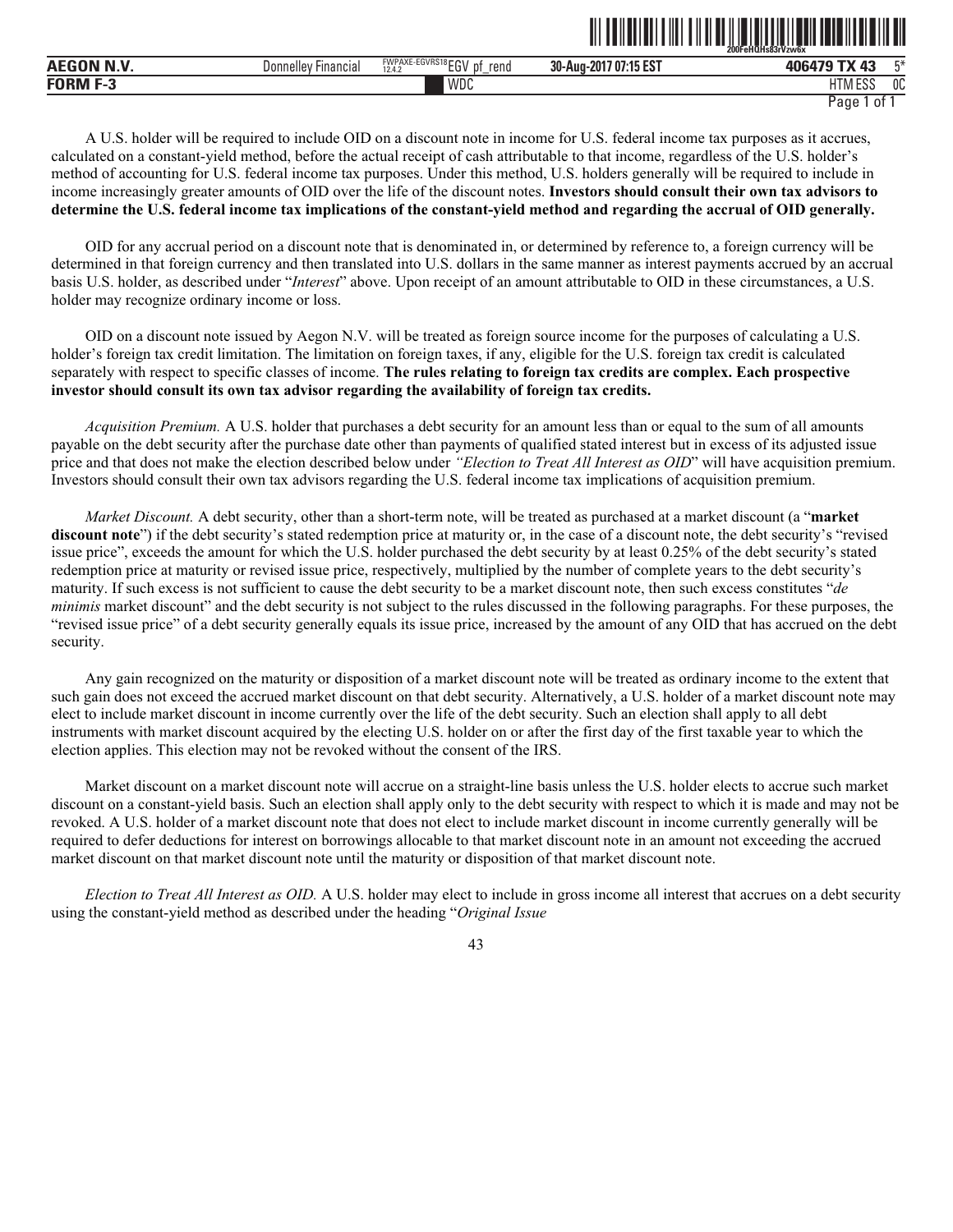|             |                                         |                                                        | 200FeHQHs83r=Zu6&                             |                          |              |
|-------------|-----------------------------------------|--------------------------------------------------------|-----------------------------------------------|--------------------------|--------------|
| .<br>л<br>. | $\cdots$<br>⊦ınancıal<br>Jor<br>nnellev | FWPAXE-EGVRS18 ECN<br>rena<br>D.<br>10A<br>∼<br>ے۔14.4 | AF FOT<br>nn.<br>30-Aug-2017<br>-07<br>15 E.S | 106170<br>/1             | mм           |
| END         |                                         | WDC                                                    |                                               | 1.500<br>דו ו<br>1 I IVI | $\sim$<br>υu |

ˆ200FeHQHs83r=Zu6&Š **200FeHQHs83r=Zu6&**

*Discount*", with the modifications described below. For the purposes of this election, interest includes stated interest, OID, *de minimis* OID, market discount, *de minimis* market discount and unstated interest, as adjusted by any amortizable bond premium or acquisition premium.

In applying the constant-yield method to a debt security with respect to which this election has been made, the issue price of the debt security will equal its cost to the electing U.S. holder, the issue date of the debt security will be the date of its acquisition by the electing U.S. holder, and no payments on the debt security will be treated as payments of qualified stated interest. This election will generally apply only to the debt security with respect to which it is made and may not be revoked without the consent of the IRS. If this election is made with respect to a debt security with amortizable bond premium, then the electing U.S. holder will be deemed to have elected to apply amortizable bond premium against interest with respect to all debt instruments with amortizable bond premium (other than debt instruments the interest on which is excludible from gross income) held by the electing U.S. holder as of the beginning of the taxable year in which the debt security with respect to which the election is made is acquired or thereafter acquired. The deemed election with respect to amortizable bond premium may not be revoked without the consent of the IRS.

If the election to apply the constant-yield method to all interest on a debt security is made with respect to a market discount note, the electing U.S. holder will be treated as having made the election discussed above under "*Market Discount*" to include market discount in income currently over the life of all debt instruments held or thereafter acquired by such U.S. holder.

#### **Debt Securities Subject to Redemption**

Certain of the debt securities (1) may be redeemable at the option of the relevant issuer prior to their maturity (a "**call option**") and/or (2) may be repayable at the option of the holder prior to their stated maturity (a "**put option**"). Debt securities containing such features may be subject to rules that are different from the general rules discussed above. Investors intending to purchase debt securities with such features should consult their own tax advisors, since the OID consequences will depend, in part, on the particular terms and features of the purchased debt securities. The applicable prospectus supplement will contain additional discussion relating to the terms and features of such debt securities.

### **Short-Term Notes**

Short-term notes will be treated as having been issued with OID. In general, an individual or other cash method U.S. holder is not required to accrue such OID unless the U.S. holder elects to do so. If such an election is not made, any gain recognized by the U.S. holder on the sale, exchange or maturity of the short-term debt note will be ordinary income to the extent of the OID accrued on a straight-line basis, or upon election under the constant-yield method (based on daily compounding), through the date of sale or maturity, and a portion of the deductions otherwise allowable to the U.S. holder for interest on borrowings allocable to the short-term note will be deferred until a corresponding amount of income is realized. U.S. holders who report income for U.S. federal income tax purposes under the accrual method are required to accrue OID on a short-term note on a straight-line basis unless an election is made to accrue the OID under a constant-yield method (based on daily compounding).

## **Debt Securities Purchased at a Premium**

A U.S. holder that purchases a debt security for an amount in excess of its principal amount may elect to treat such excess as amortizable bond premium. If this election is made, the amount required to be included in the U.S. holder's income each year with respect to interest on the debt security will be reduced by the amount of amortizable bond premium allocable (based on the debt security's yield to maturity) to such year. In the case of a debt security that is denominated in, or determined by reference to, a foreign currency, amortizable bond premium

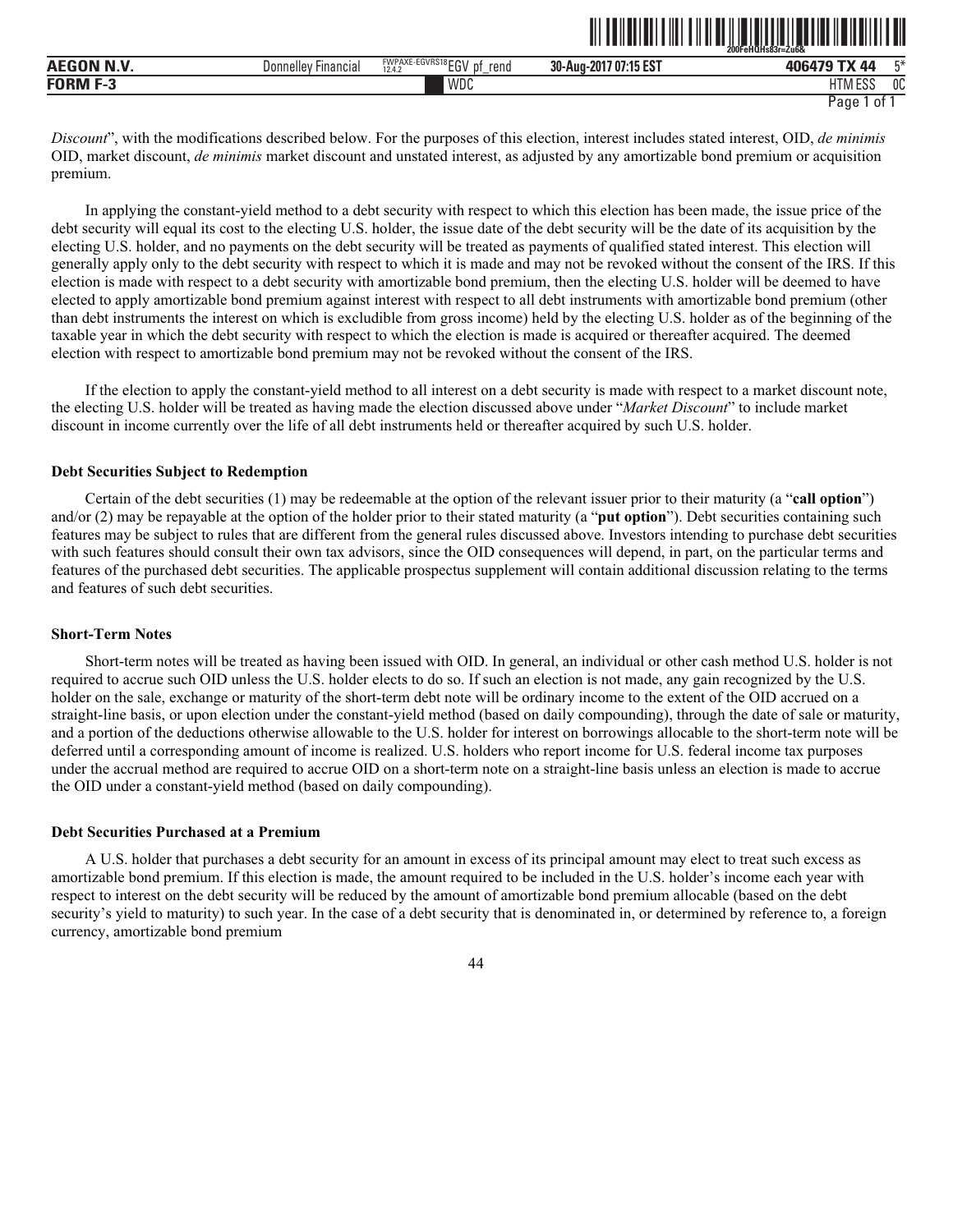|                   |                                        |                                                        |                       | $200$ Fe $\overline{H}$ OHs $\overline{8}3$ re $3s$ 6U |    |
|-------------------|----------------------------------------|--------------------------------------------------------|-----------------------|--------------------------------------------------------|----|
| <b>AEGON N.V.</b> | Donnelley <b>F</b><br><b>Financial</b> | <b>FWPAXE-EGVRS18FOV</b><br>rend<br>12.4.2<br>IJΙ<br>ື | 30-Aug-2017 07:15 EST | T <sub>0</sub><br>$\sqrt{5}$<br>406479                 | 口米 |
| FORM              |                                        | WDC                                                    |                       | 11 F O O<br>י דו<br>ועוור<br>Luc                       | 0C |

ˆ200FeHQHs83re3s6UŠ **200FeHQHs83re3s6U**

will be computed in units of foreign currency, and amortizable bond premium will reduce interest income in units of foreign currency. At the time amortizable bond premium offsets interest income, a U.S. holder realizes exchange gain or loss (taxable as ordinary income or loss) equal to the difference between exchange rates at that time and at the time of the acquisition of the debt securities. Any election to amortize bond premium shall apply to all bonds (other than bonds the interest on which is excludible from gross income) held by the U.S. holder at the beginning of the first taxable year to which the election applies or thereafter acquired by the U.S. holder and is irrevocable without the consent of the IRS.

### **Sale, Exchange or Retirement of the Debt Securities**

A U.S. holder's tax basis in a debt security will generally equal its "U.S. dollar cost", increased by the amount of any OID or market discount included in the U.S. holder's income with respect to the debt security and the amount, if any, of income attributable to *de minimis* OID and *de minimis* market discount included in the U.S. holder's income with respect to the debt security (each as determined above), and reduced by the amount of any payments with respect to the debt security that are not qualified stated interest payments and the amount of any amortizable bond premium applied to reduce interest on the debt security. The "U.S. dollar cost" of a debt security purchased with a foreign currency will generally be the U.S. dollar value of the purchase price on (1) the date of purchase or (2) in the case of a debt security traded on an established securities market (as defined in the applicable Treasury regulations), that is purchased by a cash basis U.S. holder (or an accrual basis U.S. holder that so elects), on the settlement date for the purchase. A U.S. holder will generally recognize gain or loss on the sale, exchange or retirement of a debt security equal to the difference between the amount realized on the sale, exchange or retirement and the tax basis of the debt security. The amount realized on the sale, exchange or retirement of a debt security for an amount in foreign currency will be the U.S. dollar value of that amount on the date of disposition, or in the case of debt securities traded on an established securities market (as defined in the applicable Treasury regulations) that are sold by a cash basis U.S. holder or by an accrual basis U.S. holder that so elects, on the settlement date for the sale.

Gain or loss recognized by a U.S. holder on the sale, exchange or retirement of a debt security that is attributable to changes in currency exchange rates will be ordinary income or loss and will consist of OID exchange gain or loss and principal exchange gain or loss. OID exchange gain or loss will equal the difference between the U.S. dollar value of the amount received on the sale, exchange or retirement of a debt security that is attributable to accrued but unpaid OID as determined by using the exchange rate on the date of the sale, exchange or retirement and the U.S. dollar value of accrued but unpaid OID as determined by the U.S. holder under the rules described above under "*Original Issue Discount*". Principal exchange gain or loss will equal the difference between the U.S. dollar value of the U.S. holder's purchase price of the debt security in foreign currency determined on the date of the sale, exchange or retirement, and the U.S. dollar value of the U.S. holder's purchase price of the debt security in foreign currency determined on the date the U.S. holder acquired the debt security. The foregoing foreign currency gain or loss will be recognized only to the extent of the total gain or loss realized by the U.S. holder on the sale, exchange or retirement of the debt security, and will generally be treated as from sources within the United States for U.S. foreign tax credit limitation purposes.

Any gain or loss recognized by a U.S. holder in excess of foreign currency gain recognized on the sale, exchange or retirement of a debt security would generally be U.S. source capital gain or loss (except to the extent such amounts are attributable to market discount, accrued but unpaid interest, or subject to the general rules governing contingent payment obligations). **Prospective investors should consult their own tax advisors with respect to the treatment of capital gains (which may be taxed at lower rates than ordinary income for taxpayers who are individuals, trusts or estates that held the debt securities for more than one year) and capital losses (the deductibility of which is subject to limitations).**

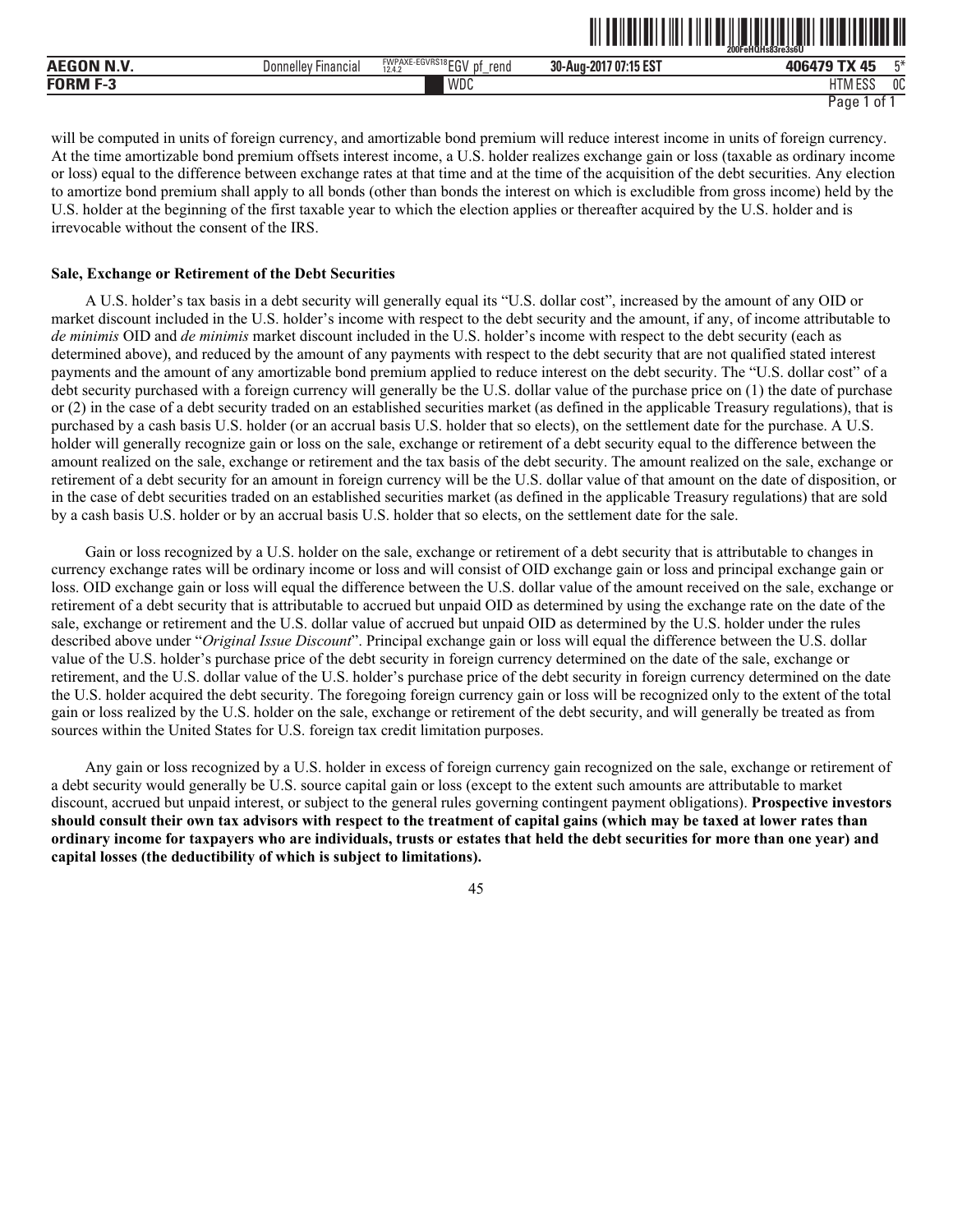| <b>AEGON N Y</b> | <b>Financial</b><br>Donnellev | FWPAXE-EGVRS18 ECV<br>rend<br>D1<br>.<br>12.4.2<br>◡ | 30-Aug-2<br>1.47.707<br>.<br>$-201$ <sup>-</sup><br>, 07:15 '<br>. IJ LJ | 406479<br>∦ ∆F                                      | FЖ |
|------------------|-------------------------------|------------------------------------------------------|--------------------------------------------------------------------------|-----------------------------------------------------|----|
| <b>EORM E.3</b>  |                               | WDC                                                  |                                                                          | $\overline{\phantom{a}}$<br>$F^{\alpha}$<br>HIM ESS | 0C |

If a U.S. holder recognizes a loss on the transaction with respect to such amounts that exceeds certain specified thresholds, the U.S. holder may be required to specifically disclose certain information with respect to the transaction on its tax return. **U.S. holders should consult their own tax advisors as to the applicability of these disclosure regulations.**

A U.S. holder will have a tax basis in any foreign currency received on the sale, exchange or retirement of a debt security equal to the U.S. dollar value of the foreign currency at the time of the sale, exchange or retirement. Gain or loss, if any, realized by a U.S. holder on a sale or other disposition of that foreign currency will be ordinary income or loss and will generally be income from sources within the United States for foreign tax credit limitation purposes.

## **Payments by Guarantor**

A payment on guaranteed debt securities made by Aegon N.V. generally will be treated in the same manner as if made directly by the issuer.

# **Special Categories of Debt Securities of Aegon N.V. and AFC**

Additional tax rules may apply to other categories of debt securities of Aegon N.V. and AFC. The prospectus supplement for these debt securities may describe these rules. In addition, you should consult your tax advisor in these situations. These categories of debt securities include:

- debt securities that are convertible into common shares of Aegon N.V.;
- debt securities that are issued in bearer form;
- debt securities with contingent payments;
- debt securities with variable rate payments;
- indexed debt securities where payments will be payable by reference to any index or formula;
- debt securities that are perpetual in maturity;
- debt securities that are callable by the issuer before their maturity, other than typical calls at a premium; and
- debt securities that are extendable at the option of the issuer or the holder.

## **Information Reporting and Backup Withholding**

Backup withholding and information reporting requirements may apply to certain payments of dividends, interest, OID, and to sale or redemption proceeds to U.S. holders made within the United States or through certain U.S. related financial intermediaries. Aegon, its agent, a broker, or any paying agent, as the case may be, may be required to withhold tax from any payment that is subject to backup withholding if a U.S. holder fails to furnish the U.S. holder's taxpayer identification number, fails to certify that such U.S. holder is not subject to backup withholding, or fails to otherwise comply with the applicable requirements of the backup withholding rules. Certain U.S. holders are not subject to the backup withholding and information reporting requirements.

Backup withholding is not an additional tax. Any amounts withheld under the backup withholding rules from a payment to a U.S. holder generally may be claimed as a credit against such holder's U.S. federal income tax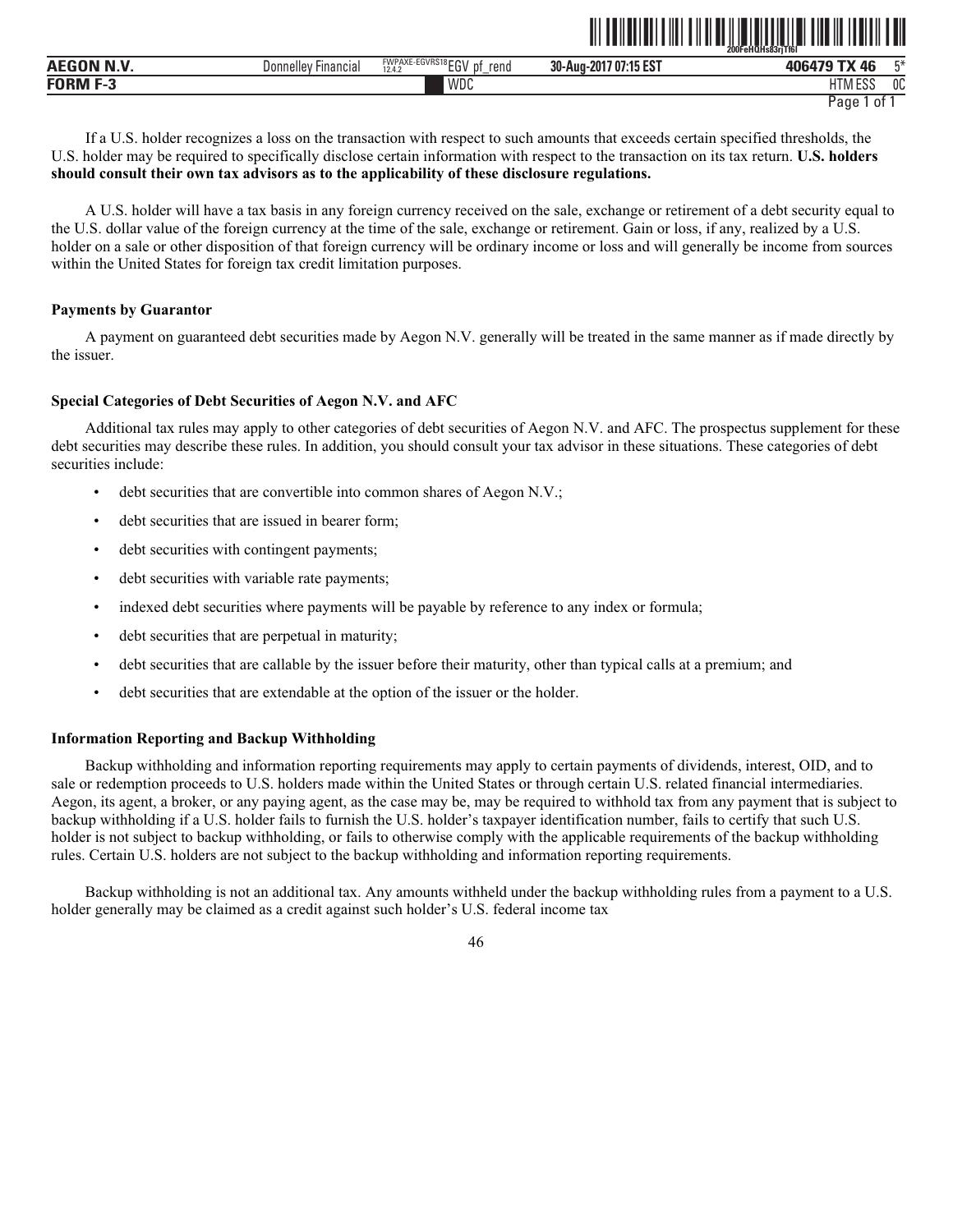|                |                                      |                                                        | ---------                                 | 200FeHQHs83rpaF6^<br>--------<br>---------- |              |
|----------------|--------------------------------------|--------------------------------------------------------|-------------------------------------------|---------------------------------------------|--------------|
| AECON NW<br>יי | <b>Donnellev</b><br><b>Financial</b> | <b>FWPAXE-EGVRS18FOL</b><br>rend<br>рţ<br>12.4.2<br>∟ບ | 1.45,007<br>30-Aug-<br>-201<br>' 07:15 ES | $-$                                         | mм           |
| - -<br>FORM    |                                      | WDC                                                    |                                           | 1000<br>LITI<br>ועור                        | $\sim$<br>UU |

<u>îlî de hemar di navçeya Fehan û Birê</u>

liability provided that the required information is furnished to the IRS. Certain U.S. holders that own "specified foreign financial assets" that meet certain U.S. dollar value thresholds generally are required to file an information report with respect to such assets with their tax returns. The securities generally will constitute specified foreign financial assets subject to these reporting requirements unless the securities are held in an account at certain financial institutions. U.S. holders are urged to consult their tax advisors regarding the application of these disclosure requirements to their ownership of the securities.

**Prospective investors are urged to consult their own tax advisors as to the application of the information reporting rules to their particular circumstances, including any qualification for exemption from backup withholding and the procedure for obtaining an exemption.** 

# **U.S. FEDERAL INCOME TAX CONSEQUENCES TO NON-U.S. HOLDERS**

#### **Withholding Taxes**

Generally, payments of principal and interest, including OID, on the guaranteed debt securities issued by Aegon N.V. will not be subject to U.S. withholding taxes. The same rules will generally apply to payments of additional amounts and payments made by a guarantor on a guaranteed debt security issued by Aegon N.V. However, if you hold guaranteed debt securities issued by AFC, for the exemption from U.S. withholding taxes (other than withholding under FATCA or Section 871(m) (each as described below)) to apply to you, you must meet one of the following requirements:

- You provide your name, address, and a signed statement that you are the beneficial owner of the guaranteed debt security and are not a U.S. holder. This statement is generally made on U.S. IRS Form W-8BEN or W-8BEN-E and is provided to the bank, broker, or other intermediary through which you hold your debt securities;
- You hold the debt securities directly through a "qualified intermediary", and the qualified intermediary has sufficient information in its files indicating that you are not a U.S. holder. A qualified intermediary is a bank, broker or other intermediary that (1) is either a U.S. or non-U.S. entity, (2) is acting out of a non-U.S. branch or office, and (3) has signed an agreement with the IRS providing that it will administer all or part of the U.S. tax withholding rules under specified procedures;
- You or your agent claim an exemption from withholding tax under an applicable tax treaty. This claim is generally made on U.S. IRS Form W-8BEN or W-8BEN-E. In some cases, you may instead be permitted to provide documentary evidence of your claim to the intermediary, or a qualified intermediary may already have some or all of the necessary evidence in its files; or
- You or your agent claim an exemption from withholding tax on the ground that the income is effectively connected with the conduct of a trade or business in the U.S. and is not exempt from U.S. tax under a tax treaty. This claim is generally made on U.S. IRS Form W-8ECI.

You should consult your tax advisor about the specific methods for satisfying these requirements. A claim for exemption will not be valid if:

• The person receiving the application form has actual knowledge that the statements on the form are false;

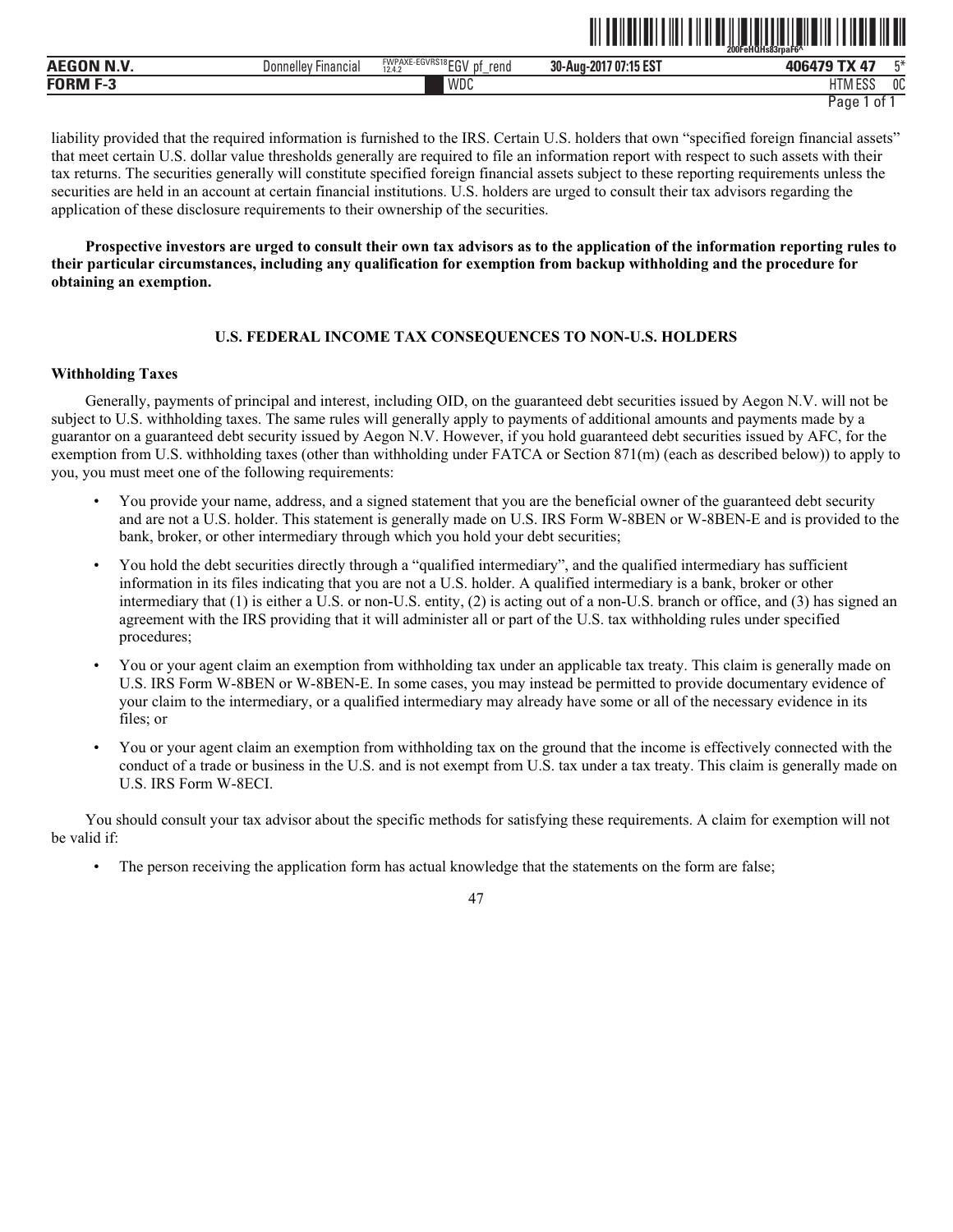|                   |                     |                                                    | $\parallel$<br>$"$ $\blacksquare$ | IIIII<br>║<br>$\mathbb I$<br>200FeHQHs83ruYfaK | ║║  |
|-------------------|---------------------|----------------------------------------------------|-----------------------------------|------------------------------------------------|-----|
| <b>AEGON N.V.</b> | Donnelley Financial | FWPAXE-EGVRS18 ECV<br>rend<br>cu۷<br>12.4.2<br>IJΙ | 30-Aug-2017 07:15 EST             | 406479 TX 48                                   | г.* |
| <b>FORM F-3</b>   |                     | WDC                                                |                                   | <b>HTM ESS</b>                                 | 0C  |

- Page 1 of 1
- The IRS notifies the withholding agent that information that you or an intermediary provided concerning your status is false; or
- An intermediary through which you hold the debt securities fails to comply with the procedures necessary to avoid withholding taxes on the debt securities. In particular, an intermediary is generally required to forward a copy of your Form W-8BEN or W-8BEN-E (or other documentary evidence concerning your status) to the withholding agent for the debt securities. However, if you hold your debt securities through a qualified intermediary, or if there is a qualified intermediary in the chain of title between you and the withholding agent for the debt securities, the qualified intermediary will not generally be required to forward this information to the withholding agent.

Even if you comply with these conditions, U.S. withholding taxes might arise on guaranteed debt securities issued by AFC if the amount of interest is based on the earnings or other attributes of AFC, as the case may be, or a related party. If this exception applies, additional information will be provided in the prospectus supplement.

#### **Sale, Exchange or Retirement of Securities**

If you sell, exchange or redeem common shares or debt securities, you will generally not be subject to U.S. federal income tax on any gain (other than with respect to withholding under FATCA (as described below)), unless one of the following applies:

- the gain is connected with a trade or business that you conduct in the United States;
- you are an individual, you are present in the United States for at least 183 days during the year in which you dispose of the guaranteed debt security, and certain other conditions are satisfied; or
- the gain represents accrued interest or OID, in which case the rules for interest or OID would apply.

#### **FATCA**

Proceeds of the sale, retirement or other disposition of and payments of principal, premium, if any, and interest (including OID, if any) on debt securities issued by AFC after June 30, 2014 may be subject to a 30% gross basis withholding tax in the case of interest paid at any time and payments after December 31, 2018 in the case of all other amounts, to a "foreign financial institution" or a "foreign non-financial entity" within the meaning of sections 1471 through 1474 of the Code ("**FATCA**") and regulations and other guidance promulgated thereunder, respectively, unless certain procedural requirements are satisfied and certain information is provided to the IRS. Under certain circumstances, a non-U.S. holder of the debt securities issued by AFC might be eligible for refunds or credits of such taxes. Prospective investors are encouraged to consult with their own tax advisers regarding the possible implications of this legislation on their investment in such debt securities.

#### **U.S. Hiring Incentives to Restore Employment Act**

The U.S. Hiring Incentives to Restore Employment Act introduced Section 871(m) of the U.S. Internal Revenue Code of 1986 which imposes a 30 per cent withholding tax on amounts attributable to U.S. source dividends that are paid or "deemed paid" under certain financial instruments if certain conditions are met. Where applicable, the relevant prospectus supplement will indicate whether these rules apply and describe them in greater detail. If Aegon N.V. or any withholding agent determines that withholding is required, neither Aegon N.V. nor any withholding agent will be required to pay any additional amounts with respect to amounts so withheld. In addition, you should consult your tax advisor in these situations.

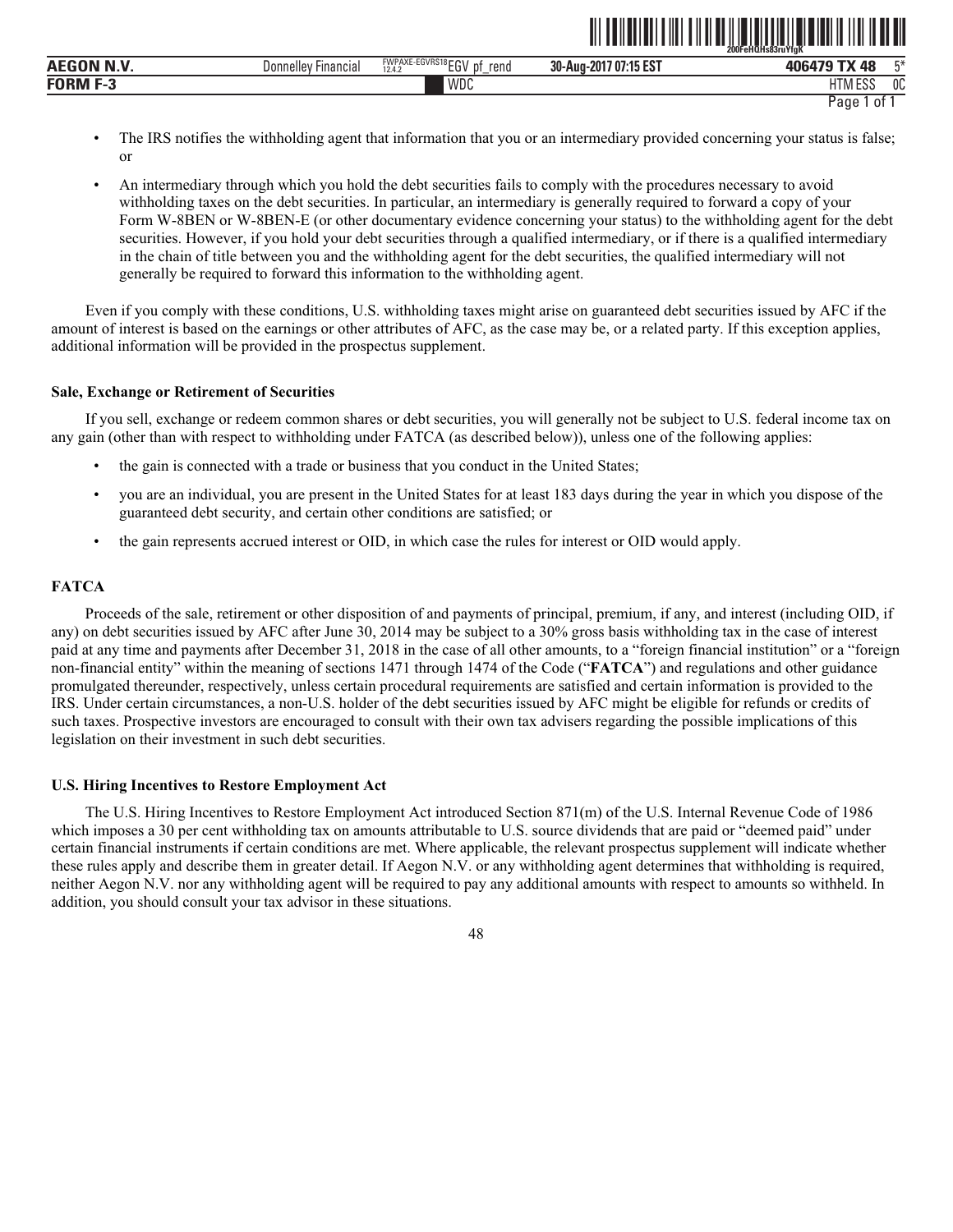| <b>AEGON N.V.</b>       | Donnellev Financial | <b>FWPAXE-EGVRS18FOL</b><br>rend<br>n1<br>12.4.2<br>∟ບ<br>- | 30-Aug-2017 07:15 EST | 工米<br>406479 TX<br>ло             |
|-------------------------|---------------------|-------------------------------------------------------------|-----------------------|-----------------------------------|
| <b>FORM F-3</b><br>т-з. |                     | WDC                                                         |                       | 1000<br>0C<br><b>HTM</b><br>י בטט |
|                         |                     |                                                             |                       | Page<br>01                        |

ˆ200FeHQHs83ryk965Š

#### **U.S. Trade or Business**

If you hold your securities in connection with a trade or business that you are conducting in the United States, any interest or dividend on the securities and any gain from disposing the securities generally will be subject to income tax as if you were a U.S. holder, and if you are a corporation, you may be subject to the "branch profits tax" on your earnings that are connected with your U.S. trade or business, including earnings from the securities. The branch profits tax is 30%, but may be reduced or eliminated by an applicable income tax treaty.

## **Information Reporting and Backup Withholding**

United States rules concerning information reporting and backup withholding are described above. These rules apply to non-U.S. holders as follows:

Non-U.S. holders that provide the required tax certifications of exempt or foreign status will generally be exempt from U.S. information reporting requirements and backup withholding. However, dividends and sales proceeds a non-U.S. holder receives through a broker may be subject to information reporting and backup withholding if the non-U.S. holder is not eligible for an exemption. Non-U.S. holders are urged to consult their own tax advisors concerning the application of the information reporting and backup withholding rules.

# **PROSPECTIVE INVESTORS SHOULD CONSULT LEGAL AND TAX ADVISORS IN THE COUNTRIES OF THEIR CITIZENSHIP, RESIDENCE AND DOMICILE TO DETERMINE THE POSSIBLE TAX CONSEQUENCES OF PURCHASING, HOLDING, SELLING AND REDEEMING SECURITIES UNDER THE LAWS OF THEIR RESPECTIVE JURISDICTIONS.**

# **ERISA CONSIDERATIONS**

A fiduciary of a pension, profit-sharing or other employee benefit plan subject to the U.S. Employee Retirement Income Security Act of 1974, as amended ("**ERISA**"), should consider the fiduciary standards of ERISA in the context of the plan's particular circumstances before authorizing an investment in securities offered hereby. Among other factors, the fiduciary should consider whether the investment would satisfy the prudence and diversification requirements of ERISA and would be consistent with the documents and instruments governing the plan.

Section 406 of ERISA and Section 4975 of the U.S. Internal Revenue Code of 1986, as amended (the "**Code**") prohibit such employee benefit plans, as well as individual retirement accounts and Keogh plans subject to Section 4975 of the Code (collectively, "**Plans**"), from engaging in certain transactions involving assets of such Plans with persons who are "parties in interest" under ERISA or "disqualified persons" under the Code with respect to the Plan (collectively, "**Parties in Interest**"). A violation of these "prohibited transaction" rules may result in excise tax or other liabilities under ERISA and Section 4975 of the Code for such persons, unless exemptive relief is available under an applicable statutory or administrative exemption. Therefore, a fiduciary of a Plan should also consider whether an investment in securities offered hereby might constitute or give rise to a prohibited transaction under ERISA and the Code. Employee benefit plans which are governmental plans (as defined in Section 3(32) of ERISA), certain church plans (as defined in Section 3(33) of ERISA), and non-U.S. plans (as described in Section 4(b)(4) of ERISA) generally are not subject to the requirements of ERISA or Section 4975 of the Code, but may be subject to other federal, state, local or non-U.S. laws that are substantially similar to the provisions of Section 406 of ERISA or Section 4975 of the Code ("**Similar Laws**").

We and certain of our subsidiaries may be a Party in Interest with respect to a Plan if, for example, we or a subsidiary provides services to the Plan. Special caution should be exercised in that event, before securities offered hereby are purchased by the Plan. In particular, the fiduciary of the Plan should consider whether exemptive relief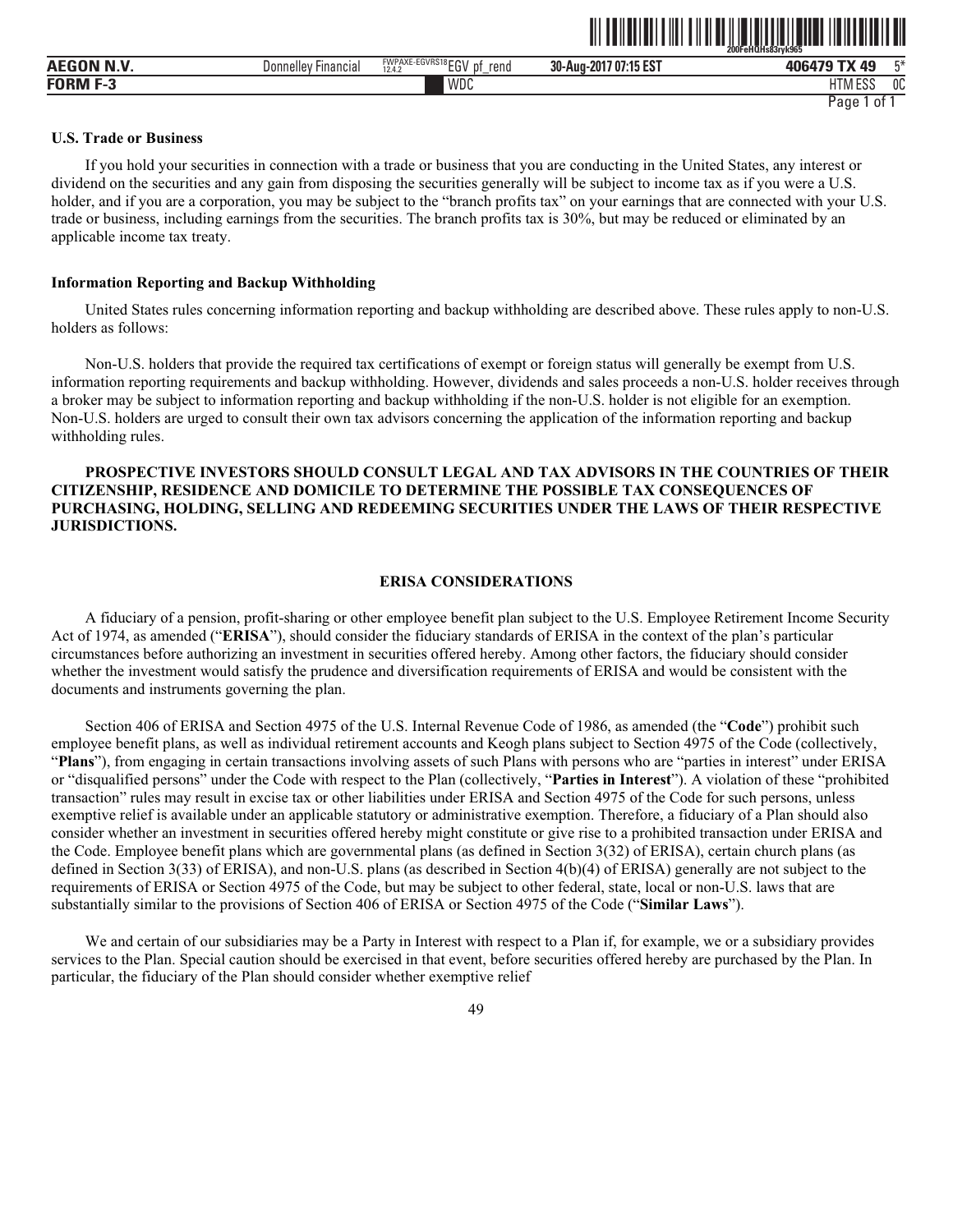|                    | ,,,,,,,,,,,,,,,,,,<br>200FeHQHs83r%SQaN |                                                           |                             |                                    |    |
|--------------------|-----------------------------------------|-----------------------------------------------------------|-----------------------------|------------------------------------|----|
| <b>AEGON N.V</b>   | ' Financial<br><b>Donnelley</b>         | FWPAXE-EGVRS18FOV<br>rena<br>рt<br><br>12.4.2<br>◡<br>$-$ | .7 07:15 EST<br>30-Aug-2017 | <b>TV EN</b><br>$\mathbf{A}$<br>JU | FЖ |
| <b>FORM</b><br>- 3 |                                         | WDC                                                       |                             | 1.500<br>ШT<br>HIM ESS             | 0C |

ˆ200FeHQHs83r%SQgNŠ

from the prohibited transaction provisions of ERISA and the Code is available under an applicable regulatory or administrative exemption. Section 408(b)(17) of ERISA and Section 4975(d)(20) of the Code provide an exemption for the purchase and sale of securities where neither Aegon N.V. nor any of its affiliates have or exercise any discretionary authority or control or render any investment advice with respect to the assets of the Plan involved in the transaction and the Plan pays no more and receives no less than "adequate consideration" in connection with the transaction (the "**service provider exemption**"). In addition, the U.S. Department of Labor has issued five prohibited transaction class exemptions that could apply to exempt the purchase, sale and holding of securities offered hereby from the prohibited transaction provisions of ERISA and the Code. Those class exemptions are Prohibited Transaction Exemption 96-23 (for certain transactions determined by in-house asset managers), Prohibited Transaction Exemption 95-60 (for certain transactions involving insurance company general accounts), Prohibited Transaction Exemption 91-38 (for certain transactions involving bank collective investment funds), Prohibited Transaction Exemption 90-1 (for certain transactions involving insurance company separate accounts), and Prohibited Transaction Exemption 84-14 (for certain transactions determined by independent qualified asset managers).

Because of the complexity of these rules and the penalties that may be imposed upon persons involved in non-exempt prohibited transactions, it is particularly important that fiduciaries or other persons considering the purchase of any securities offered hereby on behalf of or with "plan assets" of any Plan consult with their counsel regarding the consequences under ERISA and the Code of the acquisition of such securities and the availability of exemptive relief under the service provider exemption, Prohibited Transaction Exemption 96-23, 95-60, 91-38, 90-1 or 84-14 or similar exemptions from Similar Laws. Purchasers of securities offered hereby have exclusive responsibility for ensuring that their purchase and holding of the securities do not violate the fiduciary or prohibited transaction rules of ERISA or the Code. The sale of any securities offered hereby to a Plan subject to ERISA or the Code or any Similar Laws is in no respect a representation by us or any of our affiliates or representatives that such an investment meets all relevant legal requirements with respect to investments by any such Plan generally or any particular Plan, or that such investment is appropriate for such Plans generally or any particular Plan.

## **PLAN OF DISTRIBUTION**

We may sell the securities offered by this prospectus in and outside the United States in one or more of the following ways:

- through underwriters;
- through dealers;
- through agents; or
- directly to purchasers.

The distribution of the securities may be carried out from time to time in one or more transactions at a fixed price or prices, which may be changed, at market prices prevailing at the time of sale, at prices related to such prevailing market prices or at negotiated prices. The distribution of guarantees may also be carried out in connection with a consent solicitation to amend covenants relating to a subsidiary's indebtedness. Underwriters, dealers and agents may be customers of, engage in transactions with or perform services for the Aegon Group in the ordinary course of business.

The prospectus supplement or, if applicable, the pricing supplement relating to any offering will include the following information: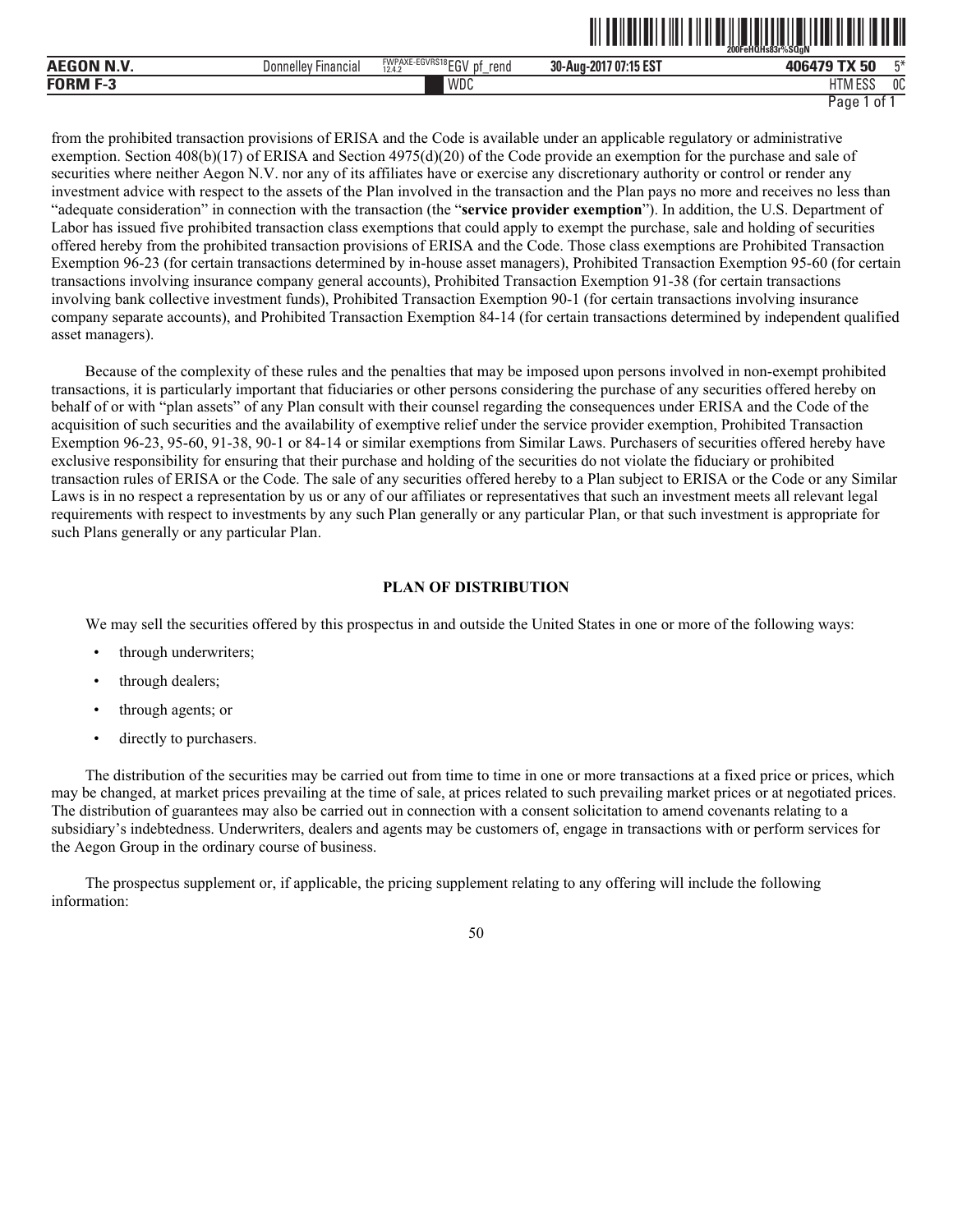|                  |                               |                                                 | 200FeHQHs83s46e6t        |                                  |    |
|------------------|-------------------------------|-------------------------------------------------|--------------------------|----------------------------------|----|
| <b>AEGON N.V</b> | llev<br>Financial<br>Donnelle | FWPAXE-EGVRS18EGV<br>rend<br>12.4.2<br>υ<br>$-$ | 707:15 EST<br>30-Aug-201 | TV E4<br>406479                  | 工米 |
| FORM<br>-- J     |                               | WDC                                             |                          | 11T11T00<br>$\blacksquare$<br>டப | 0C |
|                  |                               |                                                 |                          | Page<br>-01                      |    |

ˆ200FeHQHs83s46e6tŠ **200FeHQHs83s46e6t**

- the terms of the offering;
- the names of any underwriters, dealers or agents;
- the purchase price of, or consideration payable for, the securities;
- the net proceeds to us from the sale of the securities;
- any delayed delivery arrangements;
- any underwriting discounts or other underwriters' compensation;
- any discounts or concessions allowed or re-allowed or paid to dealers; and
- any other information we think is important.

#### **Sales through Underwriters or Dealers**

If we use underwriters in an offering using this prospectus, we will execute an underwriting agreement with one or more underwriters. The underwriting agreement will provide that the obligations of the underwriters with respect to a sale of the offered securities are subject to specified conditions precedent and that the underwriters will be obligated to purchase all of the offered securities if they purchase any. Underwriters may sell those securities through dealers. The underwriters may change the initial offering price and any discounts or concessions allowed or re-allowed or paid to dealers. If we use underwriters in an offering of securities using this prospectus, the related prospectus supplement will contain a statement regarding the intention, if any, of the underwriters to make a market in the offered securities.

We may grant to the underwriters an option to purchase additional offered securities, to cover over-allotments, if any, at the public offering price (with additional underwriting discounts or commissions), as may be set forth in the related prospectus supplement or, if applicable, the pricing supplement. If we grant any over-allotment option, the terms of the over-allotment option will be set forth in the prospectus supplement relating to such offered securities.

If we use a dealer in an offering of securities using this prospectus, we will sell the offered securities to the dealer as principal. The dealer may then resell those securities to the public or other dealers at a fixed price or varying prices to be determined at the time of resale.

#### **Direct Sales and Sales through Agents**

We may also use this prospectus to directly solicit offers to purchase securities. In this case, no underwriters or agents would be involved. Except as set forth in the related prospectus supplement, none of our directors, officers or employees will solicit or receive a commission in connection with those direct sales. Those persons may respond to inquiries by potential purchasers and perform ministerial and clerical work in connection with direct sales.

We may also sell the offered securities through agents we designate from time to time. In the prospectus supplement, we will describe any commission payable by us to the agent. Unless we inform you otherwise in the prospectus supplement, any agent will agree to use its reasonable best efforts to solicit purchases for the period of its appointment.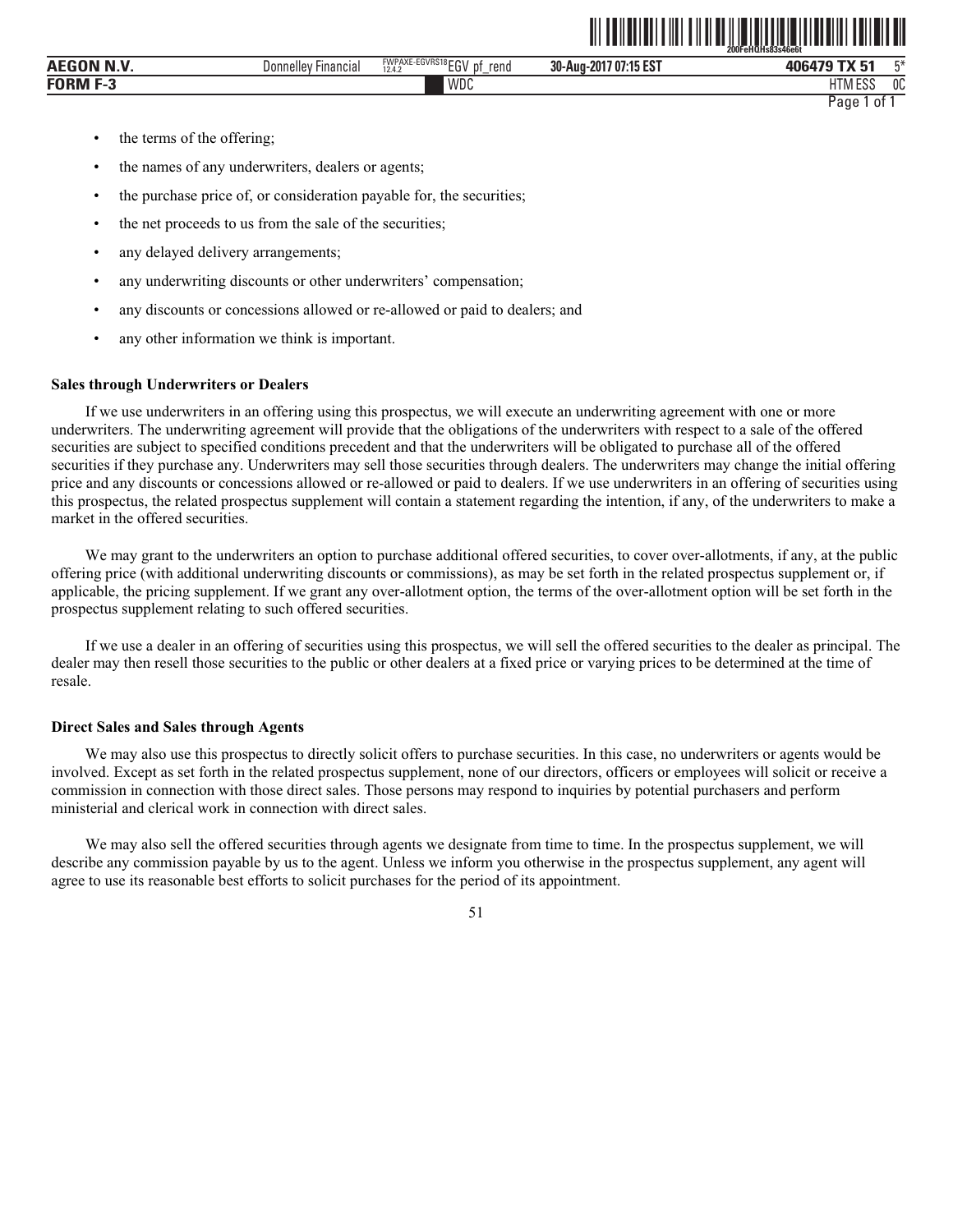|             |                                      |                                                      |                                                     | 200FeHOHs83s81c6F          |           |
|-------------|--------------------------------------|------------------------------------------------------|-----------------------------------------------------|----------------------------|-----------|
|             | <b>Donnellev</b><br><b>Financial</b> | FWPAXE-EGVRS18 ECV<br>reno<br>D1<br>.<br>12.4.<br>∟ບ | $-1.45$ FOT<br>nn.<br>$1707:15 E5$ .<br>30-Aug-2017 | $T^*M$<br>-0<br>-170<br>J4 | <b>FM</b> |
| <b>FORM</b> |                                      | WDC                                                  |                                                     | 11T11F00<br>טטם ווווו      | 0C        |

ˆ200FeHQHs83s8lc6FŠ **200FeHQHs83s8lc6F**

## **Delayed Delivery Contracts**

We may authorize underwriters and agents to solicit offers by certain institutions to purchase securities pursuant to delayed delivery contracts providing for payment and delivery on a future date specified in the prospectus supplement. Institutions with which delayed delivery contracts may be made include commercial and savings banks, insurance companies, educational and charitable institutions and other institutions we may approve. The obligations of any purchaser under any delayed delivery contract will not be subject to any conditions except that any related sale of offered securities to underwriters shall have occurred and the purchase by an institution of the securities covered by its delayed delivery contract shall not at the time of delivery be prohibited under the laws of any jurisdiction in the United States to which that institution is subject. Any commission paid to agents and underwriters soliciting purchases of securities pursuant to delayed delivery contracts accepted by us will be detailed in the prospectus supplement.

#### **Indemnification**

Underwriters, dealers or agents participating in a distribution of securities using this prospectus may be deemed to be underwriters under the Securities Act. Pursuant to agreements that we may enter into, underwriters, dealers or agents who participate in the distribution of securities by use of this prospectus may be entitled to indemnification by us against certain liabilities, including liabilities under the Securities Act, or contribution with respect to payments that those underwriters, dealers or agents may be required to make in respect of those liabilities.

## **LEGAL MATTERS**

Certain matters of United States law relating to the securities offered through this prospectus will be passed upon for Aegon N.V. and AFC by Allen & Overy LLP, New York, New York. Certain matters of Netherlands law relating to the securities offered through this prospectus will be passed upon for Aegon N.V. by Allen & Overy LLP, Amsterdam, the Netherlands.

# **EXPERTS**

The financial statements and management's assessment of the effectiveness of internal control over financial reporting (which is included in Management's Report on Internal Control over Financial Reporting) incorporated in this prospectus by reference to the Annual Report on Form 20-F for the year ended December 31, 2016 have been so incorporated in reliance on the report of PricewaterhouseCoopers Accountants N.V., an independent registered public accounting firm, given on the authority of said firm as experts in auditing and accounting.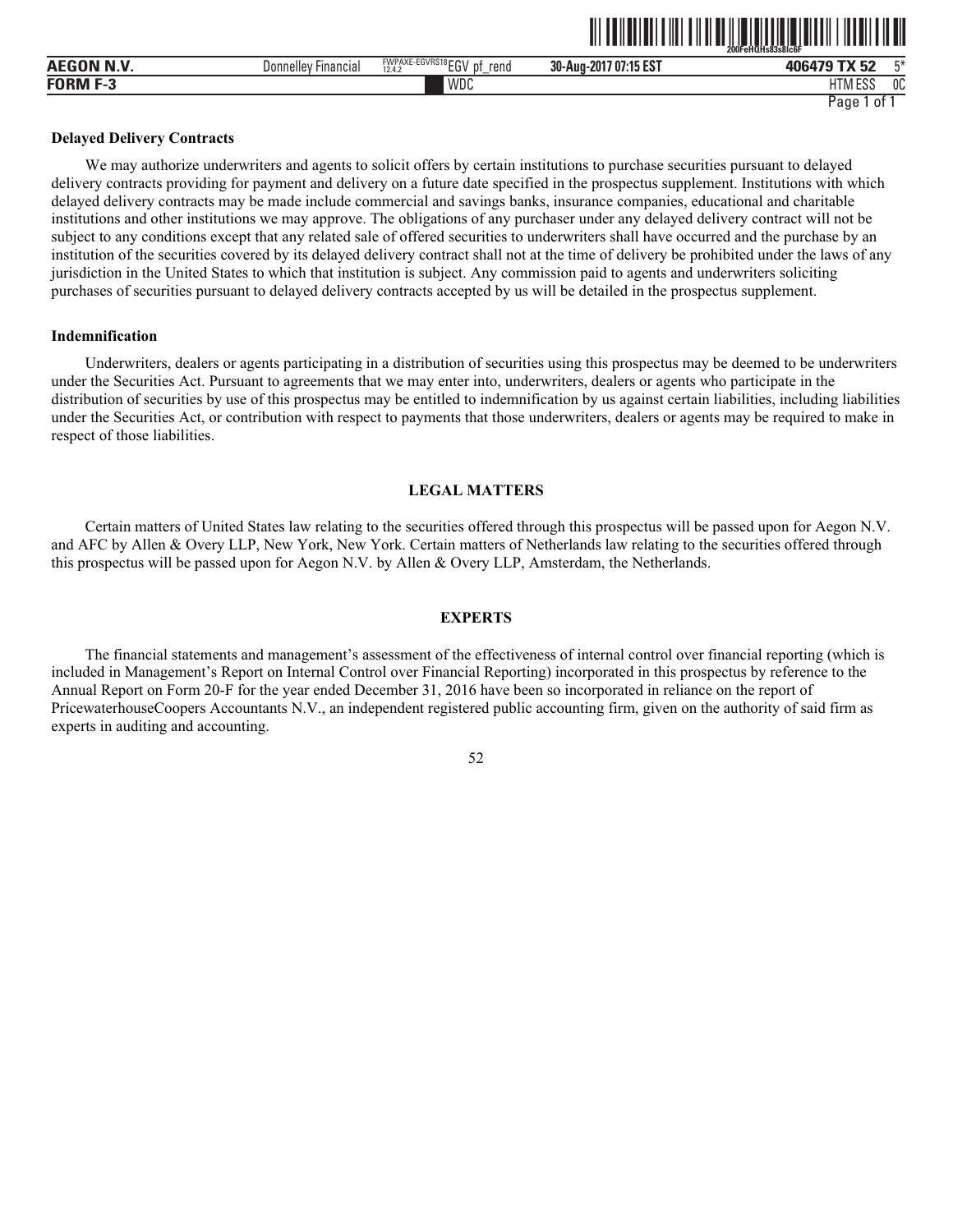|                    |                                       |                                     | .                          | .<br>.<br>200FeHQHs83sD7Jac |      |
|--------------------|---------------------------------------|-------------------------------------|----------------------------|-----------------------------|------|
| <b>AEGON N.V.</b>  | $- \cdot$<br>Donnelley<br>: Financiai | FWPAXE-EGVRS18EGV<br>rend<br>12.4.2 | 7 07:15 EST<br>30-Aug-201. | TY 53<br>$\mathbf{v}$<br>JJ | F.X. |
| <b>FORM</b><br>- 3 |                                       | WDC                                 |                            | 1.500<br>1TA<br>ם בטב       | 0C   |

<u>oli taliariani tili tili alah sahib taliar melikut talih tili an</u>

## **PART II INFORMATION NOT REQUIRED IN PROSPECTUS**

#### **Item 8. Indemnification of Directors and Officers**

Aegon maintains insurance to indemnify members of the Aegon N.V. Executive and Supervisory Boards and officers of Aegon. The concept of indemnification of directors of a company from liabilities arising from their actions as members of the executive or supervisory boards is, in principle, accepted in the Netherlands and sometimes is provided for in the company's articles of association. Although the laws of the Netherlands do not contain any provisions in this respect, Article 28A.1 of the articles of association of Aegon N.V. does provide that Aegon N.V. will indemnify each current and former member of the Aegon N.V. Executive and Supervisory Boards against any and all liabilities, claims, judgments, fines and penalties incurred by such persons as a result of any action, investigation or other proceeding in relation to acts or omissions related to their capacity as an indemnified person, to the extent permitted by law and subject to certain limitations. Aegon N.V. has also contractually agreed to indemnify members of the Aegon N.V. Executive and Supervisory Boards and officers of Aegon N.V. The limited liability company agreement of AFC provides for indemnification of present and former officers and directors and any other representatives of AFC for actions taken at the request of AFC. Indemnification is to be made to the fullest extent legally permissible under and pursuant to any procedure specified by law against all expenses, liabilities and losses reasonably incurred or suffered by such persons in connection with those actions.

Any underwriter will agree, severally, to indemnify the directors of Aegon N.V. and AFC and their officers who sign this Registration Statement from and against certain civil liabilities, including liabilities under the Securities Act or to contribute with respect to payments which such persons may be required to make in respect thereof, based on information supplied by such underwriter for use herein and in any prospectus supplement.

#### **Item 9. Exhibits**

| Exhibit<br>Number | <b>Description</b>                                                                                                                                                                                         |
|-------------------|------------------------------------------------------------------------------------------------------------------------------------------------------------------------------------------------------------|
| 1.1               | Form of Underwriting Agreement                                                                                                                                                                             |
| 4.1               | Articles of Association of Aegon N.V., as amended and restated May 29, 2013(1)                                                                                                                             |
| 4.2               | 1983 Amended Merger Agreement among Aegon and Vereniging AEGON, as amended and restated May 29, 2013(2)                                                                                                    |
| 4.3               | Voting Rights Agreement, as amended and restated May 29, 2013(3)                                                                                                                                           |
| 4.4               | Specimen Share Certificate(4)                                                                                                                                                                              |
| 4.5               | Indenture dated as of October 11, 2001, among Aegon N.V., AEGON Funding Corp., AEGON Funding Corp. II and The<br>Bank of New York Mellon Trust Company, N.A. as successor to Citibank, N.A., as Trustee(5) |
| 4.6               | Form of Guarantee (included in Exhibit 4.5)                                                                                                                                                                |

4.7 Form of Warrant Agreement(6)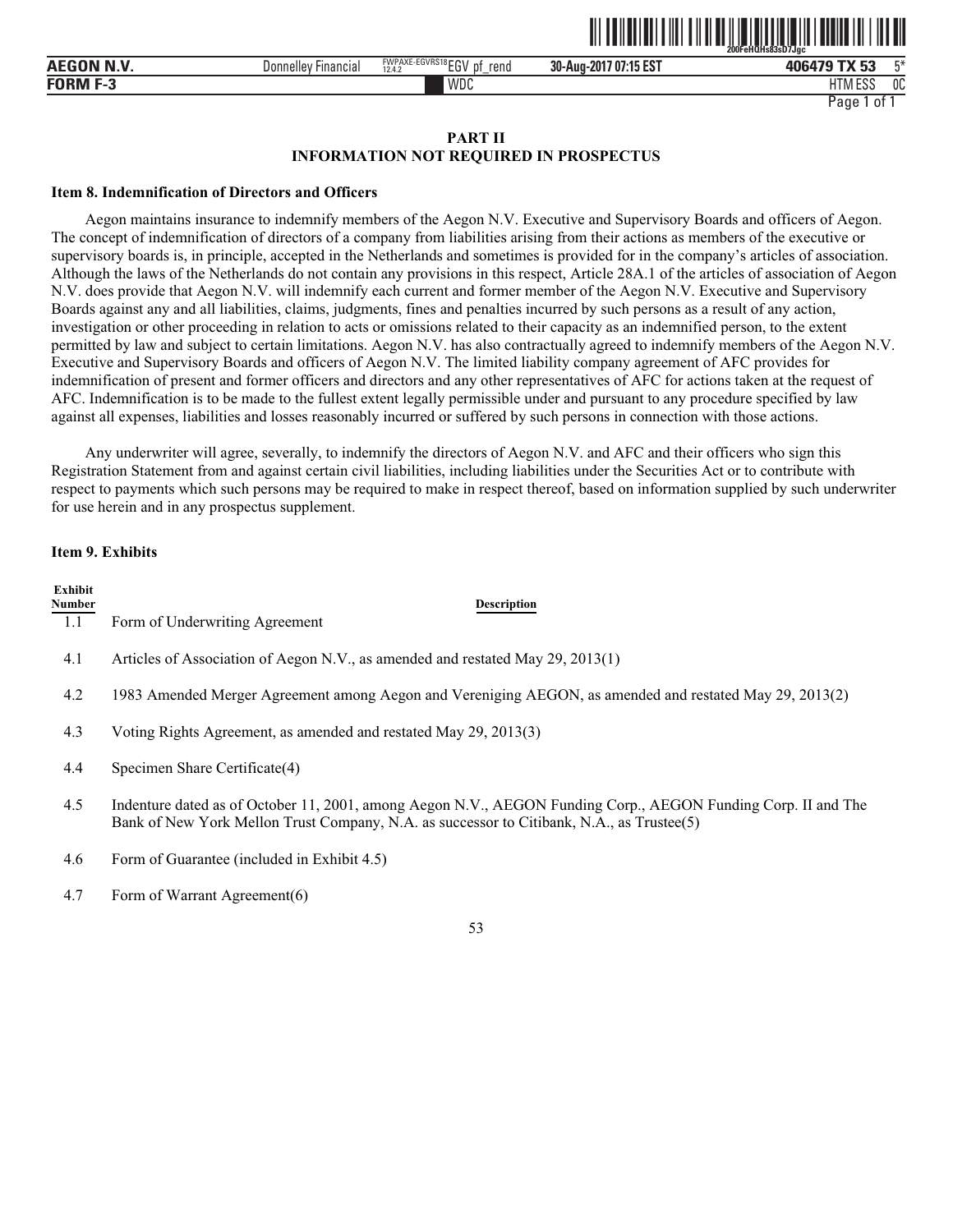|                                 |                        |                                          | ----------------      | 200FeHQHs83sJMu6%                               |
|---------------------------------|------------------------|------------------------------------------|-----------------------|-------------------------------------------------|
| <b>BIB</b><br><b>AEGON</b><br>. | Donnelley<br>Financial | FWPAXE-EGVRS18EGV<br>рt<br>rend<br>12.4. | 30-Aug-2017 07:15 EST | 工米<br>406479 TX 54                              |
| <b>FORM F-3</b>                 |                        | WDC                                      |                       | 1.500<br>0C<br><b>ITN</b><br>ن 10 تا<br><b></b> |
|                                 |                        |                                          |                       | Paqe<br>01                                      |

<u>od teh bilan sahiji da masali da kasas da masali da masali da masali da masali da masali da masali da masali d</u>

- 4.8 Form of Purchase Contract Agreement(7)
- 4.9 Form of Unit Agreement(8)
- 5.1 Opinion of Allen & Overy, New York, New York
- 5.2 Opinion of Allen & Overy, Amsterdam, the Netherlands
- 8.1 Tax Opinion of Allen & Overy, New York, New York
- 23.1 Consent of Allen & Overy, New York, New York (included in Exhibit 5.1 and Exhibit 8.1)
- 23.2 Consent of Allen & Overy, Amsterdam, the Netherlands (included in Exhibit 5.2)
- 23.3 Consent of PricewaterhouseCoopers Accountants N.V., Independent Registered Public Accounting Firm
- 24.1 Powers of Attorney (included on signature pages)
- 25.1 Statement of Eligibility of The Bank of New York Mellon Trust Company, N.A. under the Trust Indenture Act of 1939 as amended on Form T-1 with respect to the Indenture dated as of October 11, 2001
- (1) Incorporated by reference to Form 6-K furnished to the SEC on June 4, 2013.
- (2) Incorporated by reference to Exhibit 4.1 to Form 20-F filed with the SEC on March 21, 2014.
- (3) Incorporated by reference to Exhibit 4.2 to Form 20-F filed with the SEC on March 21, 2014.
- (4) Incorporated by reference to Exhibit 4.2 to Form F-3 (file no. 333-71438) filed with the SEC on October 11, 2001.
- (5) Incorporated by reference to Exhibit 4.3 to Form F-3 (file no. 333-71438) filed with the SEC on October 11, 2001.
- (6) Incorporated by reference to Exhibit 4.12 to Pre-Effective Amendment No. 2 to Form F-3 (file no. 333-106497) filed with the SEC on September 23, 2003.
- (7) Incorporated by reference to Exhibit 4.13 to Pre-Effective Amendment No. 2 to Form F-3 (file no. 333-106497) filed with the SEC on September 23, 2003.
- (8) Incorporated by reference to Exhibit 4.14 to Pre-Effective Amendment No. 2 to Form F-3 (file no. 333-106497) filed with the SEC on September 23, 2003.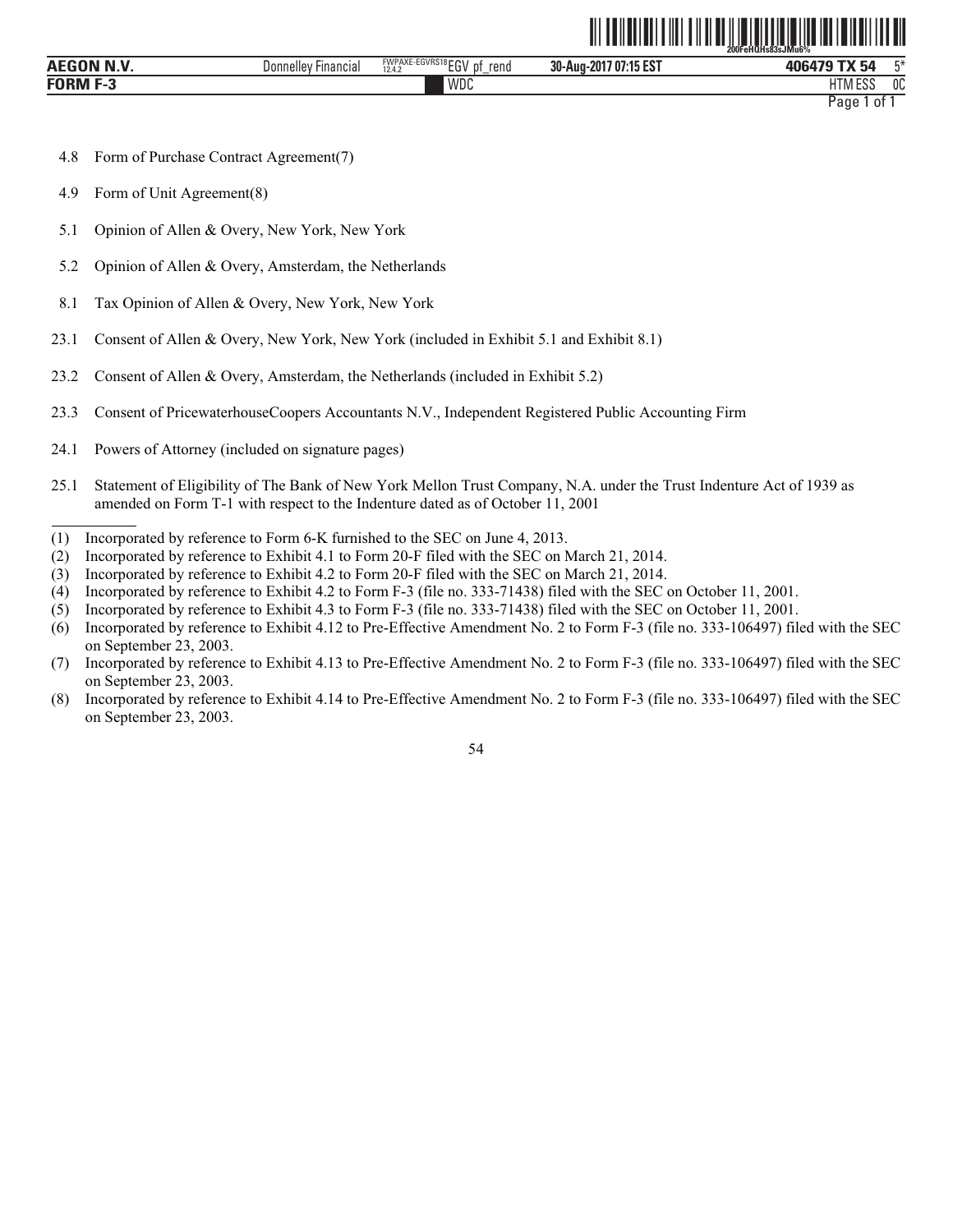|                    |                        |                                           | ----------------------------- | 200FeHQHs83sNvs69            |    |
|--------------------|------------------------|-------------------------------------------|-------------------------------|------------------------------|----|
| <b>AEGON N.V.</b>  | Donnelley<br>Financial | FWPAXE-EGVRS18EGV<br>rena<br>D1<br>12.4.3 | 707:15 EST<br>30-Aug-2017     | <b>TY EE</b><br>406479<br>-- | 口米 |
| <b>FORM</b><br>- 5 |                        | WDC                                       |                               | <b>UTMEDO</b><br>Loc<br>111V | 0C |
|                    |                        |                                           |                               | Page<br>0t                   |    |

<u>oli tehetitisi oli teheti valtaisi oli tehetitisi oli tehetitisi ol</u>

## **Item 10. Undertakings**

- (a) The undersigned Registrants hereby undertake:
	- (1) To file, during any period in which offers or sales are being made, a post-effective amendment to this Registration Statement:
		- (i) To include any prospectus required by Section  $10(a)(3)$  of the Securities Act;
		- (ii) To reflect in the prospectus any facts or events arising after the effective date of this Registration Statement (or the most recent post-effective amendment thereof) which, individually or in the aggregate, represent a fundamental change in the information set forth in this Registration Statement. Notwithstanding the foregoing, any increase or decrease in volume of securities offered (if the total dollar value of securities offered would not exceed that which was registered) and any deviation from the low or high end of the estimated maximum offering range may be reflected in the form of prospectus filed with the SEC pursuant to Rule 424(b) if, in the aggregate, the changes in volume and price represent no more than a 20% change in the maximum aggregate offering price set forth in the "Calculation of Registration Fee" table in the effective registration statement;
		- (iii) To include any material information with respect to the plan of distribution not previously disclosed in this Registration Statement or any material change to such information in this Registration Statement;

*provided, however,* that paragraphs (1)(i), (1)(ii) and (1)(iii) do not apply if the information required to be included in a posteffective amendment by those paragraphs is contained in reports filed with or furnished to the SEC by Aegon N.V. pursuant to Section 13 or Section 15(d) of the Exchange Act that are incorporated by reference in this Registration Statement or is contained in a form of prospectus filed pursuant to Rule 424(b) that is part of this Registration Statement.

- (2) That, for the purpose of determining any liability under the Securities Act, each such post-effective amendment shall be deemed to be a new registration statement relating to the securities offered therein, and the offering of such securities at that time shall be deemed to be the initial bona fide offering thereof.
- (3) To remove from registration by means of a post-effective amendment any of the securities being registered which remain unsold at the termination of the offering.
- (4) In the case of Aegon N.V., to file a post-effective amendment to this Registration Statement to include any financial statements required by Item 8.A. of Form 20-F at the start of any delayed offering or throughout a continuous offering. Financial statements and information otherwise required by Section  $10(a)(3)$  of the Securities Act need not be furnished, provided that Aegon N.V. includes in the prospectus, by means of a post-effective amendment, financial statements required pursuant to this subparagraph (4) and other information necessary to ensure that all other information in the prospectus is at least as current as the date of those financial statements. Notwithstanding the foregoing, a post-effective amendment need not be filed to include financial statements and information required by Section  $10(a)(3)$  of the Securities Act or Item 8.A. of Form 20-F if such financial statements and information are contained in periodic reports filed with or furnished to the SEC by Aegon N.V. pursuant to Section 13 or Section 15(d) of the Exchange Act that are incorporated by reference in this Registration Statement.

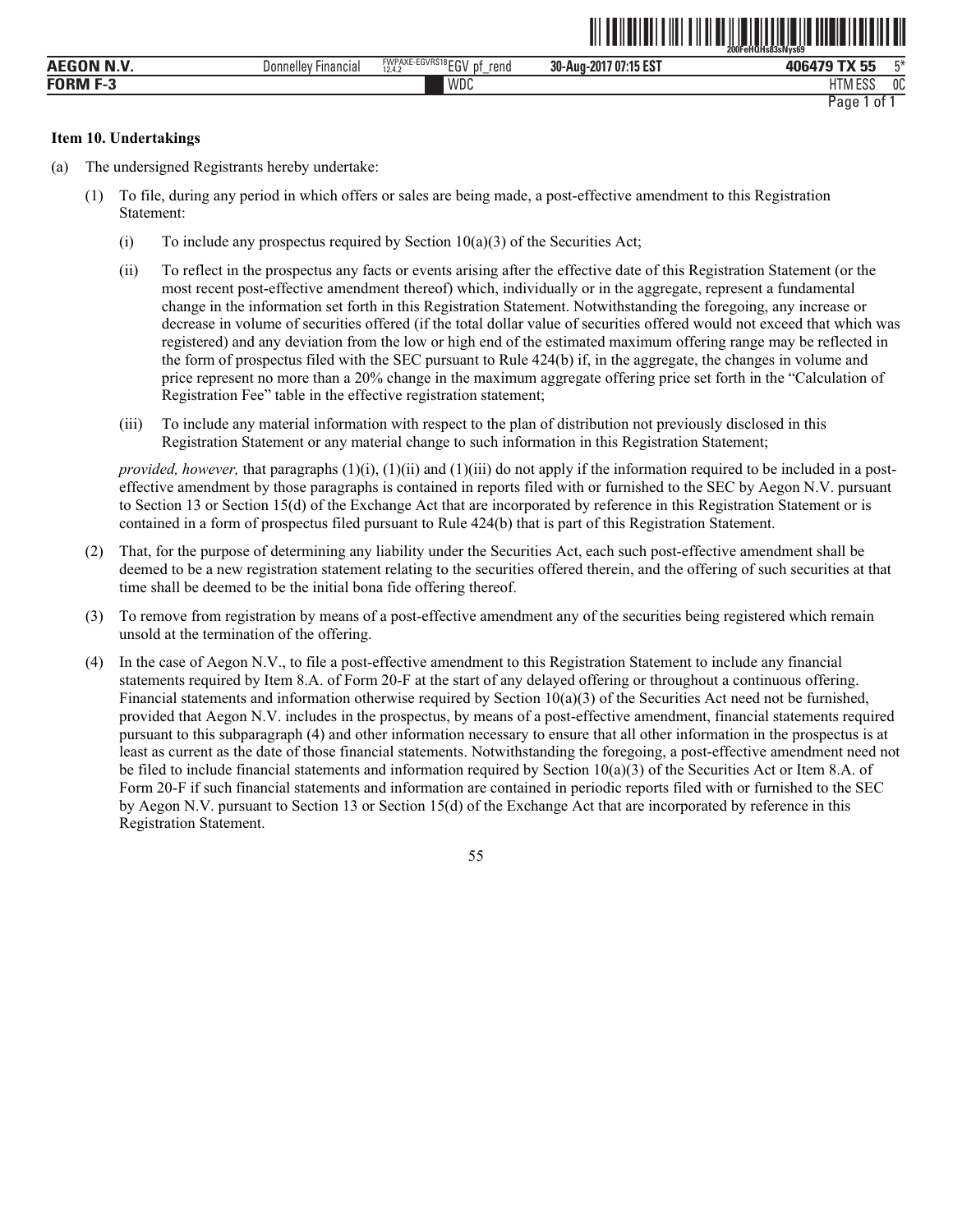|              |                                      |                                               |                          | $-200$ Fe $\overline{\textsf{H}}\overline{\textsf{O}}\overline{\textsf{H}}$ s $\overline{\textsf{8}}\overline{\textsf{3}}$ sr#662 |        |
|--------------|--------------------------------------|-----------------------------------------------|--------------------------|-----------------------------------------------------------------------------------------------------------------------------------|--------|
| N.V<br>AEGON | <b>Donnelley</b><br><b>Financial</b> | FWPAXE-EGVRS18 EGV<br>rend<br>12.4.<br>υ<br>- | 707:15 EST<br>30-Aug-201 | TV EC<br>406479<br>Ju                                                                                                             | $\sim$ |
| FORM         |                                      | WDC                                           |                          | 1.500<br><b>IITN</b><br>HIMESS                                                                                                    | 0C     |

```
Page 1 of 1
```
ˆ200FeHQHs83sR#662Š **200FeHQHs83sR#662**

- (5) That, for the purpose of determining liability under the Securities Act to any purchaser:
	- (i) Each prospectus filed by the Registrants pursuant to Rule  $424(b)(3)$  shall be deemed to be part of this Registration Statement as of the date the filed prospectus was deemed part of and included in this Registration Statement; and
	- (ii) Each prospectus required to be filed pursuant to Rule  $424(b)(2)$ , (b)(5), or (b)(7) as part of a registration statement in reliance on Rule 430B relating to an offering made pursuant to Rule  $415(a)(1)(i)$ , (vii), or (x) for the purpose of providing the information required by Section 10(a) of the Securities Act shall be deemed to be part of and included in this Registration Statement as of the earlier of the date such form of prospectus is first used after effectiveness or the date of the first contract of sale of securities in the offering described in the prospectus. As provided in Rule 430B, for liability purposes of the issuer and any person that is at that date an underwriter, such date shall be deemed to be a new effective date of this Registration Statement relating to the securities in this Registration Statement to which that prospectus relates, and the offering of such securities at that time shall be deemed to be the initial bona fide offering thereof. Provided, however, that no statement made in a registration statement or prospectus that is part of this Registration Statement or made in a document incorporated or deemed incorporated by reference into this Registration Statement or prospectus that is part of this Registration Statement will, as to a purchaser with a time of contract of sale prior to such effective date, supersede or modify any statement that was made in this Registration Statement or prospectus that was part of this Registration Statement or made in any such document immediately prior to such effective date.
- (6) That, for the purpose of determining liability of the Registrants under the Securities Act to any purchaser in the initial distribution of the securities, the undersigned Registrants undertake that in a primary offering of securities of the undersigned Registrants pursuant to this Registration Statement, regardless of the underwriting method used to sell the securities to the purchaser, if the securities are offered or sold to such purchaser by means of any of the following communications, the undersigned Registrants will be a seller to the purchaser and will be considered to offer or sell such securities to such purchaser:
	- (i) Any preliminary prospectus or prospectus of the undersigned Registrants relating to the offering required to be filed pursuant to Rule 424;
	- (ii) Any free writing prospectus relating to the offering prepared by or on behalf of the undersigned Registrants or used or referred to by the undersigned Registrants;
	- (iii) The portion of any other free writing prospectus relating to the offering containing material information about the undersigned Registrants or their securities provided by or on behalf of the undersigned Registrants; and
	- (iv) Any other communication that is an offer in the offering made by the undersigned Registrants to the purchaser.
- (b) The undersigned Registrants hereby undertake that, for purposes of determining any liability under the Securities Act, each filing of Aegon N.V.'s annual report pursuant to Section 13(a) or Section 15(d) of the Exchange Act (and, where applicable, each filing of an employee benefit plan's annual report pursuant to Section 15(d) of the Exchange Act) that is incorporated by reference in this Registration Statement shall be deemed to be a new registration statement relating to the securities offered therein, and the offering of such securities at that time shall be deemed to be the initial bona fide offering thereof.

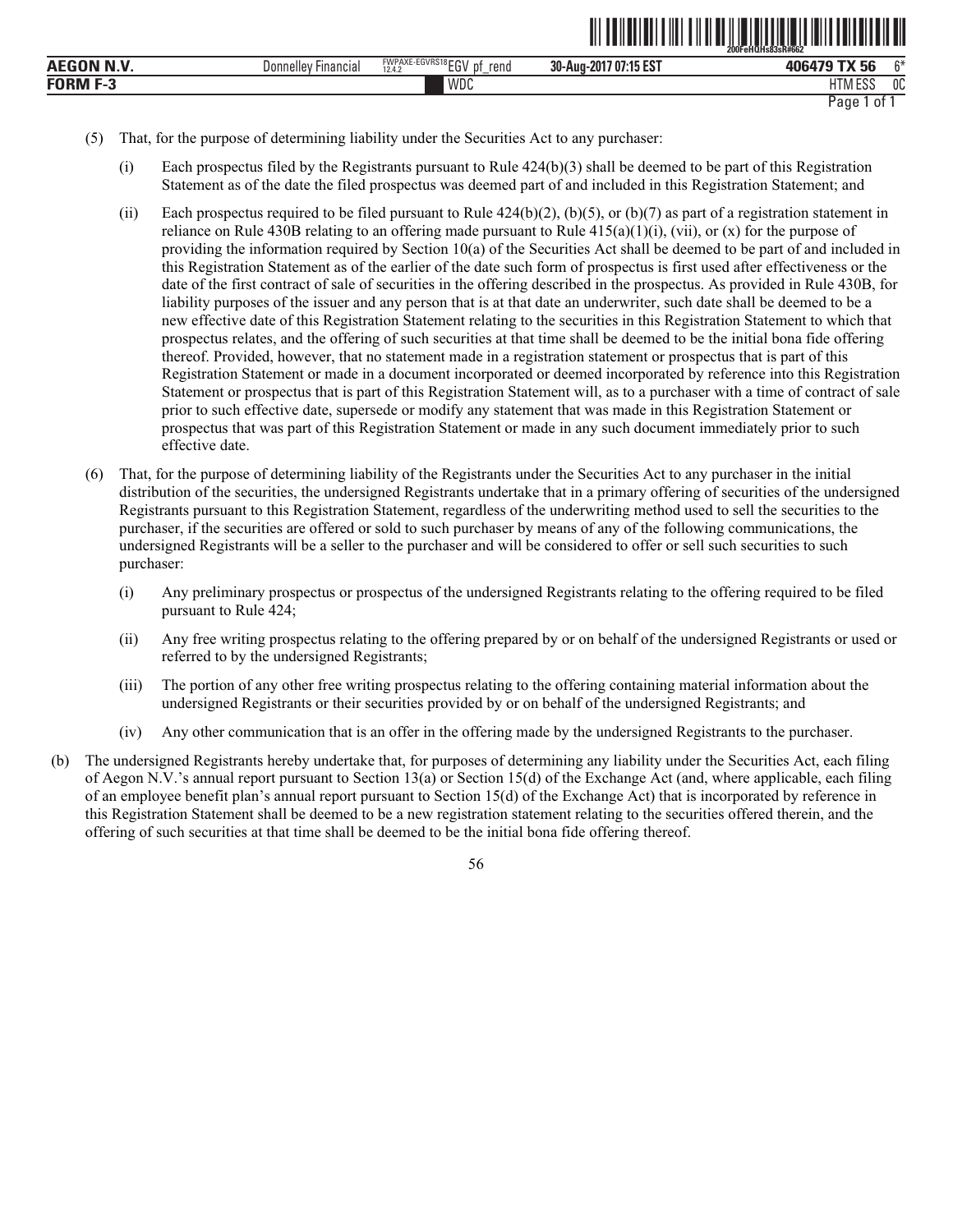| AFGON N V<br>__ | Financial<br>Donnellev | <b>FVVPAAE</b><br>LUVNO <sup>17</sup><br>rend<br>12.4.2<br>ື | 30-Aug-201 <sup>-</sup><br>1707:15E5. | 406<br>v                          | mж. |
|-----------------|------------------------|--------------------------------------------------------------|---------------------------------------|-----------------------------------|-----|
|                 |                        | WDC                                                          |                                       | $-0o$<br>$\cdot$ .<br>H I IVI EƏƏ | 0C  |

(c) Insofar as indemnification for liabilities arising under the Securities Act may be permitted to directors, officers and controlling persons of the Registrants pursuant to the foregoing provisions, or otherwise, the Registrants have been advised that in the opinion of the SEC such indemnification is against public policy as expressed in the Securities Act and is, therefore, unenforceable. In the event that a claim for indemnification against such liabilities (other than the payment by the Registrants of expenses incurred or paid by a director, officer or controlling person of the Registrants in the successful defense of any action, suit or proceeding) is asserted by such director, officer or controlling person in connection with the securities being registered, the Registrants will, unless in the opinion of their counsel the matter has been settled by controlling precedent, submit to a court of appropriate jurisdiction the question whether such indemnification by them is against public policy as expressed in the Securities Act and will be governed by the final adjudication of such issue.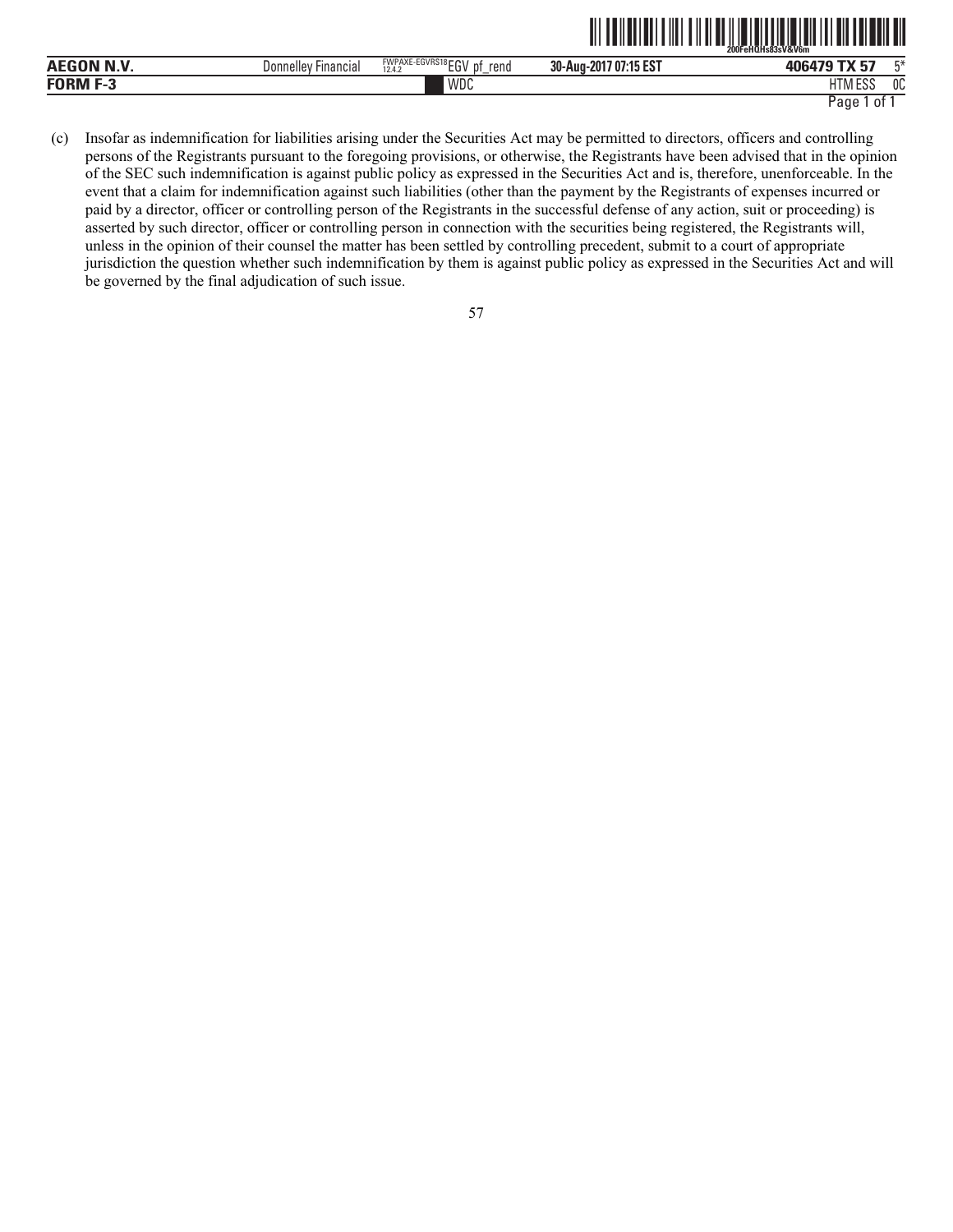|                    |                                      |                                                  | ,,,,,,,,,,,,,,,,,,        | 200FeHQHs83sZW8a0           |
|--------------------|--------------------------------------|--------------------------------------------------|---------------------------|-----------------------------|
| <b>AEGON N.V</b>   | <b>Donnelley</b><br><b>Financial</b> | FWPAXE-EGVRS18 ECV<br>рţ<br>rend<br>12.4.2<br>∟ບ | /07:15 EST<br>30-Aug-2017 | 口米<br>406479 TX 58          |
| FORM<br>r o<br>г-а |                                      | WDC                                              |                           | 0C<br>11T11F00<br>I IVI ESS |

# **SIGNATURES**

Pursuant to the requirements of the Securities Act of 1933, the Registrant, Aegon N.V., certifies that it has reasonable grounds to believe that it meets all of the requirements for filing on Form F-3 and has duly caused this Registration Statement to be signed on its behalf by the undersigned, thereunto duly authorized, in The Hague, The Netherlands, on the 31st day of August, 2017.

Aegon N.V.

By: /s/ Alexander R. Wynaendts

Name: Alexander R. Wynaendts Title: Chief Executive Officer and Chairman of the Executive Board

<u>oli od libologi olio oli oli od libologi oli od lat lai odloli i od oli </u>

The officers and directors of Aegon N.V. whose signatures appear below hereby constitute and appoint J. Onno van Klinken, Jurgen H.P.M. van Rossum and Ed Beije, and each of them, their true and lawful attorneys and agents, with full power of substitution, each with power to act alone, to sign and execute on behalf of the undersigned any amendment or amendments (including post-effective amendments) to this Registration Statement on Form F-3 and to file the same, with all exhibits thereto, and other documents in connection therewith, including registration statements filed in connection with this offering pursuant to Rule 462(b) under the Securities Act of 1933, as amended with the Securities and Exchange Commission, granting unto each of said attorneys-in-fact and agents full power and authority to do everything necessary to accomplish the foregoing, as fully to all intents and purposes as he or she might or could do in person, and each of the undersigned does hereby ratify and confirm all that each of said attorneys and agents, or their substitutes, shall do or cause to be done by virtue hereof.

Pursuant to the requirements of the Securities Act of 1933, this Registration Statement has been signed by the following persons (who comprise a majority of the Executive and Supervisory Boards) in the capacities and on the dates indicated.

| Signature                                            | Title                                                                                                                             | Date            |
|------------------------------------------------------|-----------------------------------------------------------------------------------------------------------------------------------|-----------------|
| /s/ Alexander R. Wynaendts<br>ALEXANDER R. WYNAENDTS | Chief Executive Officer and<br>Chairman of the Executive Board<br>(Principal Executive Officer)                                   | August 31, 2017 |
| /s/ Matthew J. Rider<br><b>MATTHEW J. RIDER</b>      | Member of the Executive Board and<br>Chief Financial Officer (Principal<br>Financial Officer and Principal<br>Accounting Officer) | August 31, 2017 |
| /s/ Robert J. Routs<br>ROBERT J. ROUTS               | Chairman of the Supervisory Board                                                                                                 | August 31, 2017 |

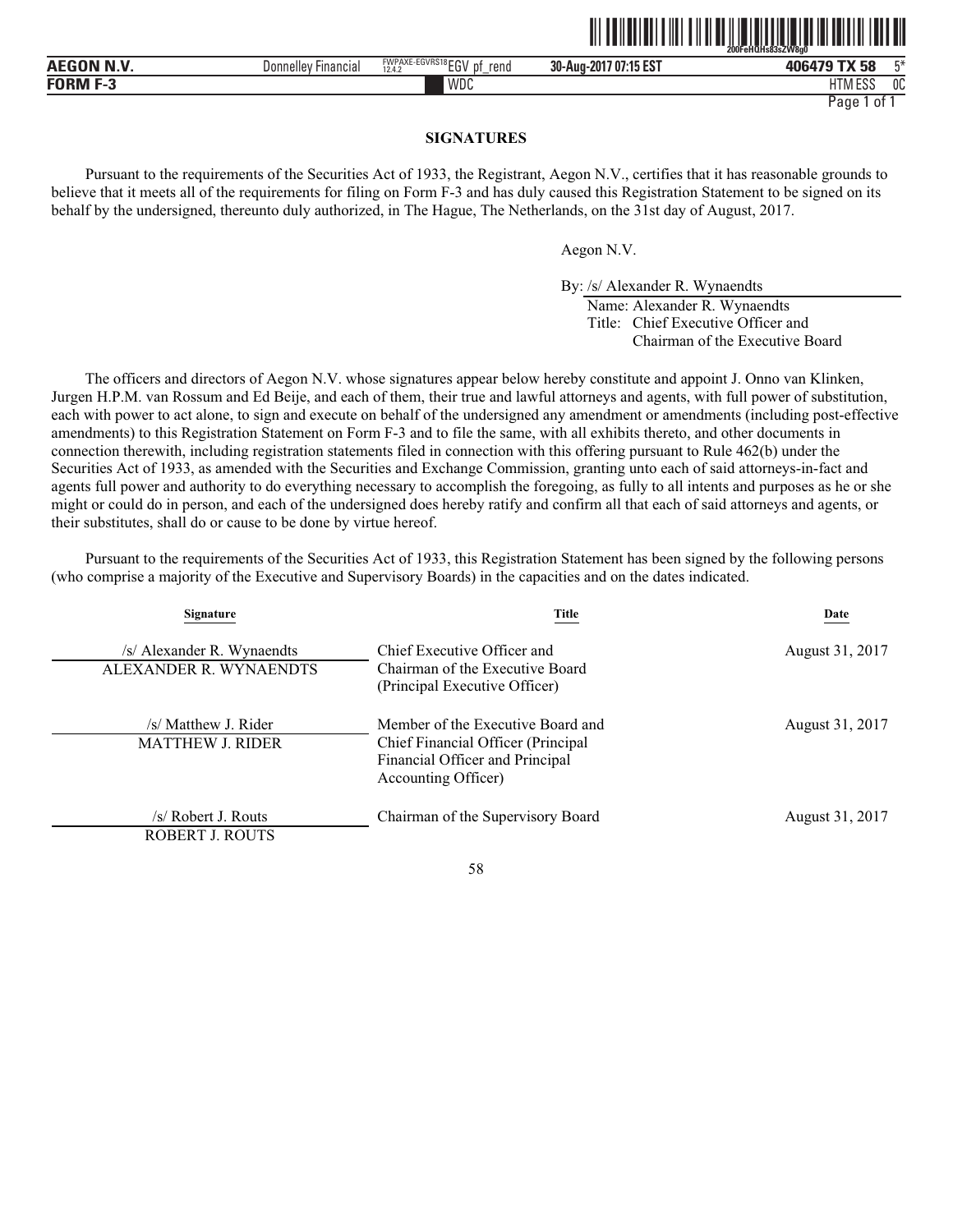|--|

| <b>AEGON N.V.</b><br><b>Donnelley Financial</b>        | FWPAXE-EGVRS18EGV pf_rend              | 30-Aug-2017 07:15 EST | ZUULGITULISOJSUWAU <i>l</i><br>$5*$<br>406479 TX 59 |
|--------------------------------------------------------|----------------------------------------|-----------------------|-----------------------------------------------------|
| <b>FORM F-3</b>                                        | <b>WDC</b>                             |                       | $\overline{00}$<br>HTM ESS                          |
|                                                        |                                        |                       | Page 1 of 1                                         |
| <b>Signature</b>                                       |                                        | Title                 | Date                                                |
| /s/ Corien M. Wortmann-Kool<br>CORIEN M. WORTMANN-KOOL | Vice-Chairman of the Supervisory Board |                       | August 31, 2017                                     |
| /s/ William Connelly<br>WILLIAM CONNELLY               | <b>Supervisory Board Member</b>        |                       | August 31, 2017                                     |
| /s/ Robert W. Dineen<br><b>ROBERT W. DINEEN</b>        | <b>Supervisory Board Member</b>        |                       | August 31, 2017                                     |
| /s/ Mark Ellman<br><b>MARK ELLMAN</b>                  | <b>Supervisory Board Member</b>        |                       | August 31, 2017                                     |
| /s/ Ben J. Noteboom<br><b>BEN J. NOTEBOOM</b>          | <b>Supervisory Board Member</b>        |                       | August 31, 2017                                     |
| /s/ Ben van der Veer<br><b>BEN VAN DER VEER</b>        | <b>Supervisory Board Member</b>        |                       | August 31, 2017                                     |
| /s/ Dirk P.M. Verbeek<br>DIRK P.M. VERBEEK             | <b>Supervisory Board Member</b>        |                       | August 31, 2017                                     |
| /s/ Dona D. Young<br>DONA D. YOUNG                     | <b>Supervisory Board Member</b>        |                       | August 31, 2017                                     |
| /s/ Jason Orlandi<br><b>JASON ORLANDI</b>              | Authorized U.S. Representative         |                       | August 31, 2017                                     |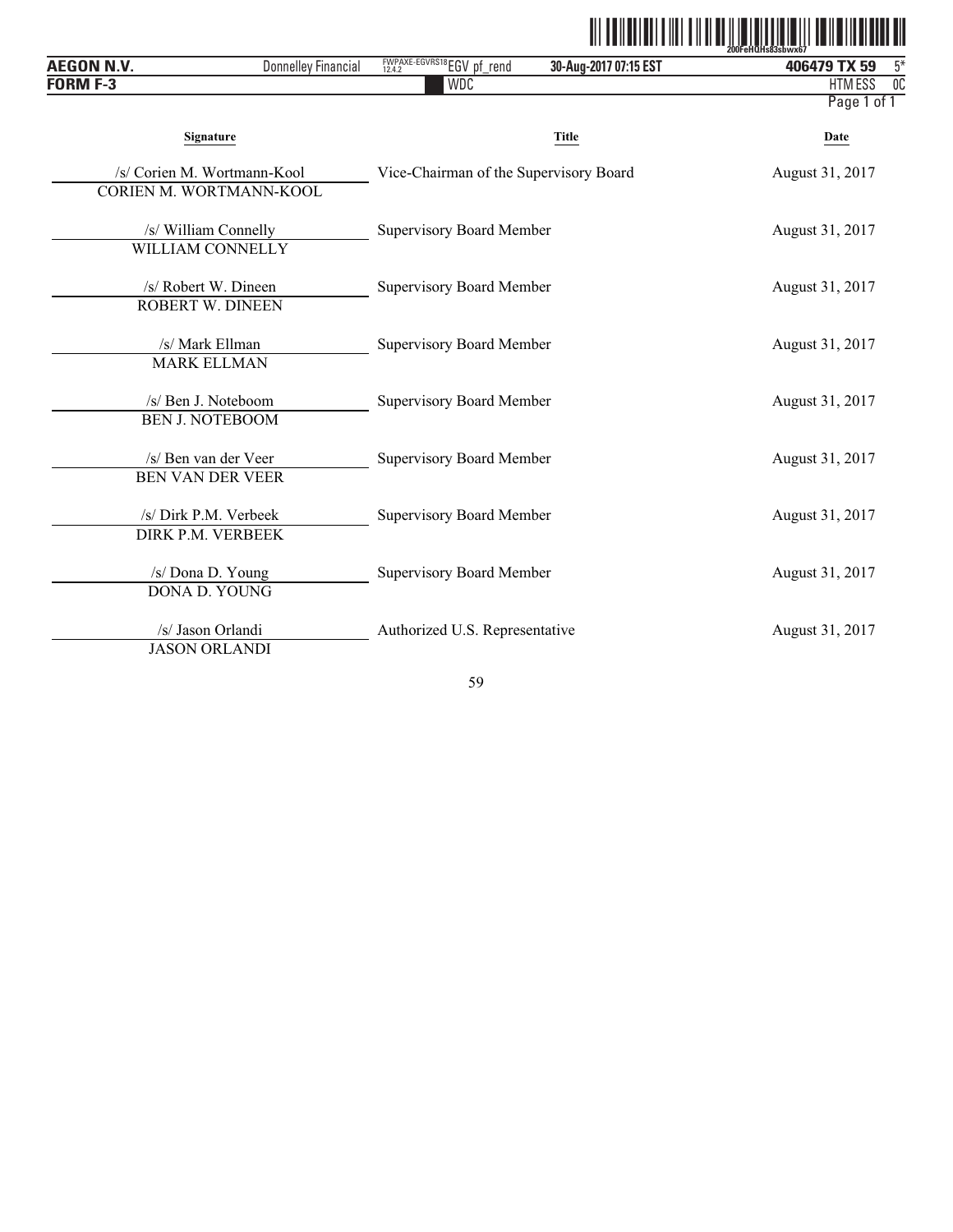|                    |                              |                                                      |                             | $200$ Fe $\overline{0}$ Hs $\overline{8}3$ se $9\overline{0}6\overline{S}$ |                |
|--------------------|------------------------------|------------------------------------------------------|-----------------------------|----------------------------------------------------------------------------|----------------|
| וחו                | Financial<br><b>Donnelle</b> | FWPAXE-EGVRS18 ECL<br>reno<br>D1<br>.<br>12.4.2<br>ື | .7 07:15 EST<br>30-Aug-2017 | $-$ TV $\sim$<br>0.000000<br>C <sub>0</sub><br>υu                          | $- x$          |
| <b>FORM</b><br>- - |                              | WDC                                                  |                             | 1000<br>דו ו<br>-<br>1 I IVI<br>LOD                                        | 0 <sup>C</sup> |

Pursuant to the requirements of the Securities Act of 1933, the Registrant, AEGON Funding Company LLC, certifies that it has reasonable grounds to believe that it meets all of the requirements for filing on Form F-3 and has duly caused this Registration Statement to be signed on its behalf by the undersigned, thereunto duly authorized on the 31st day of August, 2017.

# AEGON FUNDING COMPANY LLC.

By: /s/ C. Michiel van Katwijk Name: C. MICHIEL VAN KATWIJK Title: President and Chairman of the Board of **Directors** 

ˆ200FeHQHs83se9Q6SŠ **200FeHQHs83se9Q6S**

The officers and directors of AEGON Funding Company LLC whose signatures appear below hereby constitute and appoint J. Onno van Klinken, Jurgen H.P.M. van Rossum and Ed Beije and each of them, their true and lawful attorneys and agents, with full power of substitution, each with power to act alone, to sign and execute on behalf of the undersigned any amendment or amendments (including post-effective amendments) to this Registration Statement on Form F-3 and to file the same, with all exhibits thereto, and other documents in connection therewith, including registration statements filed in connection with this offering pursuant to Rule 462(b) under the Securities Act of 1933, as amended with the Securities and Exchange Commission, granting unto each of said attorneys-in-fact and agents full power and authority to do everything necessary to accomplish the foregoing, as fully to all intents and purposes as he or she might or could do in person, and each of the undersigned does hereby ratify and confirm all that each of said attorneys and agents, or their substitutes, shall do or cause to be done by virtue hereof.

Pursuant to the requirements of the Securities Act of 1933, this Registration Statement has been signed by the following persons (who comprise a majority of the Board of Directors) in the capacities and on the dates indicated.

| Signature                                            | Title                                                                             | Date            |
|------------------------------------------------------|-----------------------------------------------------------------------------------|-----------------|
| /s/ C. Michiel van Katwijk<br>C. MICHIEL VAN KATWIJK | President and Chairman of the Board of Directors<br>(Principal Executive Officer) | August 31, 2017 |
| /s/ Eric J. Martin<br><b>ERIC J. MARTIN</b>          | Treasurer (Principal Financial Officer and Principal<br>Accounting Officer)       | August 31, 2017 |
| /s/ Jason Orlandi<br><b>JASON ORLANDI</b>            | Senior Vice President, Secretary and General Counsel                              | August 31, 2017 |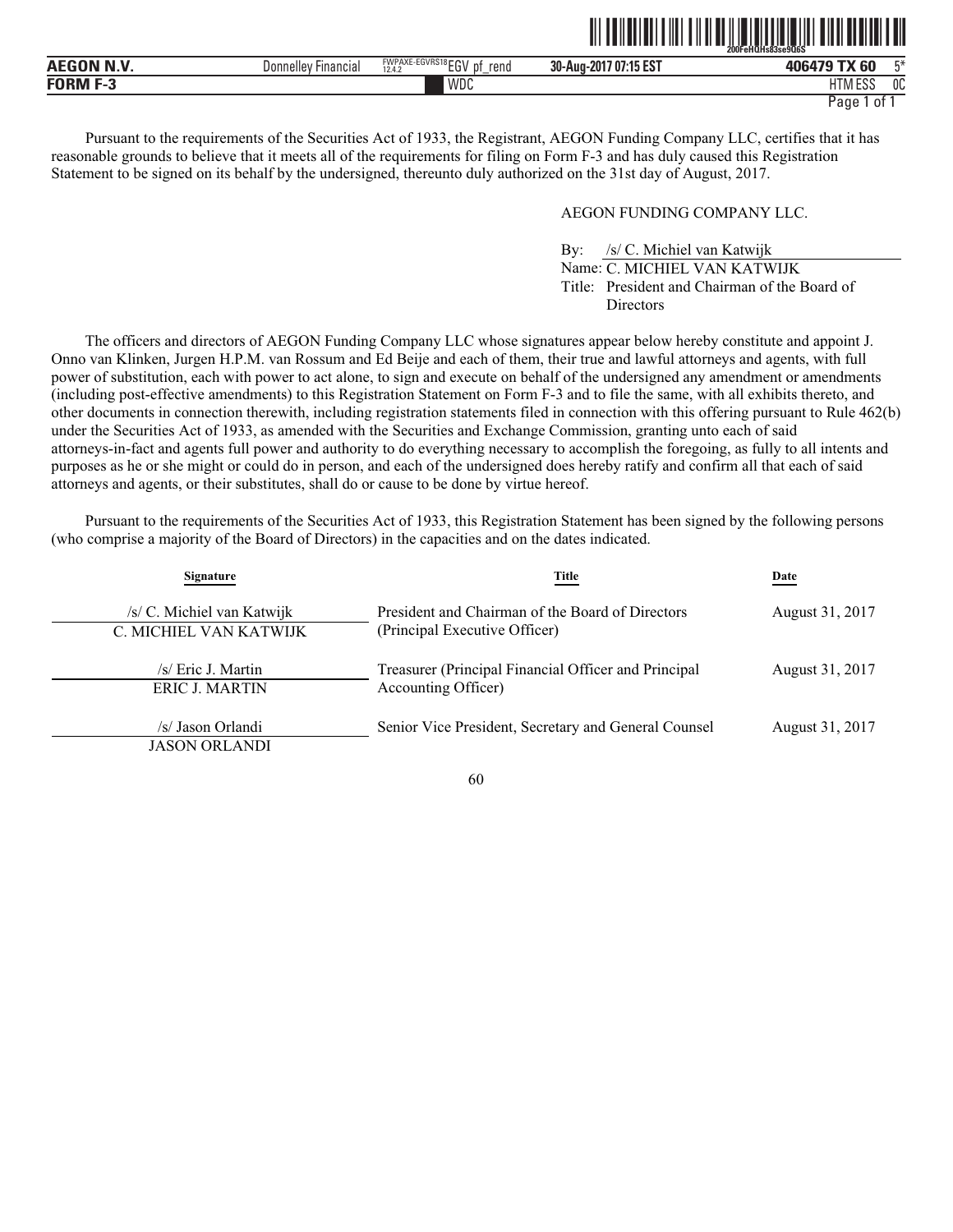|                   |                     |                                              | <u> III IIIIIIIIIIIIIII</u> | <b>FARIT HIJ JE IT IT IT IT IT IT IT IT IT</b><br>200FeHQHs83r5BHaw |    |
|-------------------|---------------------|----------------------------------------------|-----------------------------|---------------------------------------------------------------------|----|
| <b>AEGON N.V.</b> | Donnelley Financial | FWPAXE-EGVRS09 EGV<br>⊤ of<br>rend<br>12.4.2 | 30-Aug-2017 07:15 EST       | 406479 TX 61                                                        | 工米 |
| <b>FORM F-3</b>   |                     | WDC                                          |                             | <b>HTM ESS</b>                                                      | 0C |

# **EXHIBIT INDEX**

| <b>Exhibit</b><br><b>Number</b> | <b>Description</b>                                                                                                                                                                                          |
|---------------------------------|-------------------------------------------------------------------------------------------------------------------------------------------------------------------------------------------------------------|
| $\overline{1.1}$                | Form of Underwriting Agreement                                                                                                                                                                              |
| 4.1                             | Articles of Association of Aegon N.V., as amended and restated May 29, 2013(1)                                                                                                                              |
| 4.2                             | 1983 Amended Merger Agreement among Aegon and Vereniging AEGON, as amended and restated May 29, 2013(2)                                                                                                     |
| 4.3                             | Voting Rights Agreement, as amended and restated May 29, 2013(3)                                                                                                                                            |
| 4.4                             | Specimen Share Certificate(4)                                                                                                                                                                               |
| 4.5                             | Indenture dated as of October 11, 2001, among Aegon N.V., AEGON Funding Corp., AEGON Funding Corp. II and The<br>Bank of New York Mellon Trust Company, N.A. as successor to Citibank, N.A., as Trustee (5) |
| 4.6                             | Form of Guarantee (included in Exhibit 4.5)                                                                                                                                                                 |
| 4.7                             | Form of Warrant Agreement(6)                                                                                                                                                                                |
| 4.8                             | Form of Purchase Contract Agreement(7)                                                                                                                                                                      |
| 4.9                             | Form of Unit Agreement(8)                                                                                                                                                                                   |
| 5.1                             | Opinion of Allen & Overy, New York, New York                                                                                                                                                                |
| 5.2                             | Opinion of Allen & Overy, Amsterdam, the Netherlands                                                                                                                                                        |
| 8.1                             | Tax Opinion of Allen & Overy, New York, New York                                                                                                                                                            |
| 23.1                            | Consent of Allen & Overy, New York, New York (included in Exhibit 5.1 and Exhibit 8.1)                                                                                                                      |
| 23.2                            | Consent of Allen & Overy, Amsterdam, the Netherlands (included in Exhibit 5.2)                                                                                                                              |
| 23.3                            | Consent of PricewaterhouseCoopers Accountants N.V., Independent Registered Public Accounting Firm                                                                                                           |
| 24.1                            | Powers of Attorney (included on signature pages)                                                                                                                                                            |

25.1 Statement of Eligibility of The Bank of New York Mellon Trust Company, N.A. under the Trust Indenture Act of 1939 as amended, on Form T-1 with respect to the Indenture dated as of October 11, 2001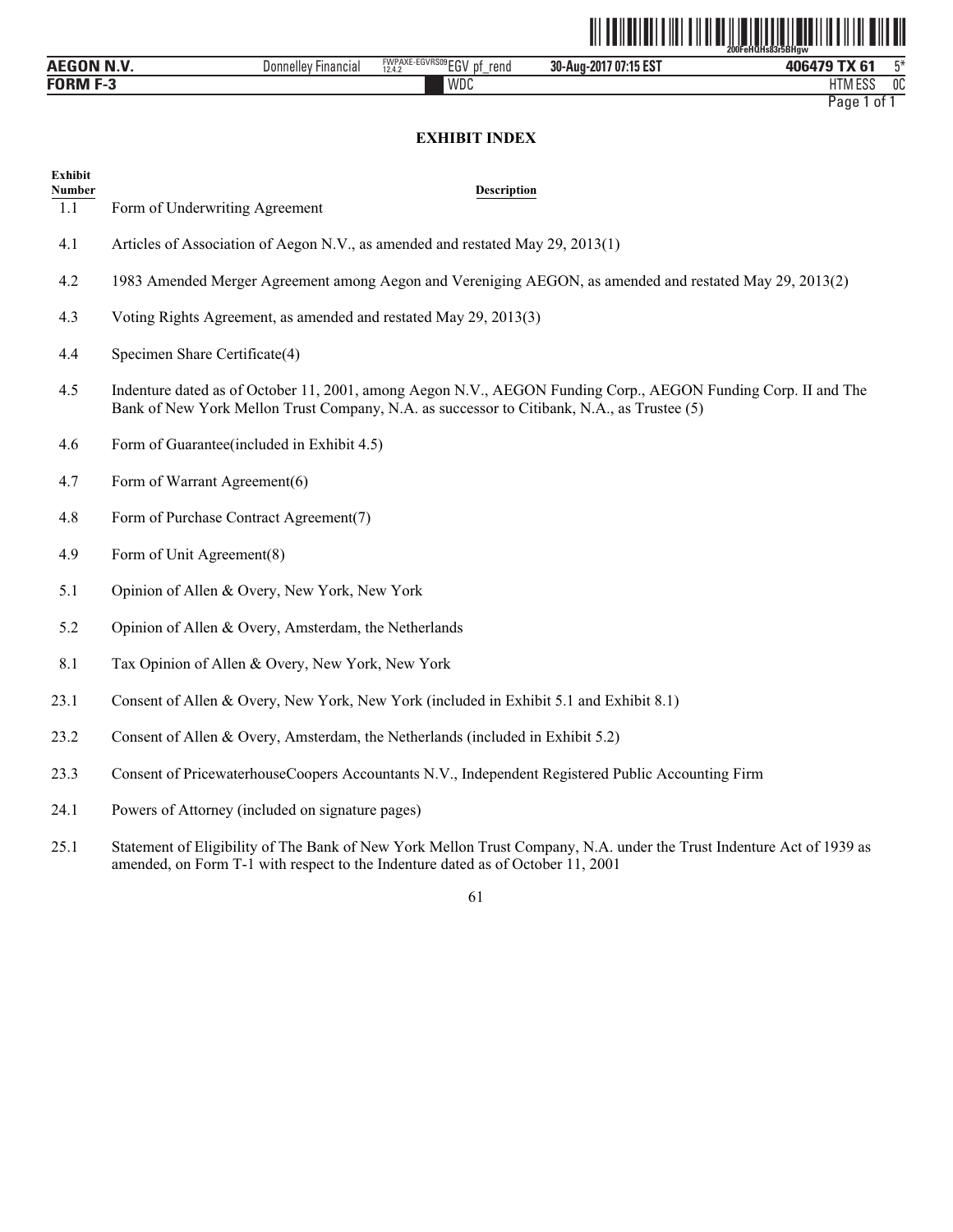|                  |                         |                                                        |                              | 200FeHQHs83r6Izg<br>ההפ             |              |
|------------------|-------------------------|--------------------------------------------------------|------------------------------|-------------------------------------|--------------|
| <b>AEGON N.V</b> | '-ınancıaı<br>Jonnellev | FWPAXE-EGVRS09 FOU<br>rena<br>-nt<br>--<br>12.4.2<br>◡ | 707:15 EST<br>30-Aug-<br>201 | $-1$<br>$\sim$<br>0.00000<br>v<br>æ | $A - L$      |
| FORM             |                         | WDC                                                    |                              | 1.73.500<br>1 I IV<br>LUL           | $\sim$<br>υu |

Page 1 of 1

<u>oli taliatiati ili tuti ali istoritori atomi tarihi ilah al</u>

- (1) Incorporated by reference to Form 6-K furnished to the SEC on June 4, 2013.
- (2) Incorporated by reference to Exhibit 4.1 to Form 20-F filed with the SEC on March 21, 2014.
- (3) Incorporated by reference to Exhibit 4.2 to Form 20-F filed with the SEC on March 21, 2014.
- (4) Incorporated by reference to Exhibit 4.2 to Form F-3 (file no. 333-71438) filed with the SEC on October 11, 2001.
- (5) Incorporated by reference to Exhibit 4.3 to Form F-3 (file no. 333-71438) filed with the SEC on October 11, 2001.
- (6) Incorporated by reference to Exhibit 4.12 to Pre-Effective Amendment No. 2 to Form F-3 (file no. 333-106497) filed with the SEC on September 23, 2003.
- (7) Incorporated by reference to Exhibit 4.13 to Pre-Effective Amendment No. 2 to Form F-3 (file no. 333-106497) filed with the SEC on September 23, 2003.
- (8) Incorporated by reference to Exhibit 4.14 to Pre-Effective Amendment No. 2 to Form F-3 (file no. 333-106497) filed with the SEC on September 23, 2003.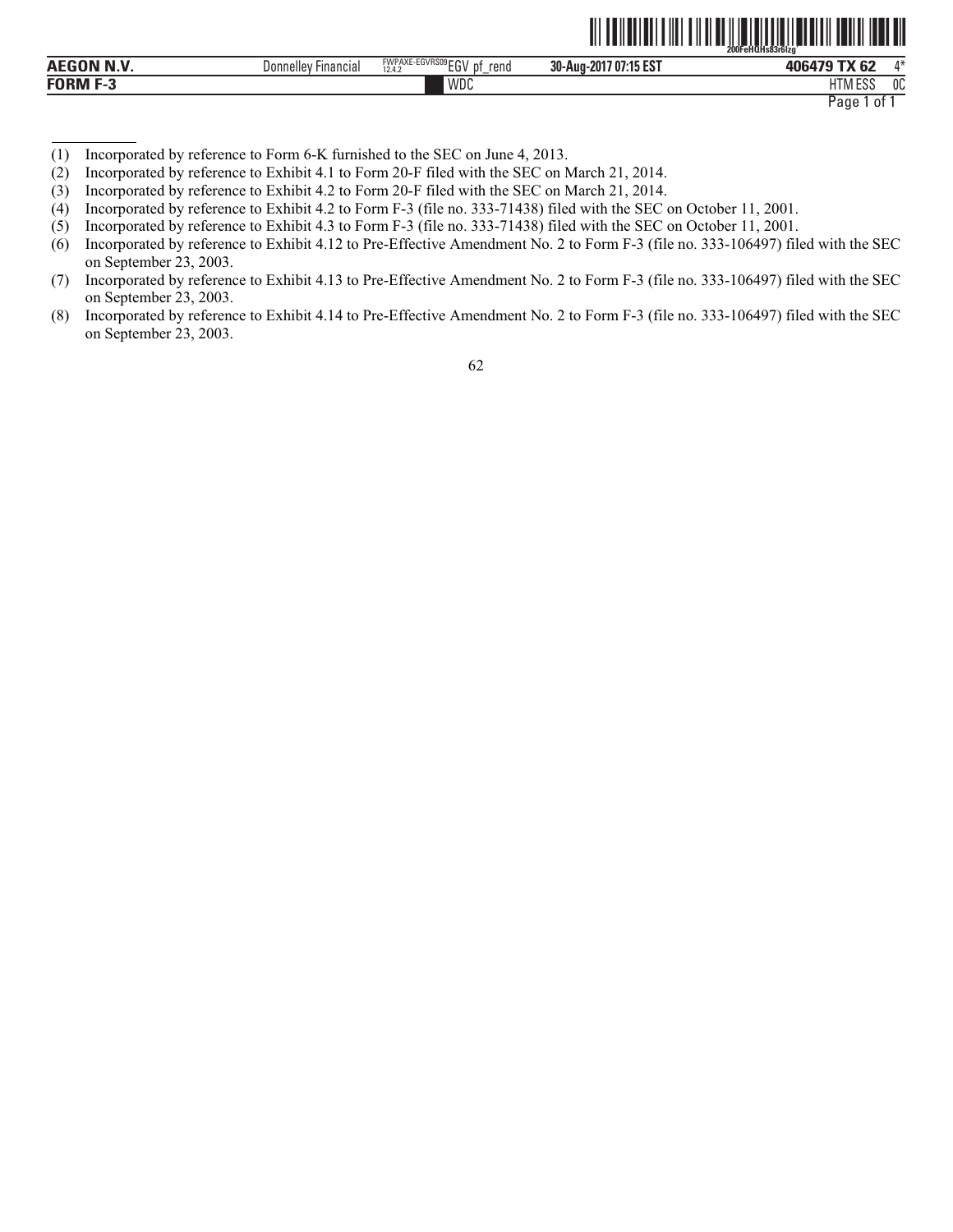|                   |                                 |                                                    |                       | 200FeHQHs83tBIBaY                     |
|-------------------|---------------------------------|----------------------------------------------------|-----------------------|---------------------------------------|
| <b>AEGON N.V.</b> | ' Financial<br><b>Donnelley</b> | FWPAXE-EGVRS39 FOL<br>$-1$<br>rend<br>12.4.2<br>∟ບ | 30-Aug-2017 07:16 EST | ግ∗<br>EV <sub>1</sub><br>406479<br>-- |
| <b>FORM F-3</b>   |                                 | WDC                                                |                       | A ESS<br>0C<br><b>HTM</b>             |
|                   |                                 |                                                    |                       | Page<br>01                            |

**EXHIBIT 1.1** 

ˆ200FeHQHs83tBlBgYŠ

As Representatives of the Underwriters named in Schedule II hereto

Ladies and Gentlemen:

AEGON N.V., a limited liability public company incorporated under the laws of the Netherlands and having its statutory seat at The Hague, The Netherlands (the "**Company**"), proposes to issue and sell to the several Underwriters named in Schedule II hereto (the "**Underwriters**"), for whom you (the "**Representatives**") are acting as representatives, the aggregate principal amount of its securities identified in Schedule I hereto, (the "**Securities**"), to be issued under an indenture (the "**Base Indenture**") dated as of October 11, 2001 among the Company, AEGON Funding Company LLC and The Bank of New York Mellon Trust Company, N.A. (as successor Trustee to Citibank, N.A. under the Agreement of Resignation, Appointment and Acceptance dated as of August 21, 2007 by and among the Company, AEGON Funding Company LLC, The Bank of New York Mellon Trust Company, N.A. and Citibank, N.A., the "**Trustee**"), as supplemented and modified to the date hereof, and as shall be further supplemented and modified by a  $\lceil \bullet \rceil$  supplemental indenture to be dated as of the Closing Date as defined hereinafter (the "**[**●**] Supplemental Indenture**" and collectively, with the Base Indenture as supplemented to the date hereof, the "**Indenture**").

The Company has filed with the United States Securities and Exchange Commission (the "**Commission**") a shelf registration statement on Form F-3 (No. [ $\bullet$ ]) covering the registration of various types of securities under the United States Securities Act of 1933, as amended (the "**Securities Act**"), including the Securities, and has filed with, or transmitted for filing to, or shall promptly hereafter file with or transmit for filing to, the Commission a prospectus supplement (the "**Prospectus Supplement**") specifically relating to the Securities pursuant to Rule 424 under the Securities Act. The term "**Registration Statement**" means the registration statement, including the exhibits thereto, as amended to the date of this Agreement and includes any prospectus supplement that is filed with the Commission and deemed by virtue of Rule 430B to be part of the Registration Statement. The term **"Basic Prospectus"** means the prospectus dated [●], [●] included in the Registration Statement. The term "**Prospectus**" means the Basic Prospectus together with the Prospectus Supplement in the form filed pursuant to Rule 424(b) of the Securities Act (or in the form first made available to the Underwriters by the Company to meet requests of purchasers pursuant to Rule 173 under the Securities Act). The term "**preliminary prospectus**" means a preliminary prospectus supplement specifically relating to the Securities, together with the Basic Prospectus. The preliminary prospectus, the Time of Sale Prospectus (as defined below) and the Prospectus will be used in connection with the offering and sale of the Securities.

As used in this Agreement, the following terms have the following meanings:

"**Free Writing Prospectus**" has the meaning set forth in Rule 405 under the Securities Act.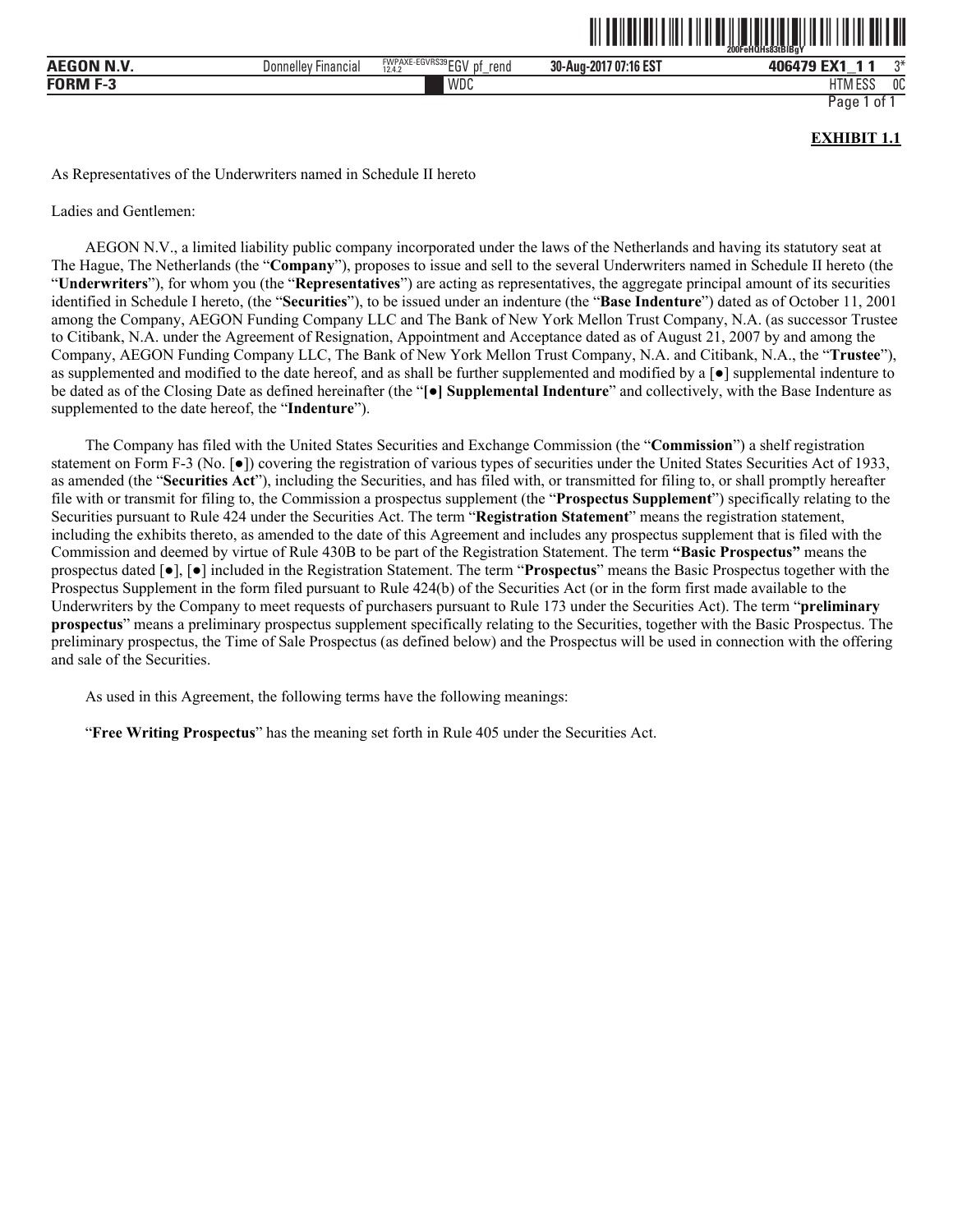|             |                     |                                                                    |                                           | -----<br>.<br>200FeHOHs83tFoZa            |              |
|-------------|---------------------|--------------------------------------------------------------------|-------------------------------------------|-------------------------------------------|--------------|
| .           | Financial<br>Donnel | FWPAXE-EGVRS39r<br>$-01$<br>rend<br>n,<br>. .<br>12.4.2<br>υı<br>ື | 1074000<br>30-Aug-<br>л н.<br>ID ES<br>ИГ | $-1/4$<br><b>MCA70 L</b><br>_             | $A - L$      |
| <b>EODM</b> |                     | <b>WDC</b>                                                         |                                           | $F^{\alpha}$<br>11TA<br>ועוור<br>LUU<br>. | $\sim$<br>υu |

<u>oli od ilo logi olibi olibi od ilo logi olibi olibi il ilo olibi ilo logi oli</u>

"**Issuer Free Writing Prospectus**" has the meaning set forth in Rule 433 under the Securities Act.

"**Time of Sale**" means [●] (New York time) on [●], [●].

"**Time of Sale Prospectus**" means the preliminary prospectus, together with any Free Writing Prospectus listed on Schedule III hereof.

As used herein, the terms "**Registration Statement**," "**Basic Prospectus**," "**Prospectus**", "**preliminary prospectus**" and the "**Time of Sale Prospectus**" shall include, in each case, the documents, if any, incorporated by reference therein. The terms "**supplement**," "**amendment**" and "**amend**" as used herein shall include all documents deemed to be incorporated by reference in the Registration Statement, the Basic Prospectus, the Prospectus, the preliminary prospectus and the Time of Sale Prospectus that are filed subsequent to the date of the Basic Prospectus by the Company with the Commission pursuant to the United States Securities Exchange Act of 1934, as amended (the "**Exchange Act**") but, with respect to the Time of Sale Prospectus, shall not include any incorporated documents filed after the Time of Sale.

1. *Representations and Warranties*. The Company represents and warrants to and agrees with each of the Underwriters that:

(a) The Registration Statement has become effective; no stop order suspending the effectiveness of the Registration Statement is in effect, and no proceedings for such purpose are pending before or, to the Company's knowledge, threatened by the Commission.

(b) (i) Each document, if any, incorporated by reference or deemed to be incorporated by reference in the Time of Sale Prospectus and the Prospectus, complied or will comply when so filed in all material respects with the requirements of the Exchange Act and the applicable rules and regulations of the Commission thereunder, (ii) each part of the Registration Statement, when such part became effective, did not contain, and each such part, as amended or supplemented, if applicable, will not contain, any untrue statement of a material fact or omit to state a material fact required to be stated therein or necessary to make the statements therein not misleading, (iii) the Registration Statement, the Time of Sale Prospectus and the Prospectus comply and, as amended or supplemented, if applicable, will comply in all material respects with the requirements of the Securities Act and the United States Trust Indenture Act of 1939, as amended (the "**Trust Indenture Act**"), and the applicable rules and regulations of the Commission thereunder and (iv) the Time of Sale Prospectus as of the Time of Sale did not contain and the Prospectus does not contain and the Prospectus, as amended or supplemented, if applicable, will not contain any untrue statement of a material fact or omit to state a material fact necessary to make the statements therein, in the light of the circumstances under which they were made, not misleading,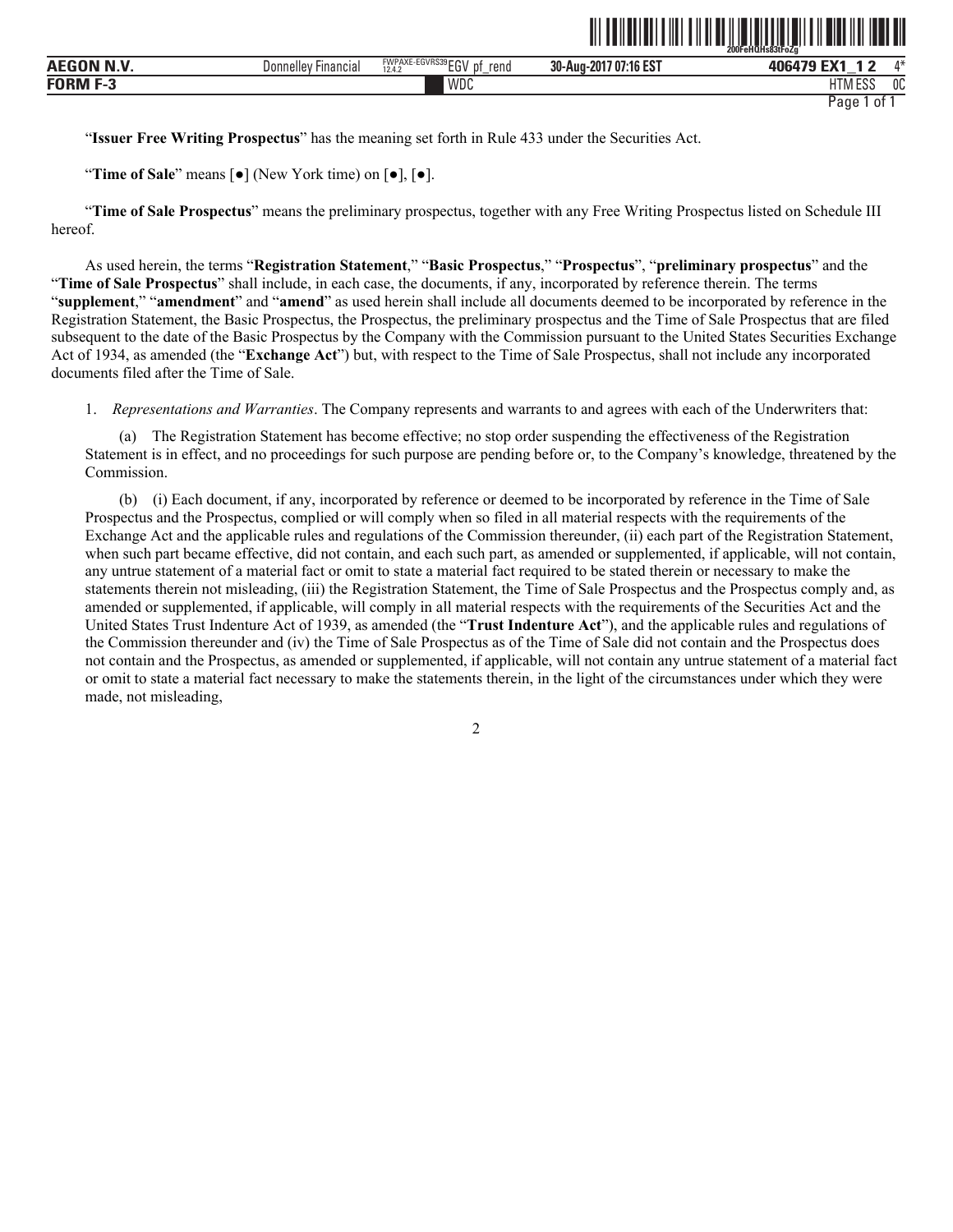|                                          |                                     |                                     |                                                   | --------------------------<br>200FehQHs83tKBF6 |    |
|------------------------------------------|-------------------------------------|-------------------------------------|---------------------------------------------------|------------------------------------------------|----|
| AEGO <sup>N</sup><br><b>BU 3/</b><br>N.V | $- \cdot$<br>Donnellev<br>Financia. | FWPAXE-EGVRS39EGV<br>rend<br>12.4.2 | $A \cap F \cap T$<br>30-Aug-<br>$-201$<br>707.16E | 406479<br>- 1                                  | ግ* |
| <b>FORM</b>                              |                                     | WDC                                 |                                                   | 1.500<br>$1 - 8$<br>LUL                        | 0C |

ˆ200FeHQHs83tKBF6ÆŠ **200FeHQHs83tKBF6˘**

except that the representations and warranties set forth in this paragraph do not apply to statements or omissions in (A) that part of the Registration Statement constituting the Statement of Eligibility and Qualification (Form T-1) under the Trust Indenture Act of the Trustee or (B) the Registration Statement, the Time of Sale Prospectus or the Prospectus based upon information relating to any Underwriter furnished to the Company in writing by such Underwriter through you expressly for use therein.

(c) The Company (including its agents and representatives, other than the Underwriters) has not made, used, prepared, authorized, approved or referred to and will not prepare, make, use, authorize, approve or refer to or make any offer relating to the Securities that would constitute a Free Writing Prospectus other than (i) any document not constituting a prospectus pursuant to Section  $2(a)(10)(a)$  of the Securities Act; (ii) other written communications approved in writing in advance by the Representatives including the term sheet substantially as set forth in Schedule I; or (iii) an electronic road show, if any, furnished to the Representatives for their approval before first use. Any such Free Writing Prospectus as of its issue date and at all subsequent times through the completion of the public offer and sale of the Securities, complies or will comply in all material respects with the requirements of the Securities Act and the rules and regulations thereunder and has been, or will be, filed with the Commission in accordance with the Securities Act (to the extent required pursuant to Rule 433(d) thereunder).

(d) The Company has not distributed and will not distribute, prior to the later of the Closing Date and the completion of the Underwriters' distribution of the Securities, any offering material in connection with the offering and sale of the Securities other than a preliminary prospectus, the Prospectus, the Time of Sale Prospectus or any Issuer Free Writing Prospectus reviewed and consented to by the Representatives or included in Schedule I hereto or the Registration Statement.

(e) The Company has been duly incorporated and is validly existing as a public company with limited liability under the laws of The Netherlands, has the corporate power and authority to own, lease and operate its property and to conduct its business as described in the Time of Sale Prospectus and is duly qualified to transact business and in good standing in each jurisdiction in which the conduct of its business or its ownership or leasing of property requires such qualification and in which the failure to be so qualified would have a material adverse effect on the condition, financial or otherwise, or on the earnings, business, prospects or operations of the Company and its subsidiaries taken as a whole (a "**Material Adverse Effect**").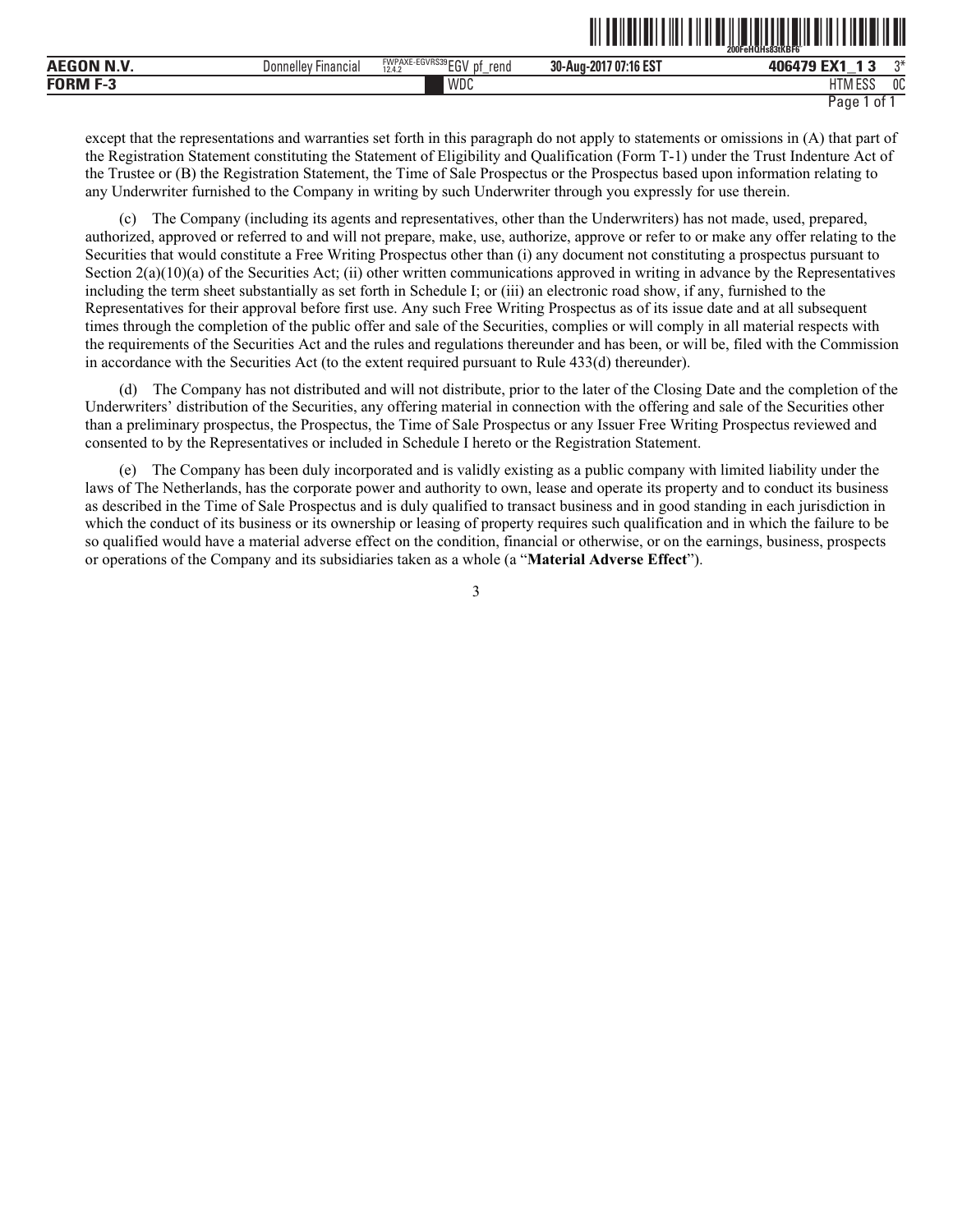|                      |                               |                                                         | ------------                                | 200FeHQHs83tLMXas<br>-------             |              |
|----------------------|-------------------------------|---------------------------------------------------------|---------------------------------------------|------------------------------------------|--------------|
| .<br>AE <sub>C</sub> | Jonnellev<br><b>Hinancial</b> | <b>EWPAXE-EGVRS39FOL</b><br>rend<br>1- V<br>12.4.<br>∟ບ | 140.52<br>30-Aug-<br>7 O.<br>201<br>'16 ES. | rv.<br>_                                 |              |
| <b>FORM</b><br>- 3   |                               | WDC                                                     |                                             | $F^{\alpha}$<br><b>IT</b><br>פפם ועו ו ח | $\sim$<br>υu |

<u>od tehedalisti saati saati meessa saati saati saati saati saat</u>

(f) Each subsidiary of the Company has been duly incorporated, is validly existing as a corporation under the laws of the jurisdiction of its incorporation, has the corporate power and authority to own its property and to conduct its business as described in the Time of Sale Prospectus and is duly qualified to transact business in each jurisdiction in which the conduct of its business or its ownership or leasing of property requires such qualification and in which the failure to be so qualified would have a Material Adverse Effect.

(g) The authorized capital stock of the Company conforms as to legal matters to the description thereof contained in the Time of Sale Prospectus and the Prospectus.

(h) At the Closing Date (as defined below), the Securities will have been duly authorized, and, when executed and authenticated in accordance with the provisions of the Indenture and delivered and paid for pursuant to this Agreement, will constitute valid and legally binding obligations of the Company enforceable in accordance with their terms subject to bankruptcy, insolvency, reorganization, moratorium and other laws of general applicability relating to or affecting creditors' rights and entitled to the benefits provided by the Indenture; the Indenture has been duly authorized by the Company and, at the Closing Date, as defined hereinafter, will have been executed and delivered by the Company and duly qualified under the Trust Indenture Act and, assuming due authorization, execution and delivery of the Indenture by the Trustee, the Indenture will, at the Closing Date, be a valid and legally binding instrument of the Company enforceable in accordance with its terms subject to bankruptcy, insolvency, reorganization, moratorium and other laws of general applicability relating to or affecting creditors' rights.

(i) This Agreement has been duly authorized, executed and delivered by the Company.

(j) The execution and delivery by the Company of, and the performance by the Company of its obligations under, and the consummation by the Company of the transactions contemplated in, this Agreement, the Securities and the Indenture, will not contravene any provision of (i) applicable law or (ii) the Articles of Association of the Company or any equivalent corporate governance document of any subsidiary or (iii) any license, indenture, mortgage, deed of trust, loan agreement or other agreement or instrument binding upon the Company or any of its subsidiaries that is material to the Company and its subsidiaries, taken as a whole, or (iv) any judgment, order or decree of any governmental body, agency or court having jurisdiction over the Company or any of its subsidiaries or any of their respective properties or assets, and no consent, approval, authorization, registration, notification, clearance, order or qualification of or with any court, governmental or supranational body or agency or taxing authority is required for the performance by the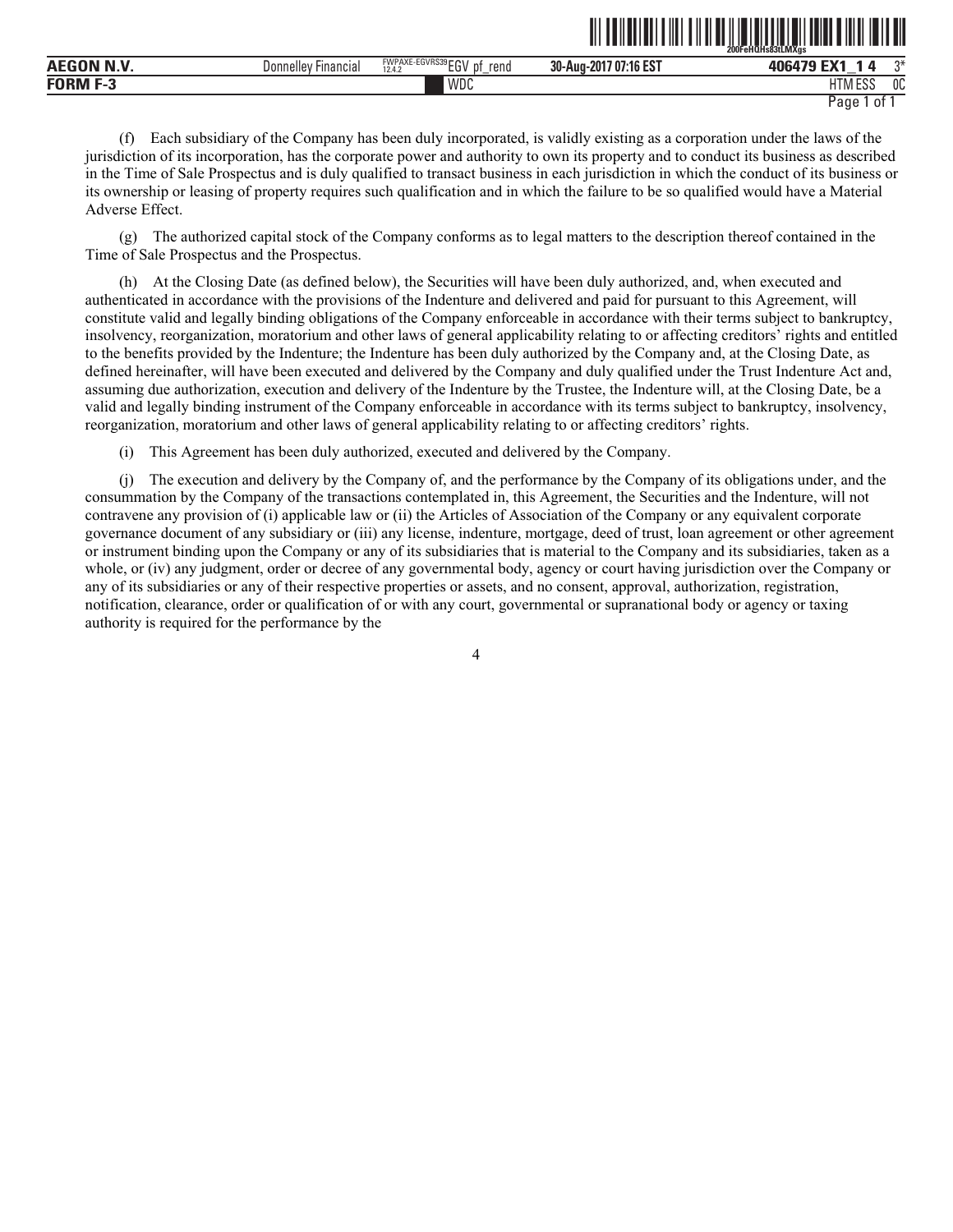|                          |                        |                                                  |                                       | ____<br>200FeHQHs83tMv6aY<br>_________ | _______      |
|--------------------------|------------------------|--------------------------------------------------|---------------------------------------|----------------------------------------|--------------|
| . <i>.</i><br><b>AEG</b> | Donnellev<br>Financia. | FWPAXE-EGVRS39 FOL<br>rena<br>12.4.2<br>IJΙ<br>ື | 707:16 EST<br>30-Aug-201 <sup>-</sup> | 406470<br>_                            | $\sim$       |
| FUBM<br>٠.               |                        | WDC                                              |                                       | 1.500<br>11T<br>TIVI EOO               | $\sim$<br>υu |

<u>oli od india satura sistema satura sistema satura sistema sistema satura sistema satura sistema satura sistema </u>

Company of its obligations under this Agreement, the Securities and the Indenture, except such as may be required by the securities or Blue Sky laws of the various states or the regulations of the Dutch Central Bank in connection with the offer and sale of the Securities.

(k) There are (i) no legal or governmental, administrative or other proceedings pending or, to the Company's knowledge, threatened to which the Company or any of its subsidiaries is a party or to which any of the properties of the Company or any of its subsidiaries is subject that (A) except as disclosed in the Time of Sale Prospectus, would have a Material Adverse Effect or in any manner question the validity of this Agreement, the Indenture or the Securities or the ability of the Company to perform its obligations thereunder or (B) are required to be described in the Registration Statement or the Time of Sale Prospectus and are not so described and (ii) no statutes, regulations, contracts or other documents that are required to be described in the Registration Statement or the Time of Sale Prospectus or to be filed or incorporated by reference as exhibits to the Registration Statement that are not described, filed or incorporated as required.

(l) There has not occurred any material adverse change, or any development involving a prospective material adverse change, in the condition, financial or otherwise, or in the earnings, business, prospects or operations of the Company and its subsidiaries, taken as a whole, from that set forth in the Time of Sale Prospectus (exclusive of any amendments or supplements thereto subsequent to the Time of Sale).

(m) Each preliminary prospectus filed as part of the Registration Statement as originally filed or as part of any amendment thereto, or filed pursuant to Rule 424 under the Securities Act, and the Basic Prospectus complied when so filed in all material respects with the requirements of the Securities Act and the applicable rules and regulations of the Commission thereunder.

(n) The Company is not, and, after giving effect to the offering and sale of the Securities and the application of the proceeds thereof as described in the Time of Sale Prospectus and the Prospectus, will not be required to register as an "investment company" within the meaning of the United States Investment Company Act of 1940, as amended.

(o) At the time of filing the Registration Statement and any post-effective amendment thereto, at the earliest time thereafter that the Company or any offering participant made a bona fide offer (within the meaning of Rule 164(h)(2) under the Securities Act) of the Securities and at the date hereof, the Company was not and is not an "ineligible issuer," and the Company was and is a well-known seasoned issuer, in each case as defined in Rule 405 under the Securities Act.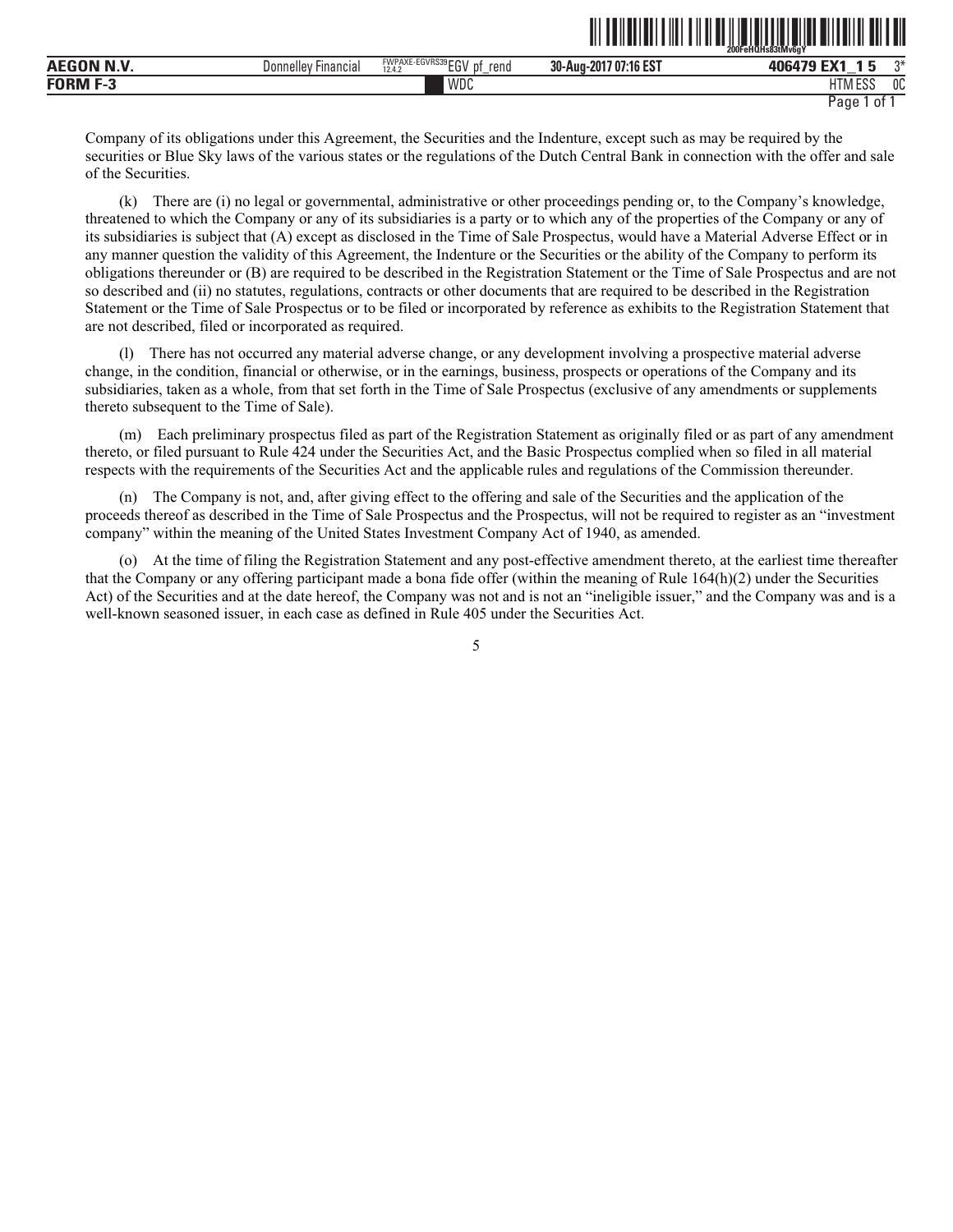|                                      |                               |                                                                           |                                          | 200FeHQHs87s1CH6J                                     |              |
|--------------------------------------|-------------------------------|---------------------------------------------------------------------------|------------------------------------------|-------------------------------------------------------|--------------|
| ,,, ,, , <i>,</i><br>AE <sub>C</sub> | Jonnellev<br><b>Hinancial</b> | VDI-W7-<br>0.01<br>$F^{\wedge}$<br>-UZ4.<br>balasUcb<br>۱۰ - ۱۰<br>12.4.2 | 10.095<br>30-Aug-<br>201<br>' 16.23 ES . | EM.<br>_                                              | $A \Delta$   |
| <b>FORM</b><br>н. е                  |                               | WDC                                                                       |                                          | <b>FOO</b><br><b>IT</b><br>-<br><b>FILIVIL</b><br>∟∪പ | $\sim$<br>υu |

ˆ200FeHQHs87s1CH6JŠ **200FeHQHs87s1CH6J**

(p) There exists no event or circumstance which is or may (with the passing of time, the giving of notice, the making of any determination, or any combination thereof) constitute, if any Securities were then in issue, the Company's winding up (*vereffening na ontbinding*), bankruptcy (*faillissement*) or emergency regulations being applied to the Company (*noodregeling*) if that constitutes a liquidation.

(q) None of the Company's borrowing, investment and lending activities, whether or not related to any Securities, nor any of its other commercial or financial activities, bring it within the definition of a "bank" as defined in section 1.1 of the Dutch Financial Supervision Act (*Wet op het financieel toezicht*, as amended and restated from time to time, the "**Wft**") or, to the extent that the Company does fall within such definition, that it has the benefit of a general exemption under the Wft or an appropriate individual dispensation given by the Dutch Central Bank (*De Nederlandsche Bank N.V.*) in accordance with the Wft.

(r) Neither the Company, nor any of its Subsidiaries, nor any director, officer, agent, employee or other person associated with or acting on behalf of any of the Company, or any of its Subsidiaries, has used any corporate funds for any unlawful contribution, gift, entertainment or other unlawful expense relating to political activity; made any direct or indirect unlawful payment to any foreign or domestic government official or employee from corporate funds; violated or is in violation of any provision of any applicable anti-bribery or anti-corruption law or regulation enacted in any jurisdiction including, without limitation, the U.S. Foreign Corrupt Practices Act of 1977 and the UK Bribery Act 2010 (together, the "**Anti-Bribery and Corruption Laws**"); or made, offered or promised to make, or authorized the payment or giving of any bribe, rebate, payoff, influence payment, facilitation payment, kickback or other unlawful payment or gift of money or anything of value prohibited under any applicable law or regulation.

(s) To the best of the Company's knowledge and belief, no actions or investigations by any governmental or regulatory agency are ongoing or threatened against the Company or its Subsidiaries or any of its directors, officers, employees, associated parties or persons acting on their behalf in relation to a breach of the Anti-Bribery and Corruption Laws.

(t) The Company and its Subsidiaries have instituted and will maintain and enforce policies and procedures designed to ensure compliance with the Anti-Bribery and Corruption Laws.

(u) The Company will not directly or indirectly use, lend or contribute the proceeds raised under this Agreement and the Indenture for any purpose that would breach the Anti-Bribery and Corruption Laws.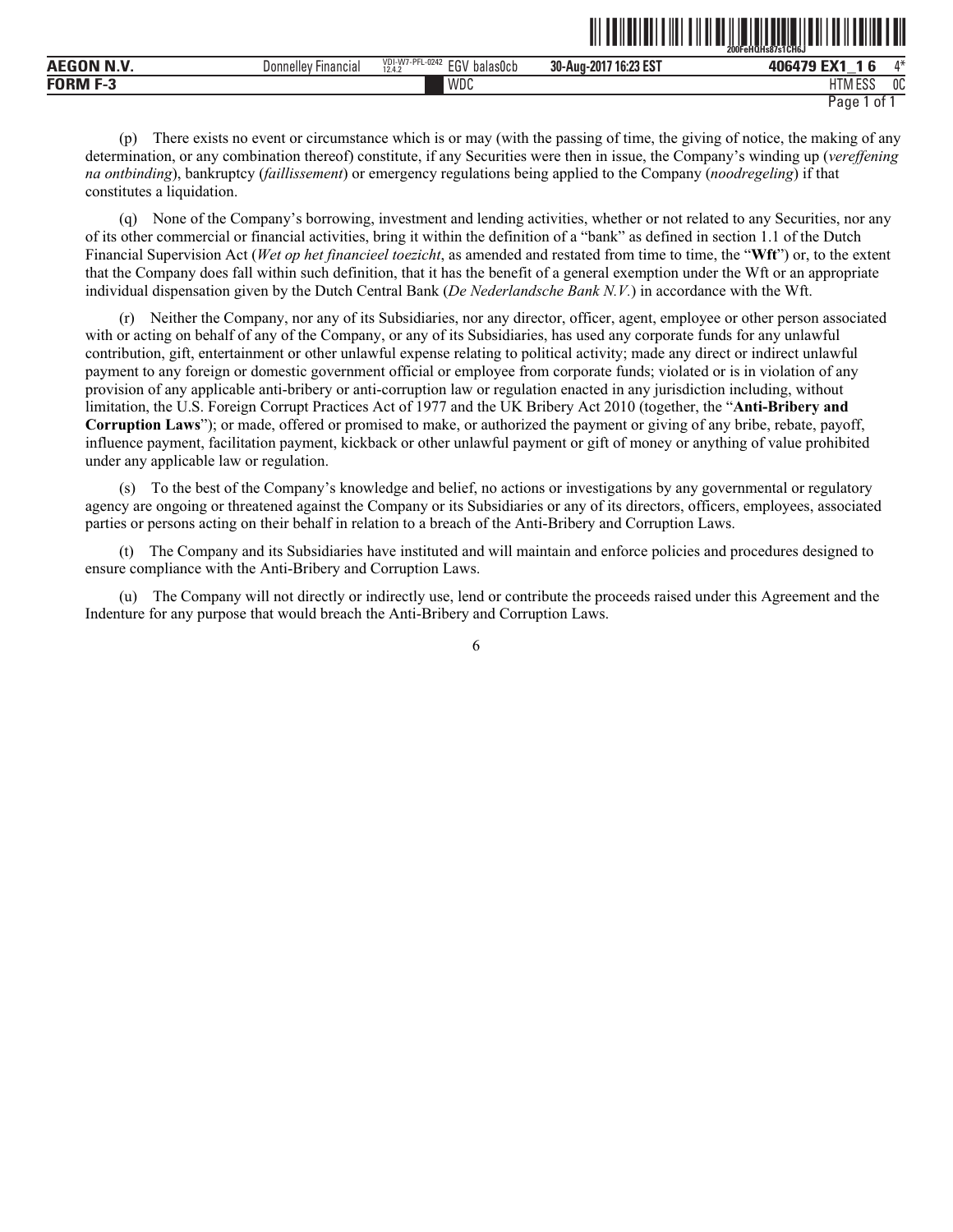|                       |                                      |                                              |                            | 200FeHOHs87tC#T64       |    |  |
|-----------------------|--------------------------------------|----------------------------------------------|----------------------------|-------------------------|----|--|
| <b>AEGON N.V.</b>     | <b>Donnelley</b><br><b>Financial</b> | VDI-W7-PFL-0985<br>EGV<br>sanmuOdc<br>12.4.3 | 7 16:31 EST<br>30-Aug-2017 | 406479 EX <sup>1</sup>  |    |  |
| <b>FORM F-</b><br>г-э |                                      | WDC                                          |                            | $F^{\alpha}$<br>1 I IVI | 0C |  |

ˆ200FeHQHs87tC#T64Š **200FeHQHs87tC#T64**

(v) Neither the Company nor, to the best of its knowledge, any of its Subsidiaries nor, to the best of its knowledge, any director, officer, agent, employee or affiliate of the Company or any of its Subsidiaries are currently (i) the subject of any economic sanctions administered or enforced by the U.S. Government, (including, without limitation, the Office of Foreign Assets Control of the U.S. Department of the Treasury ("**OFAC Sanctions**") or the U.S. Department of State and including, without limitation, the designation as a "specially designated national" or "blocked person")), the United Nations Security Council, the European Union, the U.K. government and any other relevant sanctions authority (collectively, the "**Sanctions**") or (ii) located or operating in a country or territory that is the subject of Sanctions, and that the Company will not, directly or indirectly, use the proceeds raised in connection with the issue of the Securities or lend, contribute or otherwise make available such proceeds to any person or entity (whether or not related to the Company) for the purpose of financing the activities or business of or with any person or entity that, at the time of such financing, is the subject of any Sanctions or is organized, resident, operating or is located in a country or territory that is the subject or the target of country-wide or region-wide Sanctions that would prohibit or restrict dealings with an entity or individual organized, operating or resident in such a country or region (including without limitation, Crimea, Cuba, Iran, North Korea, Sudan, Syria, each, a "**Sanctioned Country**").

(w) The operations of the Company and, to the best of its knowledge, its Subsidiaries (i) are and have been conducted at all times in compliance with applicable financial record keeping and reporting requirements and applicable money laundering statutes in The Netherlands and the United States of America and of the jurisdictions in which the Company and its Subsidiaries conduct its business, the rules and regulations thereunder and any related or similar rules, regulations or guidelines, issued, administered or enforced by any governmental agency (collectively, "**Anti-Money Laundering Laws**") and (ii) have instituted and will maintain and enforce policies and procedures designed to ensure compliance with the Anti-Money Laundering Laws; (iii) no action, suit or proceeding by or before any court or governmental agency, authority or body or any arbitrator involving the Company or, to the knowledge of the Company after due and careful inquiry, any of its Subsidiaries with respect to Money Laundering Laws is pending and, to the best of the Company's knowledge, no such actions, suits or proceedings are threatened and (iv) shall not directly or indirectly use the transaction proceeds for any purpose that would breach Anti-Money Laundering Laws.

2. *Agreements to Sell and Purchase.* Subject to the terms and conditions and in reliance upon the representations and warranties set forth herein, the Company agrees to sell to each Underwriter, and each Underwriter agrees, severally and not jointly, to purchase from the Company the principal amount of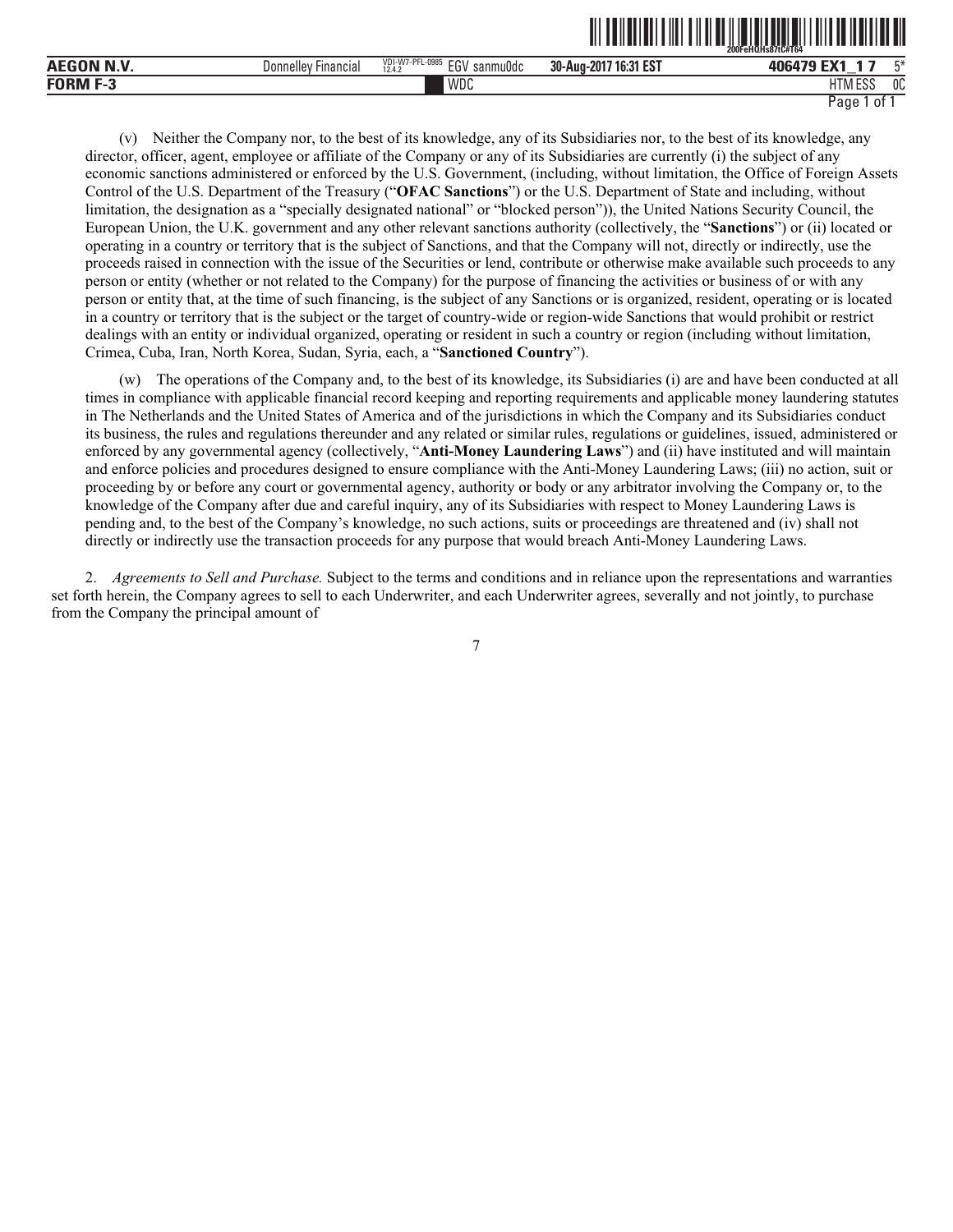|                  |                                      |                                                         |                       | 200FeHQHs83tSV4ge           |                |
|------------------|--------------------------------------|---------------------------------------------------------|-----------------------|-----------------------------|----------------|
| <b>AEGON N.V</b> | <sup>,</sup> Financiai<br>Donnelley' | FWPAXE-EGVRS39 FOU<br>.nt<br>rend<br>cu۲<br>12.4.2<br>_ | 30-Aug-2017 07:16 EST | <b>EV4</b><br>106170<br>_   | ∩⊬             |
| <b>FORM F-3</b>  |                                      | WDC                                                     |                       | IITRAFAC<br>. FPS<br>i IVI. | 0 <sup>C</sup> |

<u>oli toilutivalt liilet liitustustustustustustustustustustustust</u>

the Securities set forth opposite such Underwriter's name in Schedule II hereto, at the purchase price of [●]% (being equal to the issue price of [●]% less a gross spread of [●]% representing commissions to be paid to the Underwriters) of the principal amount of the Securities plus accrued interest, if any, from [●], [●] if settlement occurs after that date.

3. *Terms of the Offering*. The Company is advised by you that the Underwriters propose to offer the Securities for sale to the public as set forth in the Time of Sale Prospectus.

4. *Payment and Delivery.* Payment for the Securities shall be made to the Company in immediately available funds in New York, New York against delivery of such Securities for the respective accounts of the several Underwriters by [●] am, New York time, on [●], [●], or at such other place and time and date as the Representatives and the Company may agree upon in writing or as provided in Section 10. The time and date of such payment are herein referred to as the "**Closing Date**".

Delivery of the Securities shall be made through the facilities of The Depository Trust Company.

5. *Conditions to the Underwriters' Obligations*. The several obligations of the Underwriters are subject to the following conditions:

(a) Subsequent to the Time of Sale and prior to the Closing Date there shall have been no material adverse change in the condition, financial or otherwise, or in the earnings, business, prospects or operations of the Company and its subsidiaries, taken as a whole, from that set forth in the Time of Sale Prospectus (exclusive of any amendments or supplements thereto subsequent to the date of this Agreement).

(b) The Underwriters shall have received on the Closing Date a certificate, dated the Closing Date and signed by an executive officer of the Company, to the effect set forth in Section 5(a) above and to the effect that the representations and warranties of the Company contained in this Agreement are true and correct as of such Closing Date and that the Company has complied in all material respects with all of the agreements and satisfied all of the conditions on its part to be performed or satisfied hereunder on or before such Closing Date. The officer signing and delivering such certificate may rely upon the best of his or her knowledge as to proceedings threatened.

(c) The Underwriters shall have received on the Closing Date an opinion of Onno van Klinken, general counsel for the Company, dated the Closing Date, substantially in the form attached to this Agreement as Exhibit A.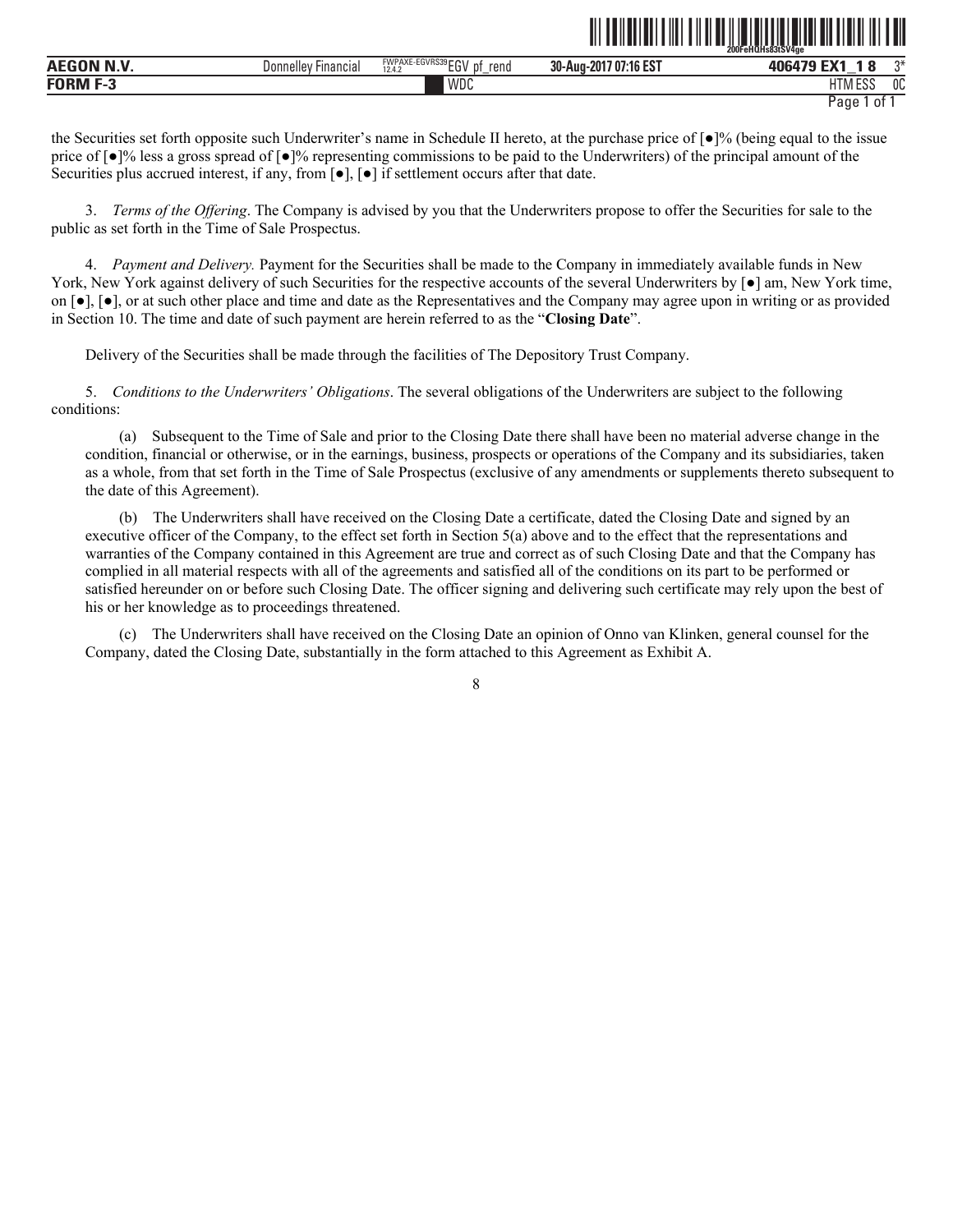|                  |                        |                                                            |                           | ZUUFENUNSÖJI I (INDZ           |      |  |
|------------------|------------------------|------------------------------------------------------------|---------------------------|--------------------------------|------|--|
| <b>AEGON N.V</b> | Financial<br>Donnellev | FWPAXE-EGVRS39 FOU<br>rend<br>۱۰ - ا<br>12.4.7<br>υ.<br>∟ບ | 707:16 EST<br>30-Aug-2017 | FV4.<br>,,,,,,<br>. Л<br>_     | $n+$ |  |
| <b>FORM</b>      |                        | WDC                                                        |                           | 1.500<br>u <del>m</del><br>டபட | 0C   |  |

ˆ200FeHQHs83tTdN6zŠ **200FeHQHs83tTdN6z**

(d) The Underwriters shall have received on the Closing Date an opinion of Allen & Overy LLP, outside Dutch counsel for the Company, dated the Closing Date, substantially in the form attached to this Agreement as Exhibit B.

(e) The Underwriters shall have received on the Closing Date an opinion and a disclosure letter of Allen & Overy LLP, outside U.S. counsel for the Company, dated the Closing Date, substantially in the forms attached to this Agreement as Exhibits C-1 and C-2, respectively.

(f) The Underwriters shall have received on the Closing Date an opinion and a disclosure letter of Davis Polk & Wardwell London LLP, outside U.S. counsel for the Underwriters, dated the Closing Date, in form and substance satisfactory to the Underwriters.

(g) The Underwriters shall have received on the Closing Date an opinion of Bryan Cave LLP, counsel for the Trustee, dated the Closing Date, substantially in the form attached to this Agreement as Exhibit D.

(h) The Underwriters shall have received on the date hereof, and on the Closing Date, a letter dated as of the date hereof and the Closing Date, respectively, in form and substance reasonably satisfactory to the Underwriters, from PricewaterhouseCoopers Accountants N.V., independent public accountants, containing statements and information of the type ordinarily included in accountants' "comfort letters" to underwriters with respect to the financial statements and certain financial information contained in the Registration Statement, the Time of Sale Prospectus and the Prospectus.

6. *Covenants of the Company*. In further consideration of the agreements of the Underwriters herein contained, the Company covenants with each Underwriter as follows:

(a) To furnish to you upon request, without charge, three signed copies of the Registration Statement (including exhibits thereto and documents incorporated therein by reference) and for delivery to each other Underwriter a conformed copy of the Registration Statement (without exhibits thereto) and to furnish to you in New York, New York, without charge, prior to 10:00 am New York time on the business day next succeeding the date of this Agreement and during the period mentioned in Section 6(e) below, as many copies of the Prospectus, each Free Writing Prospectus, the Time of Sale Prospectus and/or the Registration Statement as you may reasonably request.

(b) Before amending or supplementing the Registration Statement, the Time of Sale Prospectus and/or the Prospectus, to furnish to you a copy of each such proposed amendment or supplement and not to file any such proposed amendment or supplement to which you reasonably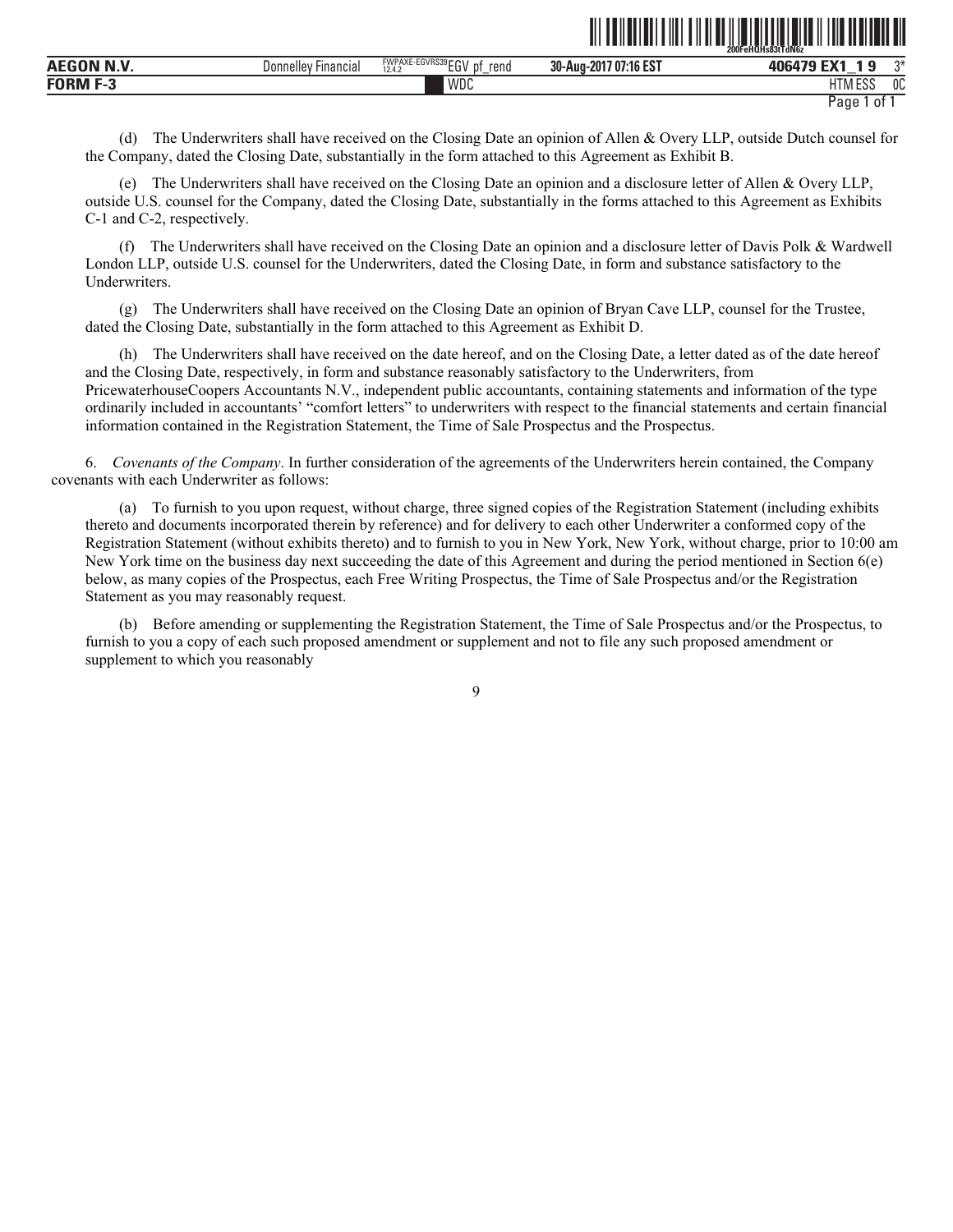|                   |                                     |                                                                     | 200FeHQHs83tW4%6n                       |                                 | .  |
|-------------------|-------------------------------------|---------------------------------------------------------------------|-----------------------------------------|---------------------------------|----|
| .<br><b>AEGON</b> | Donne<br><b>Financial</b><br>$\sim$ | <b>FWPAXE-EGVRS39</b><br>וח-ו?<br>rend<br>рt<br>Ŀи<br>12.4.2<br>$-$ | $1107:16 F$ °<br>חה<br>30-Aug-201<br>ЕJ | <b>40</b><br>$\mathbf{A}$<br>__ | ግ* |
| <b>FORM</b><br>۰. |                                     | WDC                                                                 |                                         | 1.500<br>$\sim$<br>- U I        | 0C |

<u>oli od indijeli olimpiral olimpiral olimpiral olimpiral olimpiral olimpiral olimpiral olimpiral olimpiral olim</u>

object, and to file with the Commission within the applicable period specified in Rule 424(b) under the Securities Act any prospectus required to be filed pursuant to such Rule.

(c) To prepare any Free Writing Prospectus to be included in the Time of Sale Prospectus in relation to the Securities in a form which shall be provided to the Representatives for their review and comment prior to the Time of Sale.

(d) If required by Rule 430B(h) under the Securities Act, to prepare a form of prospectus in a form which shall be provided to the Representatives for their review and comment prior to any filing and to file such form of prospectus pursuant to Rule 424(b) under the Securities Act.

(e) If the Time of Sale Prospectus is being used to solicit offers to buy the Securities at a time when the Prospectus is not yet available to prospective purchasers and any event shall occur or condition exist as a result of which it is necessary to amend or supplement the Time of Sale Prospectus in order to make the statements therein, in the light of the circumstances, not misleading, or if any event shall occur or condition exist as a result of which any Free Writing Prospectus included as part of the Time of Sale Prospectus conflicts with the information contained in the Registration Statement then on file, or if, in the opinion of counsel for the Underwriters, it is necessary to amend or supplement the Time of Sale Prospectus to comply with applicable law, the Company shall forthwith prepare (subject to Sections 6(b) and 6(c) hereof), file with the Commission and furnish, at its own expense, to the Underwriters and to any dealer upon request, either amendments or supplements to the Time of Sale Prospectus so that the statements therein as so amended or supplemented will not, in the light of the circumstances when delivered to a prospective purchaser, be misleading or so that any Free Writing Prospectus which is included as part of the Time of Sale Prospectus, as amended or supplemented, will no longer conflict with the Registration Statement, or so that the Time of Sale Prospectus as amended or supplemented, will comply with applicable law.

(f) If, during such period after the first date of the offering of the Securities as in the opinion of counsel for the Underwriters the Prospectus (or in lieu thereof the notice referred to in Rule 173(a) under the Securities Act) is required by law to be delivered or made available to investors in connection with sales by an Underwriter, any event shall occur or condition exist as a result of which it is necessary to amend or supplement the Prospectus in order to make the statements therein, in the light of the circumstances when the Prospectus (or in lieu thereof the notice referred to in Rule 173(a) under the Securities Act) is delivered to a purchaser, not misleading, or if, in the opinion of counsel for the Underwriters, it is necessary to amend or supplement the Prospectus to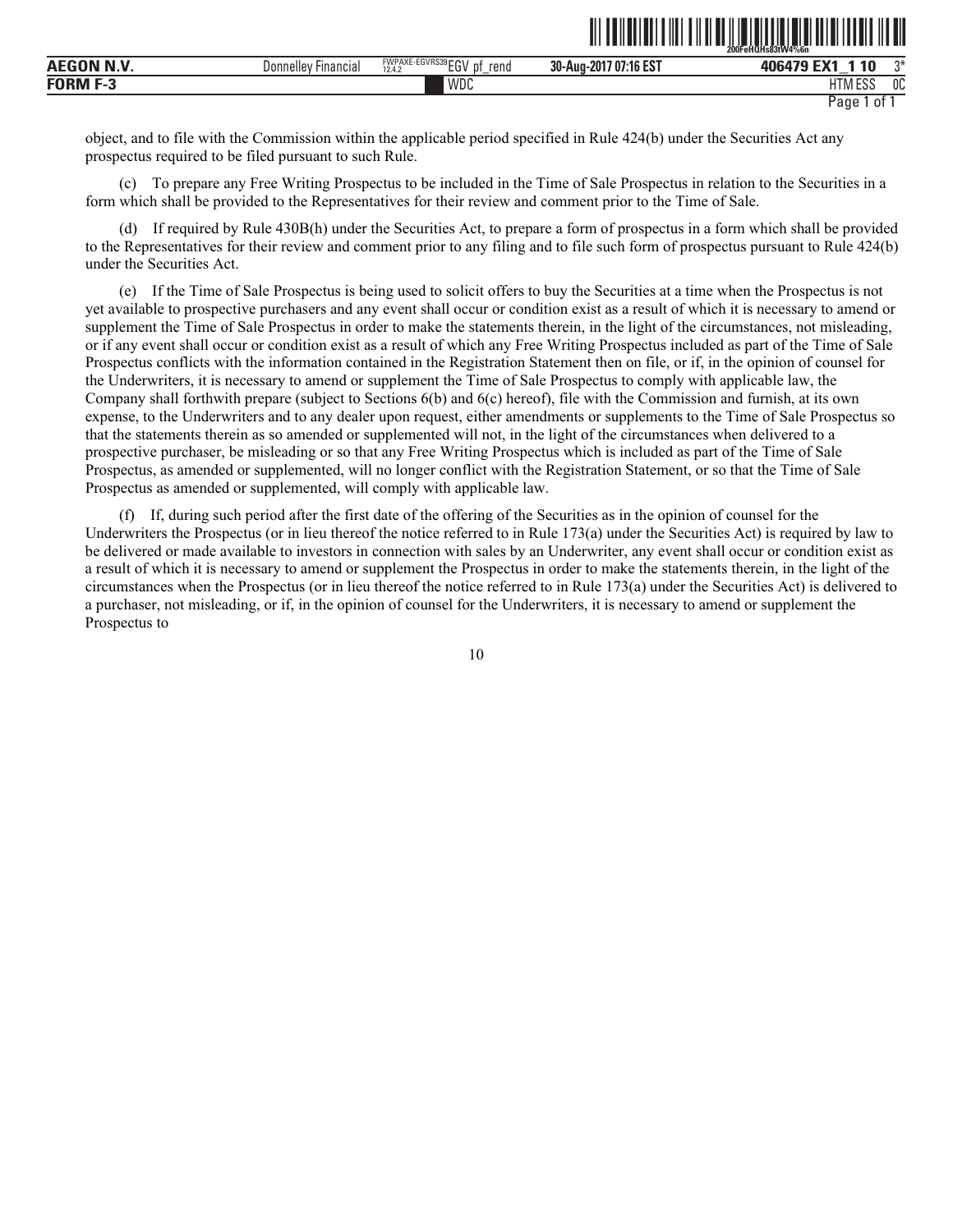|                                                  |                        |                                                                      |                                                  | <b>ODD</b><br>FeHQHs83tXai6i<br>-----------------<br>ZUUF | -------      |
|--------------------------------------------------|------------------------|----------------------------------------------------------------------|--------------------------------------------------|-----------------------------------------------------------|--------------|
| <b>AEC</b>                                       | Financial<br>Donnelley | EGVRS39 CCV<br><b>FWPAXE</b><br>rend<br>n1<br>.<br>12.4.7<br>--<br>- | <b>.1C ECT</b><br>30-Aug-201<br>/ 07:1<br>:16 ES | - 4<br>---<br><b>ANC</b><br>$\overline{\phantom{a}}$      | $\sim$       |
| <b>FORM F</b><br>$\overline{\phantom{a}}$<br>т., |                        | WDC                                                                  |                                                  | 1.500<br>பா<br>LIINI LƏƏ                                  | $\sim$<br>υu |

<u>oli tailati alla liitti tai maalistatti valtiin tai alla li</u>

comply with applicable law, forthwith to prepare (subject to Section 6(b) hereof), file with the Commission and furnish, at its own expense, to the Underwriters, either amendments or supplements to the Prospectus so that the statements in the Prospectus as so amended or supplemented will not, in the light of the circumstances when the Prospectus (or in lieu thereof the notice referred to in Rule 173(a) under the Securities Act) is delivered to a purchaser, be misleading or so that the Prospectus, as amended or supplemented, will comply with law.

(g) Before preparing, using, authorizing, approving, referring to or filing any Free Writing Prospectus, the Company, will furnish to the Representatives and counsel for the Underwriters a copy of the proposed Free Writing Prospectus. The Company will not use, authorize, approve, refer to or file any Free Writing Prospectus to which the Underwriters reasonably object. The Company will not take any action that would result in an Underwriter being required to file with the Commission pursuant to Rule 433(d) under the Securities Act a Free Writing Prospectus prepared by or on behalf of the Underwriter that the Underwriter otherwise would not have been required to file thereunder.

(h) To endeavor to qualify the Securities for offer and sale under the securities or Blue Sky laws of such jurisdictions as you shall reasonably request.

(i) To use all reasonable efforts to list the Securities on the New York Stock Exchange.

(j) To make generally available to the Company's security holders and to you as soon as practicable an earnings statement that satisfies the provisions of Section 11(a) of the Securities Act and the rules and regulations of the Commission thereunder.

(k) Pursuant to reasonable procedures developed in good faith, to retain copies of each Free Writing Prospectus that is not required to be filed with the Commission in accordance with Rule 433 under the Securities Act.

(l) Except as otherwise expressly provided or agreed, whether or not the transactions contemplated in this Agreement are consummated or this Agreement is terminated, to pay or cause to be paid the following expenses incident to the performance of its obligations under this Agreement: (i) the fees, disbursements and expenses of the Company's counsel and the Company's accountants in connection with the registration and delivery of the Securities under the Securities Act and all other fees or expenses in connection with the preparation and filing of the Registration Statement, any preliminary prospectus, the Time of Sale Prospectus, any Free Writing Prospectus or the Prospectus and amendments and supplements to any of the foregoing, including all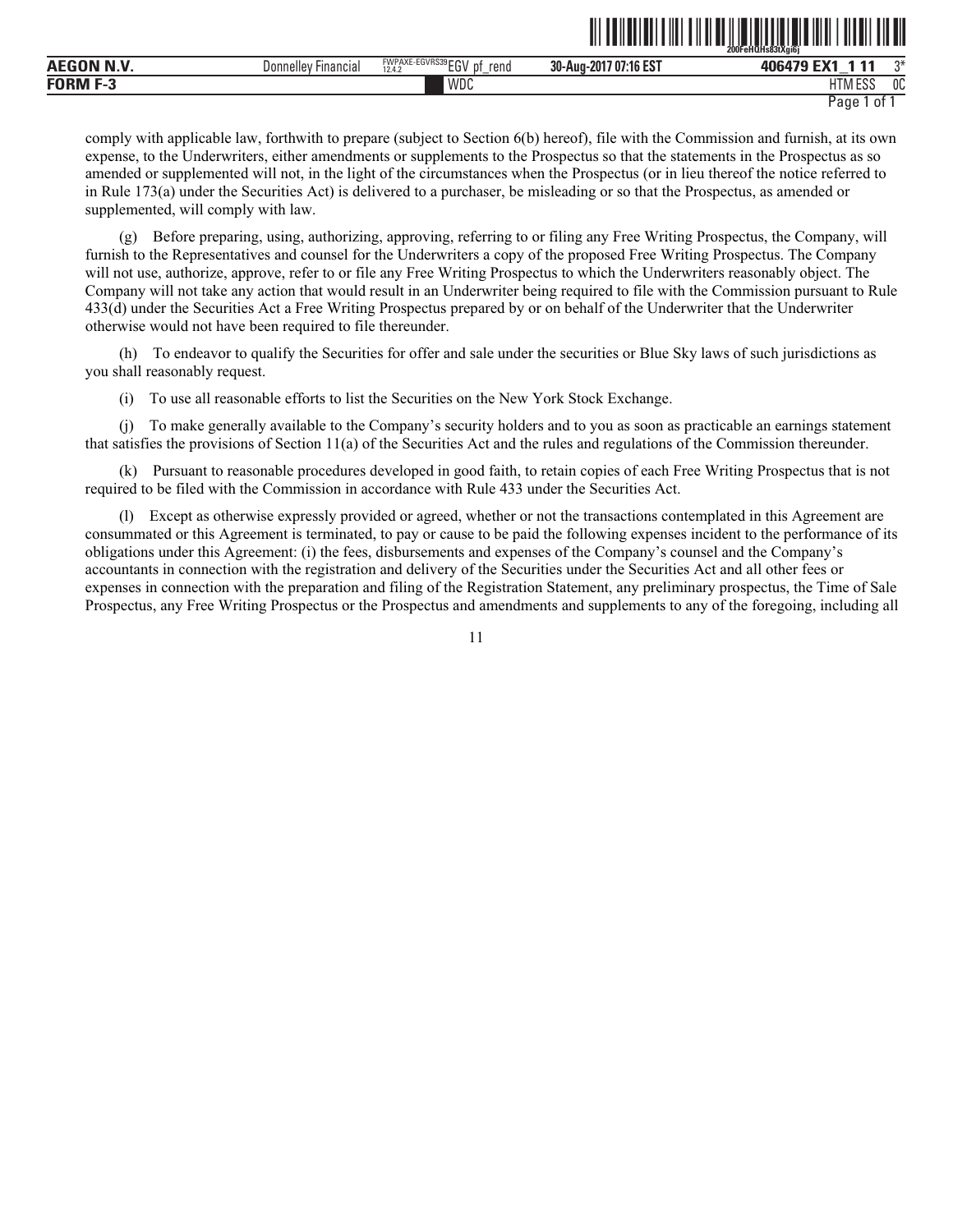|                                           |                        |                                                        |                       | 200FeHQHs83tZ8L6E           |      |
|-------------------------------------------|------------------------|--------------------------------------------------------|-----------------------|-----------------------------|------|
| .<br><b>AEGON</b>                         | Donnelley<br>Financia, | FWPAXE-EGVRS39 FOL<br>rena<br>12.4.2<br>IJΙ<br>∟∪<br>- | 30-Aug-2017 07:16 EST | ,,,,,,<br>$-$               | $-x$ |
| <b>FORM F</b><br>$\overline{\phantom{a}}$ |                        | WDC                                                    |                       | <b>LITAA FOO</b><br>11M ESS | 0C   |

**100FEHQHS83tZ83tZ83tZ83tZ8C6E** 

printing costs associated therewith, and the mailing and delivering of copies thereof to the Underwriters, in the quantities hereinabove specified, (ii) all costs and expenses related to the delivery of the Securities to the Underwriters, including any taxes payable thereon, (iii) the costs and charges of any transfer agent, registrar or depositary, (iv) the fees and disbursements of the Trustee and its counsel, and (v) any fees charged by rating agencies for the rating of the Securities. Except as expressly provided otherwise, the Underwriters shall pay all their costs and expenses including, without limitation, fees and disbursements of their counsel.

### 7. *Covenants of Underwriters.*

(a) Each Underwriter understands that no action has been or will be taken in any jurisdiction, except in the United States, that would permit a public offering of the Securities, or the possession, circulation or distribution of the Prospectus, any Free Writing Prospectus, the Time of Sale Prospectus or any other material relating to the Company in any jurisdiction where action for that purpose is required.

(b) (i) Each of the Underwriters has complied and will comply with all applicable provisions of the Financial Services and Markets Act 2000 (the "**FSMA**") with respect to anything done by it in relation to the Securities in, from or otherwise involving the United Kingdom; and (ii) each of the Underwriters has only communicated or caused to be communicated and will only communicate or cause to be communicated any invitation or inducement to engage in investment activity (within the meaning of Section 21 of the FSMA) received by it in connection with the issue or sale of the Securities in circumstances in which Section 21 (1) of the FSMA does not apply to the Company.

(c) In relation to each Member State of the European Economic Area that has implemented the Prospectus Directive (each, a "**Relevant Member State**"), each Underwriter represents and agrees that, with effect from and including the date on which the Prospectus Directive is implemented in that Relevant Member State, it has not made and will not make an offer of the Securities to the public in that Relevant Member State other than: (a) to any legal entity which is a qualified investor as defined in the Prospectus Directive; (b) to fewer than 150 natural or legal persons (other than qualified investors as defined in the Prospectus Directive), subject to obtaining the prior consent of the relevant underwriter or underwriters nominated by the Company for any such offer; or (c) in any other circumstances falling within Article 3(2) of the Prospectus Directive, provided that no such offer of the Securities shall require the Company or the Underwriters to publish a prospectus pursuant to Article 3 of the Prospectus Directive or supplement a prospectus pursuant to Article 16 of the Prospectus Directive, and provided further that no such offer of the Securities shall be made in the Netherlands except pursuant to (a) above. For the purpose of the above provisions, the

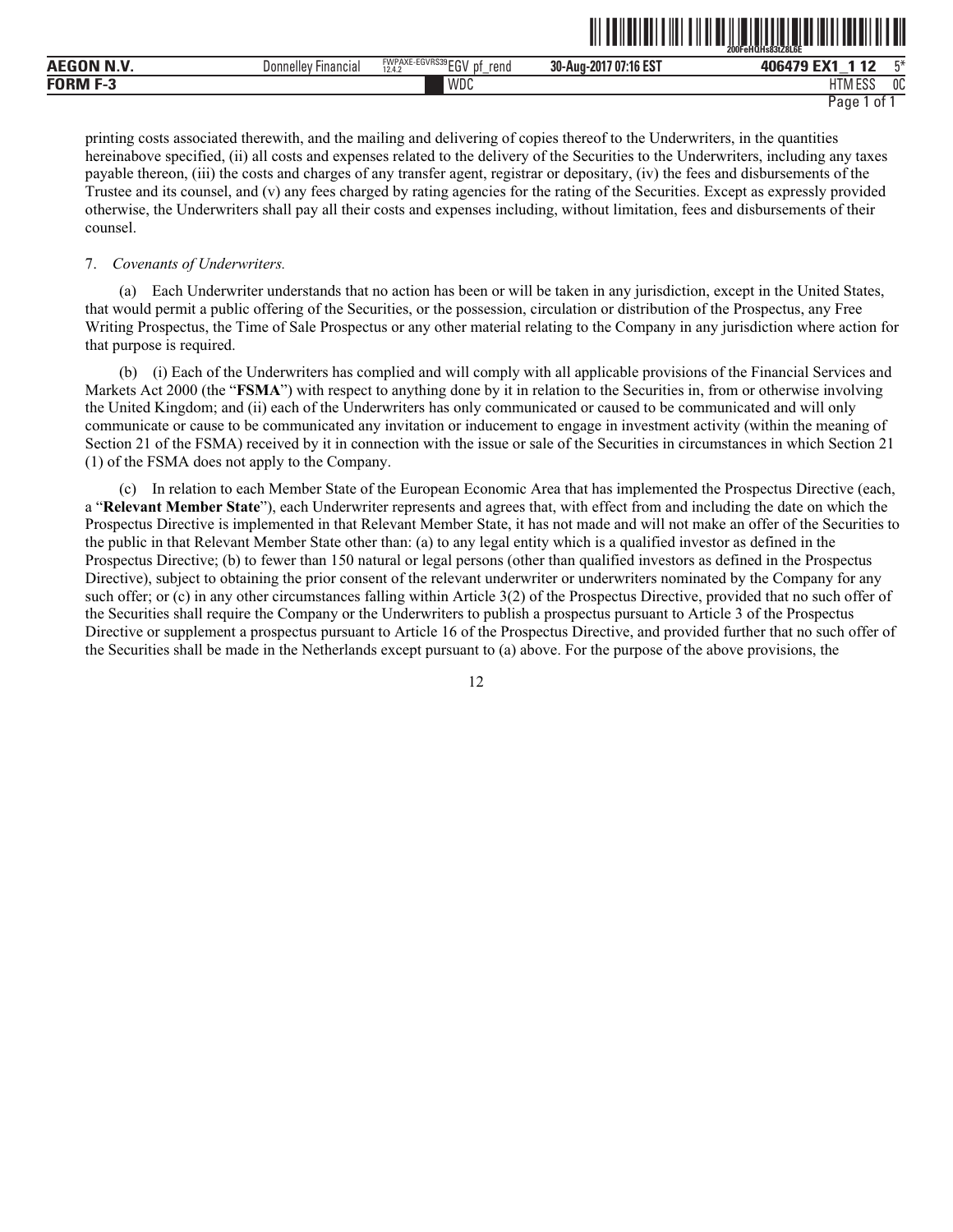|                  |                             |                                                              |                                  | 200FeHQHs83taVr6x                                   |              |
|------------------|-----------------------------|--------------------------------------------------------------|----------------------------------|-----------------------------------------------------|--------------|
| <b>AEGON N.V</b> | -<br>Financial<br>Donnellev | E-EGVRS39rru<br><b>FWPAXE-</b><br>rend<br>DŤ<br>сu<br>12.4.2 | 707:16 EST<br>30-Aug-2<br>$-201$ | <b>FMA</b><br>4.4.7<br>ᢇ<br>ANGA <sup>-</sup><br>__ | $A - L$      |
| <b>EODME?</b>    |                             | WDC                                                          |                                  | LITE<br>1.500<br>פפא ואו ו                          | $\sim$<br>υu |

<u>oo Fehanda ah in dii ah u ah u aan ah in dii ah u ah u ah u ah </u>

expression "an offer to the public" in relation to any Securities in any Relevant Member State means the communication in any form and by any means of sufficient information on the terms of the offer and the Securities to be offered so as to enable an investor to decide to purchase or subscribe the Securities, as the same may be varied in the Relevant Member State by any measure implementing the Prospectus Directive in the Relevant Member State and the expression "**Prospectus Directive**" means Directive 2003/71/EC as amended (including by Directive 2010/73/EU) and includes any relevant implementing measure in the Relevant Member State.

(d) The Underwriters will not take any action (including without limitation, the possession or distribution of the Preliminary Prospectus, any Free Writing Prospectus, the Time of Sale Prospectus, the Prospectus or any other offering document or any publicity or other material relating to the Securities) in any country or jurisdiction where such action would (i) result in any violation of applicable law, or (ii) cause the issuance of the Securities to be considered an offering to the public under applicable law.

(e) The Underwriters shall not use, refer to or distribute any Free Writing Prospectus except:

(i) a Free Writing Prospectus that (A) is not an Issuer Free Writing Prospectus, and (B) contains only information describing the preliminary terms of the Securities or their offering, which information is limited to the categories of terms referenced on Schedule I or otherwise permitted under Rule 134 of the Securities Act;

(ii) a Free Writing Prospectus as shall be agreed in writing with the Company that has not been distributed, used or referenced by such Underwriter in a manner reasonably designed to lead to its broad unrestricted dissemination unless the Company consents in writing to such dissemination; and

(iii) a Free Writing Prospectus identified in Schedule III hereto as forming part of the Time of Sale Prospectus.

The Company hereby agrees that the Underwriters shall distribute to investors a Free Writing Prospectus that contains the final terms of the Securities substantially in the form set forth in Schedule I hereto and that such Free Writing Prospectus shall be filed by the Company in accordance with Rule 433(d) and shall be considered an Issuer Free Writing Prospectus for purposes of this Agreement.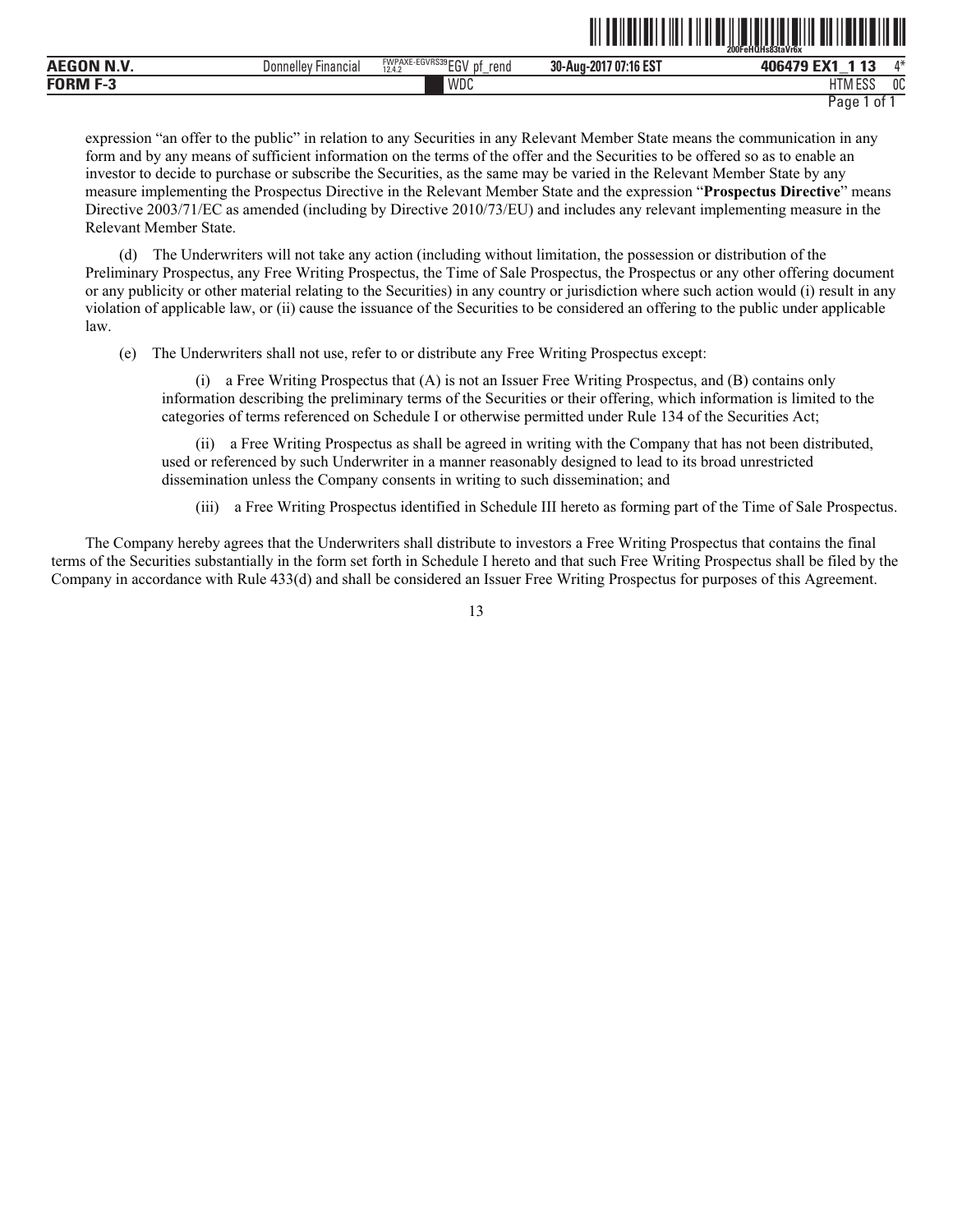|                    |                               |                                           |                       | $200$ Fe $H\overline{O}$ Hs $83$ td $256$<br>.            |
|--------------------|-------------------------------|-------------------------------------------|-----------------------|-----------------------------------------------------------|
| <b>AEGON N.V.</b>  | Donnellev<br><b>Financial</b> | FWPAXE-EGVRS39EGV<br>rend<br>рt<br>12.4.2 | 30-Aug-2017 07:16 EST | л*<br>406479                                              |
| <b>FORM</b><br>г-а |                               | WDC                                       |                       | <b>LITRA FOO</b><br>n <sub>n</sub><br>1 I IV<br>υu<br>LUU |
|                    |                               |                                           |                       | Page<br>0t                                                |

ˆ200FeHQHs83tdZ56‹Š **200FeHQHs83tdZ56**

#### 8. *Indemnity and Contribution.*

(a) The Company agrees to indemnify and hold harmless each Underwriter, each person, if any, who controls any Underwriter within the meaning of either Section 15 of the Securities Act or Section 20 of the Exchange Act and each affiliate of any Underwriter within the meaning of Rule 405 under the Securities Act, from and against any and all losses, claims, damages and liabilities (including, without limitation, any legal or other expenses reasonably incurred in connection with defending or investigating any such action or claim) caused by any untrue statement or alleged untrue statement of a material fact contained in the Registration Statement or any amendment thereof, any preliminary prospectus, any Issuer Free Writing Prospectus that the Company has filed or is required to file pursuant to Rule 433(d) under the Securities Act, any Time of Sale Prospectus and the Prospectus (as amended or supplemented if the Company shall have furnished any amendments or supplements thereto), or caused by any omission or alleged omission to state therein a material fact required to be stated therein or necessary to make the statements therein not misleading, except insofar as such losses, claims, damages or liabilities are caused by any such untrue statement or omission or alleged untrue statement or omission based upon information relating to any Underwriter furnished to the Company in writing by such Underwriter through you expressly for use therein.

(b) Each Underwriter agrees, severally and not jointly, to indemnify and hold harmless the Company, the directors of the Company, officers of the Company who sign the Registration Statement and each person, if any, who controls the Company within the meaning of either Section 15 of the Securities Act or Section 20 of the Exchange Act to the same extent as the foregoing indemnity from the Company to such Underwriter, but only with reference to information relating to such Underwriter furnished to the Company in writing by such Underwriter through the Representatives expressly for use in the Registration Statement, any preliminary prospectus, any Free Writing Prospectus that the Company has filed or is required to file pursuant to Rule 433(d) under the Securities Act, any Time of Sale Prospectus or the Prospectus or any amendments or supplements thereto.

(c) In case any proceeding (including any governmental investigation) shall be instituted involving any person in respect of which indemnity may be sought pursuant to Section 8(a) or 8(b), such person (the "**indemnified party**") shall promptly notify the person against whom such indemnity may be sought (the "**indemnifying party**") in writing and the indemnifying party, upon request of the indemnified party, shall retain counsel reasonably satisfactory to the indemnified party to represent the indemnified party and any others the indemnifying party may designate in such proceeding and shall pay the fees and disbursements of such counsel related to such proceeding. In any such proceeding, any indemnified party shall have the right to retain its own counsel, but the fees and expenses of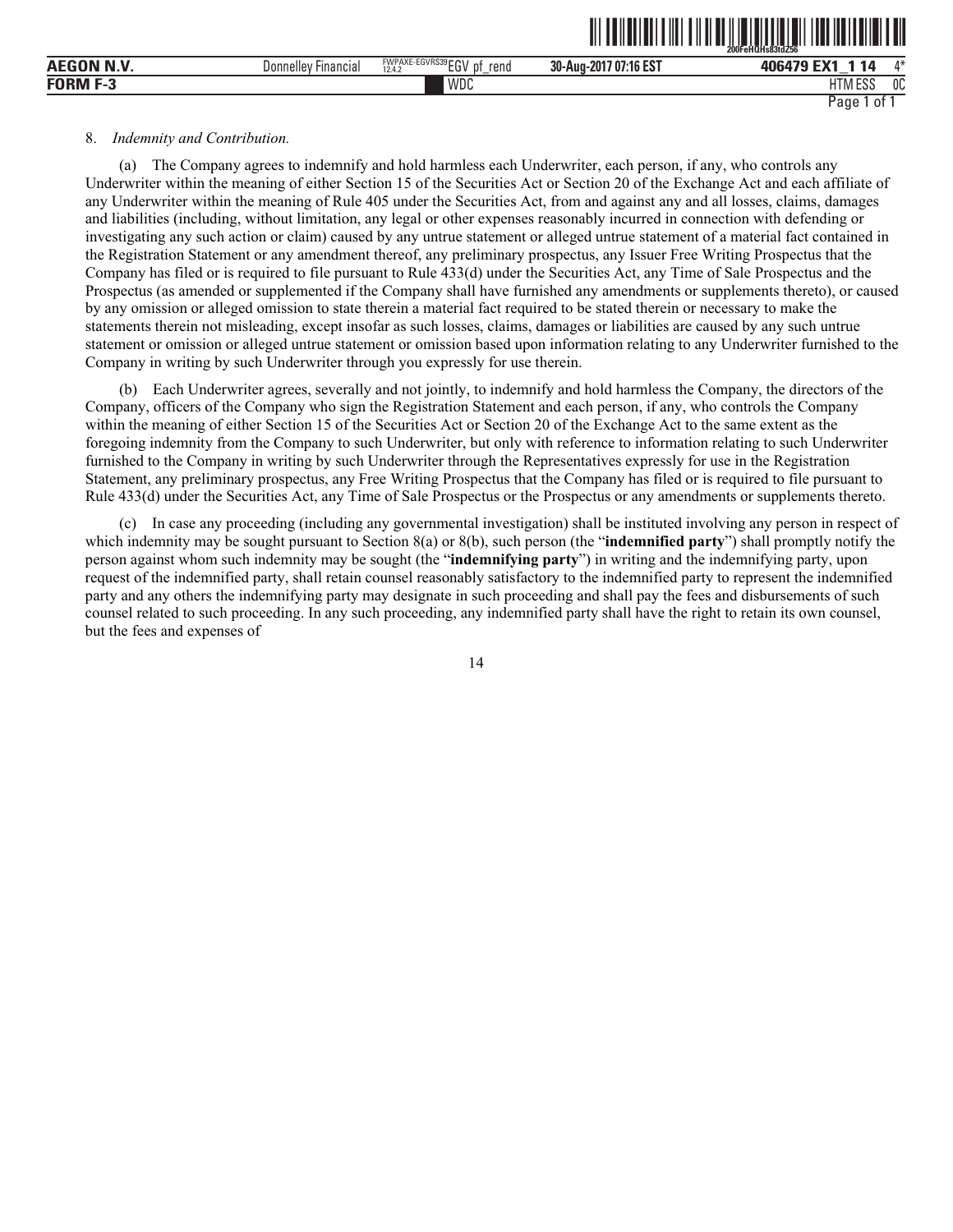| <b>AEGON N.V</b>  | Donnellev<br>Financial | $FMPAYE_EGNRC30 = 01$<br>FWPAXE-EGVRS39 F<br>reno<br>D <sup>1</sup><br>tu<br>12.4.2<br>$\overline{\phantom{0}}$ | $1707:16 F$ °<br>30-Aug<br>-2017<br>:16 ES | 406479                        | $n*$         |
|-------------------|------------------------|-----------------------------------------------------------------------------------------------------------------|--------------------------------------------|-------------------------------|--------------|
| <b>FORM</b><br>٠. |                        | WDC                                                                                                             |                                            | $\cdots$<br>1.50<br>. ۱ M ESS | $\sim$<br>UU |

such counsel shall be at the expense of such indemnified party unless (i) the indemnifying party and the indemnified party shall have mutually agreed to the retention of such counsel or (ii) the named parties to any such proceeding (including any impleaded parties) include both the indemnifying party and the indemnified party and representation of both parties by the same counsel would be inappropriate due to actual or potential differing interests between them. It is understood that the indemnifying party shall not, in respect of the legal expenses of any indemnified party in connection with any proceeding or related proceedings in the same jurisdiction, be liable for the fees and expenses of more than one separate firm (in addition to any local counsel) for all such indemnified parties and that all such fees and expenses shall be reimbursed as they are incurred. Such firm shall be designated in writing by the Representatives, in the case of parties indemnified pursuant to Section 8(a), and by the Company in the case of parties indemnified pursuant to Section 8(b). The indemnifying party shall not be liable for any settlement of any proceeding effected without its written consent, but if settled with such consent or if there be a final judgment for the plaintiff, the indemnifying party agrees to indemnify the indemnified party from and against any loss or liability by reason of such settlement or judgment. No indemnifying party shall, without the prior written consent of the indemnified party, effect any settlement of any pending or threatened proceeding in respect of which any indemnified party is or could have been a party and indemnity could have been sought hereunder by such indemnified party, unless such settlement (1) includes an unconditional release of such indemnified party from all liability on claims that are the subject matter of such proceeding and (2) does not include a statement as to an admission of fault, culpability or failure to act by or on behalf of any indemnified party.

(d) To the extent the indemnification provided for in Section 8(a) or 8(b) is unavailable to an indemnified party or insufficient in respect of any losses, claims, damages or liabilities referred to therein, then each indemnifying party under such paragraph, in lieu of indemnifying such indemnified party thereunder, shall contribute to the amount paid or payable by such indemnified party as a result of such losses, claims, damages or liabilities (i) in such proportion as is appropriate to reflect the relative benefits received by the Company on the one hand and the Underwriters on the other hand from the offering of the Securities or (ii) if the allocation provided by clause  $8(d)(i)$  above is not permitted by applicable law, in such proportion as is appropriate to reflect not only the relative benefits referred to in clause  $8(d)(i)$  above but also the relative fault of the Company on the one hand and of the Underwriters on the other hand in connection with the statements or omissions that resulted in such losses, claims, damages or liabilities, as well as any other relevant equitable considerations. The relative benefits received by the Company on the one hand and the Underwriters on the other hand in connection with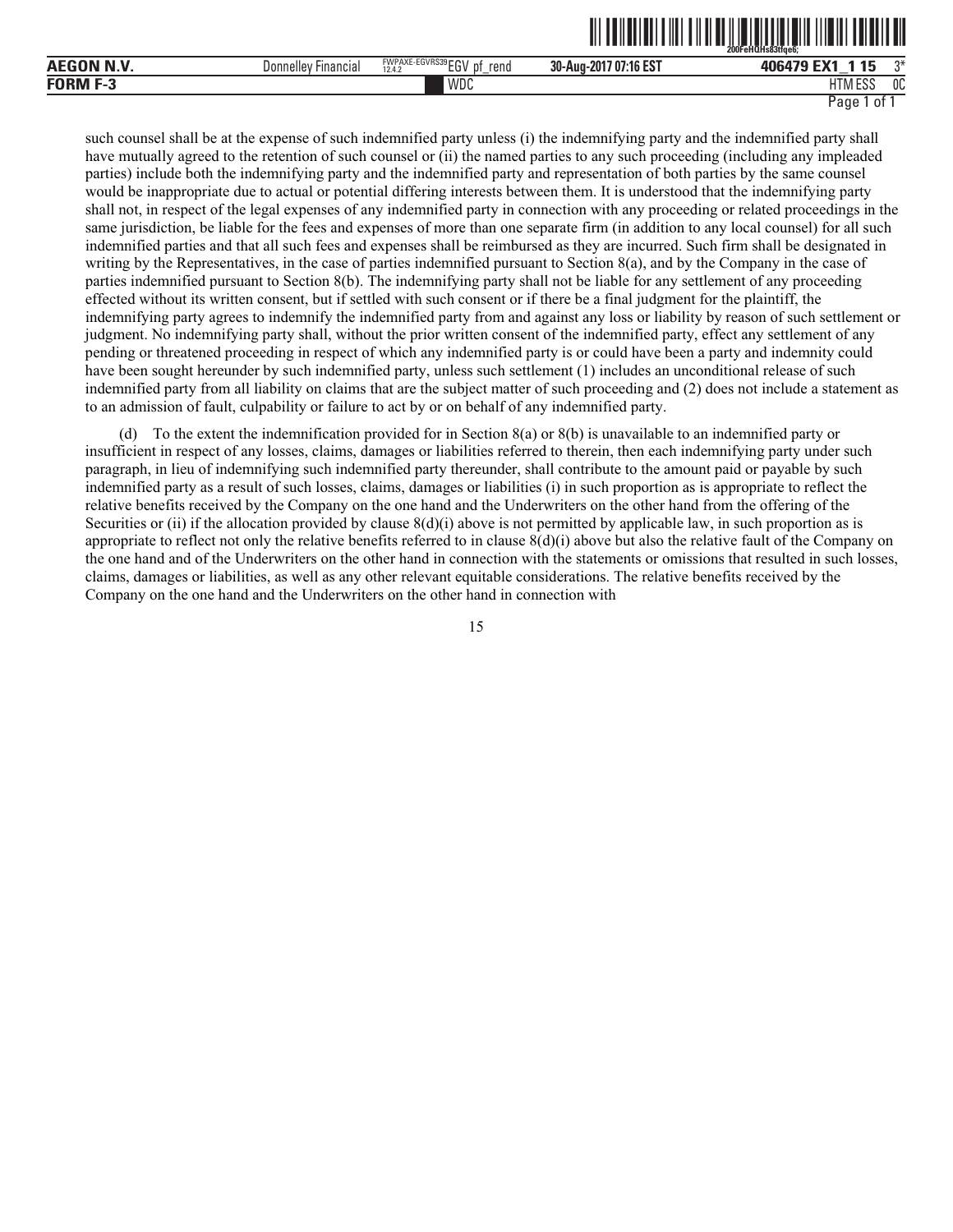|                  |                        |                                                  |                                         | -------<br>----- - ------ -- ---<br>200FeHQHs83tien6N |    |
|------------------|------------------------|--------------------------------------------------|-----------------------------------------|-------------------------------------------------------|----|
| <b>AEGON N.V</b> | Donnellev<br>Financial | FWPAXE-EGVRS39 FOL<br>rend<br>12.4.2<br>IJΙ<br>∼ | :17 ES1<br>30-Aug-<br>$-201$<br>7 07:1. | <b>FMA</b><br><b>ANGA70</b><br>__                     | Л¥ |
| FORM<br>н. т     |                        | WDC                                              |                                         | 1.500<br>$-1$<br>1 I V<br>ᆫᇦ                          | 0C |

<u>oli tuliulitiliti oli tai uliuliti oli tuliuliti oli tai mu</u>

the offering of the Securities shall be deemed to be in the same respective proportions as the net proceeds from the offering of the Securities (before deducting expenses) received by the Company and the total underwriting discounts and commissions received by the Underwriters, in each case as set forth in the table on the cover of the Prospectus, bear to the aggregate offering price of the Securities. The relative fault of the Company on the one hand and the Underwriters on the other hand shall be determined by reference to, among other things, whether the untrue or alleged untrue statement of a material fact or the omission or alleged omission to state a material fact relates to information supplied by the Company or by the Underwriters and the parties' relative intent, knowledge, access to information and opportunity to correct or prevent such statement or omission. The Underwriters' respective obligations to contribute pursuant to this Section 8 are several in proportion to the respective principal amount of Securities they have purchased hereunder, and not joint.

(e) The Company and the Underwriters agree that it would not be just or equitable if contribution pursuant to this Section 8 were determined by *pro rata* allocation (even if the Underwriters were treated as one entity for such purpose) or by any other method of allocation that does not take account of the equitable considerations referred to in Section 8(d). The amount paid or payable by an indemnified party as a result of the losses, claims, damages and liabilities referred to in the immediately preceding paragraph shall be deemed to include, subject to the limitations set forth above, any legal or other expenses reasonably incurred by such indemnified party in connection with investigating or defending any such action or claim. Notwithstanding the provisions of this Section 8, no Underwriter shall be required to contribute any amount in excess of the amount by which the principal amount of Securities underwritten by it and distributed to the public exceeds the amount of any damages that such Underwriter has otherwise been required to pay by reason of such untrue or alleged untrue statement or omission or alleged omission. No person guilty of fraudulent misrepresentation (within the meaning of Section 11(f) of the Securities Act) shall be entitled to contribution from any person who was not guilty of such fraudulent misrepresentation. The remedies provided for in this Section 8 are not exclusive and shall not limit any rights or remedies which may otherwise be available to any indemnified party at law or in equity.

(f) The indemnity and contribution provisions contained in this Section 8 and the representations, warranties and other statements of the Company contained in this Agreement shall remain operative and in full force and effect regardless of (i) any termination of this Agreement, (ii) any investigation made by or on behalf of any Underwriter, any person controlling any Underwriter or any affiliate of any Underwriter or by or on behalf of the Company, the officers or directors of the Company or any person controlling the Company and (iii) acceptance of and payment for any of the Securities.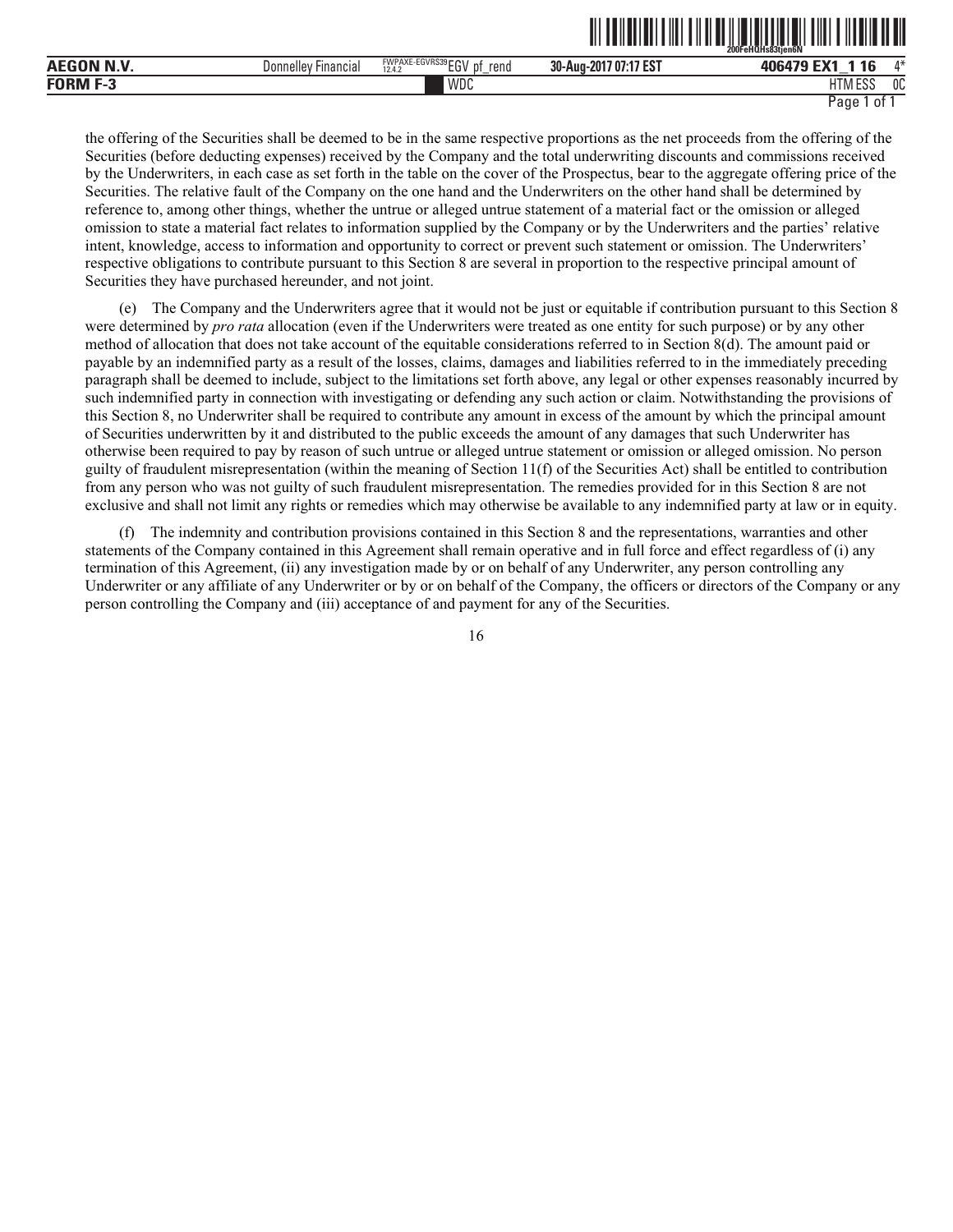|                    |                        |                                                         |                                | . - .- . - . - - . - . - -<br>200FeHQHs83tnrJa |    |
|--------------------|------------------------|---------------------------------------------------------|--------------------------------|------------------------------------------------|----|
| N V<br>ויו ו       | Financial<br>Donnellev | FWPAXE-EGVRS39 ECV<br>.nt<br>rend<br>cu'<br>12.4.2<br>– | :17 EST<br>30-Aug-201<br>17.07 | $-117$<br>--<br>406479                         | л* |
| - -<br><b>EOPM</b> |                        | WDC                                                     |                                | 1.500<br><b>HTM</b><br>ט בי                    | 0C |

ˆ200FeHQHs83tnrJg)Š **200FeHQHs83tnrJg)**

9. *Termination*. The Underwriters may terminate this Agreement by notice given by you to the Company, if after the execution and delivery of this Agreement and prior to the Closing Date (a) trading generally, or trading in the Company's common shares, shall have been suspended or materially limited on, or by, as the case may be, the New York Stock Exchange or Euronext Amsterdam N.V., (b) a material disruption in securities settlement, payment or clearance services in the United States or The Netherlands shall have occurred, (c) any moratorium on commercial banking activities shall have been declared by Federal or New York State authorities or by the competent governmental or regulatory authorities in The Netherlands or (d) there shall have occurred any outbreak or escalation of hostilities, or any change in financial markets, currency exchange rates or controls or any calamity or crisis that, in your judgment after consultation with us, to the extent practicable, is material and adverse and which, singly or together with any other event specified in this clause (d), makes it, in your judgment, impracticable or inadvisable to proceed with the offer, sale or delivery of the Securities on the terms and in the manner contemplated in the Time of Sale Prospectus.

10. *Effectiveness; Defaulting Underwriters*. This Agreement shall become effective upon the execution and delivery hereof by the parties hereto.

If, on the Closing Date, any one or more of the Underwriters shall fail or refuse to purchase Securities that it has or they have agreed to purchase hereunder on such date, and the aggregate principal amount of Securities which such defaulting Underwriter or Underwriters agreed but failed or refused to purchase is not more than one-tenth of the aggregate principal amount of Securities to be purchased on such date, the other Underwriters shall be obligated severally in the proportions that the principal amount of Securities set forth opposite their respective names in Schedule II bears to the aggregate principal amount of Securities set forth opposite the names of all such non-defaulting Underwriters, or in such other proportions as you may specify, to purchase the Securities which such defaulting Underwriter or Underwriters agreed but failed or refused to purchase on such date; *provided* that in no event shall the principal amount of Securities that any Underwriter has agreed to purchase pursuant to this Agreement be increased pursuant to this Section 10 by an amount in excess of one-ninth of such principal amount of Securities without the written consent of such Underwriter. If, on the Closing Date any Underwriter or Underwriters shall fail or refuse to purchase Securities and the aggregate principal amount of Securities with respect to which such default occurs is more than one-tenth of the aggregate principal amount of Securities to be purchased, and arrangements satisfactory to you and the Company for the purchase of such Securities are not made within 36 hours after such default, this Agreement shall terminate without liability on the part of any non-defaulting Underwriter or the Company. In any such case either you or the Company shall have the right to postpone the Closing Date, but in no event for longer than seven days, in order that the required changes, if any, in the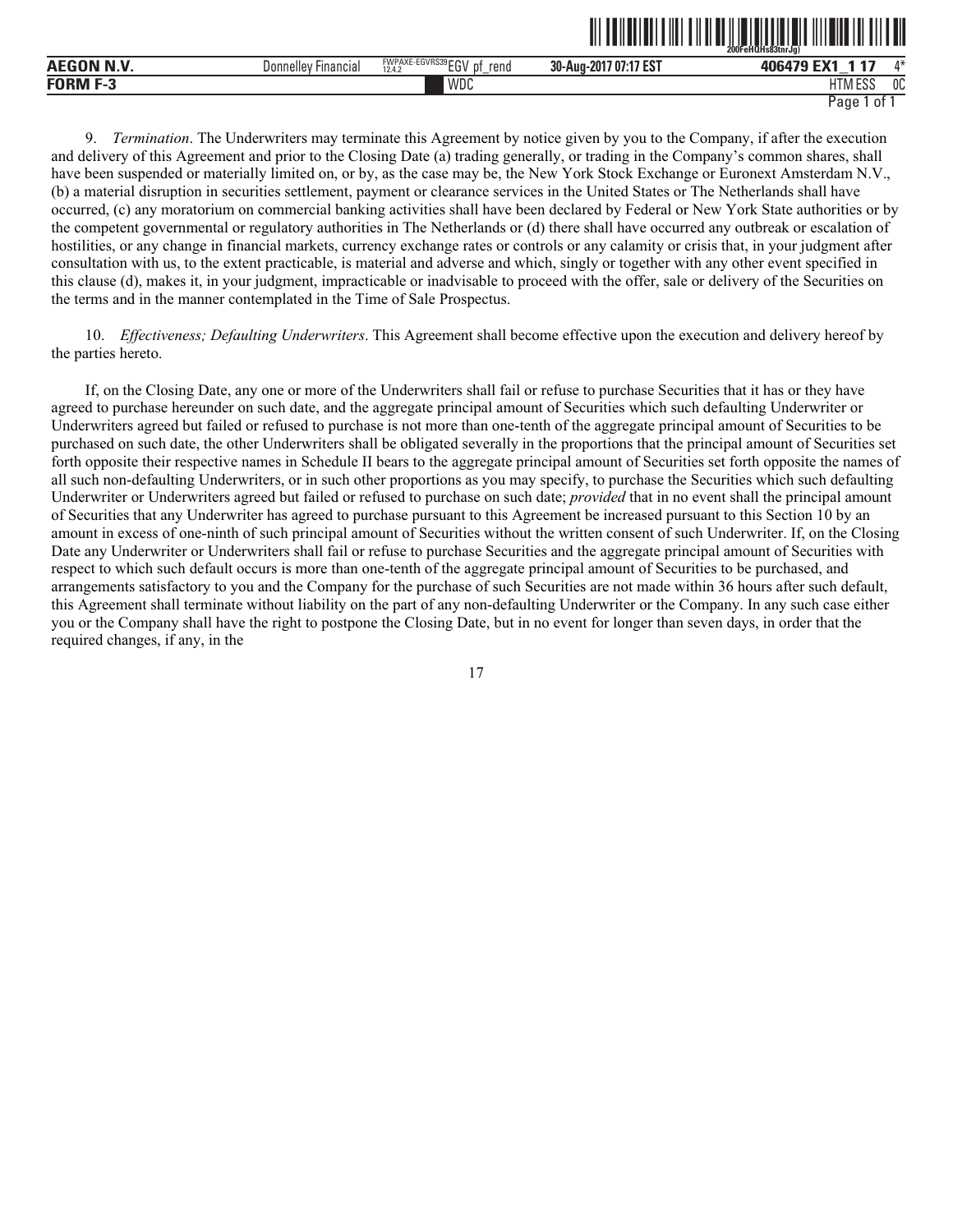|                  |                                      |                                                        |                       | 200FeHQHs83to!a6           |         |
|------------------|--------------------------------------|--------------------------------------------------------|-----------------------|----------------------------|---------|
| <b>AEGON N.V</b> | <sup>,</sup> Financia,<br>Donnelley' | FWPAXE-EGVRS39 EC1/<br>rend<br>.nt<br><br>12.4.2<br>∟ບ | 30-Aug-2017 07:17 EST | ГV4<br>106170<br><b>10</b> | $A - L$ |
| <b>FORM F-3</b>  |                                      | WDC                                                    |                       | 1.711700<br>ESS.<br>i ivi  | 0C      |

ˆ200FeHQHs83to!a6ÅŠ **200FeHQHs83to!a6¯**

Registration Statement and in the Prospectus or in any other documents or arrangements may be effected. Any action taken under this paragraph shall not relieve any defaulting Underwriter from liability in respect of any default of such Underwriter under this Agreement.

If this Agreement shall be terminated by the Underwriters, or any of them, because of any failure or refusal on the part of the Company to comply with the terms or to fulfill any of the conditions of this Agreement or if for any reason the Company shall be unable to perform its obligations under this Agreement, the Company will reimburse the Underwriters or such Underwriters as have so terminated this Agreement with respect to themselves, severally, for all out-of-pocket expenses (including the fees and disbursements of their counsel) incurred by such Underwriters in connection with this Agreement or the offering contemplated hereunder.

11. *Arm's Length Relationship; No Fiduciary Duty.* The Company acknowledges and agrees that: (i) the purchase and sale of the Securities pursuant to this Agreement, including the determination of the public offering price of the Securities and any related discounts and commissions, is an arm's-length commercial transaction between the Company, on the one hand, and the several Underwriters, on the other hand; (ii) in connection with the offering contemplated hereby and the process leading to such transaction each Underwriter is and has been acting solely as a principal and is not the agent or fiduciary of the Company, or its stockholders, creditors, employees or any other party; (iii) no Underwriter has assumed or will assume an advisory or fiduciary responsibility in favor of the Company with respect to the offering contemplated hereby or the process leading thereto (irrespective of whether such Underwriter has advised or is currently advising the Company on other matters) and no Underwriter has any obligation to the Company with respect to the offering contemplated hereby except the obligations expressly set forth in this Agreement; (iv) the several Underwriters and their respective affiliates may be engaged in a broad range of transactions that involve interests that differ from those of the Company; and (v) the Underwriters have not provided any legal, accounting, regulatory or tax advice with respect to the offering contemplated hereby and the Company has consulted its own legal, accounting, regulatory and tax advisors to the extent it deemed appropriate.

12. *Counterparts*. This Agreement may be signed in two or more counterparts, each of which shall be an original, with the same effect as if the signatures thereto and hereto were upon the same instrument.

13. *Applicable Law*. This Agreement shall be governed by and construed in accordance with the internal laws of the State of New York.

14. *Headings*. The headings of the sections of this Agreement have been inserted for convenience of reference only and shall not be deemed a part of this Agreement.

15. *Submission to Jurisdiction; Appointment of Agent for Service.*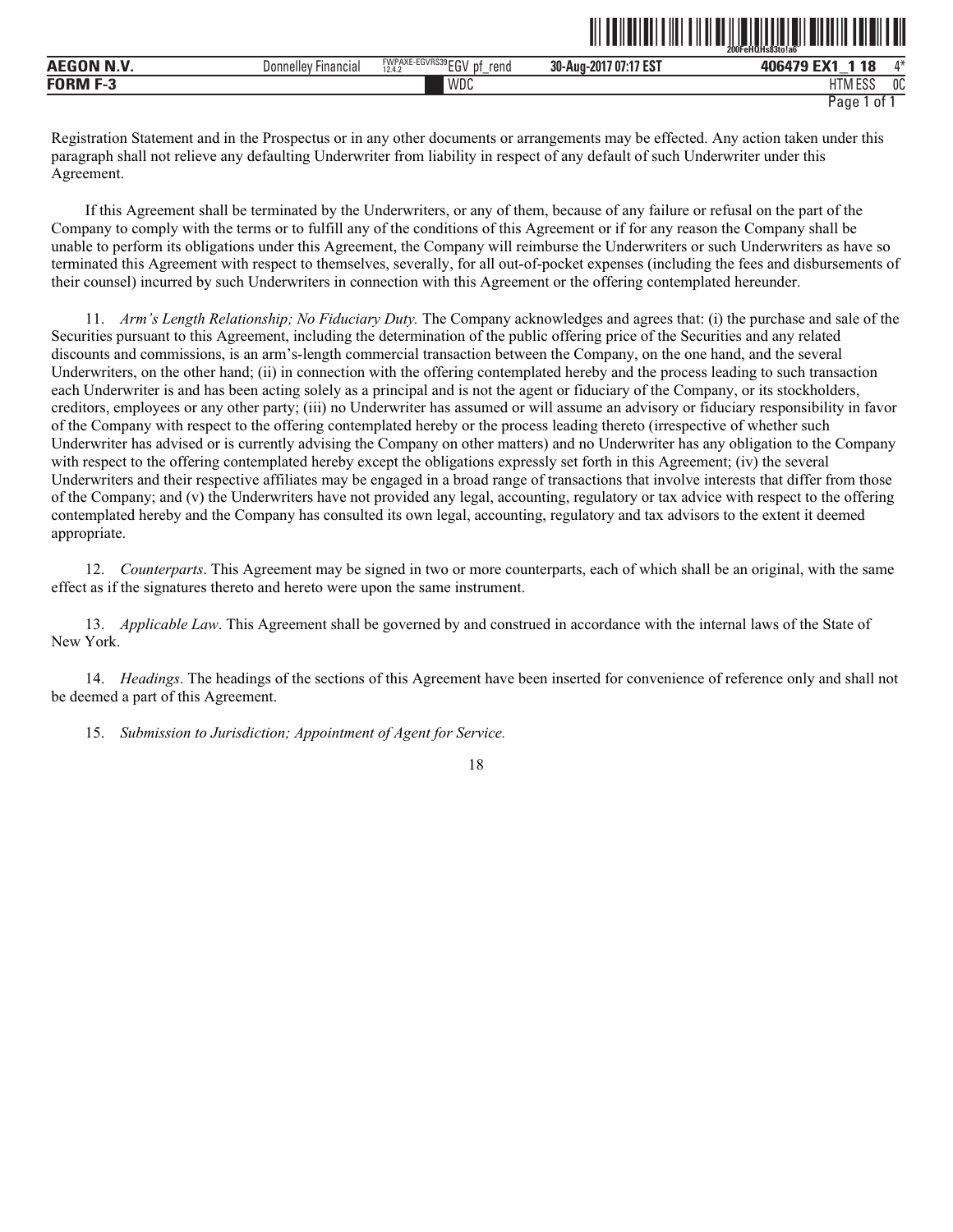|                           |                                     |                                                        | - - -  -- . -- . -    - .                                | 200FeHQHs83tq3pgM              |              |
|---------------------------|-------------------------------------|--------------------------------------------------------|----------------------------------------------------------|--------------------------------|--------------|
| <b>BINE</b><br><b>AEG</b> | $- \cdot$<br>Donnellev<br>Financia. | FWPAXE-EGVRS39 FOL<br>rena<br>12.4.<br>IJΙ<br>ື<br>$-$ | $-1.47007$<br>30-Aug-201 <sup>-</sup><br>7 O7:<br>- ED ' | 1.10<br>406479<br>__           | $n*$         |
| FORM<br>- 1               |                                     | <b>WDC</b>                                             |                                                          | ח הם ו<br>HT.<br><b>INLEOU</b> | $\sim$<br>υu |

<u>oli od india oli olimpia saati ka saati ka saat</u>

(a) The Company irrevocably submits to the non-exclusive jurisdiction of any New York State or United States Federal court sitting in The City of New York over any suit, action or proceeding arising out of or relating to this Agreement, the Prospectus, the Registration Statement or the offering of the Securities, and agrees that any such suit, action, or proceeding may be brought in any such court. The Company irrevocably waives, to the fullest extent permitted by law, any objection which it may now or hereafter have to the laying of venue of any such suit, action or proceeding brought in any such court and any claim that any such suit, action or proceeding brought in any such court has been brought in an inconvenient forum. To the extent that the Company has or hereafter may acquire any immunity (on the grounds of sovereignty or otherwise) from the jurisdiction of any court or from any legal process with respect to itself or its property, the Company irrevocably waives, to the fullest extent permitted by law, such immunity in respect of any such suit, action or proceeding.

(b) The Company hereby irrevocably designates and appoints CT Corporation System, 111 Eighth Avenue, New York, New York 10011, as its authorized agent for service of process in any suit, action or proceeding described in the preceding paragraph and agrees that service of process in any such suit, action or proceeding may be made upon it at the office of such agent. The Company waives, to the fullest extent permitted by law, any other requirements of or objections to personal jurisdiction with respect thereto. The Company represents and warrants that such agent has agreed to act as the Company's agent for service of process, and the Company agrees to take any and all action, including the filing of any and all documents and instruments, that may be necessary to continue such appointment in full force and effect.

16. *Judgment Currency.* If for the purposes of obtaining judgment in any court it is necessary to convert a sum due hereunder into any currency other than United States dollars, the parties hereto agree, to the fullest extent permitted by law, that the rate of exchange used shall be the rate at which in accordance with normal banking procedures the Underwriters could purchase United States dollars with such other currency in The City of New York on the business day preceding that on which final judgment is given. The obligation of the Company with respect to any sum due from it to any Underwriter or any person controlling any Underwriter shall, notwithstanding any judgment in a currency other than United States dollars, not be discharged until the first business day following receipt by such Underwriter or controlling person of any sum in such other currency, and only to the extent that such Underwriter or controlling person may in accordance with normal banking procedures purchase United States dollars with such other currency. If the United States dollars so purchased are less than the sum originally due to such Underwriter or controlling person hereunder, the Company agrees as a separate obligation and notwithstanding any such judgment, to indemnify such Underwriter or controlling person against such loss. If the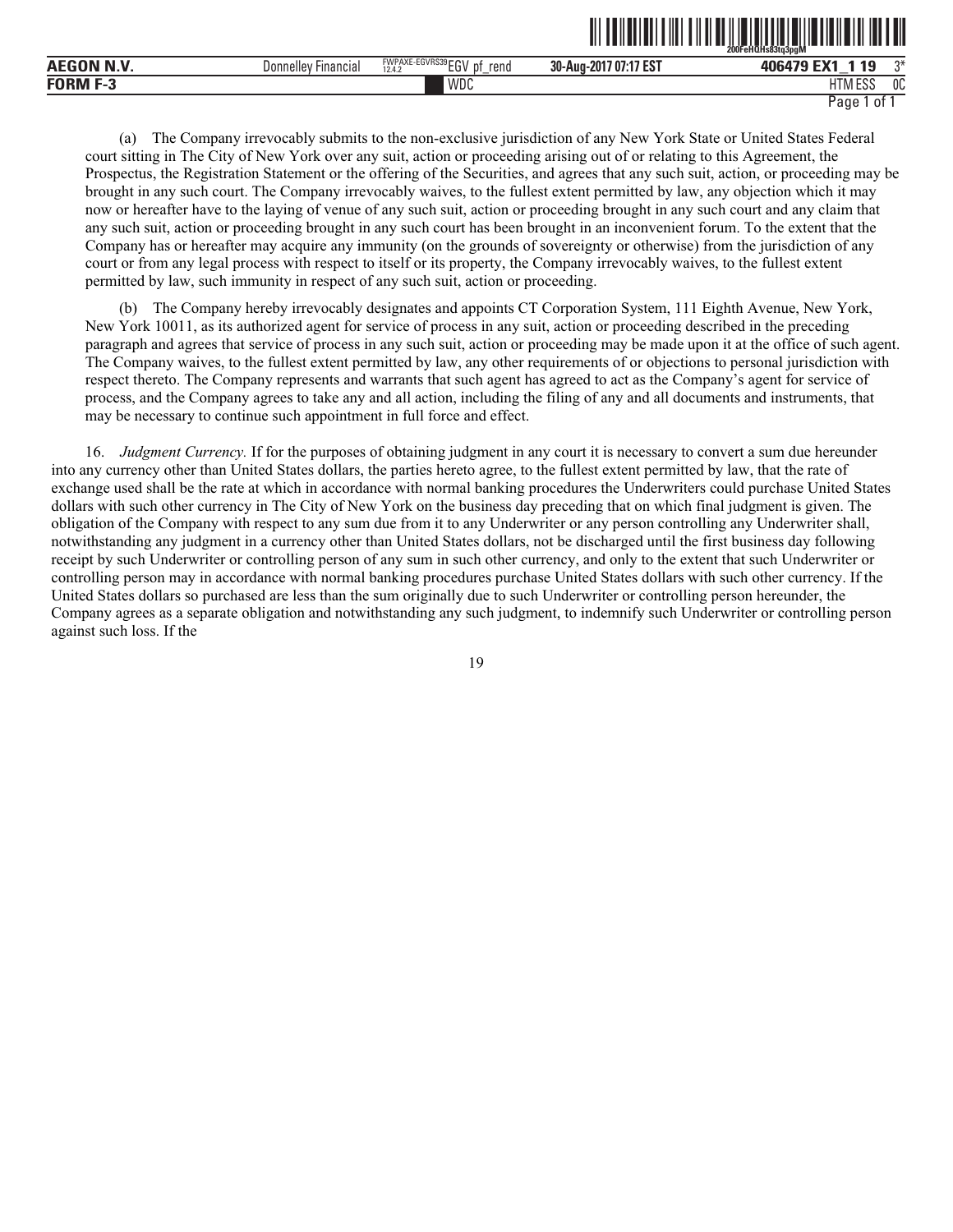|                   |                     |                                         | III IIIIIIIII<br>$\ $ | $\mathbb I$<br>IIIIIIII<br>200FeHQHs83trfTaK |    |
|-------------------|---------------------|-----------------------------------------|-----------------------|----------------------------------------------|----|
| <b>AEGON N.V.</b> | Donnelley Financial | FWPAXE-EGVRS39 EGV pf<br>rend<br>12.4.2 | 30-Aug-2017 07:17 EST | 406479 EX1<br>l 20                           |    |
| <b>FORM F-3</b>   |                     | WDC                                     |                       | <b>HTM ESS</b>                               | 0C |

United States dollars so purchased are greater than the sum originally due to such Underwriter or controlling person hereunder, such Underwriter or controlling person agrees to pay to the Company an amount equal to the excess of the dollars so purchased over the sum originally due to such Underwriter or controlling person hereunder.

#### [SIGNATURE PAGES FOLLOW]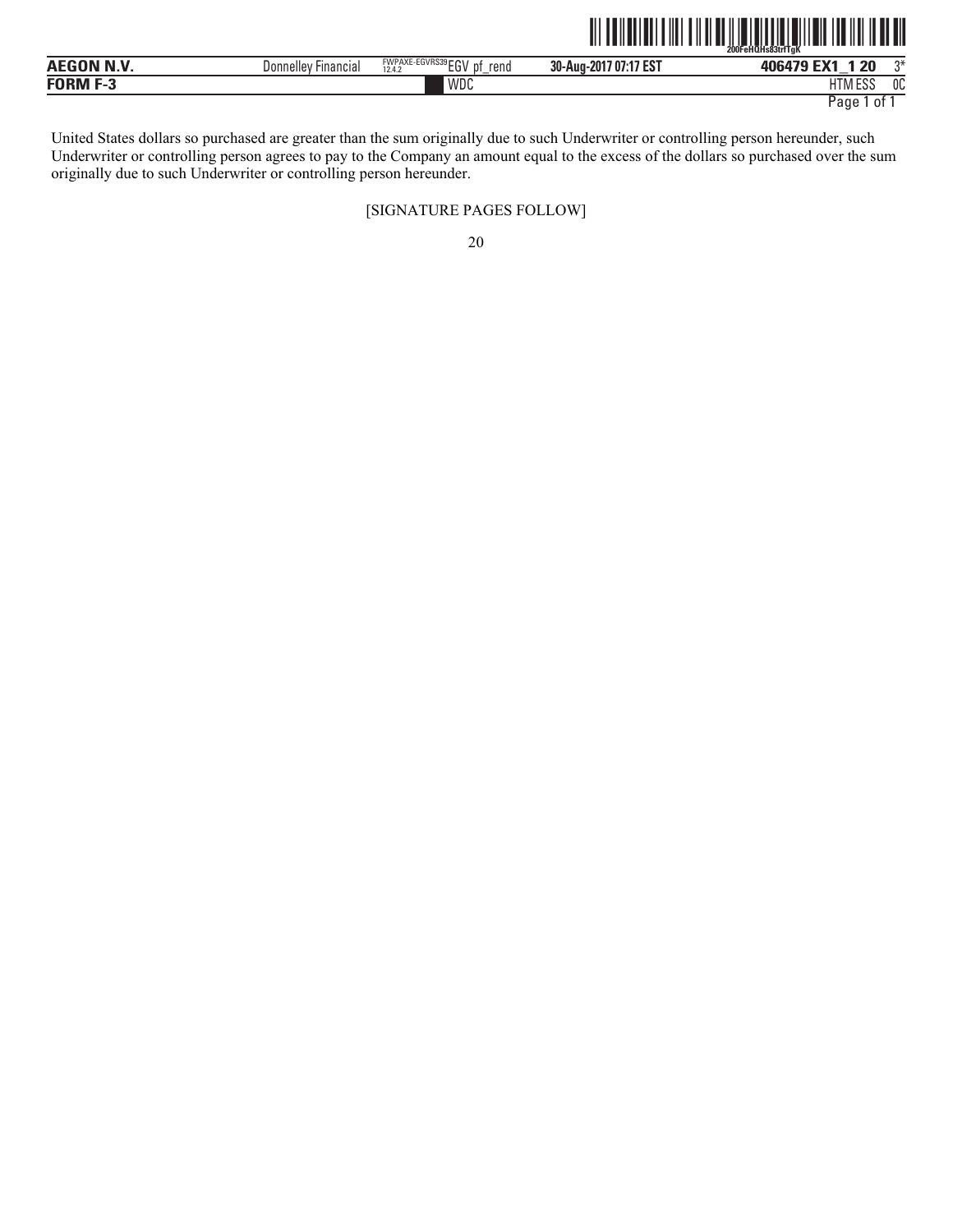

| WDC<br>1.177<br><b>FORM F-3</b><br>roc<br>HIM ESS | AFOOBLELLE<br>חו | <b>Financial</b><br>Donnelle | FWPAXE-EGVRS03 ECV<br>rend<br>рt<br>12.4.2<br>-<br>∟υ<br>- | 707:16 EST<br>30-Aug-201<br>0.04 | 406479<br>$-114$<br>ים ו<br>$-$ | mж. |
|---------------------------------------------------|------------------|------------------------------|------------------------------------------------------------|----------------------------------|---------------------------------|-----|
|                                                   |                  |                              |                                                            |                                  |                                 | 0C  |

Very truly yours,

AEGON N.V.

By:

Name: Title:

*Underwriting Agreement*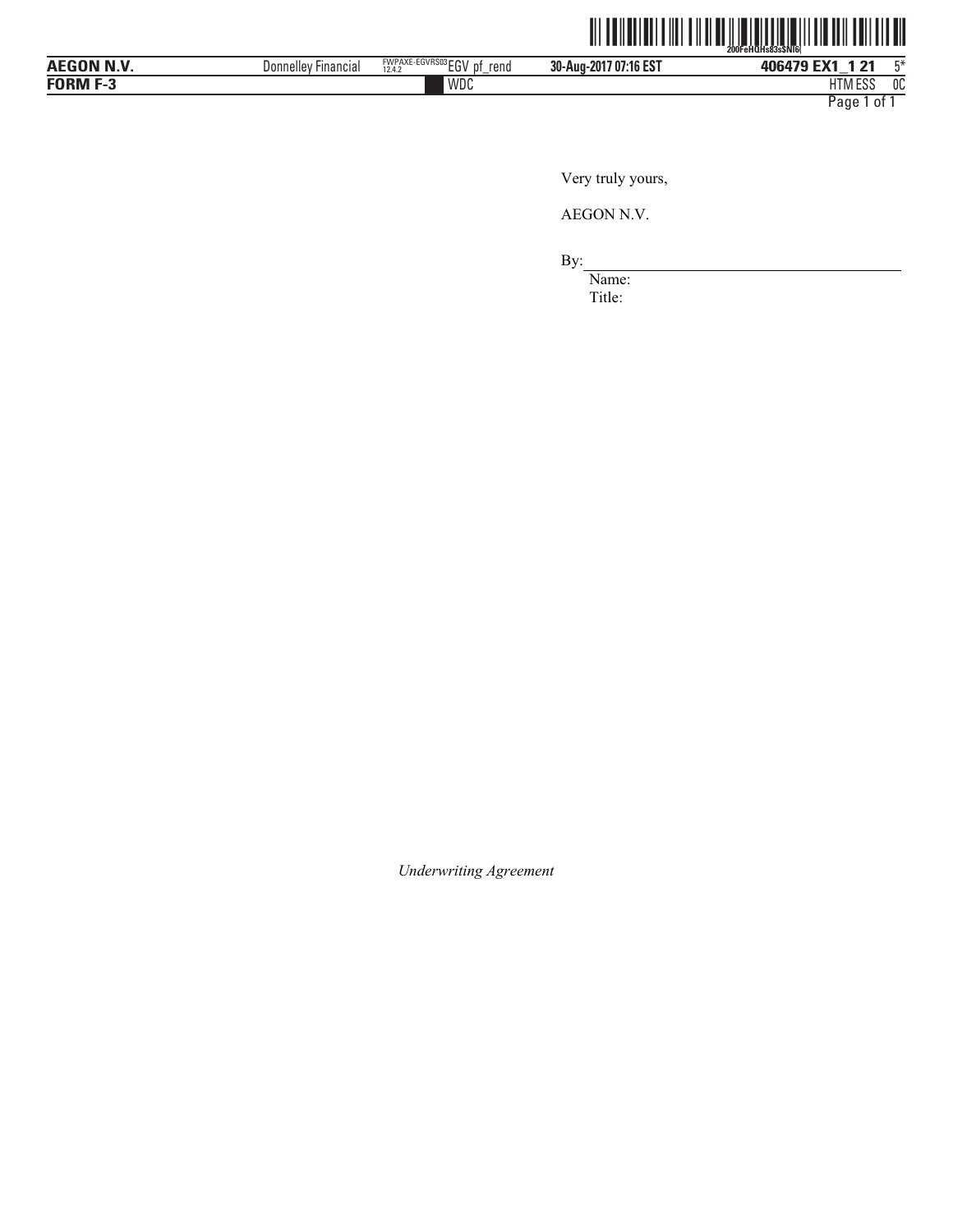|                   |                     |                              | Ⅲ                     | <u> Ali III (Ali IIII)</u><br><b>TI TIITIITIITII</b><br>200FeHQHs83t1zi6V |
|-------------------|---------------------|------------------------------|-----------------------|---------------------------------------------------------------------------|
| <b>AEGON N.V.</b> | Donnelley Financial | FWPAXE-EGVRS03EGV pf<br>rend | 30-Aug-2017 07:16 EST | 長米<br>406479 EX1<br>1 2 2                                                 |
| <b>FORM F-3</b>   |                     | WDC                          |                       | <b>HTM ESS</b><br>0C                                                      |
|                   |                     |                              |                       | Page.<br>0f                                                               |

Accepted as of the date hereof.

[●]

[●]

[●] [●]

Acting severally on behalf of themselves and the

several Underwriters named in Schedule II hereto.

By: [●]

By:

Name: Title:

By:  $[\bullet]$ 

By:

Name: Title:

By: [●]

By:

Name: Title:

By: [●]

By:

Name: Title:

*Underwriting Agreement*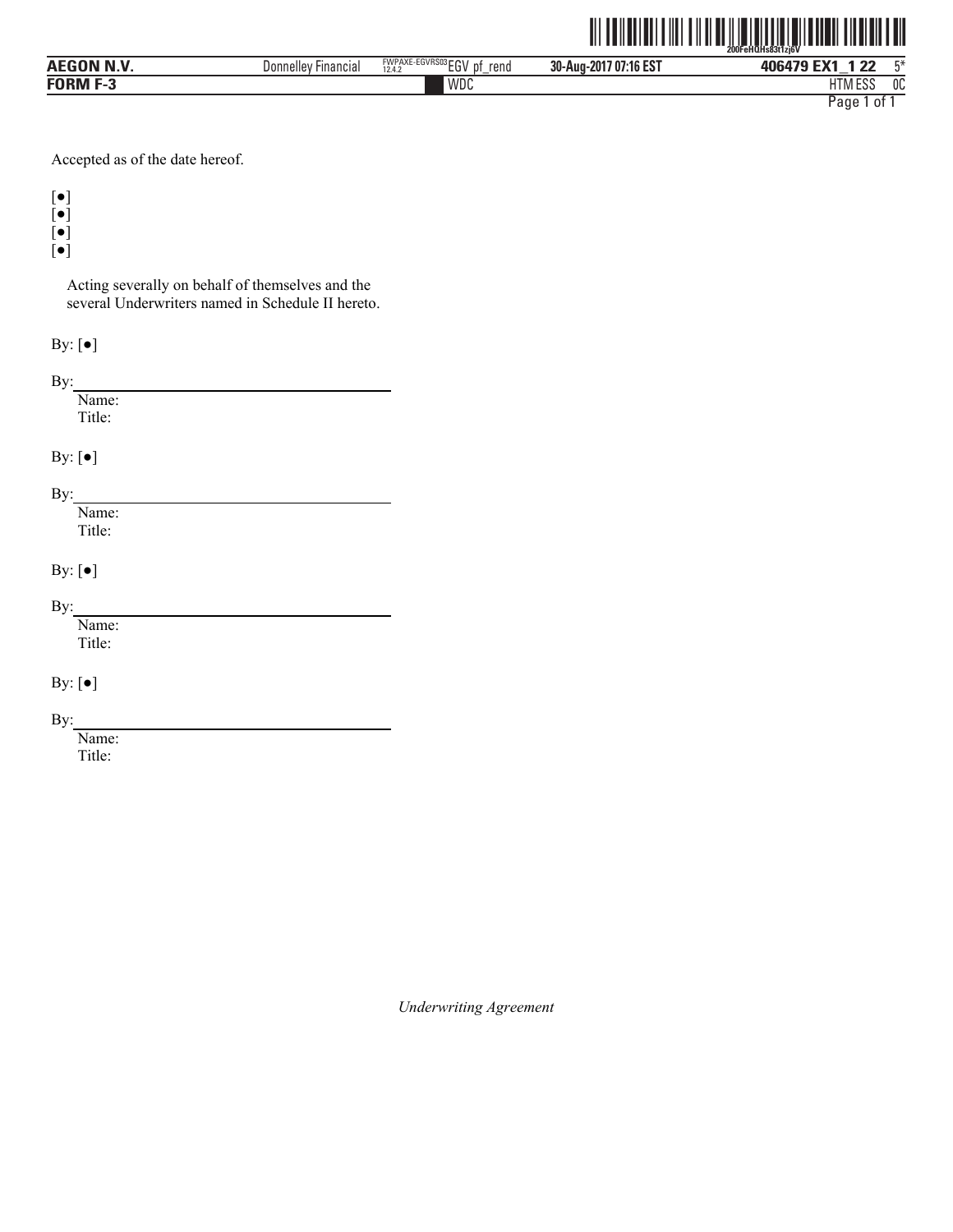

| AECON NIV<br>AEG<br>N<br>m | Financial<br>Donnelle | FWPAXE-EGVRS03 CCV<br>rend<br>рt<br>12.4.2<br>ΕU<br>– | 30-Aug-2017 07:16 EST | 406479<br>ົດໆ<br>$-$<br>e.<br>$-$  | $\sim$ |
|----------------------------|-----------------------|-------------------------------------------------------|-----------------------|------------------------------------|--------|
| <b>FORM F-3</b>            |                       | WDC                                                   |                       | $1 - 1$<br>$F^{\alpha}$<br>HIM ESS | 0C     |

**SCHEDULE I** 

#### FINAL PRICING TERM SHEET DATE:  $\lceil \bullet \rceil$ ,  $\lceil \bullet \rceil$

*This communication relates only to the securities described below and should only be read together with the Preliminary Prospectus Supplement dated [*●*], [*●*] and the Prospectus dated [*●*], [*●*] relating to these securities.* 

**ISSUER: SECURITIES OFFERED: FORMAT: AGGREGATE PRINCIPAL AMOUNT: FORM AND DENOMINATION: TRADE DATE: SETTLEMENT DATE: MATURITY DATE: INTEREST RATE: PRICE TO PUBLIC PER SUBORDINATED NOTE: UNDERWRITING DISCOUNT: PRICE TO ISSUER: PROCEEDS, BEFORE EXPENSES, TO THE ISSUER: INTEREST PAYMENT DATES: OPTIONAL REDEMPTION: LISTING: CUSIP / ISIN: JOINT BOOK-RUNNING MANAGERS: CO-MANAGERS:**

*The Company has filed a registration statement (including a preliminary prospectus supplement and prospectus) with the U.S. Securities and Exchange Commission (SEC) for the offering to which this communication relates. Before you invest, you should read the preliminary prospectus supplement and prospectus in that registration statement and other documents the Company has filed with the SEC for more complete information about this offering. You may get these documents for free by visiting EDGAR on the SEC Web site at www.sec.gov. Alternatively, the Company and any underwriter or any dealer participating in the offering will arrange to send you the prospectus if you request it by calling toll-free: [*●*] at [*●*], [*●*] at [*●*], [*●*] at [*●*] or [*●*] at [*●*].*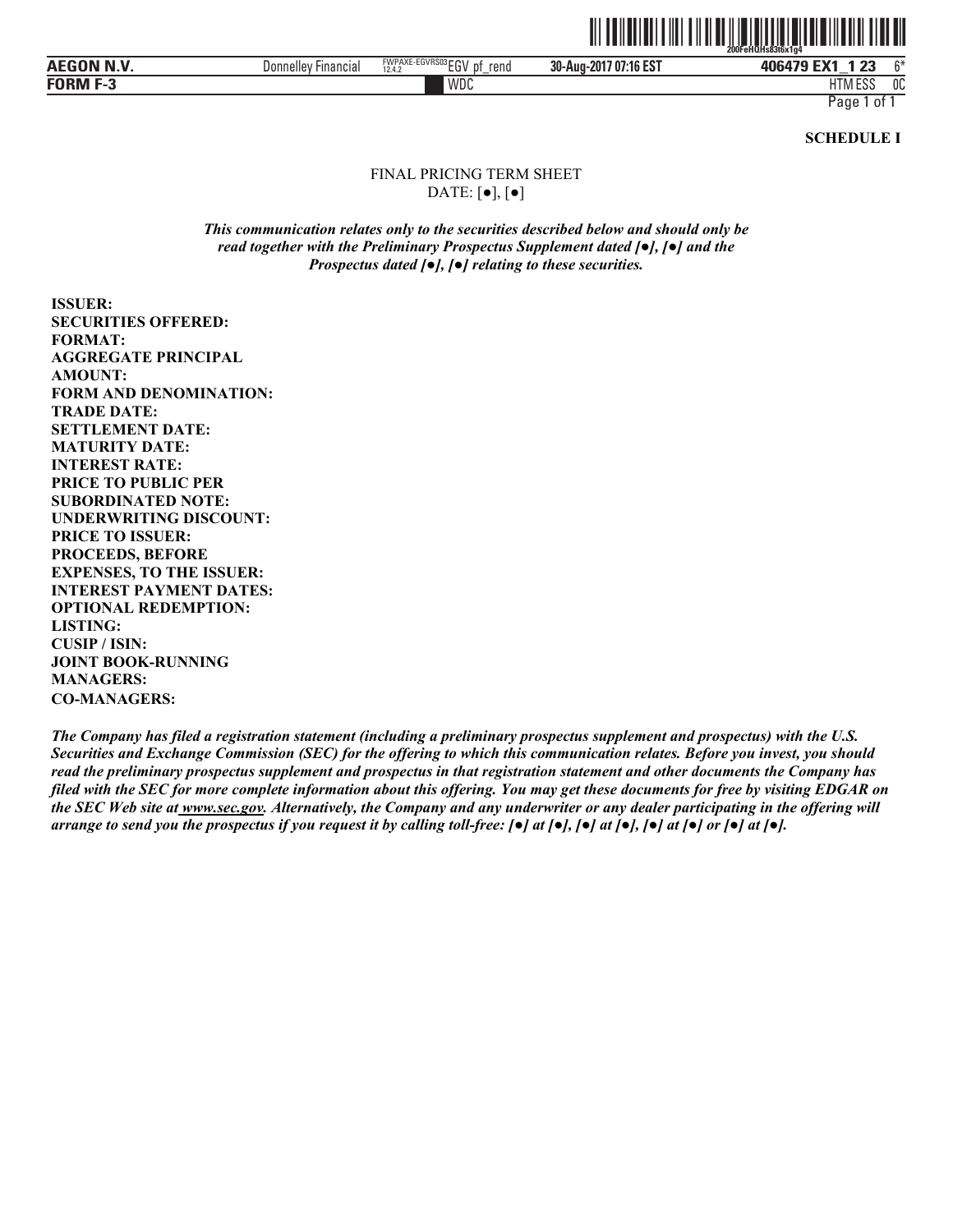

| AECON NIV<br>л н<br>. . | Donnelley<br>-ınancıal | FWPAXE-EGVRS03rru<br>rend<br>12.4.2<br>IJ<br>∟∪ | 30-Aug-2017 07:16 EST | EM.<br>100170<br>24<br>$-$ | $\sim$ |
|-------------------------|------------------------|-------------------------------------------------|-----------------------|----------------------------|--------|
| - - - - -<br>-<br>JKN   |                        | WDC                                             |                       | 11T11F0C<br>טשווו          | OC     |

# **SCHEDULE II**

| Underwriters           | <b>Principal Amount</b><br>of Securities to be<br>Purchased |  |
|------------------------|-------------------------------------------------------------|--|
| $\overline{[\bullet]}$ |                                                             |  |
| $[\bullet]$            |                                                             |  |
| $\left[\bullet\right]$ |                                                             |  |
| $[\bullet]$            |                                                             |  |
| Total                  |                                                             |  |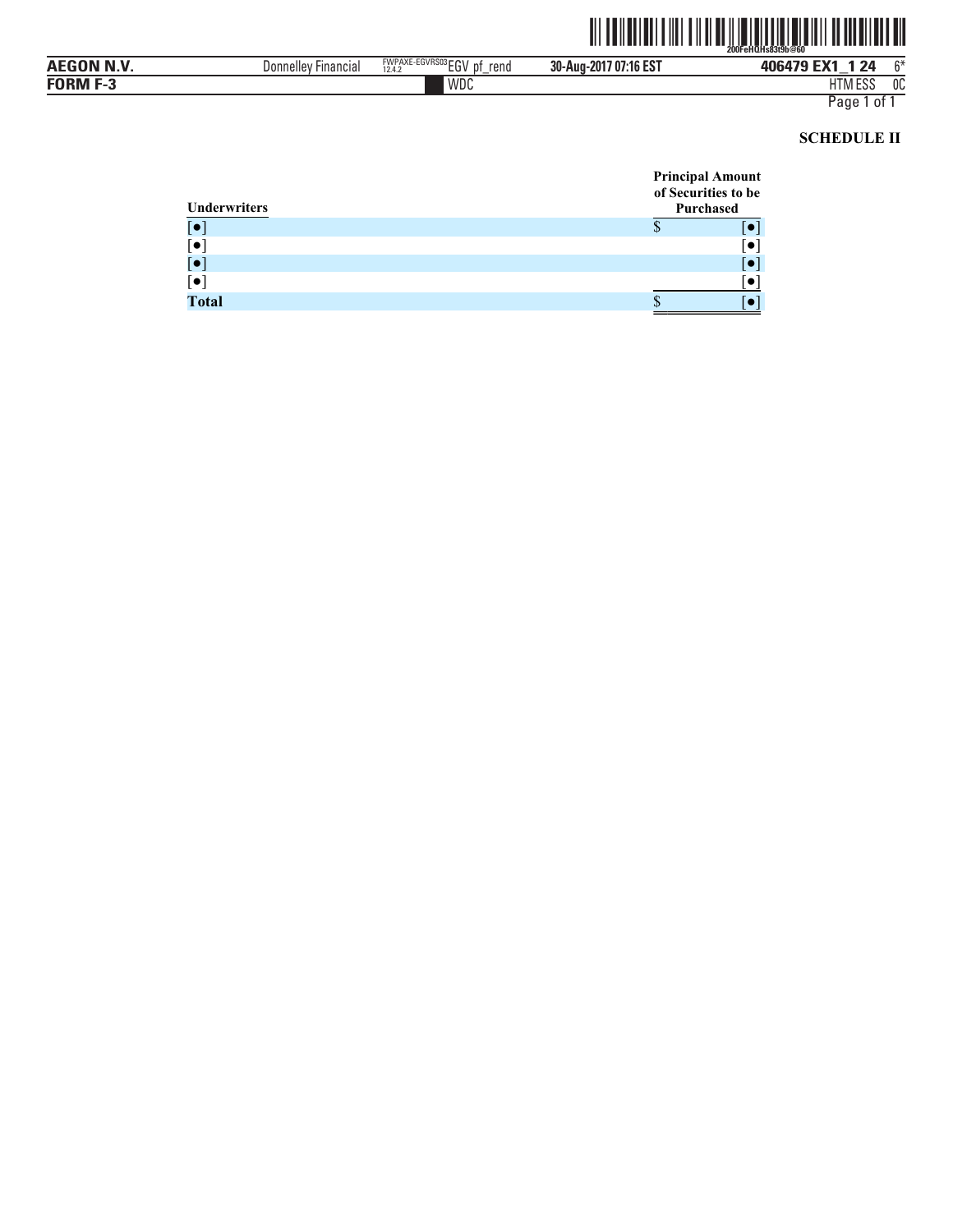

| $R = 0.0111111$<br>л н<br>or        | ' Financial<br>Donnellev | -EGVRS03rrw<br><b>FWPAXL</b><br>rend<br>$1 - V$<br>12.4.2<br>∟ບ | 707:16 EST<br>30-Aug-<br>$-201$ <sup>-</sup> | つに<br><b>ANGAZA EX1</b><br>__ | <b>FM</b> |
|-------------------------------------|--------------------------|-----------------------------------------------------------------|----------------------------------------------|-------------------------------|-----------|
| FORM F-<br>$\overline{\phantom{a}}$ |                          | WDC                                                             |                                              | 1000<br>$\cdots$<br>HIM ESS   | 0C        |

### **SCHEDULE III**

#### **Free Writing Prospectus filed with the Commission under Rule 433**

1. Final Term Sheet containing the final terms of the Securities substantially as set forth in Schedule I hereto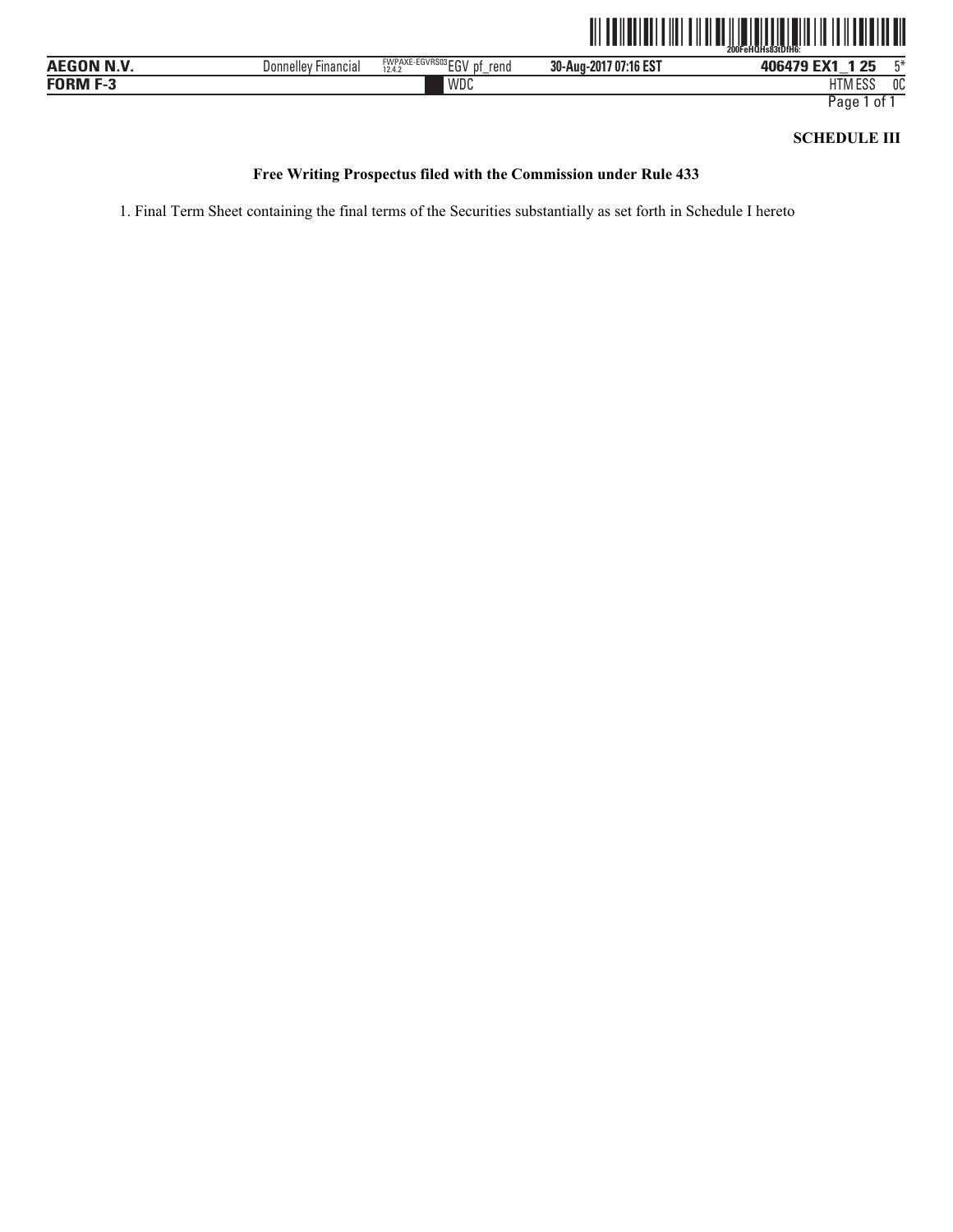|              |                               |                                                    | <br>.                   | .<br>.<br>.<br>.<br>- 200FeHQHs8H\$@uVav                    |       |
|--------------|-------------------------------|----------------------------------------------------|-------------------------|-------------------------------------------------------------|-------|
| N.V<br>AEGON | Donnelley<br><b>Financial</b> | VDI-W7-PFL-1301<br>EG\<br><b>TOVIEUDC</b><br>12.4. | 10:18 EST<br>31-Aug-201 | -w-<br>406479<br>_                                          | $10*$ |
| FORM         |                               | WDC                                                |                         | $\mathsf{r}\circ\mathsf{r}$<br><b>IITN</b><br><b>HIMESS</b> | 0C    |

<u>oli ordinal oli olidi. Suuri olidista ka ja see maasta suuri olidista suuri olidista suuri olidista suuri oli</u>

**EXHIBIT 5.1** 

Aegon N.V. Aegonplein 50 PO Box 85 2501 CB The Hague The Netherlands

AEGON Funding Company LLC 4333 Edgewood Road NE Cedar Rapids, IA 52499 United States

August 31, 2017

#### **Aegon N.V. and AEGON Funding Company LLC Registration Statement on Form F-3**

Ladies and Gentlemen:

We have acted as special United States counsel for Aegon N.V., a company incorporated under the laws of the Netherlands (**Aegon**), and AEGON Funding Company LLC, a Delaware limited liability company (**AFC**), in connection with the registration by Aegon and AFC (each, an **Issuer**) of the offering of an indeterminate number of the following securities:

- (i) common shares, par value 0.12 euro per share, of Aegon (the **Common Shares**);
- (ii) debt securities of Aegon or AFC, which, if issued by AFC will be guaranteed by Aegon (the **Debt Securities**);
- (iii) guarantees of Aegon or AFC (the **Guarantees**);
- (iv) warrants of Aegon or AFC (the **Warrants**);
- (v) purchase contracts of Aegon or AFC (the **Purchase Contracts**); and
- (vi) units of Aegon or AFC (the **Units**)

(each a **Security** and, collectively, the **Securities**) under the Securities Act of 1933, as amended (the **Securities Act**), pursuant to a registration statement on Form F-3 (the **Registration Statement**). The Securities will have an indeterminate aggregate offering price and will be offered from time to time on a continuous or delayed basis pursuant to the provisions of Rule 415 under the Securities Act.

The Debt Securities are to be issued pursuant to the indenture dated as of October 11, 2001, as amended (the **Indenture**), among Aegon, AFC and The Bank of New York Mellon Trust Company, a national banking association (as successor trustee to Citibank, N.A. under the Agreement of Resignation, Appointment and Acceptance dated as of August 21, 2007 by and among Aegon, AFC, The Bank of New York Mellon Trust Company, N.A. and Citibank, N.A., the **Trustee**). The Indenture is subject to and governed by the Trust Indenture Act of 1939, as amended (the **TIA**).

Allen & Overy LLP is a limited liability partnership registered in England and Wales with registered number OC306763. It is authorized and regulated by the Solicitors Regulation Authority of England and Wales. Allen & Overy LLP is a multi-jurisdictional law firm with lawyers admitted to practice in a variety of jurisdictions. A list of the members of Allen & Overy LLP and their professional qualifications is open to inspection at its registered office, One Bishops Square, London, E1 6AD and at the above address. The term partner is used to refer to a member of Allen & Overy LLP or an employee or consultant with equivalent standing and qualifications.

Allen & Overy LLP or an affiliated undertaking has an office in each of: Abu Dhabi, Amsterdam, Antwerp, Bangkok, Barcelona, Beijing, Belfast, Bratislava, Brussels, Bucharest (associated office), Budapest, Casablanca, Doha, Dubai, Düsseldorf, Frankfurt, Hamburg, Hanoi, Ho Chi Minh City, Hong Kong, Istanbul, Jakarta (associated office), Johannesburg, London, Luxembourg, Madrid, Milan, Moscow, Munich, New York, Paris, Perth, Prague, Riyadh (cooperation office), Rome, São Paulo, Seoul, Shanghai, Singapore, Sydney, Tokyo, Warsaw, Washington, D.C. and Yangon.

#### **Allen & Overy LLP** 1221 Avenue of the Americas New York NY 10020 USA

Tel +1 212 610 6300 Fax +1 212 610 6399 www.allenovery.com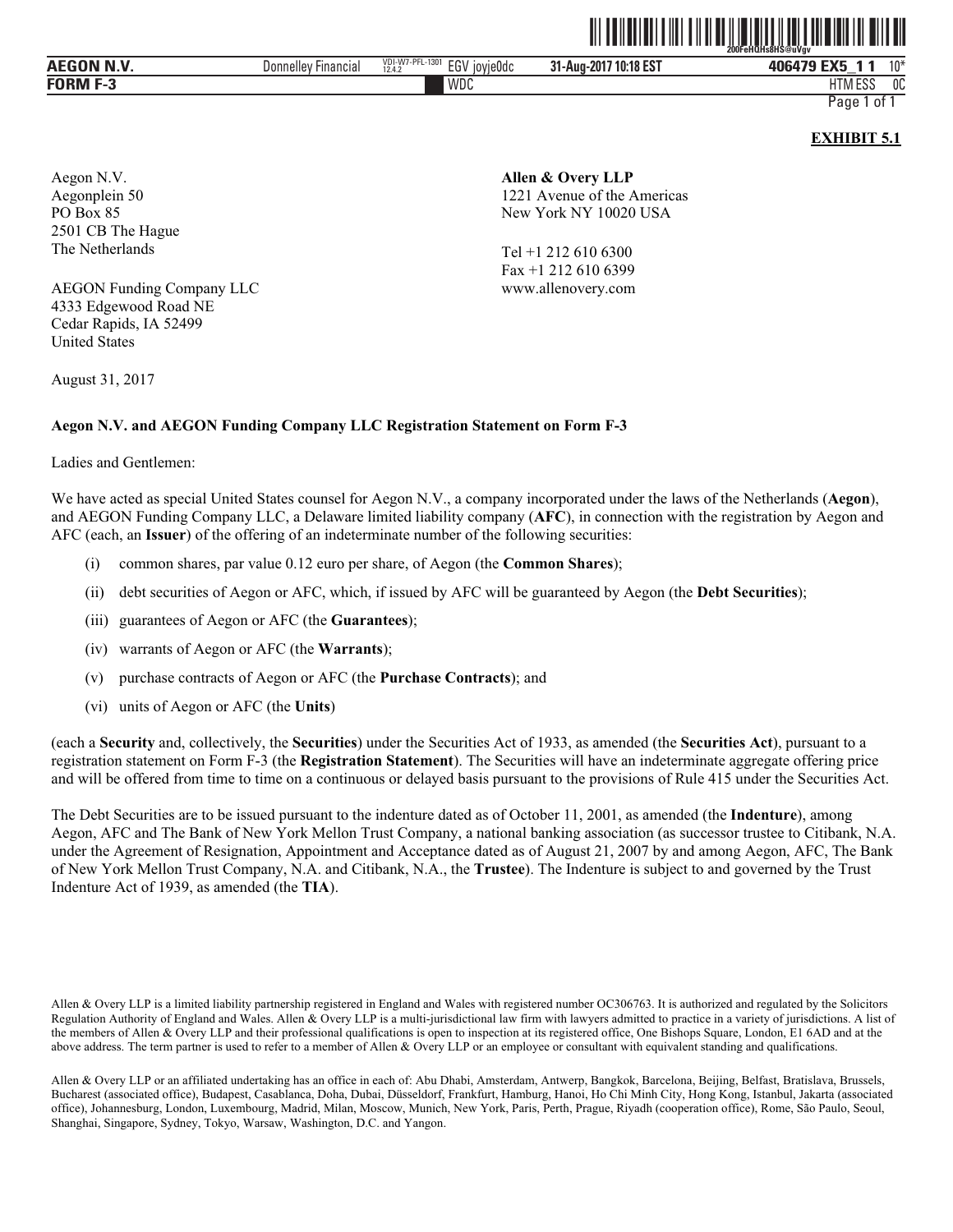|                  |                                      |                                                   | <b>200FeHOHS87S@Qc6</b>  |                         |    |
|------------------|--------------------------------------|---------------------------------------------------|--------------------------|-------------------------|----|
| <b>AEGON N V</b> | <b>Donnelley</b><br><b>Financial</b> | FWPAXE-EGVRS14 EGV<br>rend<br>12.4.2<br>∟∪<br>$-$ | 17:02 EST<br>30-Aug-2017 | <b>ANGAZA EXE</b>       | FЖ |
| <b>FORM F-3</b>  |                                      | WDC                                               |                          | $\Gamma$<br>H I IVI EƏƏ | 0C |

ˆ200FeHQHs87\$@Qc6ÄŠ **200FeHQHs87\$@Qc6˜** 

The Securities will be issued either independently or together with other Securities as Units, and the Warrants, Guarantees, Purchase Contracts and Units will be issued pursuant to a warrant agreement, guarantee agreement, purchase contract agreement or unit agreement, as applicable, by and between Aegon or AFC and a bank or trust company as the applicable agent or trustee.

#### **A. SCOPE OF REVIEW AND RELIANCE**

In that connection, we have examined the Registration Statement, a copy of the Indenture incorporated by reference into the Registration Statement as Exhibit 4.5 and such additional documents, corporate records and other instruments as we have deemed necessary or appropriate for the purpose of this opinion.

#### **B. ASSUMPTIONS**

In giving this opinion, we have assumed the following (without independent verification):

- 1. the legal capacity of all natural persons, the authority of all persons signing each of the documents on behalf of the parties to such documents and the genuineness of all signatures;
- 2. the authenticity and completeness of all documents submitted to us as originals;
- 3. the conformity to original documents and the completeness of all documents submitted to us as certified or conformed copies or photocopies and the authenticity of the originals of such documents;
- 4. the conformity to original documents and the completeness of all documents received by us by facsimile transmission and the authenticity of the originals of such documents;
- 5. the due authorization, execution and delivery of the Indenture;
- 6. the Trustee is duly organized, validly existing and in good standing under the laws of its jurisdiction of organization, and is duly qualified to engage in the activities contemplated by the Indenture;
- 7. the Trustee is in compliance, with respect to acting as a trustee under the Indenture, with all applicable laws and regulations; and
- 8. the Trustee has the requisite organizational and legal power and authority to perform its obligations under the Indenture.

#### **C. OPINION**

- 1. Based solely on certificates from the Secretary of State of the State of Delaware, AFC is a limited liability company validly existing and in good standing under the laws of the State of Delaware.
- 2. The Indenture has been duly authorized, executed and delivered by AFC and is a valid and binding obligation of Aegon and AFC in the State of New York. The Debt Securities, when issued by AFC in accordance with the terms of the Indenture will be valid and binding obligations of AFC.
- 3. When any warrant agreement has been duly authorized and executed by the parties thereto, any Warrants when issued by AFC in accordance with the terms of the relevant warrant agreement will be valid and binding obligations of the AFC.

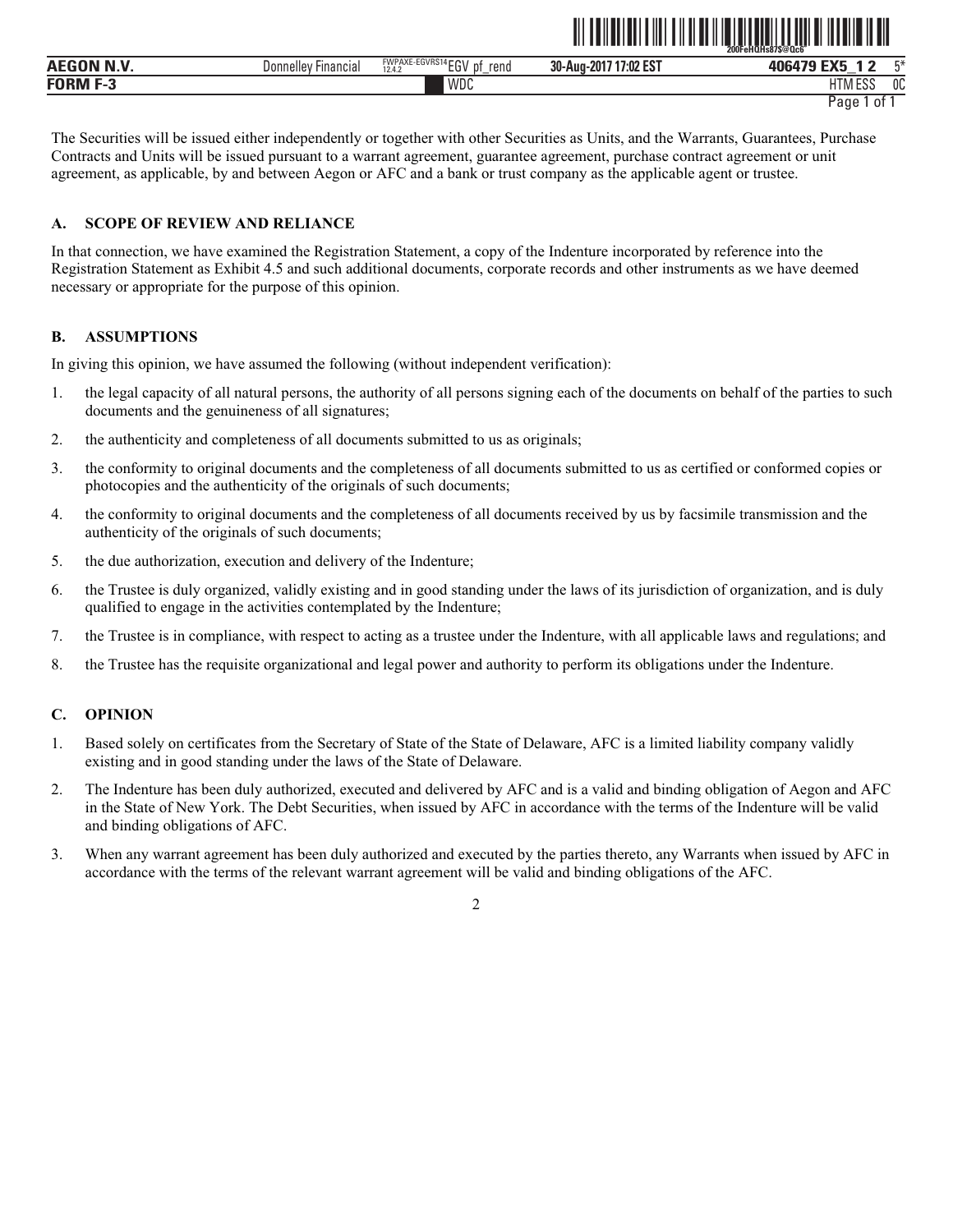|                 |                        |                                                         |                          | 200FeHQHs87\$%sJa.                      |                |
|-----------------|------------------------|---------------------------------------------------------|--------------------------|-----------------------------------------|----------------|
| .<br><b>AEG</b> | Donnelley<br>Financia. | <b>FWPAXE-EGVRS14 FOU</b><br>rend<br>рt<br>EU.<br>12.4. | 17:02 EST<br>30-Aug-2017 | <b>FMF</b><br>,,,,,,<br>-               | $A \Delta$     |
| <b>FORM F-3</b> |                        | <b>WDC</b>                                              |                          | $F^{\alpha}$<br><b>TIT</b><br>LIINI LƏƏ | 0 <sup>C</sup> |

ˆ200FeHQHs87\$%sJg,Š **200FeHQHs87\$%sJg,** 

- 4. When any purchase contract agreement has been duly authorized and executed by the parties thereto, any Purchase Contracts when issued by AFC in accordance with the terms of the relevant purchase contract agreement will be valid and binding obligations of the AFC.
- 5. When any unit agreement has been duly authorized and executed by the parties thereto, any Units when issued by AFC in accordance with the terms of the relevant unit agreement will be valid and binding obligations of the AFC.
- 6. Each Guarantee of AFC, when it has been duly authorized, executed and delivered by AFC, and assuming due authorization, execution and delivery by the guarantee trustee, will constitute a valid and legally binding obligation of AFC.

In rendering the opinions expressed in Paragraphs 1, 2, 3, 4, 5 and 6 above, we have further assumed that: (i) the Registration Statement will have become effective under the Securities Act; (ii) the terms of the governing instruments or agreements under which the Securities are to be issued will have been duly authorized and established by AFC, and the governing instruments or agreements will have been duly executed and delivered by the parties thereto; (iii) the terms of Securities to be issued will have been duly established in conformity with any applicable governing instrument or agreement, will not violate any applicable law or result in a default under or breach of any agreement or instrument binding upon AFC and will comply with any requirement or restriction imposed by any court or governmental body having jurisdiction over AFC; (iv) the Securities will be sold and delivered to, and paid for by, the purchasers at the prices and in accordance with the terms of an agreement or agreements duly authorized and validly executed and delivered by the parties thereto; (v) AFC will authorize the offering and issuance of the Securities and will authorize, approve and establish the final terms and conditions thereof and of any applicable debt security, warrant agreement, guarantee agreement, purchase contract agreement, unit agreement or supplemental indenture and will take any other appropriate additional corporate action; and (vi) certificates representing the Securities will be duly executed and delivered and, to the extent required by the applicable indenture, warrant agreement, guarantee agreement, purchase contract agreement or unit agreement, duly authenticated and countersigned and will be issued and sold as contemplated in the Registration Statement.

For purposes of Paragraph 6 hereof, we have assumed that the execution and delivery of any guarantee agreement, and any indebtedness or obligations covered by any guarantee agreement, do not violate any applicable law or any agreement or instrument to which AFC, or the obligor of such indebtedness or obligation is a party or by which it is bound.

We are expressing no opinion as to any obligations that parties other than AFC may have under or in respect of the Securities or as to the effect that their performance of such obligations may have upon any of the matters referred to above.

#### **D. LIMITATIONS AND QUALIFICATIONS**

1. We do not express any opinion herein concerning any law other than the Federal law of the United States of America, the law of the State of New York, the Delaware General Corporation Law and the Delaware Limited Liability Company Act. In particular, we do not purport to pass on any matter governed by the laws of the Netherlands.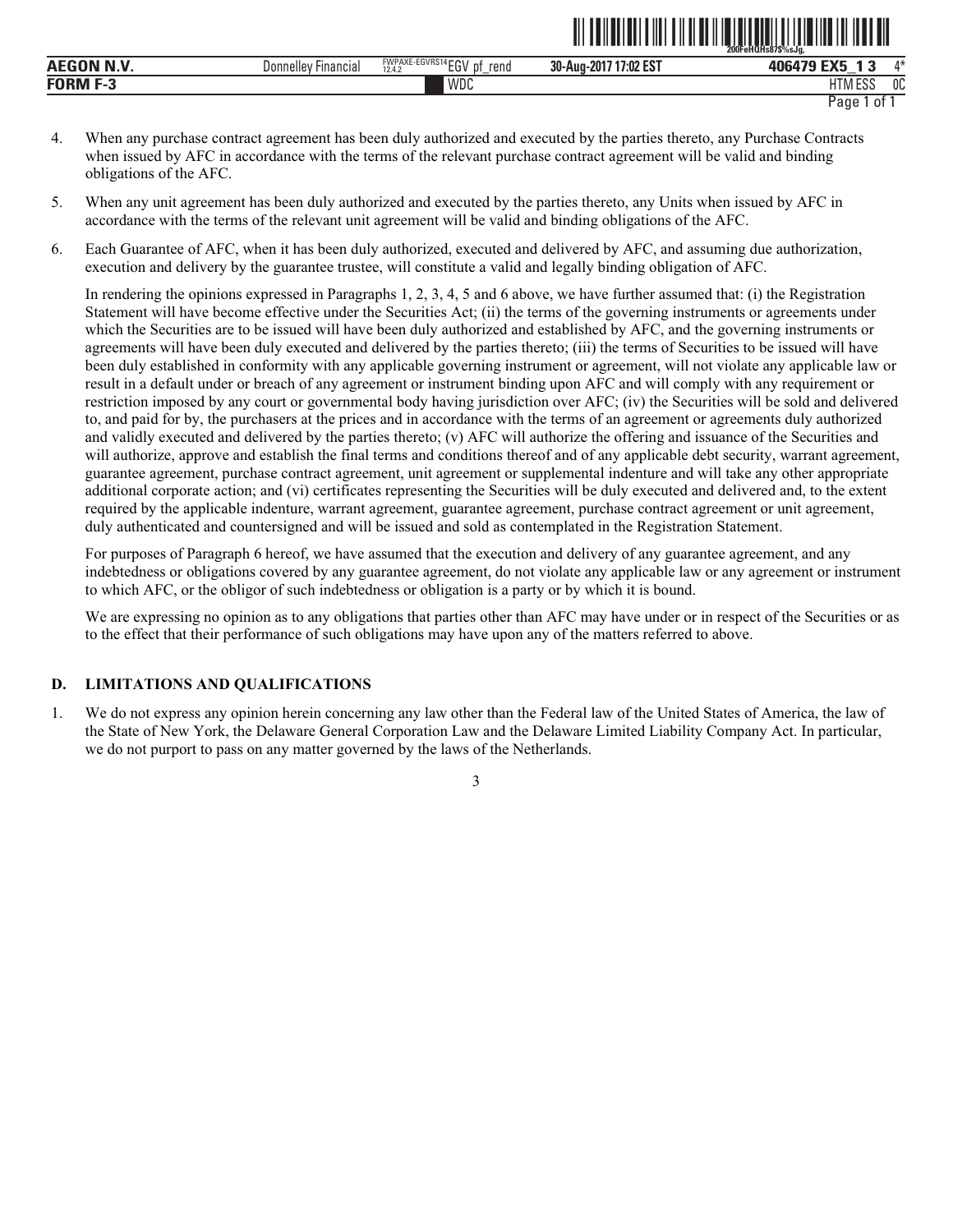|                    |                        |                                                 |                          | 200FeHQHs87%0M!aR         |                |
|--------------------|------------------------|-------------------------------------------------|--------------------------|---------------------------|----------------|
| <b>AEGON N.V</b>   | Donnelley<br>Financia, | EWPAXE-EGVRS14 CON<br>rena<br>DŤ<br>ĔŪ<br>12.4. | 17:02 EST<br>30-Aug-2017 | <b>FMF</b><br>ъ<br>_      | A.3L           |
| <b>FORM</b><br>г-л |                        | WDC                                             |                          | IITRAFAC<br>. . VI .<br>ப | <sub>0</sub> C |

TITE AND AN INTERNATIONAL AND A CONTRACT OF A STATE AND A VEHICLE AND A VEHICLE AND A VEHICLE AND A VEHICLE AN

We know that we are referred to under the heading "Legal Matters" in the Prospectus forming a part of the Registration Statement, and we hereby consent to such use of our name in the Registration Statement and any amendments (including post-effective amendments) thereto, to the incorporation by reference of this opinion and consent in any subsequent registration statement filed pursuant to Rule 462 (b) under the Securities Act, and to the filing of this opinion with the Registration Statement as Exhibit 5.1 thereto. In giving this consent, we do not thereby admit that we are an "expert" within the meaning of the Securities Act.

Very truly yours,

/s/ Allen & Overy LLP

**Allen & Overy LLP**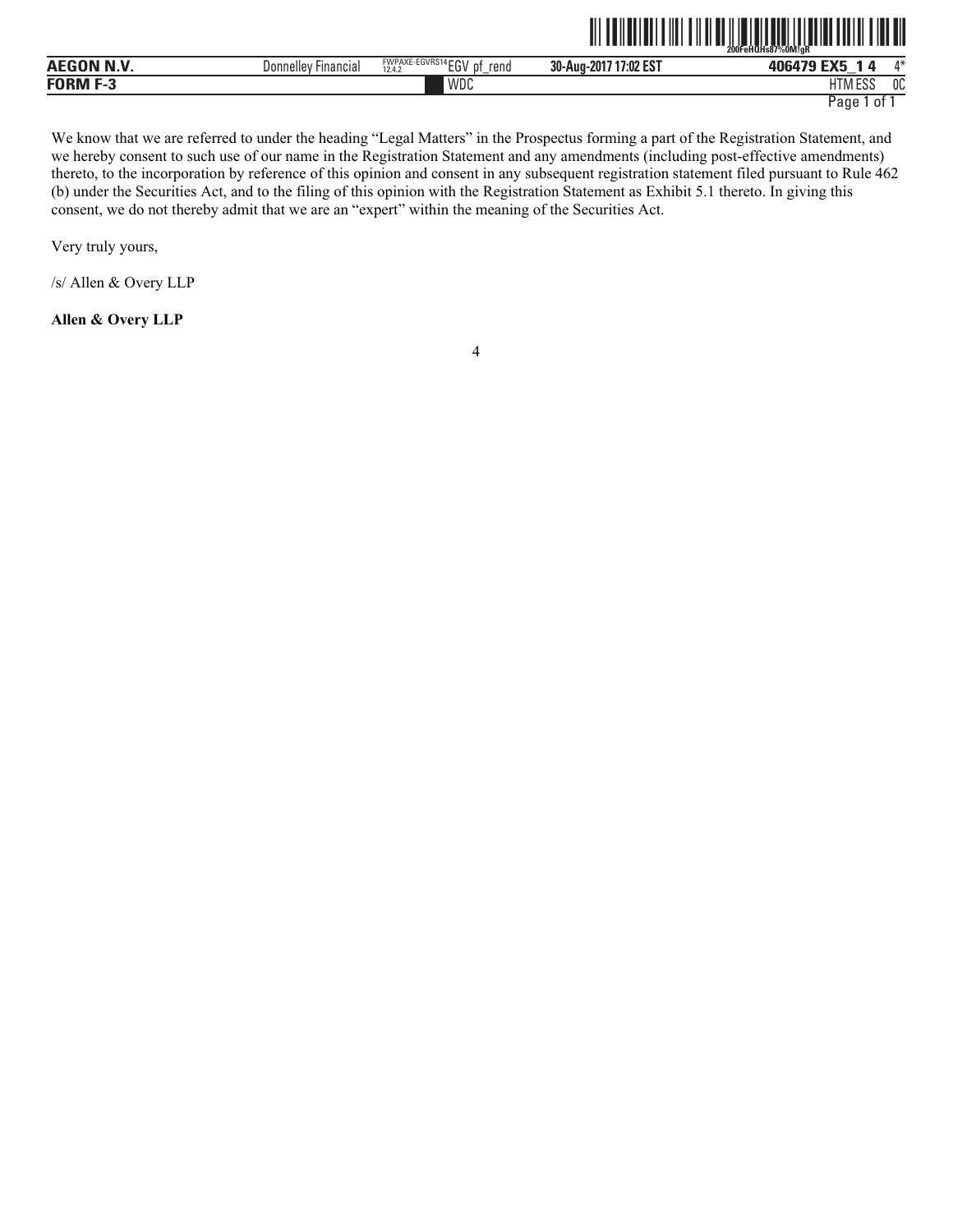| <b>AEGON N.V</b> | -ınancıal<br>Donnellev | <b>ECUDOM</b><br><b>FWPAXE-</b><br>$ \sim$<br>ะบ V หิ้ง 24<br>rend<br>$\mathbf{H}$<br>10A<br>--<br>12.4. | 1074000<br>30-Aug-<br>-2017<br>''16 ES. | $F^{\prime}$<br>ллблэр<br>$\sim$<br>$\overline{\phantom{a}}$ | $\sim$<br>. . |
|------------------|------------------------|----------------------------------------------------------------------------------------------------------|-----------------------------------------|--------------------------------------------------------------|---------------|
| <b>EOPME</b>     |                        | WDC                                                                                                      |                                         | $F^{\alpha}$<br>TIMI EOV                                     | OC            |

**Exhibit 5.2** 

To: Aegon N.V. Aegonplein 50 PO Box 85 2501 CB The Hague The Netherlands

**Allen & Overy LLP** Apollolaan 15 1077 AB Amsterdam Netherlands

PO Box 75440 1070 AK Amsterdam Netherlands

Tel +31 (0)20 674 1000 Fax +31 (0)20 574 1111

Amsterdam 31 August 2017

#### GWK/JNNH/LOES/0042338-0000149 AMBA:6464467.4

Dear Sirs, Madam,

#### **Aegon Group, registration on Form F-3 under the United States Securities Act of 1933, as amended**

- 1. You have requested us, the undersigned, as your legal counsel in respect of certain matters of Dutch law, to render an opinion in connection with the registration by Aegon N.V. (**Aegon**) and AEGON Funding Company LLC., a Delaware limited liability company (**AFC**) (each, an **Issuer**) of:
	- (i) common shares, par value 0.12 euro per share, of Aegon N.V (the **Common Shares**),
	- (ii) debt securities of Aegon or AFC, which, if issued by AFC, will be guaranteed by Aegon (the **Debt Securities**),
	- (iii) guarantees of Aegon or AFC,
	- (iv) warrants or Aegon or AFC,
	- (v) purchase contracts of Aegon or AFC, and
	- (vi) units,

(each, a **Security** and collectively, the **Securities**). The Securities are being registered under the Securities Act of 1933, as amended (the **Securities Act**), pursuant to a registration statement on Form F-3 (the **Registration Statement**). There will be registered under the Registration Statement an indeterminate number and amount of Securities at an indeterminate aggregate offering price.

Allen & Overy LLP is a limited liability partnership registered in England and Wales with registered number OC306763. It is authorised and regulated by the Solicitors Regulation Authority of England and Wales. The term partner is used to refer to a member of Allen & Overy LLP or an employee or consultant with equivalent standing and qualifications. A list of the members of Allen & Overy LLP and of the non-members who are designated as partners is open to inspection at its registered office, One Bishops Square, London E1 6AD.

Allen & Overy LLP or an affiliated undertaking has an office in each of: Abu Dhabi, Amsterdam, Antwerp, Bangkok, Barcelona, Beijing, Belfast, Bratislava, Brussels, Bucharest (associated office), Budapest, Casablanca, Doha, Dubai, Düsseldorf, Frankfurt, Hamburg, Hanoi, Ho Chi Minh City, Hong Kong, Istanbul, Jakarta (associated office), Johannesburg, London, Luxembourg, Madrid, Milan, Moscow, Munich, New York, Paris, Perth, Prague, Riyadh (cooperation office), Rome, São Paulo, Seoul, Shanghai, Singapore, Sydney, Tokyo, Warsaw, Washington, D.C. and Yangon.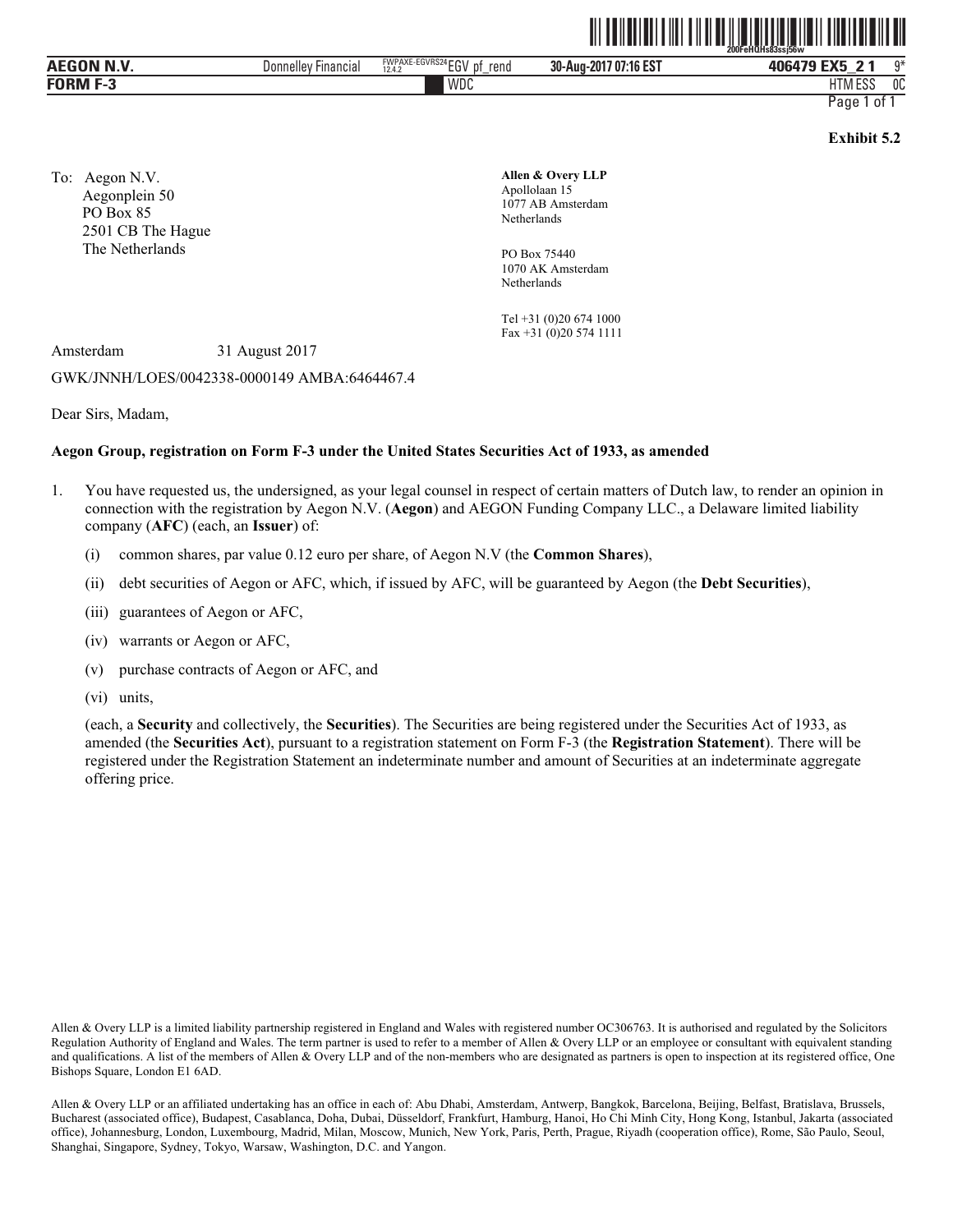|                      |                               |                                                        | ------------                                 | --<br>200FeHQHs83svmT6/                  |              |
|----------------------|-------------------------------|--------------------------------------------------------|----------------------------------------------|------------------------------------------|--------------|
| .<br>AE <sub>C</sub> | Jonnellev<br><b>Hinancial</b> | EWPAXE-EGVRS24 ECU<br>rend<br>1- V<br>12.4.<br>.<br>∟ບ | 1.40 E07<br>30-Aug-<br>7 O.<br>201<br>'16 ES | $T^*$<br>$\sim$<br>_                     | $A - X$      |
| <b>FORM</b><br>-2    |                               | WDC                                                    |                                              | $F^{\alpha}$<br><b>IT</b><br>פפם ועו ו ח | $\sim$<br>υu |

ˆ200FeHQHs83svmT6/Š

- 2. We have examined the following documents:
- (1) a certified electronic excerpt of the registration of Aegon in the Trade Register (*Handelsregister*) dated the date hereof (the **Excerpt**);
- (2) a copy of the deed of incorporation of Aegon dated 23 May 1969 (the **Deed of Incorporation**) and the articles of association (*statuten*) of Aegon as, according to the Excerpt, deposited with the Trade Register as being in force on the date hereof (the **Articles**);
- (3) a copy of an extract of minutes of a meeting of the Executive Board of Aegon adopted on 1 August 2017 to file a shelf registration statement with the United States Securities and Exchange Commission registering an indeterminate number and amount of Securities at an indeterminate aggregate offering price (the **Resolution**);
- (4) a copy of the Registration Statement;
- (5) a copy of the indenture dated 11 October 2001 (the **Indenture**) between Aegon, AFC and The Bank of New York Mellon Trust Company, a national banking association (as successor trustee to Citibank, N.A. under the Agreement of Resignation, Appointment and Acceptance dated as of 21 August 2007 by and among Aegon, AFC, The Bank of New York Mellon Trust Company, N.A. and Citibank, N.A.) incorporated by reference into the Registration Statement as Exhibit 4.5; and
- (6) the form of Guarantee to be endorsed on the Debt Securities as set out in the Indenture.

We have not examined any other agreement, deed or document entered into by or affecting Aegon or any other corporate records of Aegon and have not made any other inquiry concerning it.

- 3. We assume:
- (i) the genuineness of all signatures, the authenticity and completeness of all documents submitted to us as originals and the conformity to the originals of all documents submitted to us as copies;
- (ii) that the Deed of Incorporation is a valid notarial deed (*authentieke akte*), the contents thereof complied with the statutory requirements at the date of incorporation and there were no defects in the incorporation of Aegon (not appearing on the face of the Deed of Incorporation) on the basis of which a court might dissolve Aegon or deem it never to have existed;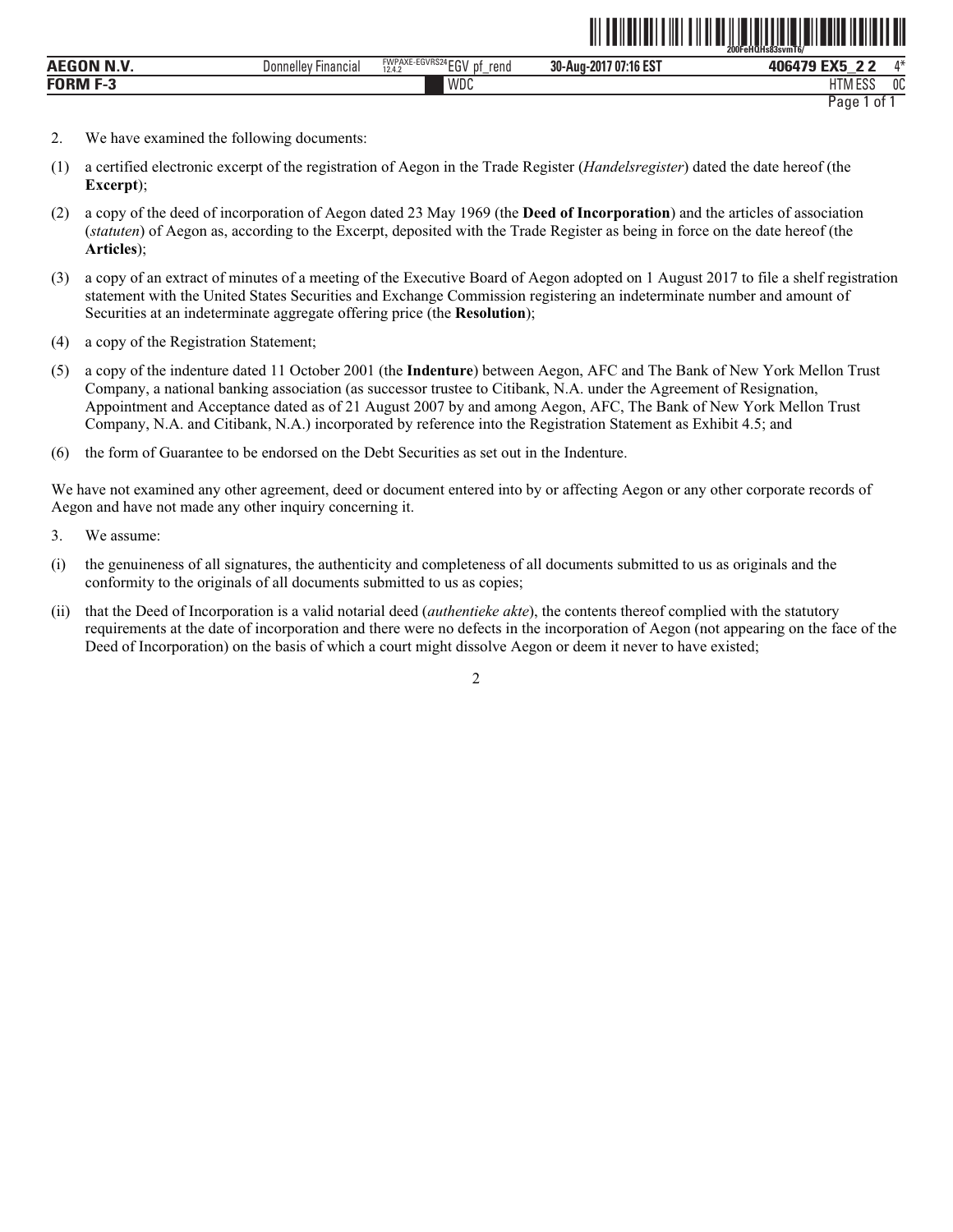|                 |                               |                                                                        | -----------                                      | JFeHQHs83sz87av<br><b>200F</b> |              |
|-----------------|-------------------------------|------------------------------------------------------------------------|--------------------------------------------------|--------------------------------|--------------|
| <b>AEC</b>      | <b>Financial</b><br>Donnellev | TCNRS24FON<br><b>FWPAXE</b><br>™-⊏∪ V Nu.<br>rend<br>D1<br>12.4.2<br>◡ | <b>140 FOT</b><br>30-Aug-2<br>-201<br>/ 07:16 ES | <b>CMC</b><br>וחב              | <b>TA</b>    |
| <b>FORM F-3</b> |                               | WDC                                                                    |                                                  | 1.000<br>шŦ<br>אוור<br>ᆫᇦ      | $\sim$<br>uu |

```
Page 1 of 1
```
<u>od tehedalisti oli tahun 1983 saati peristi oli tehedalisti oli teh</u>

- (iii) that Aegon has its centre of main interests (within the meaning of Regulation (EU) 2015/848 of the European Parliament and of the Council of 20 May 2015 on insolvency proceedings (the **Regulation**)) within the Netherlands and that it has not been subjected to any one or more of the insolvency and winding-up proceedings listed in Annex A to the Regulation in any EU Member State other than the Netherlands;
- (iv) that Aegon has not been dissolved (*ontbonden*), granted a moratorium (*surseance verleend*) or declared bankrupt (*failliet verklaard*) (although not constituting conclusive evidence thereof, this assumption is supported by (a) the contents of the Excerpt, (b) an online search in the central insolvency register today and (c) information obtained by telephone today from the insolvency office (*afdeling insolventie*) of the court in The Hague);
- (v) that the Resolution correctly reflects the resolution made by the Executive Board of Aegon in respect of the filing of the Registration Statement with the United States Securities and Exchange Commission and that the Resolution has been made with due observance of the provisions of the Articles relating to the convening of meetings and the making of resolutions (although not constituting conclusive evidence thereof, failure to observe such provisions is not apparent on the face thereof) and that each factual confirmation and statement in those resolutions is correct;
- (vi) that the Registration Statement has been signed on behalf of Aegon by the persons indicated on the signature pages of the Registration Statement;
- (vii) that (a) each party to the Indenture other than Aegon has all requisite power (corporate and otherwise) to execute and deliver, and to perform its obligations under, the Indenture, and that (b) the Indenture has been duly authorised, executed and delivered by or on behalf of the parties thereto other than Aegon;
- (viii) that the Indenture and the Securities (other than the Common Shares) are or will be expressed to be governed by the laws of the State of New York and constitute or will constitute the legal, valid and binding obligations of the parties thereto, enforceable against those parties in accordance with their terms, under the law of the State of New York law and under the laws of any other relevant jurisdiction (other than the Netherlands);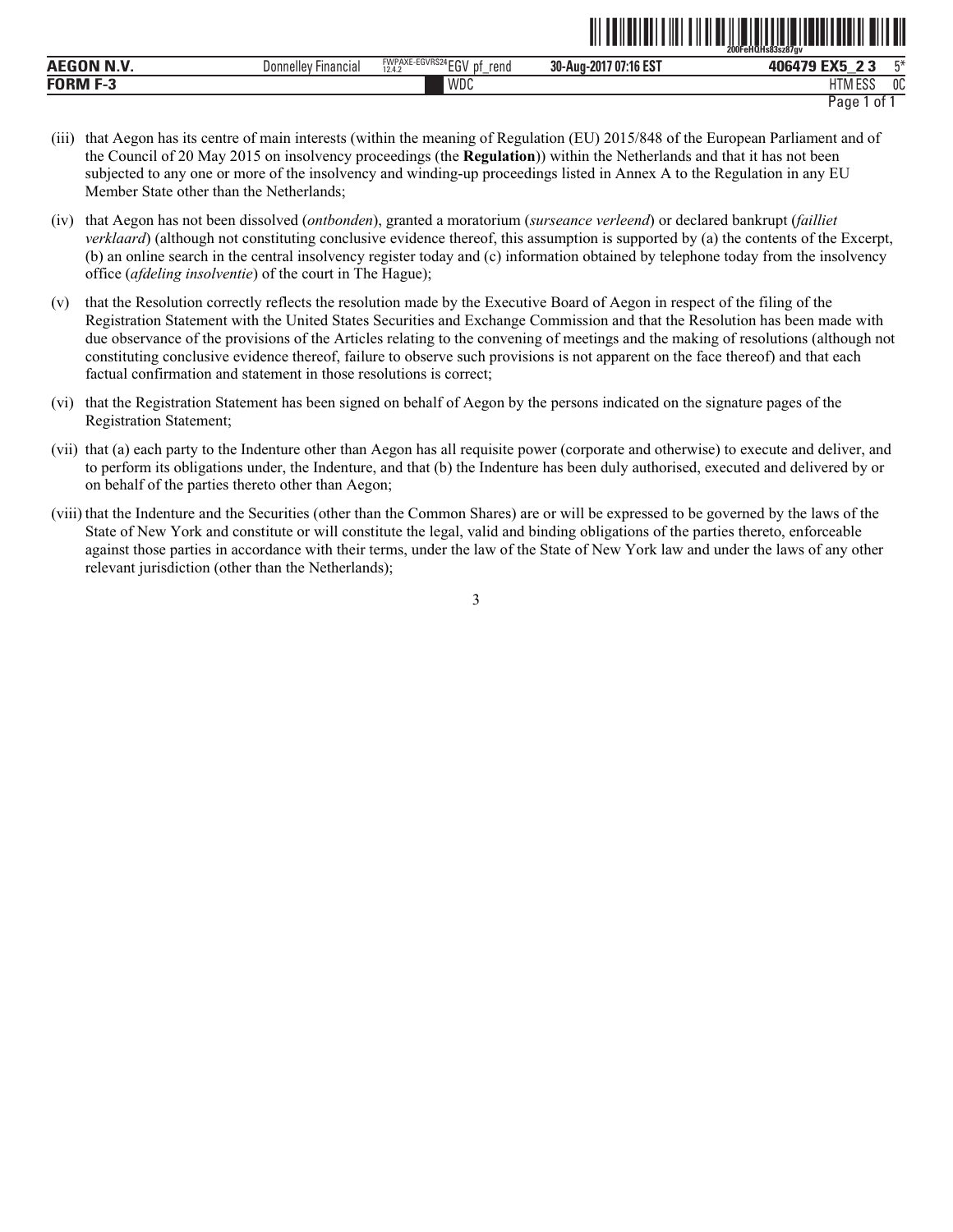|                  |                               |                                                                        |                                          | ZUUFEHUHS83S@ZD6                          |     |
|------------------|-------------------------------|------------------------------------------------------------------------|------------------------------------------|-------------------------------------------|-----|
| <b>AEC</b><br>N. | Financial<br><b>Donnelley</b> | EGVRS24 rru<br><b>FWPAXE</b><br>rend<br>$\sim$<br><br>12.4.7<br>u<br>∼ | 1074000<br>30-Aug-<br>201.<br>/ U/:16 ES | $-1$<br>406479<br>$-$                     | m×. |
| <b>FORM</b>      |                               | WDC                                                                    |                                          | <b>I ITA A FOO</b><br>r<br>1 I IVI<br>∟ບເ | OC  |

```
Page 1 of 1
```
**∂11 FeHELI III III III III III III III III** III III III III III III III III III III

- (ix) that the Securities, and if the Securities are convertible, exchangeable or exercisable, into other securities, the other securities issuable upon conversion, exchange or exercise, at the time of issuance thereof will have been duly authorised, where required, and validly issued and delivered in accordance with the Articles in effect at the time of authorisation;
- (xi) that at any time that Common Shares are issued as Securities or are issuable upon conversion, exchange or exercise of any Securities, the nominal amount and any agreed share premium with regard to such Common Shares have or will have been duly paid-up;
- (xii) that the Common Shares will be admitted to listing at Euronext in Amsterdam; and
- (xiii) that the Securities issued by Aegon will be offered in accordance with the provisions of the Dutch Act on Financial Supervision (*Wet op het financieel toezicht*, **Wft**).
- 4. This opinion is limited to the laws of the Netherlands currently in force (unpublished case law not included), excluding tax law and competition or procurement laws. Any references in this opinion to 'the Netherlands' or 'Dutch' are references to the European part of the Kingdom of the Netherlands.

We express no opinion as to matters of fact. We assume that there are no facts not disclosed to us which would affect the conclusions in this opinion.

This opinion is limited to the Registration Document, the Indenture and the Securities (other than the Common Shares) and does not relate to any other agreement or matter. Nothing in this opinion should be taken as expressing an opinion in respect of any representation, warranty or other statement contained in the Registration Document, the Indenture and the Securities (other than the Common Shares).

5. Based on the foregoing and subject to the qualifications set out below, we are of the opinion that:

# A. **Corporate Status**

Aegon is duly incorporated and is validly existing as a public company (*naamloze vennootschap*) under the laws of the Netherlands.

# B. **Corporate Power**

Aegon has the corporate power to execute and deliver the Indenture, to offer, execute and issue the Securities and to perform its obligations under the Indenture and the Securities.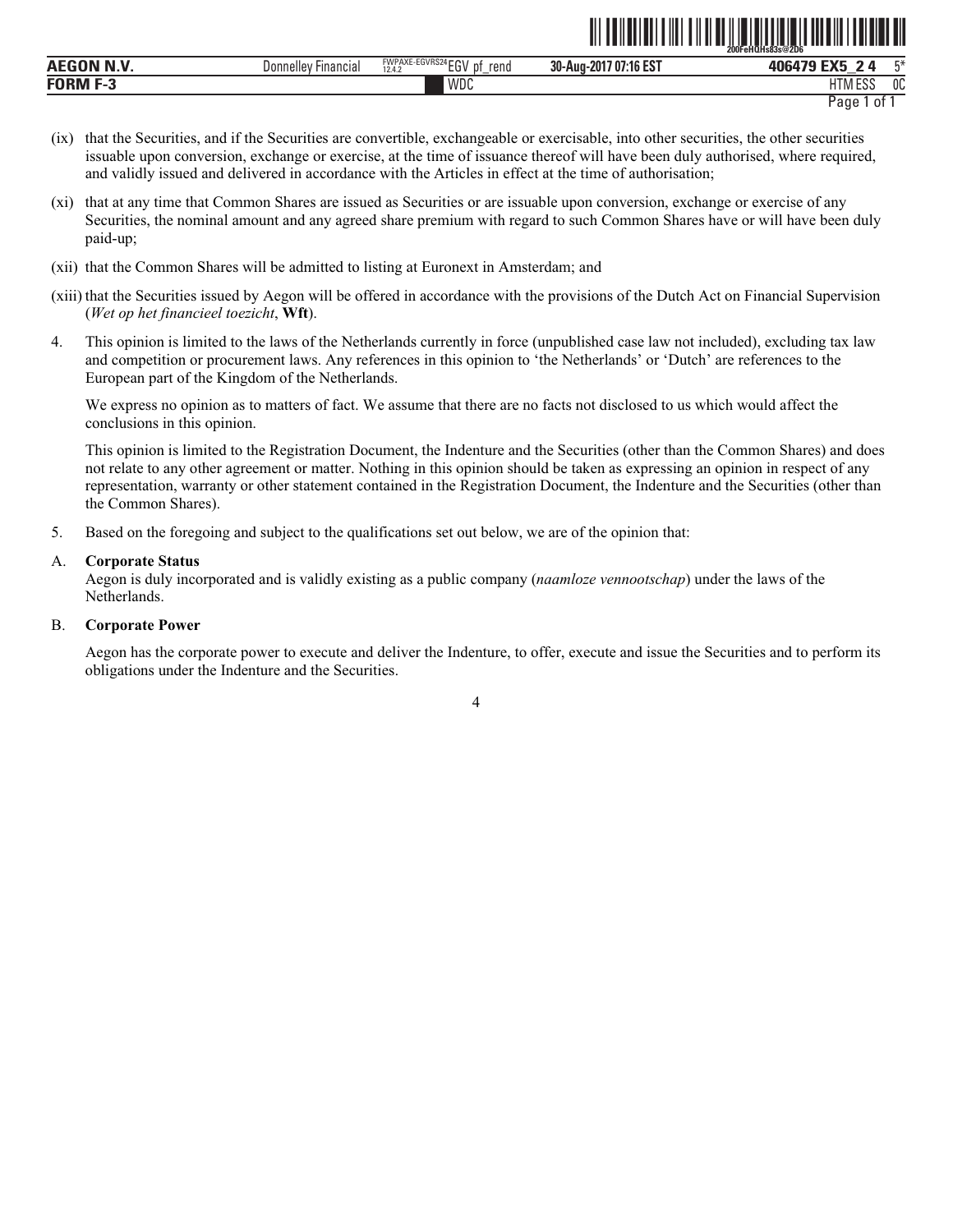|                    |                               |                                                                       |                             | 200FeHQHs83s%Y!aH                               |
|--------------------|-------------------------------|-----------------------------------------------------------------------|-----------------------------|-------------------------------------------------|
| <b>AEGON N.V.</b>  | Donnelley<br><b>Financial</b> | <b>FWPAXE-EGVRS24 FOLL</b><br>rend<br>- nt<br><br>12.4.2<br>∟ບ<br>$-$ | 17 07:16 EST<br>30-Aug-2017 | EVE<br>工米<br>406479<br>$\sqrt{2}$               |
| <b>FORM</b><br>r-s |                               | WDC                                                                   |                             | 1.500<br>0C<br><b>ITA</b><br>$\mathbf{I}$<br>ᆫᇦ |
|                    |                               |                                                                       |                             | Paqe<br>01                                      |

ˆ200FeHQHs83s%Y!gHŠ

#### C. **Due Authorisation and Execution**

- (1) Aegon has taken all necessary corporate action to authorise the filing of the Registration Statement with the United States Securities and Exchange Commission. The Registration Statement and the Indenture have been duly executed by Aegon.
- (2) When the Securities (other than the Common Shares), if issued by Aegon, have been signed on behalf of Aegon by any member of the Executive Board or by a person duly authorised to represent Aegon for such purpose under a valid power of attorney, will have been duly executed by Aegon. When issued, the Common Shares will be fully paid and non-assessable.

#### D. **Choice of Law**

The choice of the law of the State of New York as the law governing the Indenture and the Securities (other than the Common Shares) will be upheld as a valid choice of law, by Dutch courts and applied by those courts in proceedings in relation to the Indenture and the Securities as the governing law thereof, subject to and in accordance with the provisions of Regulation (EC) No. 593/2008 of 17 June 2008 on the law applicable to contractual obligations (**Rome I**). Important limitations are *inter alia* that (i) a Dutch court may refuse to apply a provision of the chosen law if such application is manifestly incompatible with Dutch public policy, and (ii) mandatory provisions of Dutch corporate law apply to any issue of Securities if the Securities are convertible, exchangeable or exercisable into Common Shares, and (iii) mandatory provisions of Dutch law or the laws of another jurisdiction may be given effect by a Dutch court if and insofar as, under Dutch law or under the laws of such other jurisdiction respectively, those provisions must be applied irrespective of the chosen law.

- 6. This opinion is subject to the following qualifications:
- (a) This opinion is limited by (i) all bankruptcy (*faillissement*), suspension of payments (*surseance van betaling*), fraudulent conveyance (*Actio Pauliana*) or similar laws affecting creditors' rights generally and (ii) any intervention, resolution or recovery measures described in Regulation (EU) No 806/2014 of 15 July 2014 establishing uniform rules and a uniform procedure for the resolution of credit institutions and certain investment firms in the framework of a Single Resolution Mechanism and a Single Resolution Fund and Chapter 3a.2 of the Wft, any transfer measure (*overdrachtsplan*) described in Part 3.5.4A of the Wft or special measures (*bijzondere maatregelen*) described in Chapter 6 of the Wft.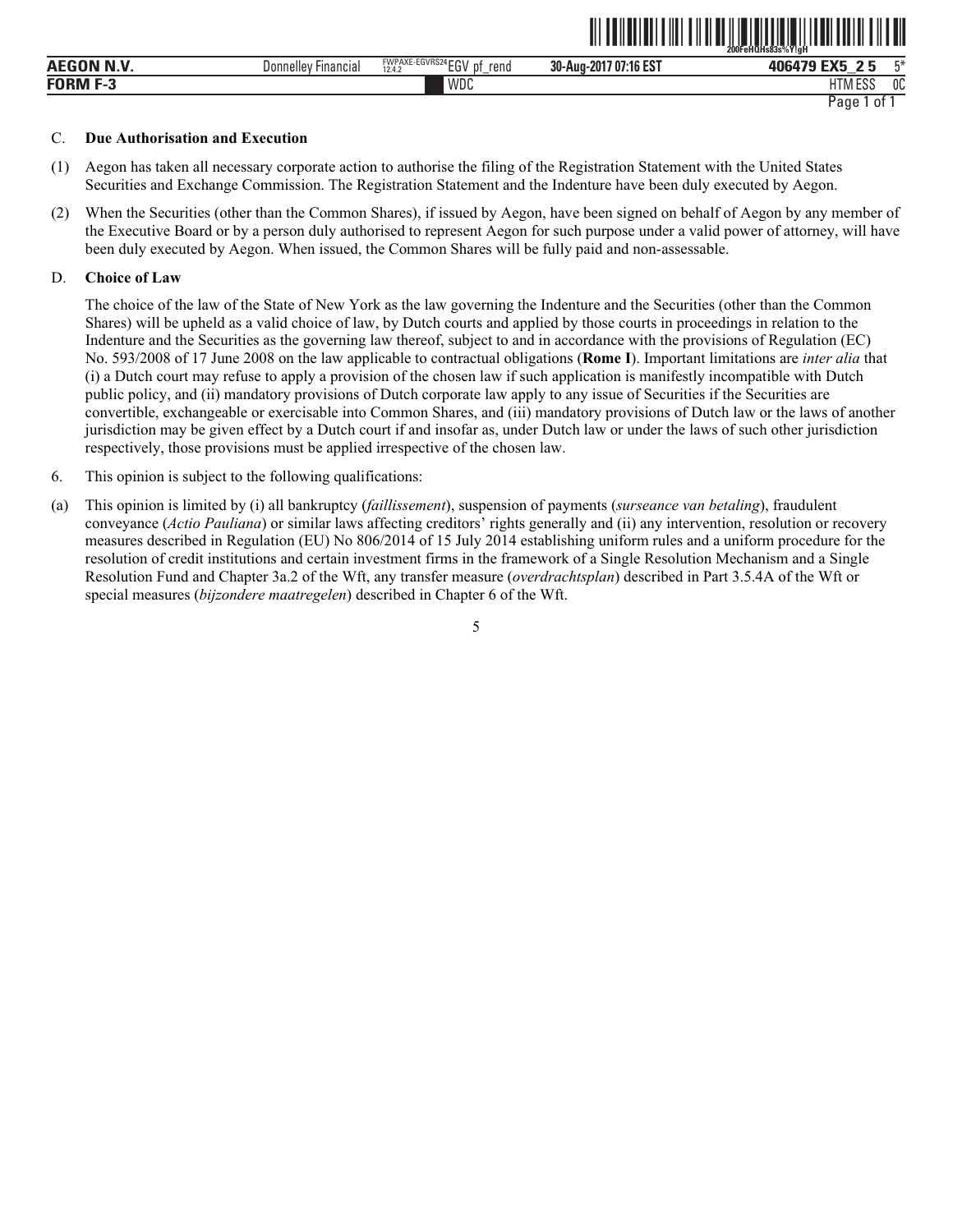|                   |                            |                                         |                       | 200FeHQHs83t32ygq |    |
|-------------------|----------------------------|-----------------------------------------|-----------------------|-------------------|----|
| <b>AEGON N.V.</b> | <b>Donnelley Financial</b> | FWPAXE-EGVRS24 EGV pf<br>rend<br>12.4.2 | 30-Aug-2017 07:16 EST | 406479 EX5 26     | 工米 |
| <b>FORM F-3</b>   |                            | WDC                                     |                       | <b>HTM ESS</b>    | 0C |

- Page 1 of 1
- (b) The enforcement in the Netherlands of the rights under the Indenture and the Securities (other than the Common Shares) and foreign judgements will be subject to the rules of civil procedure as applied by the Dutch courts. Specific performance may not always be available under Dutch law.
- (c) Under the laws of the Netherlands each power of attorney (*volmacht*) or mandate (*lastgeving*), whether or not irrevocable, granted by Aegon will terminate by force of law, and without notice, upon bankruptcy of Aegon and will cease to have effect upon Aegon having been granted a suspension of payments (*surséance van betaling*). To the extent that the appointment by Aegon of a process agent would be deemed to constitute a power of attorney or a mandate, this qualification would also apply.
- (d) It is uncertain under Dutch conflicts of law rules whether the transfer of title to or ownership of any Securities in bearer form would be governed by the chosen law, the law of the country in which the relevant Securities are situated or the law governing the contract between the transferor and the transferee. To the extent that Dutch law would apply to the transfer of title to or ownership of any Securities in bearer form, title shall pass by delivery pursuant to a valid agreement by a transferor who has power to pass title to the relevant Securities.
- (e) If a facsimile signature will be used for the Securities (other than the Common Shares), each signatory should approve such use of his or her signature and evidence of such approval may be required for the enforcement of the Securities in the Netherlands. If any of the Securities (other than the Common Shares) were executed by attaching thereto the facsimile signature of any person who no longer holds office at the date of actual issuance of rights under such Securities, it may be necessary for the enforcement of rights under such Securities in the Netherlands that the holder thereof presents both the Securities and evidence of approval by the signatory.
- 7. In this opinion, Dutch legal concepts are expressed in English terms and not in their original Dutch terms. The concepts concerned may not be always identical to the concepts described by the English terms as such terms may be understood under the laws of other jurisdictions. This opinion is given on the express basis, accepted by each person who is entitled to rely on it, that this opinion and all rights, obligations or liability in relation to it are governed by Dutch law and that any action or claim in relation to it can only be brought exclusively before the courts of Amsterdam, the Netherlands.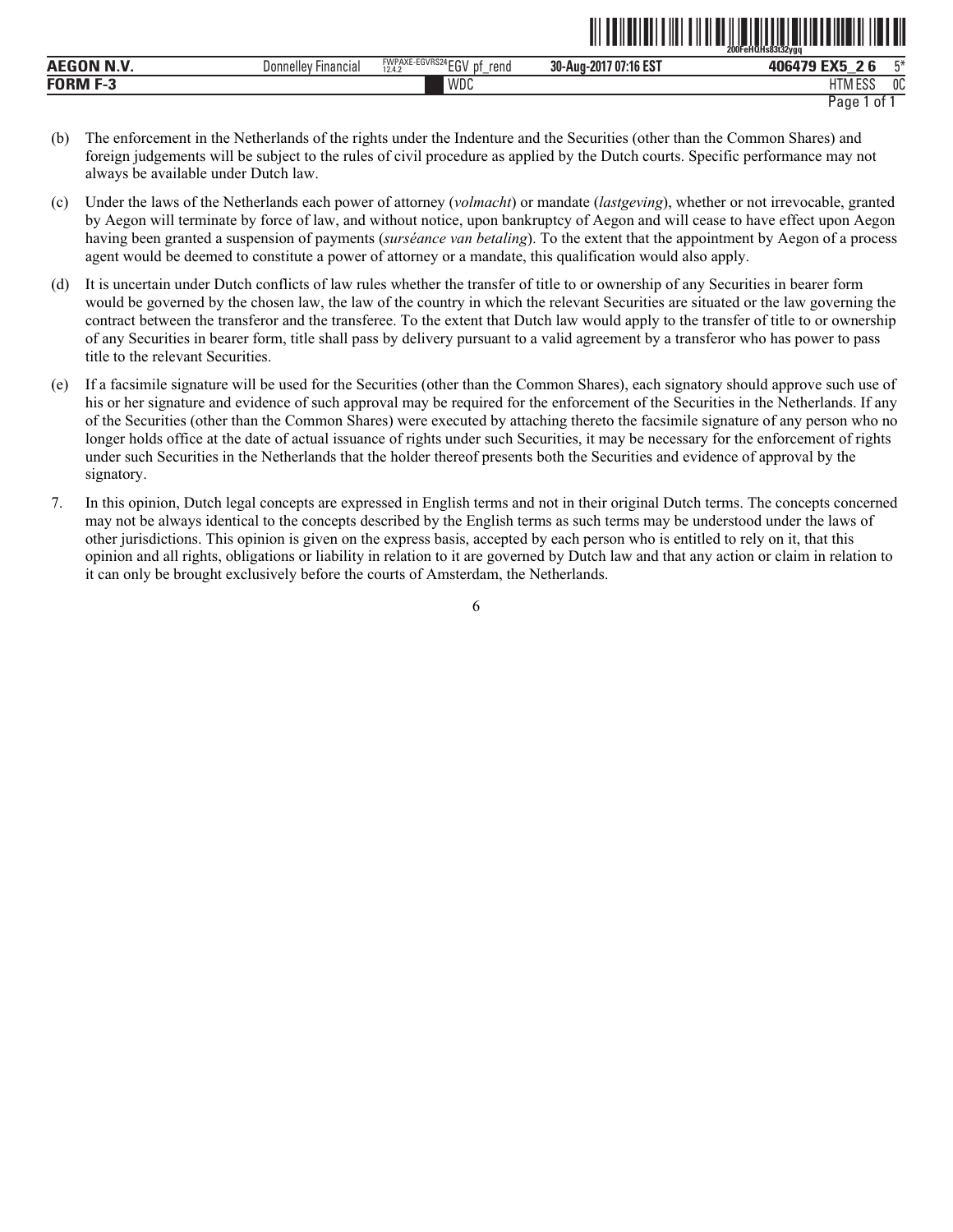|                                               |                               |                                                                      |                               | -----<br>$F$ eHOHs83t4D86=<br><b>SOC</b><br>ZUUF' |                      |
|-----------------------------------------------|-------------------------------|----------------------------------------------------------------------|-------------------------------|---------------------------------------------------|----------------------|
| .<br><b>AEC</b>                               | <b>Financial</b><br>Donnelley | E-EGVRS24 FOL<br><b>FWPAXE-</b><br>rena<br>DŤ<br>. .<br>12.4.2<br>∟ບ | $:16$ EST<br>30-Aug-2017 07:1 | $F^{\prime}$<br>106170<br>_                       | $-x$                 |
| <b>FORM</b><br>$\overline{\phantom{a}}$<br>۰. |                               | WDC                                                                  |                               | 1.500<br><b>HTM</b><br>LUU                        | n <sub>0</sub><br>บบ |

ˆ200FeHQHs83t4D86=Š **200FeHQHs83t4D86=**

8. This opinion is strictly limited to the matters stated herein and should not be read as extending by implication to any other matters not specifically referred to herein. Nothing in this opinion should be taken as expressing an opinion in respect of any representations or warranties or other information contained in the Indenture or any other document examined in connection with this opinion except as expressly confirmed herein.

We know that we are referred to under the heading "Legal Matters" in the Prospectus forming a part of the Registration Statement, and we hereby consent to such use of our name in the Registration Statement and any amendments (including post-effective amendments) thereto, to the incorporation by reference of this opinion and consent in any subsequent registration statement filed pursuant to Rule 462(b) under the Securities Act, and to the filing of this opinion with the Registration Statement as Exhibit 5.2 thereto. In giving this consent, we do not thereby admit that we are an "expert" within the meaning of the Securities Act.

Yours faithfully,

/s/ Allen & Overy LLP

**Allen & Overy LLP**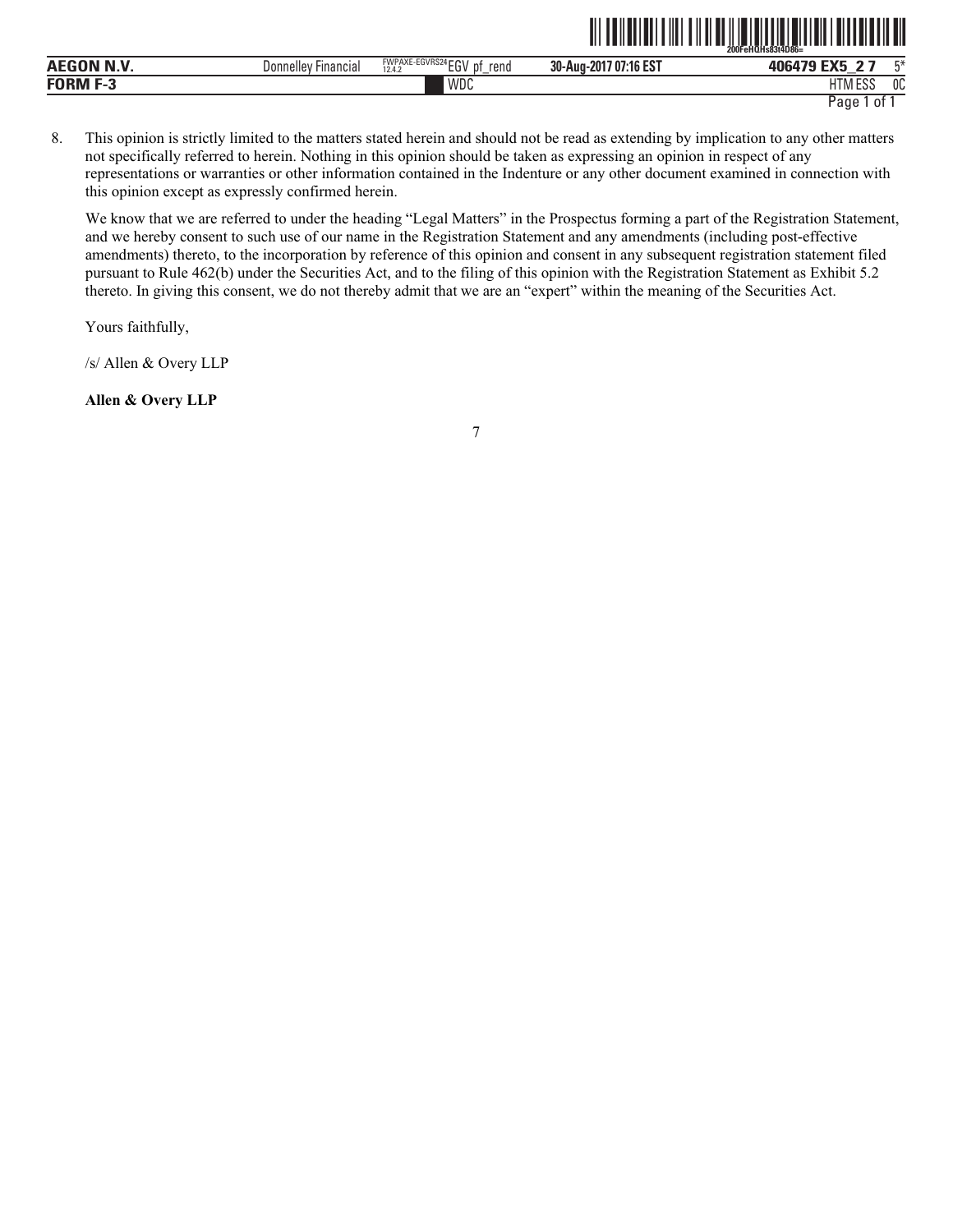|                 |                            |                                        | $\mathbb{I}$<br>$\textcolor{red}{\textbf{N}}\textcolor{blue}{\textbf{N}}\textcolor{blue}{\textbf{N}}\textcolor{blue}{\textbf{N}}\textcolor{blue}{\textbf{N}}\textcolor{blue}{\textbf{N}}\textcolor{blue}{\textbf{N}}\textcolor{blue}{\textbf{N}}\textcolor{blue}{\textbf{N}}\textcolor{blue}{\textbf{N}}\textcolor{blue}{\textbf{N}}\textcolor{blue}{\textbf{N}}\textcolor{blue}{\textbf{N}}\textcolor{blue}{\textbf{N}}\textcolor{blue}{\textbf{N}}\textcolor{blue}{\textbf{N}}\textcolor{blue}{\textbf{N}}\textcolor{blue}{\textbf{N}}\textcolor{$ | 200FeHQHs83suBp6:    |
|-----------------|----------------------------|----------------------------------------|------------------------------------------------------------------------------------------------------------------------------------------------------------------------------------------------------------------------------------------------------------------------------------------------------------------------------------------------------------------------------------------------------------------------------------------------------------------------------------------------------------------------------------------------------|----------------------|
| AEGON N.V.      | <b>Donnelley Financial</b> | FWPAXE-EGVRS19EGV pf<br>rend<br>12.4.2 | 30-Aug-2017 07:16 EST                                                                                                                                                                                                                                                                                                                                                                                                                                                                                                                                | $8*$<br>406479 EX8 1 |
| <b>FORM F-3</b> |                            | WDC                                    |                                                                                                                                                                                                                                                                                                                                                                                                                                                                                                                                                      | <b>HTM ESS</b><br>0C |
|                 |                            |                                        |                                                                                                                                                                                                                                                                                                                                                                                                                                                                                                                                                      | Page 1 of 1          |

#### **EXHIBIT 8.1**

Aegon N.V. Aegonplein 50 PO Box 85 2501 CB The Hague The Netherlands

**Allen & Overy LLP** 1221 Avenue of the Americas New York NY 10020 USA

Tel +1 212 610 6300 Fax +1 212 610 6399 www.allenovery.com

AEGON Funding Company LLC 4333 Edgewood Road NE Cedar Rapids, IA 52499 United States

August 31, 2017

#### **Aegon N.V. and AEGON Funding Company LLC Registration Statement on Form F-3**

Ladies and Gentlemen:

We have acted as special United States tax counsel for Aegon N.V., a company incorporated under the laws of the Netherlands (**Aegon**) and AEGON Funding Company LLC, a Delaware limited liability company (**AFC**) (each, an **Issuer**, and collectively, the **Issuers**), in connection with the preparation of the registration statement on Form F-3 (the **Registration Statement**) to be filed with the Securities and Exchange Commission (the **Commission**) under the Securities Act of 1933, as amended (the **Securities Act**), on August 31, 2017, of which the prospectus (the **Prospectus**) forms a part. The Registration Statement and Prospectus relates to the registration under the Securities Act of an indeterminate number and amount of the following securities (the **Securities**):

- (i) common shares, par value 0.12 euro per share, of Aegon;
- (ii) debt securities of Aegon or AFC, which, if issued by AFC will be guaranteed by Aegon;
- (iii) guarantees of Aegon or AFC;
- (iv) warrants of Aegon or AFC;
- (v) purchase contracts of Aegon or AFC; and
- (vi) units of Aegon or AFC.

As United States tax counsel, we have advised the Issuers with respect to certain general United States tax consequences of the proposed issuance of the Securities. This advice is summarized under the headings "Taxation in the United States" (the **Discussion**) in the Prospectus which is part of the Registration Statement. We hereby confirm that the statements set forth in the Discussion represent our opinions as to the matters of law covered by them, subject to the qualifications stated therein.

Allen & Overy LLP is a limited liability partnership registered in England and Wales with registered number OC306763. It is regulated by the Solicitors Regulation Authority of England and Wales. Allen & Overy LLP is a multi-jurisdictional law firm with lawyers admitted to practice in a variety of jurisdictions. A list of the members of Allen & Overy LLP and their professional qualifications is open to inspection at its registered office, One Bishops Square, London, E1 6AD and at the above address. The term partner is used to refer to a member of Allen & Overy LLP or an employee or consultant with equivalent standing and qualifications.

Allen & Overy LLP or an affiliated undertaking has an office in each of: Abu Dhabi, Amsterdam, Antwerp, Athens, Bangkok, Barcelona, Beijing, Belfast, Bratislava, Brussels, Bucharest (associated office), Budapest, Casablanca, Doha, Dubai, Düsseldorf, Frankfurt, Hamburg, Hanoi, Ho Chi Minh City, Hong Kong, Istanbul, Jakarta (associated office), London, Luxembourg, Madrid, Mannheim, Milan, Moscow, Munich, New York, Paris, Perth, Prague, Riyadh (associated office), Rome, São Paulo, Shanghai, Singapore, Sydney, Tokyo, Warsaw, Washington, D.C. and Yangon.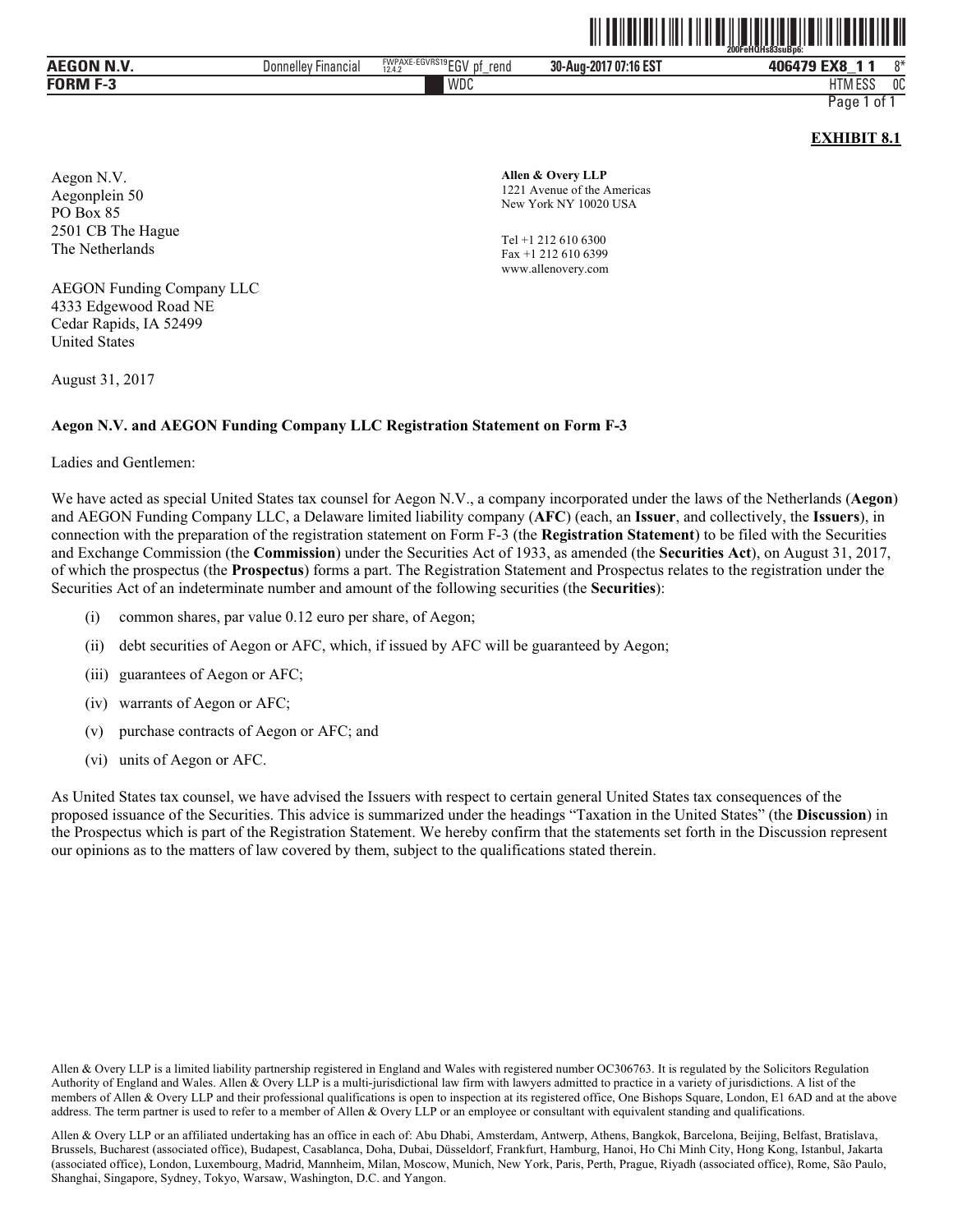|                   |                     |                                        |                       | 200FeHQHs83swvig1 |             |
|-------------------|---------------------|----------------------------------------|-----------------------|-------------------|-------------|
| <b>AEGON N.V.</b> | Donnelley Financial | FWPAXE-EGVRS19EGV pf<br>rend<br>12.4.2 | 30-Aug-2017 07:16 EST | 406479 EX8        | $\Lambda^*$ |
| <b>FORM F-3</b>   |                     | WDC                                    |                       | 0C<br>HTM ESS     |             |

We are aware that we are referred to in the Discussion and under the heading "Legal Matters" in the Prospectus. We hereby consent to the references to us in those sections and the filing of this letter as an exhibit to the Registration Statement without thereby implying or admitting that we are within the category of persons whose consent is required under Section 7 of the Securities Act or the rules and regulations of the Commission issued thereunder, with respect to any part of the Registration Statement, including this exhibit.

Very truly yours,

/s/ Allen & Overy LLP

**Allen & Overy LLP**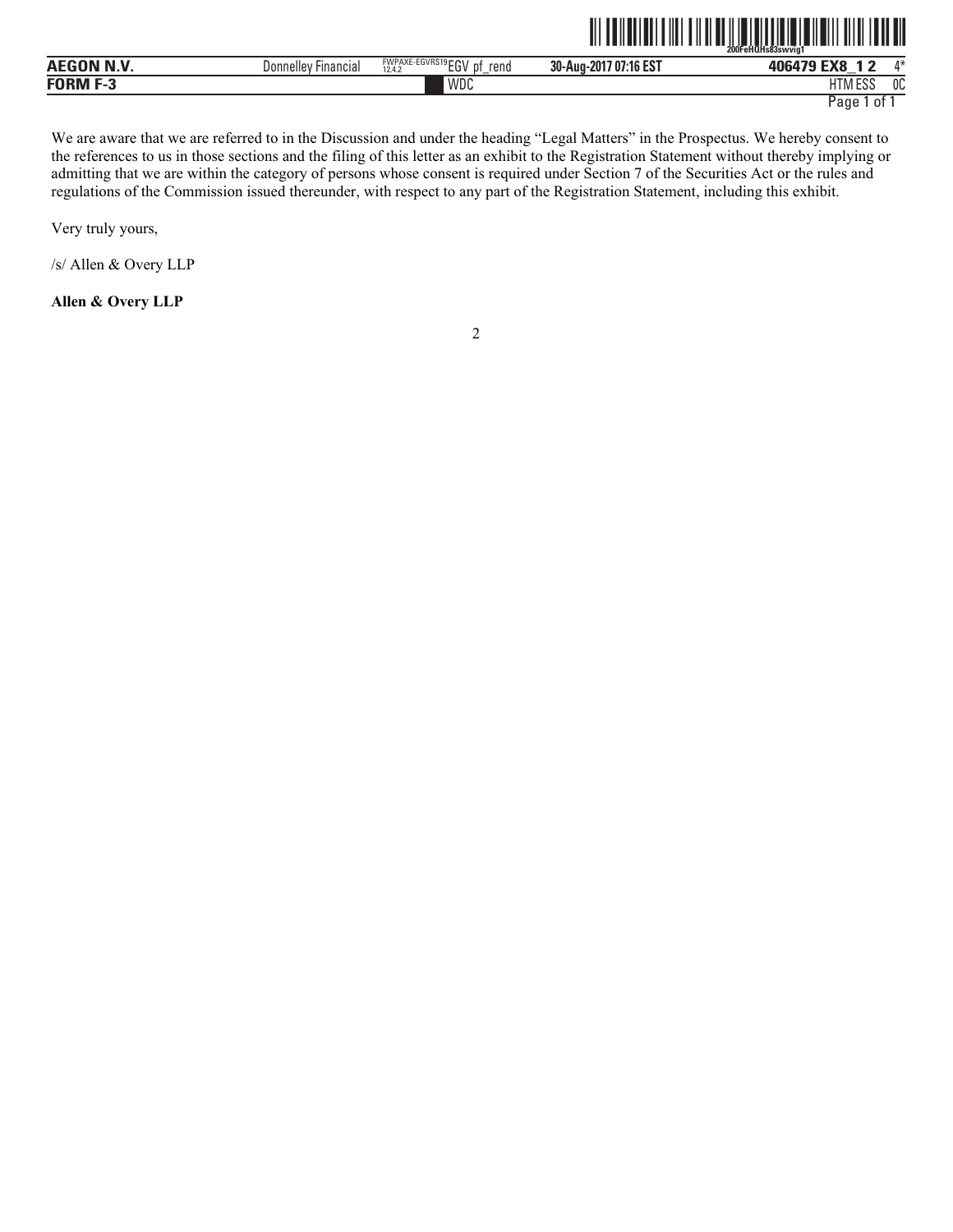

| ----<br>------<br>…<br>$\blacksquare$<br>m<br>. . | Donnelley<br>-ınancıal | <b>FWPAXE-EGVRS19 ECN</b><br>rend<br>–∪∨<br>12.4.2<br>. U F | /08:10 EST<br>31-Aug-201 | $\blacksquare$<br>406479 | $\sim$       |
|---------------------------------------------------|------------------------|-------------------------------------------------------------|--------------------------|--------------------------|--------------|
| ranma<br>- -                                      |                        | <b>WDC</b>                                                  |                          | $-$<br>1.000<br>IIM ESS  | $\sim$<br>υU |

#### **Exhibit 23.3**

## CONSENT OF INDEPENDENT REGISTERED PUBLIC ACCOUNTING FIRM

We hereby consent to the incorporation by reference in this Registration Statement on Form F-3 of our report dated March 22, 2017 relating to the financial statements, financial statement schedules and the effectiveness of internal control over financial reporting, which appears in Aegon N.V.'s Annual Report on Form 20-F for the year ended December 31, 2016. We also consent to the reference to us under the heading "Experts" in such Registration Statement.

/s/ PricewaterhouseCoopers Accountants N.V. Amsterdam, the Netherlands August 31, 2017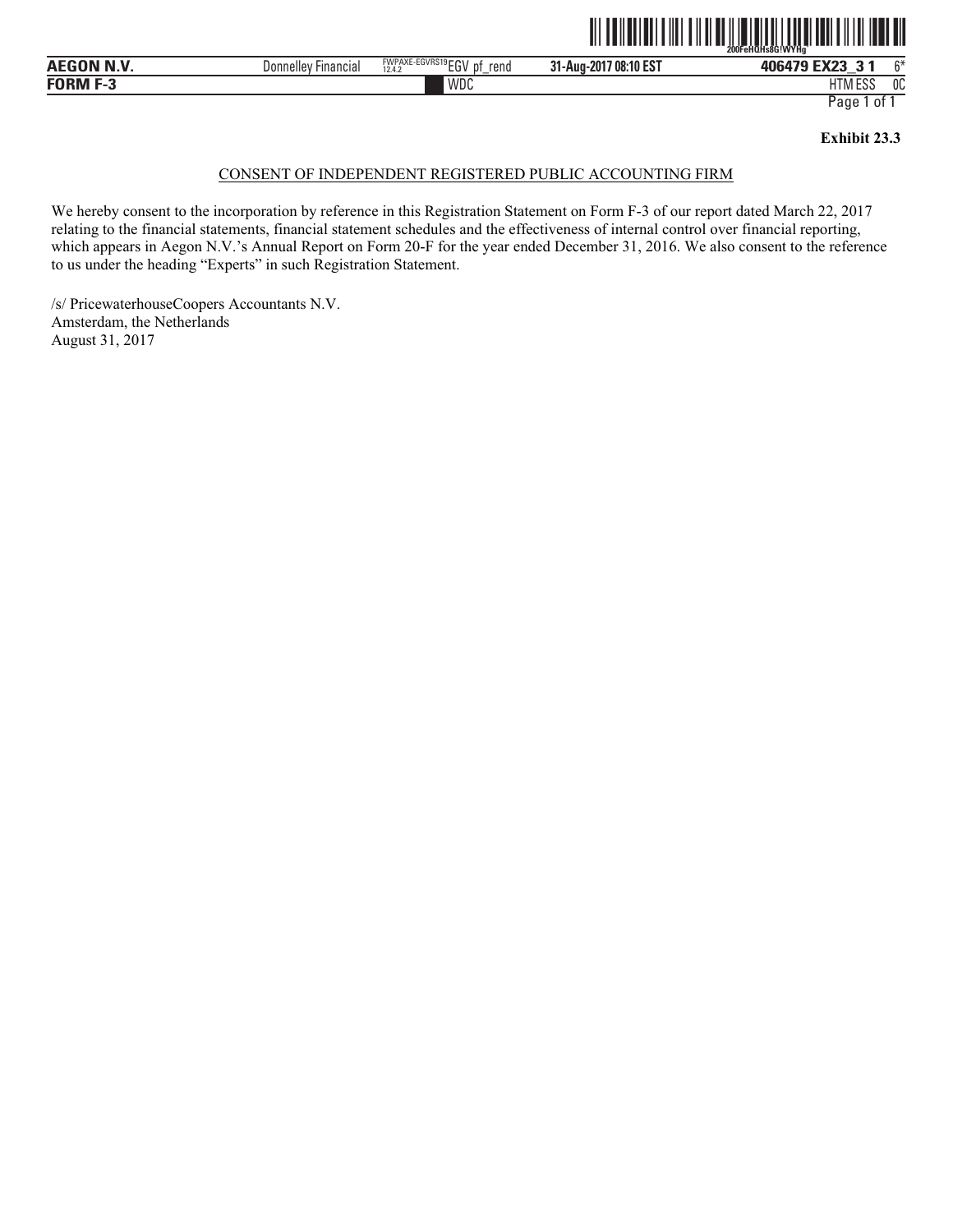|              |                        |                                                         | LUULGITULISUJS#UVVU:                                    |                                  |              |
|--------------|------------------------|---------------------------------------------------------|---------------------------------------------------------|----------------------------------|--------------|
| ------       | Donnelley<br>Financial | FWPAXE-EGVRS02 ⊏C\/<br>rend<br>DŤ<br>tu v<br>12.4.<br>- | 40.507<br>30-Aug-2<br>ኅበ4<br>,,,<br>י טו.<br>' U.<br>டப | $\n  ~~$<br><b>ANGA70</b><br>.   | $\sim$       |
| <b>CODBS</b> |                        | WDC                                                     |                                                         | 1.50 <sub>1</sub><br>111V<br>டபட | $\sim$<br>UU |

HTM ESS 0C

Page 1 of 2

**Exhibit 25.1** 

# **UNITED STATES SECURITIES AND EXCHANGE COMMISSION Washington, D.C. 20549**

**FORM T-1** 

**STATEMENT OF ELIGIBILITY UNDER THE TRUST INDENTURE ACT OF 1939 OF A CORPORATION DESIGNATED TO ACT AS TRUSTEE** 

☐ **CHECK IF AN APPLICATION TO DETERMINE ELIGIBILITY OF A TRUSTEE PURSUANT TO SECTION 305(b)(2)** 

# **THE BANK OF NEW YORK MELLON TRUST COMPANY, N.A.**

**(Exact name of trustee as specified in its charter)** 

**N/A (Jurisdiction if not a U.S. national bank)**

**400 South Hope Street, Suite 500 Los Angeles, California (Address of principal executive offices)**

**95-3571558 (I.R.S. employer identification no.)**

> **90071 (Zip code)**

**Legal Department The Bank of New York Mellon Trust Company, N.A. 225 Liberty Street New York, NY 10286 (212) 635-1270 (Name, address and telephone number of agent for service)** 

# **AEGON N.V.**

**(Exact name of obligor as specified in its charter)** 

**The Netherlands (State or other jurisdiction of incorporation or organization)**

**N/A (I.R.S. employer identification no.)**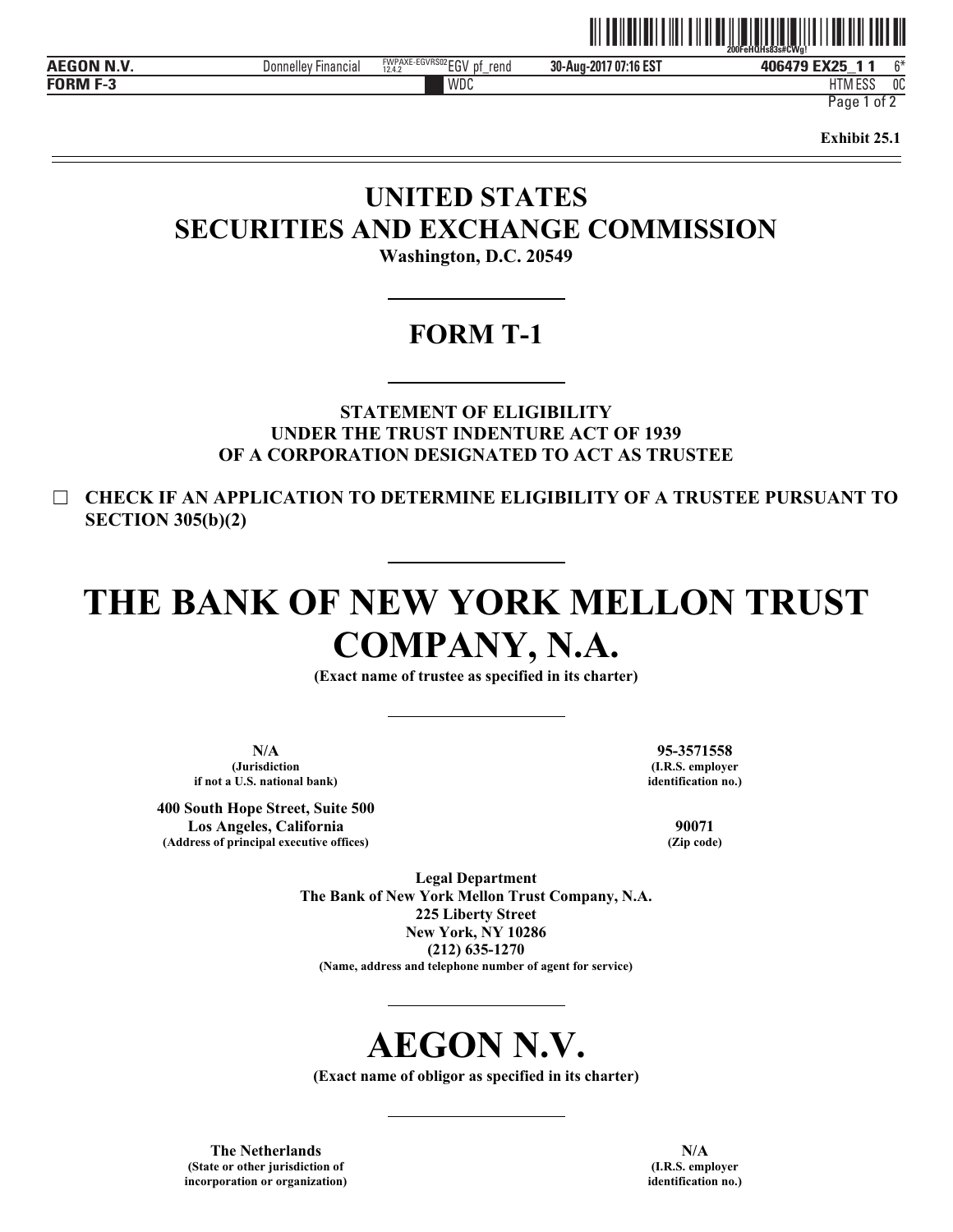|                   |                     |                                                   | <u>                                 </u> | <u>HII II II II II II II II II</u><br>200FeHQHs83s#CWa! |    |
|-------------------|---------------------|---------------------------------------------------|------------------------------------------|---------------------------------------------------------|----|
| <b>AEGON N.V.</b> | Donnelley Financial | FWPAXE-EGVRS02 CCV<br>Dt<br>rend<br>c٥٧<br>12.4.2 | 30-Aug-2017 07:16 EST                    | 406479 EX25                                             | C* |
| <b>FORM F-3</b>   |                     | WDC                                               |                                          | HTM ESS<br>0C                                           |    |

Page 2 of 2

**Aegonplein 50 PO Box 85 The Hague, The Netherlands (Address of principal executive offices)** **2501 CB (Zip code)**

# **AEGON FUNDING COMPANY LLC**

**(Exact name of obligor as specified in its charter)** 

**Delaware (State or other jurisdiction of incorporation or organization)**

**Corporation Trust Center 1209 Orange Street Wilmington, Delaware (Address of principal executive offices)**

**42-1489646 (I.R.S. employer identification no.)**

> **19801 (Zip code)**

**Debt Securities (Title of the indenture securities)**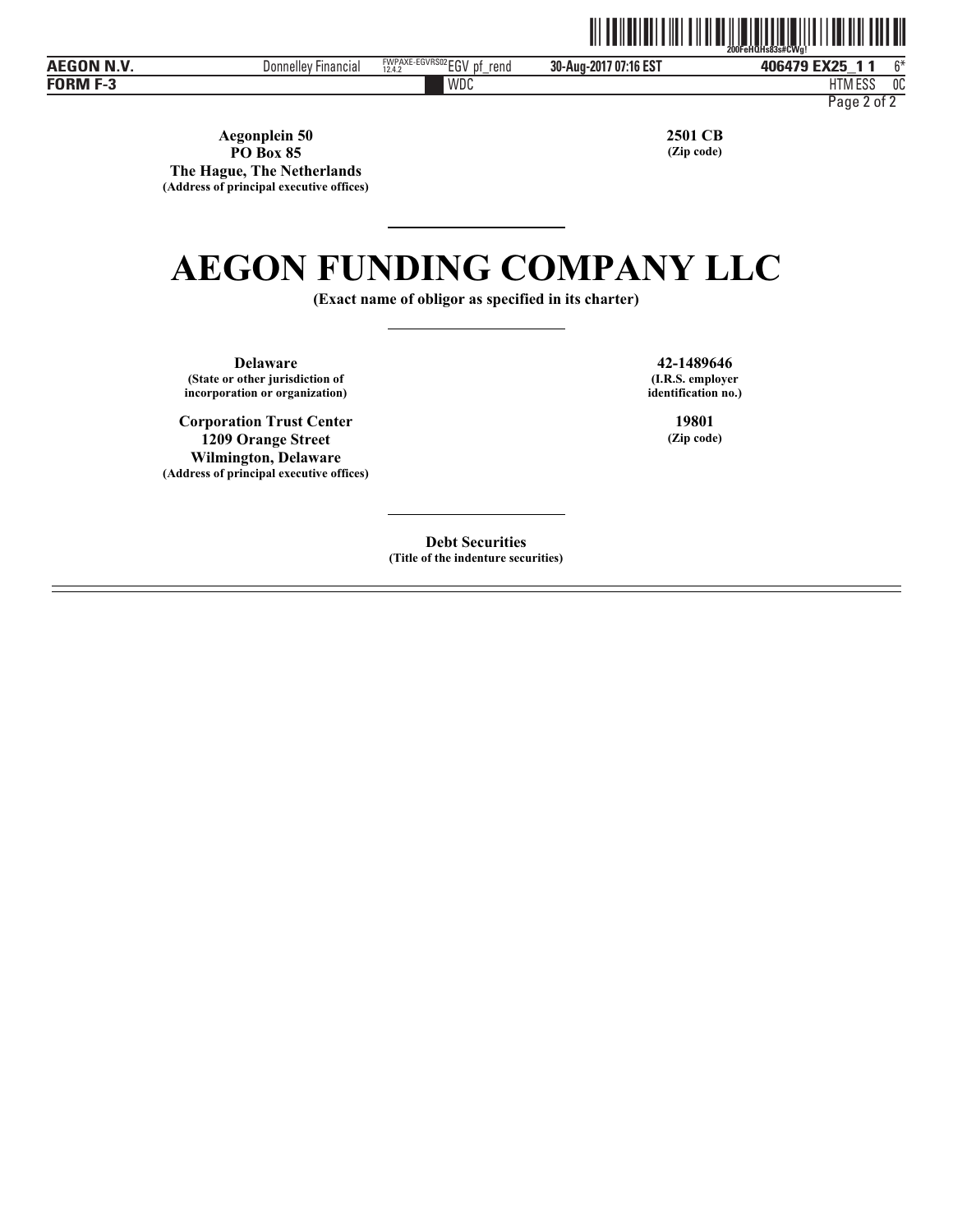|                                 |                     |                                                                |                       | 200FeHQHs83s&hB6m                      |
|---------------------------------|---------------------|----------------------------------------------------------------|-----------------------|----------------------------------------|
| . RI 3 <i>1</i><br><b>AEGON</b> | Donnellev Financial | <b>FWPAXE-EGVRS02rrV</b><br>rend<br>D1<br>-141<br>12.4.2<br>∟ບ | 30-Aug-2017 07:16 EST | 406479 EX25<br>$^{\sim}$<br>$\sqrt{2}$ |
| <b>FORM F-3</b>                 |                     | <b>WDC</b>                                                     |                       | 1.500<br>0C<br>பா<br>HIM ESS           |
|                                 |                     |                                                                |                       | Page<br>0†                             |

ˆ200FeHQHs83s&hB6mŠ **200FeHQHs83s&hB6m**

#### **Item 1. General information.**

Furnish the following information as to the trustee:

(a) Name and address of each examining or supervising authority to which it is subject.

| Name                                                          | Address                         |
|---------------------------------------------------------------|---------------------------------|
| Comptroller of the Currency – United States Department of the |                                 |
| Treasury                                                      | Washington, D.C. 20219          |
| Federal Reserve Bank                                          | San Francisco, California 94105 |
| <b>Federal Deposit Insurance Corporation</b>                  | Washington, D.C. 20429          |

(b) Whether it is authorized to exercise corporate trust powers.

Yes.

### **Item 2. Affiliations with Obligor.**

If the obligor is an affiliate of the trustee, describe each such affiliation. None.

#### **Item 16. List of Exhibits.**

**Exhibits identified in parentheses below, on file with the Commission, are incorporated herein by reference as an exhibit hereto, pursuant to Rule 7a-29 under the Trust Indenture Act of 1939 (the "Act") and 17 C.F.R. 229.10(d).** 

- 1. A copy of the articles of association of The Bank of New York Mellon Trust Company, N.A. (Exhibit 1 to Form T-1 filed pursuant to Section 305(b)(2) of the Act in connection with Registration Statement No. 333-135006-10).
- 2. A copy of certificate of authority of the trustee to commence business. (Exhibit 2 to Form T-1 filed with Registration Statement No. 333-121948).
- 3. A copy of the authorization of the trustee to exercise corporate trust powers. (Exhibit 3 to Form T-1 filed pursuant to Section 305(b)(2) of the Act in connection with Registration Statement No. 333-135006-10).
- 4. A copy of the existing by-laws of the trustee. (Exhibit 4 to Form T-1 filed pursuant to Section 305(b)(2) of the Act in connection with Registration Statement No. 333-135006-10).
- 5. Not applicable.
- 6. The consent of the trustee required by Section 321(b) of the Act. (Exhibit 6 to Form T-1 filed pursuant to Section 305(b)(2) of the Act in connection with Registration Statement No. 333-135006-10).
- 7. A copy of the latest report of condition of the Trustee published pursuant to law or to the requirements of its supervising or examining authority.
- 8. Not applicable.
- 9. Not applicable.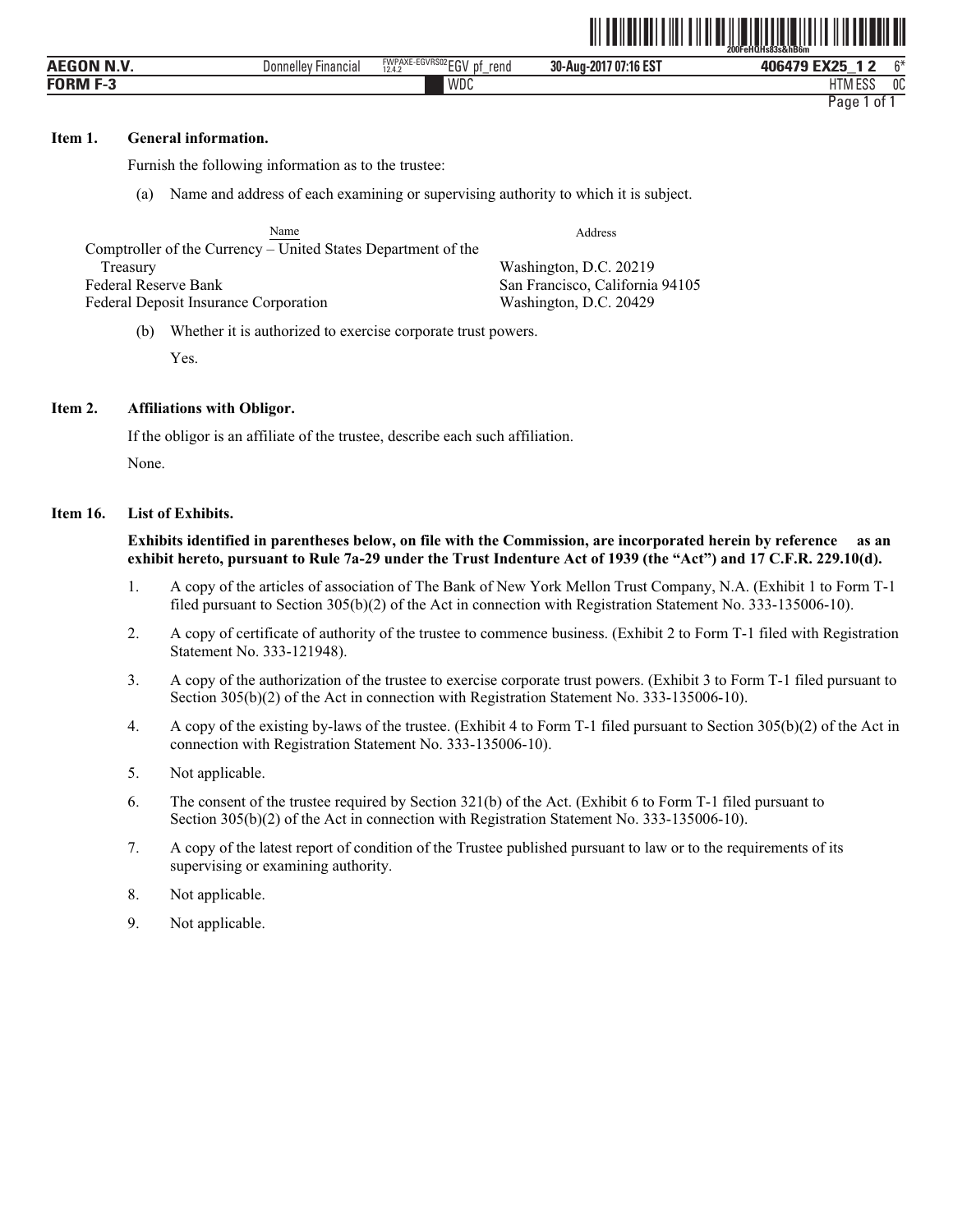|                   |                                       |                                                        |                          | $200$ Fe $H\bar{O}$ Hs $83$ t $0a$ Ta $\lambda$ |    |
|-------------------|---------------------------------------|--------------------------------------------------------|--------------------------|-------------------------------------------------|----|
| <b>AEGON N.V.</b> | $- \cdot$<br>Donnellev<br>' Financial | FWPAXE-EGVRS02 ECV<br>rend<br>рţ<br>12.4.2<br>LU'<br>- | 707:16 EST<br>30-Aug-201 | <b>EV25</b><br>406479<br>$-$                    |    |
| <b>FORM</b><br>-- |                                       | WDC                                                    |                          | <b>FOO</b><br><b>ITN</b><br>IIM ESS             | บบ |

Page 1 of 1

# **SIGNATURE**

Pursuant to the requirements of the Act, the trustee, The Bank of New York Mellon Trust Company, N.A., a banking association organized and existing under the laws of the United States of America, has duly caused this statement of eligibility to be signed on its behalf by the undersigned, thereunto duly authorized, all in the City of Los Angeles, and State of California, on the 31st day of August, 2017.

# **THE BANK OF NEW YORK MELLON TRUST COMPANY, N.A.**

an and an and a state of the Hotel Contract and a state of the Hotel and a state of the Hotel and a state of t

By: /s/ Karen Yu

Name: Karen Yu Title: Vice President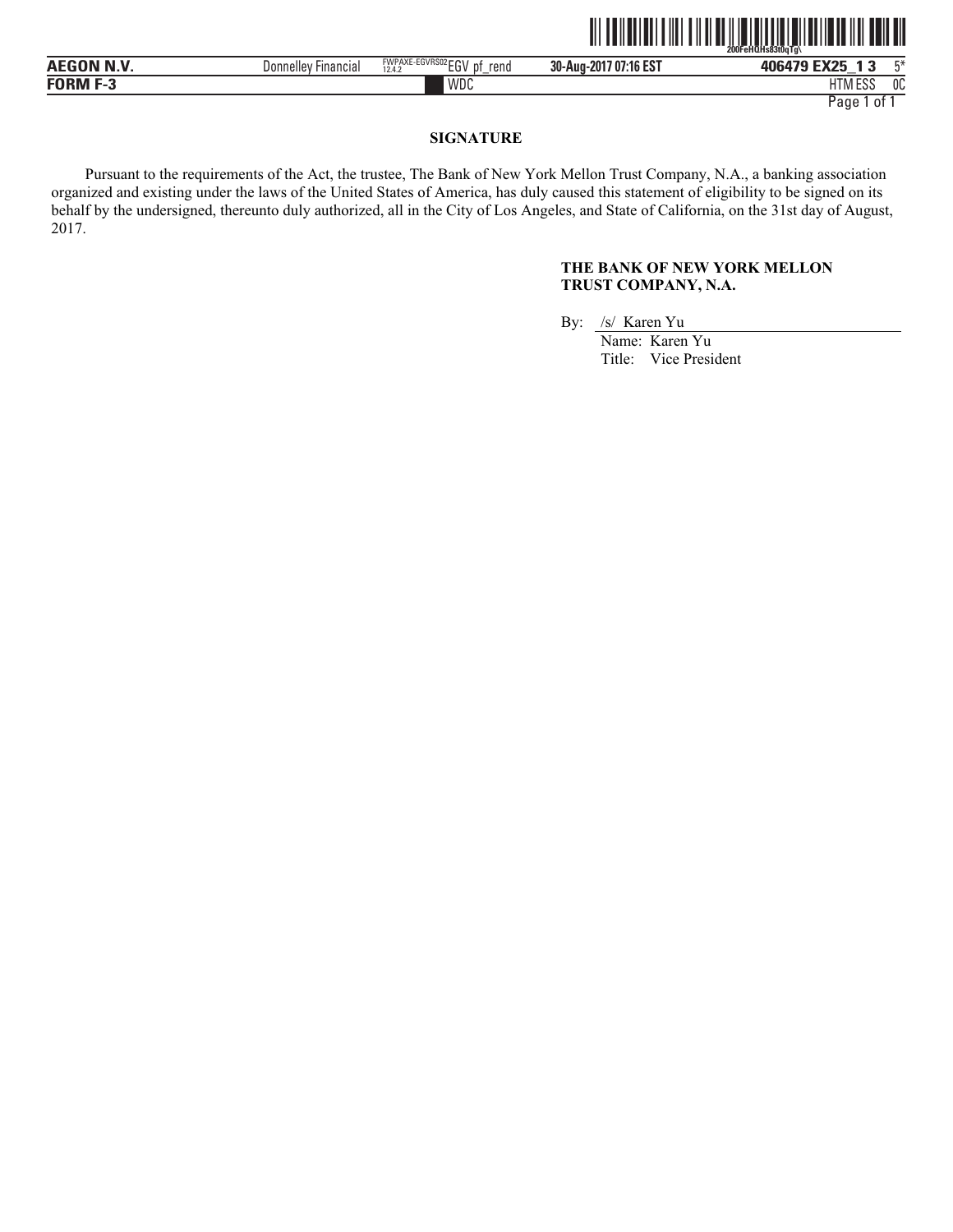

| $\mathbf{A}$ . And $\mathbf{A}$ . And $\mathbf{A}$ , $\mathbf{A}$<br>. | <b>Financial</b><br>Donnelley | <b>FWPAXE</b><br>ะเาขหอม<br>rend<br>.<br>12.4.2<br><br>$-$ | /07:16 EST<br>30-Aug-<br>-2017 | -----<br>406479<br>. .<br>$\mathbf{r}$                    | $ -$   |
|------------------------------------------------------------------------|-------------------------------|------------------------------------------------------------|--------------------------------|-----------------------------------------------------------|--------|
| -----                                                                  |                               | <b>WDC</b>                                                 |                                | $\epsilon$ = $\sigma$ $\epsilon$<br>$\cdots$<br>. INI EOO | $\sim$ |

Page 1 of 1

**EXHIBIT 7** 

## Consolidated Report of Condition of

THE BANK OF NEW YORK MELLON TRUST COMPANY, NATIONAL ASSOCIATION of 400 South Hope Street, Suite 400, Los Angeles, CA 90071

At the close of business June 30, 2017, published in accordance with Federal regulatory authority instructions.

|                                                                         | <b>Dollar Amounts</b><br>in Thousands |
|-------------------------------------------------------------------------|---------------------------------------|
| <b>ASSETS</b>                                                           |                                       |
| Cash and balances due from depository institutions:                     |                                       |
| Noninterest-bearing balances and currency and coin                      | 2,600                                 |
| Interest-bearing balances                                               | 439,216                               |
| Securities:                                                             |                                       |
| Held-to-maturity securities                                             | $\theta$                              |
| Available-for-sale securities                                           | 628,823                               |
| Federal funds sold and securities purchased under agreements to resell: |                                       |
| Federal funds sold                                                      | $\theta$                              |
| Securities purchased under agreements to resell                         | $\theta$                              |
| Loans and lease financing receivables:                                  |                                       |
| Loans and leases held for sale                                          | $\theta$                              |
| Loans and leases, held for investment                                   | $\mathbf{0}$                          |
| LESS: Allowance for loan and lease losses                               | $\overline{0}$                        |
| Loans and leases, held for investment, net of allowance                 | $\overline{0}$                        |
| Trading assets                                                          | $\theta$                              |
| Premises and fixed assets (including capitalized leases)                | 10,515                                |
| Other real estate owned                                                 | $\theta$                              |
| Investments in unconsolidated subsidiaries and associated companies     | $\theta$                              |
| Direct and indirect investments in real estate ventures                 | 0                                     |
| Not applicable                                                          |                                       |
| Intangible assets:                                                      |                                       |
| Goodwill                                                                | 856,313                               |
| Other Intangible Assets                                                 | 37,583                                |
| Other assets                                                            | 130,153                               |
| Total assets                                                            | 2,105,203                             |